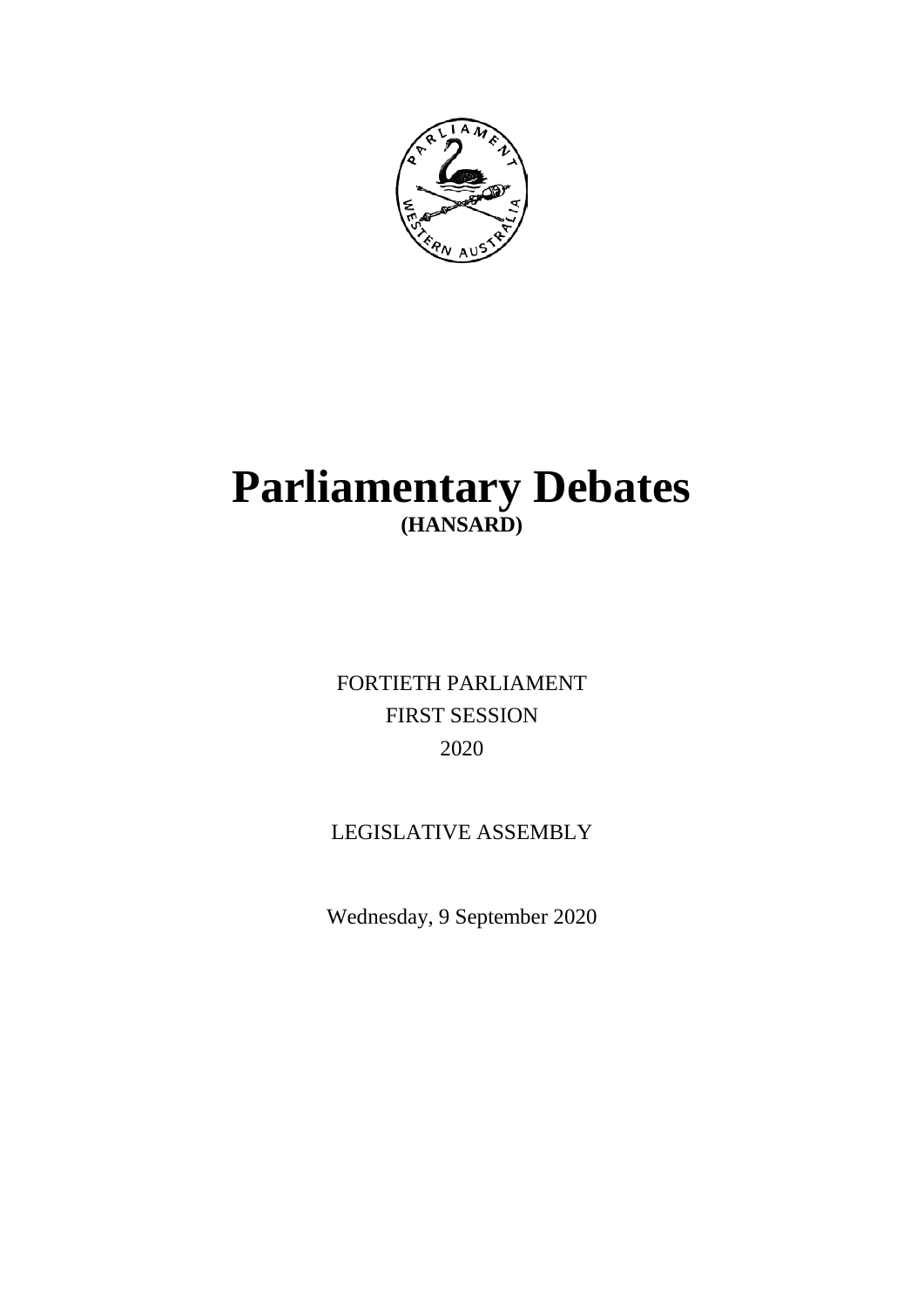# Legislative Assembly

Wednesday, 9 September 2020

 $\overline{a}$ **THE SPEAKER (Mr P.B. Watson)** took the chair at 12 noon, acknowledged country and read prayers.

# **FRACKING — GINGIN**

#### *Petition*

**MR R.S. LOVE (Moore — Deputy Leader of the Nationals WA)** [12.01 pm]: I have a petition that has been certified by the Clerks, bearing 364 signatures, couched in the following terms —

To the Honourable the Speaker and Members of the Legislative Assembly of the Parliament of Western Australia in Parliament assembled.

We the undersigned express our deep concern that fracking is being planned within the Gingin Shire. This shire is a significant food growing area, producing 40% of produce for Perth. The risk of contamination and destruction to our precious water resources and the loss of the huge food production that would result from fracking must not be permitted.

Now we ask the Legislative Assembly to ban fracking in the Gingin Shire.

[See petition 188.]

#### **ROAD SIGNAGE**

# *Petition*

**MR V.A. CATANIA (North West Central)** [12.02 pm]: I have a petition that has been certified by the Clerks, bearing 403 signatures, couched in the following terms —

To the Honourable the Speaker and Members of the Legislative Assembly of the Parliament of Western Australia in Parliament assembled.

#### **Petition into Road Signage in Western Australia**

We, the undersigned, are concerned about road signage requirements being upheld and adhered to, creating unsafe road conditions, particularly in regional and remote WA. We therefore ask the Legislative Assembly to examine the following concerns by the way of a bi-partisan parliamentary committee, including but not limited to the following:

- Ensuring that Main Roads WA policies and procedures regarding road signage are adhered to, no matter how remote the road,
- Ensuring that adequate warning is provided leading into road works or any changed road conditions,
- Reviewing Main Roads WA procedures for work undertaken by Main Roads WA and its contractors to ensure road signage is safe and adequate,
- Recommending changes and amendments to Main Roads WA procedures to ensure safe signage practices particularly in regional areas.

[See petition 189.]

# **PAPERS TABLED**

Papers were tabled and ordered to lie upon the table of the house.

# **POLICE — BODY ARMOUR PROJECT**

#### *Statement by Minister for Police*

**MRS M.H. ROBERTS (Midland — Minister for Police)** [12.04 pm]: It is with some pride that I inform the house of a significant milestone in the personal issue of new body armour to Western Australia's police officers. The 5 000<sup>th</sup> police officer was recently measured for the issue of their own body armour in the rollout of this \$19.2 million initiative to provide modern protective equipment for our frontline police. The measuring program is some two months ahead of schedule, notwithstanding the challenges presented by the COVID-19 pandemic, and is close to completion amongst all of the operational workforce. Senior armour fitter Ethne Moller and Inspector Brett Baddock are among the officers to be congratulated for their tireless work on the rollout.

The body armour project transforms the protective equipment provided to support and protect all our frontline police, with the personal-issue body armour kits receiving very positive feedback. The multi-threat body armour vests are designed to offer significant resistance to sharp objects and bladed weapons, along with protection against firearm threats. The kits include a trauma pouch, used to treat casualties, which is designed to attach to body armour overt carriers or utility belts. The trauma pouch recently proved invaluable when officers responded to a call of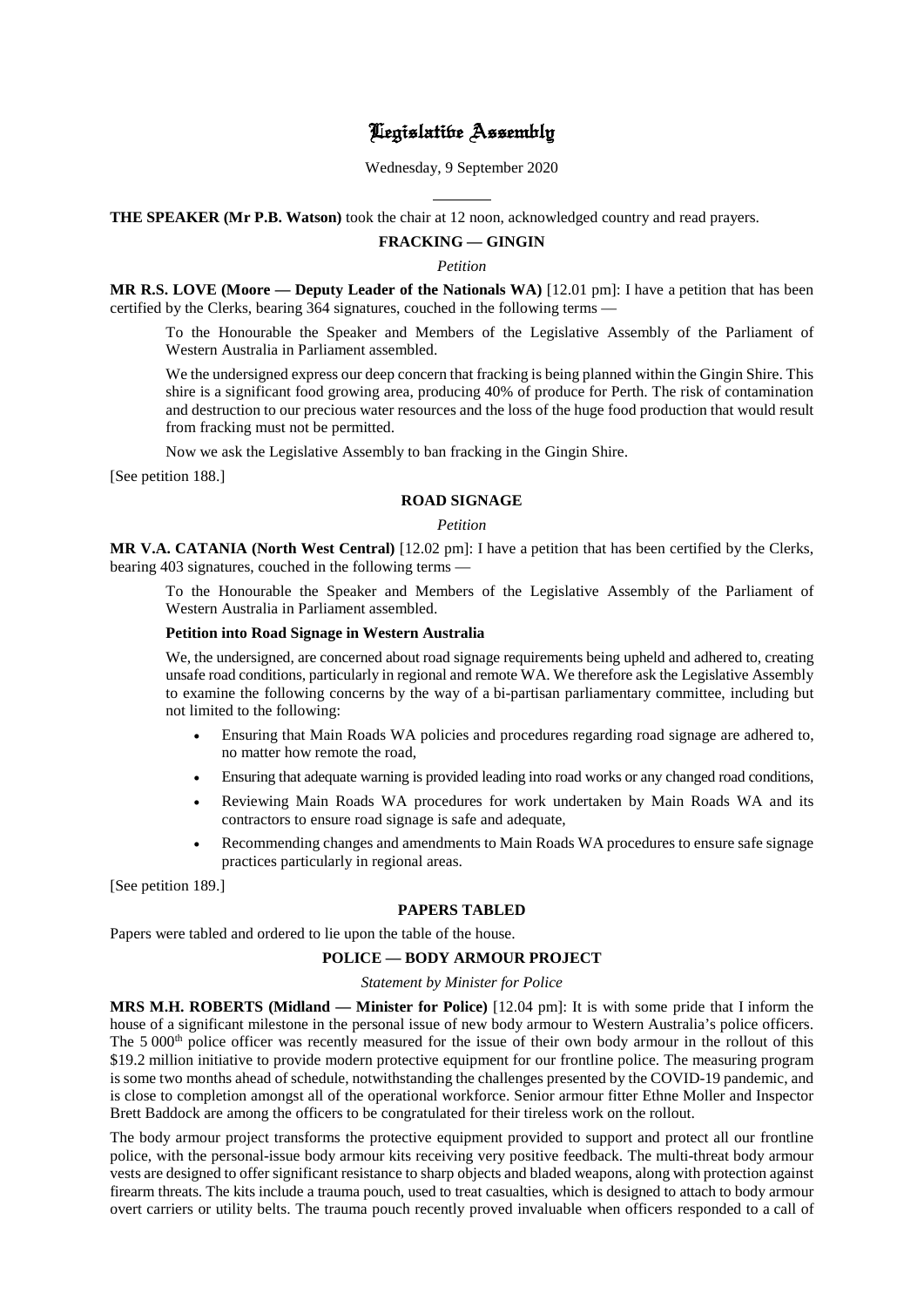attempted suicide in bushland in Anketell. The attending officers located the person bleeding severely, and used their body armour trauma kits to control the bleeding. Their new OneForce Locate mobile phone location application was also used to direct other officers and paramedics to their location.

This milestone is a massive leap forward from when the body armour project was just a 2015 trial to nowhere, with no plan and no money on budget from the Barnett–Harvey government. With the personal issue of state-of-the-art body armour, the McGowan government is delivering on our commitment to provide WA's police officers with the best protective equipment possible when they turn out to protect us in the community.

# **LOCAL GOVERNMENT — GENDER EQUALITY — COUNCILLOR ELIZABETH CLAPHAM**

#### *Statement by Minister for Local Government*

**MR D.A. TEMPLEMAN (Mandurah — Minister for Local Government)** [12.06 pm]: Last week I was honoured to attend a local government event that celebrated 100 years since the first woman was elected to local government in Western Australia. Councillor Elizabeth Clapham was, in 1920, the first woman elected to local government, and served one term at the Town of Cottesloe from 1920 to 1922. Cr Clapham was the first woman elected to any tier of government in Western Australia, with Edith Cowan elected to state government the following year, 1921. The amendment of the Municipal Corporations Act to remove the words "no female" from the list of persons excluded from becoming municipal councillors allowed this to happen. In 1926, Elizabeth Clapham also became the first female Inspector of Factories; she was a delegate to the International Woman Suffrage Alliance Congress in Rome in 1923, and represented the Women's Service Guild at a conference of the British Commonwealth League in London in 1931.

On Friday, 28 August, I attended a centenary celebration of the anniversary of the election of Cr Elizabeth Clapham, hosted by the Australian Local Government Women's Association, WA branch, and I would like to thank Cr Karen Wheatland, the president, for her drive and passion in celebrating Cr Clapham and her achievements.

After the 2019 local government elections, Western Australia saw the number of women councillors increase by 22 per cent. Our state is currently ranked second overall for the ratio of women to men councillors. Whilst this is a fantastic result, we can and must do better. The McGowan government is working hard to ensure that this positive trend continues. It is our commitment to address gender inequity in Western Australia, and we recently released "Stronger Together — WA's Plan for Gender Equality".

Since the 2019 elections, the Department of Local Government, Sport and Cultural Industries has partnered with the University of Western Australia and the Western Australian Local Government Association to undertake research through the Hands Up project to improve this, and to establish benchmark data on elected members and nominated members in local government in Western Australia.

# **PREPAID FUNERAL INDUSTRY — CODE OF PRACTICE**

#### *Statement by Minister for Seniors and Ageing*

**MR M.P. MURRAY (Collie–Preston — Minister for Seniors and Ageing)** [12.09 pm]: I rise today to welcome the introduction of the McGowan government's mandatory code of practice for Western Australia's prepaid funeral industry, which will come into force on 1 March 2021. For the first time in Western Australia, the new code will give seniors and their families confidence in the security and value of their prepaid funeral plans. Pre-planning a funeral enables us to choose how our life will be celebrated and to plan for the expense of funeral arrangements. It also promises to spare our loved ones the financial burden of paying for a funeral.

When prepaying funeral plans, older Western Australians place their trust and their savings in funeral directors and other funeral service providers. It is estimated that \$170 million is currently being held over in WA to pay for future funerals, with that amount expected to grow rapidly as our population ages. Older Western Australians put their trust in the fact that these funds will be protected, that they will get a fair deal and that they are doing the right thing for their families by being prepared. This, however, has not always been the case, as I have experienced myself. Although prepaid Western Australian funeral sellers have in place voluntary standards, without a mandatory code of practice the funds of older Western Australians can potentially be placed in insecure investments and left unprotected from cost increases and inflation. Contracts have also been open to ambiguity should a provider become insolvent or a client move interstate or pass away before full payment is made. In my own family's experience, my mother was always a forward thinker and she organised and prepaid her funeral plan. When the time came, however, the plan's value did not cover half of what it had promised and, in the end, the planned service was nearly double the amount of the prepaid fund.

The code will give greater clarity and certainty surrounding what will be delivered from a prepaid funeral contract, with all goods and services to be outlined, along with the cost of each component and any fees clearly indicated. The agreed-upon price will be fixed at the time of signing to ensure that the client's funds are immune from cost increases and inflation over time, with the requirement that money be placed within secure investments under the name of the client.

I commend the government and my cabinet colleague Hon John Quigley, MLA, Minister for Commerce, for the work that has been done over the past few years to develop the new code, which will give peace of mind to many older Western Australians and their families.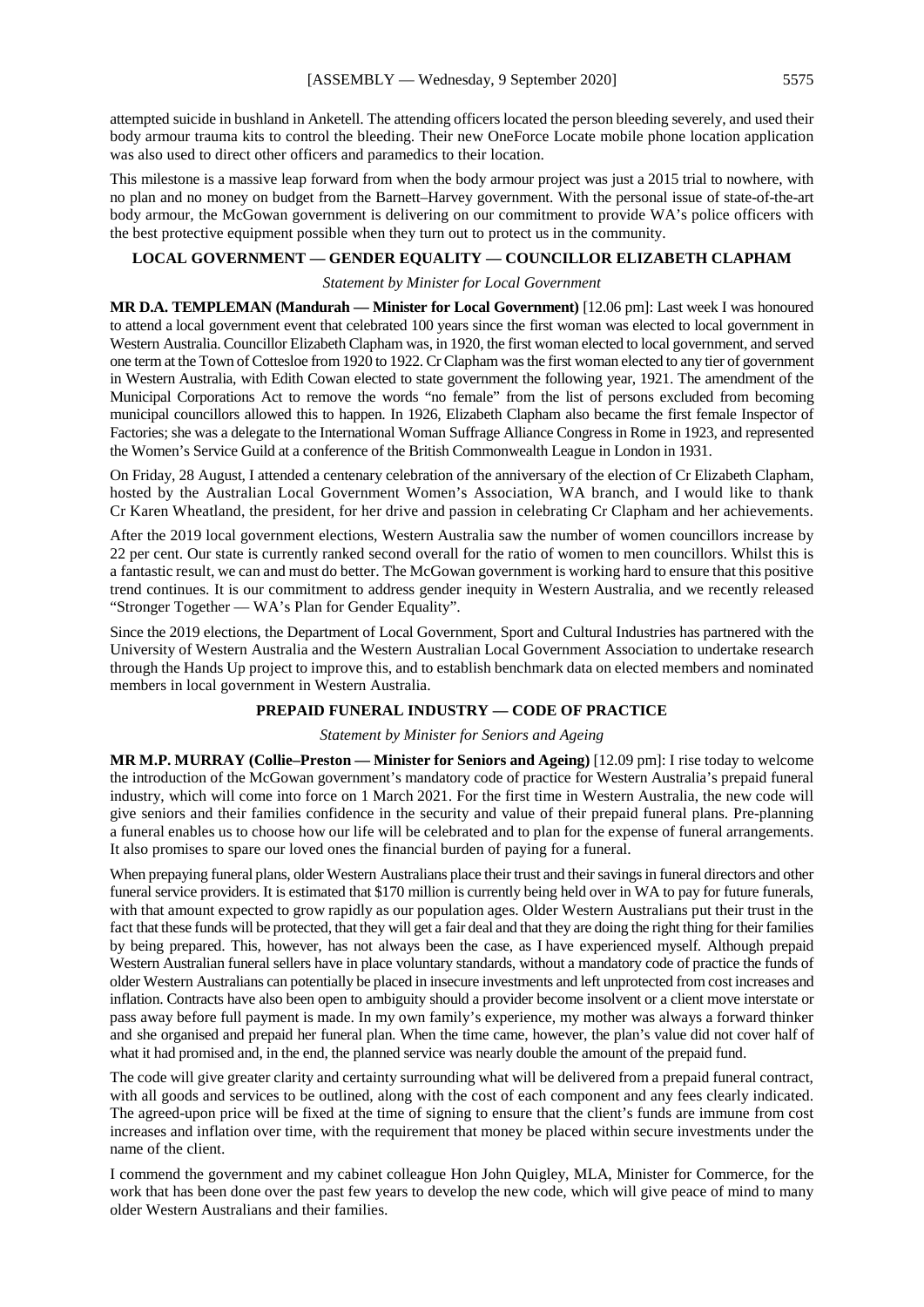#### **RACING INDUSTRY — RACING AND WAGERING WESTERN AUSTRALIA FUNDING**

*Statement by Minister for Racing and Gaming*

**MR P. PAPALIA (Warnbro — Minister for Racing and Gaming)** [12.11 pm]: I rise to briefly inform the house about a significant announcement made today by Racing and Wagering Western Australia, the state's principal racing authority, which is providing a \$16 million increase in funding to the racing industry for the 2020–21 season. The racing industry is an important industry to our state. It contributes approximately \$821 million to the Western Australian economy, employs more than 7 360 people across the state and supports an industry of more than 24 000 participants. However, as the house would be aware, the WA racing industry has faced significant challenges over the past few months as a result of the COVID-19 pandemic. RWWA, the statutory body responsible for fostering the development of all three racing codes in the state, has provided effective leadership and guidance, with the assistance of government, by providing prompt advice to the industry and by addressing the challenges faced by participants during these unprecedented times. RWWA continues to support the industry through these uncertain times and, today, announced an increase of \$16 million in funding to the industry for the 2020–21 season. This commitment will provide a total of \$180 million in distribution grants and subsidies directly to WA racing participants, as well as an additional \$2.3 million towards animal welfare and a digital platform to benefit the industry. The increase in funding also includes \$8 million towards infrastructure grants to support critical projects at race clubs across the state. Owners will receive increased prize money for greyhounds and thoroughbreds, with breeding bonuses also being provided for harness racing. In line with RWWA's commitment to ensure that the best level of care is provided to animals in the racing industry through all stages of their lives, 22 per cent of the increase, or \$1.37 million, will be allocated to progress greyhound and equine welfare initiatives. Finally, \$1 million will be used for the development of a digital program to promote the state's racing product. This funding represents RWWA's support for continuing to develop all three codes of racing in WA and will help to encourage greater confidence for WA racing participants to continue to invest in the industry.

# **SHARKS — HAZARD MITIGATION — HELICOPTER PATROLS**

#### *Statement by Minister for Fisheries*

**MR P.C. TINLEY (Willagee — Minister for Fisheries)** [12.14 pm]: The McGowan government is focused on keeping beachgoers safe as the weather warms up and more Western Australians holiday at home this year. The state-funded helicopter beach patrols commenced as we moved into spring and the rollout of beach emergency number signs will continue along the state's coast. These two safety initiatives are key planks of the government's shark mitigation strategy—the most comprehensive approach to preventing and responding to shark attacks in the country and in this state's history. The McGowan government has allocated \$7.78 million to continue seasonal helicopter patrols for the next two years over Perth and south west beaches. The patrols, run by Surf Life Saving WA, will be in the air from 5 September 2020 until 30 April 2021. Metropolitan patrols will kick off with extensive weekend surveillance during September and move to daily patrols from 28 September 2020 through to 30 April 2021. South west patrols will run daily during the school holidays and peak periods, and will fly at all other times on the weekends and public holidays.

In 2019–20, a record 1 040 patrol hours were logged, covering approximately 115 000 kilometres of the Western Australian coast from Yanchep to Mandurah, including Rottnest Island, and south from Bunbury to Hamelin Bay. Patrols reported 501 shark sightings and beaches were closed 50 times as a precaution. The BEN sign program, a McGowan government initiative that started in December 2017, recently reached a significant milestone with the  $1\ 000$ <sup>th</sup> sign going in the ground in the City of Wanneroo. Each BEN sign has a unique code to pinpoint the exact location of the beach and to improve crucial emergency response times for a range of potentially serious incidents such as surfing injuries or shark incidents. Since 2018, BEN signs have been used more than 500 times in pinpointing the location of people who have required emergency assistance via 000 calls.

#### **PUBLIC SECTOR — GENDER EQUALITY**

#### *Statement by Minister for Women's Interests*

**MS S.F. McGURK (Fremantle — Minister for Women's Interests)** [12.16 pm]: I rise to update the house on women in leadership in the public sector in Western Australia. The public sector is one of the largest workforces in our state and women make up 72 per cent of its ranks. Despite the workforce being overwhelmingly female, women have been consistently under-represented in the senior executive service across the public sector. When we came into government, only 34 per cent of the senior executive service were women. Today, I am pleased to tell the house that as at March 2020, women now make up 42.5 per cent of the senior executive service. This is a significant milestone, which has only been achieved by sustained and committed action. One of the key initiatives of the "Stronger Together — WA's Plan for Gender Equality" is a target of 50 per cent women in the senior executive service. I am proud that we are on track to achieving this goal as early as 2022. This is an incredible turnaround as just two years ago we were looking at not reaching parity until 2035.

We often talk about WA having the worst gender pay gap in the nation. This government is leading action to close that gender gap by starting in our own backyard. We have a lot of work ahead of us to progress gender equality,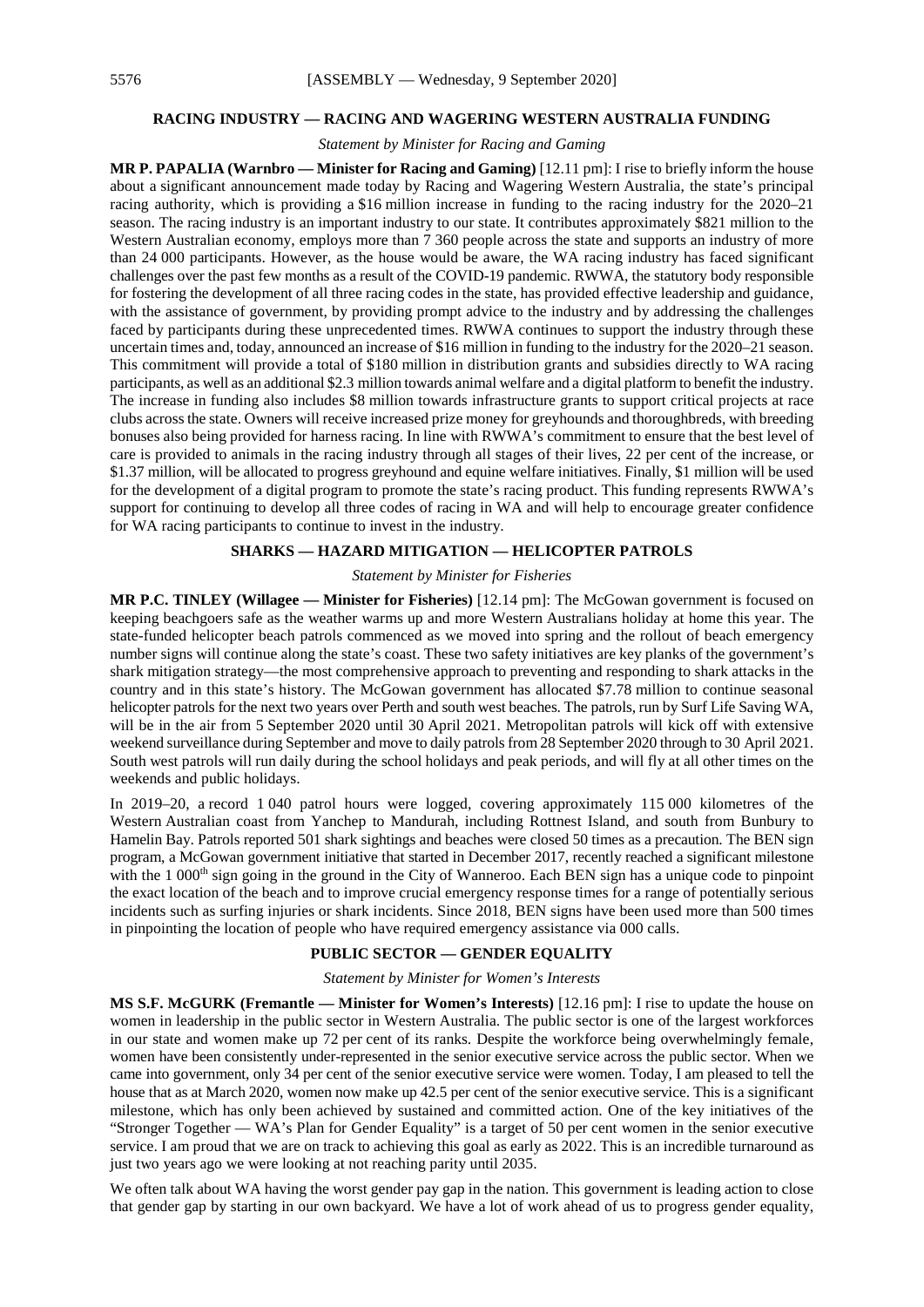but I am proud to be part of a government that is taking real action and delivering real outcomes. Government alone cannot solve gender inequality; however, it is important that we provide real leadership to the rest of our community. More diversity throughout our workplaces will improve productivity, performance and capability of all staff. We want all organisations—private business, government, community services—to draw on the full talent pool that is available to us. I am proud of the work that we are progressing as a government. I commend all the people in our community who are working together to make gender equality a reality so that WA is a place where every child can reach their potential.

#### **COVID-19 RESPONSE AND ECONOMIC RECOVERY OMNIBUS BILL 2020**

*Returned*

Bill returned from the Council with amendments.

|                                                      | Council's Amendments - Consideration in Detail                               |  |  |
|------------------------------------------------------|------------------------------------------------------------------------------|--|--|
| The amendments made by the Council were as follows — |                                                                              |  |  |
| No. 1                                                |                                                                              |  |  |
|                                                      | Clause 13, page 9, line 10 - To delete the line.                             |  |  |
| No. 2                                                |                                                                              |  |  |
|                                                      | Clause 14, page 9, lines 11 to $16 -$ To delete the clause.                  |  |  |
| No. 3                                                |                                                                              |  |  |
|                                                      | Clause 15, page 9, line $23 -$ To delete the line.                           |  |  |
| No. 4                                                |                                                                              |  |  |
|                                                      | Clause 16, page 10, line $13 -$ To delete the line.                          |  |  |
| No. 5                                                |                                                                              |  |  |
|                                                      | Clause 17, page 10, line $22 -$ To delete the line.                          |  |  |
| No. $6$                                              |                                                                              |  |  |
|                                                      | Clause 20, page 12, line $25 -$ To delete the line.                          |  |  |
| No. 7                                                |                                                                              |  |  |
|                                                      | Clause 30, page 19, line $6 - To$ delete "section 3; and" and substitute $-$ |  |  |
|                                                      | section $3(a)$ or (b); and                                                   |  |  |
| No. 8                                                |                                                                              |  |  |
|                                                      | Clause 31, page 23, line $4 - To$ delete "section 3." and substitute $-$     |  |  |
|                                                      | section $3(a)$ or (b).                                                       |  |  |
| No. 9                                                |                                                                              |  |  |
|                                                      | Long Title, page 1, line $13 -$ To delete "immediately before,".             |  |  |

# **Ms R. SAFFIOTI** — by leave: I move —

That the amendments made by the Council be agreed to.

I want to thank the other place for passing this bill. Only two members opposed it, Hon Aaron Stonehouse and Hon Simon O'Brien. I understand that the bill went through its normal process in the other place. However, some members believed that at that moment in time it was far more important to grandstand than to pass necessary legislation for the functioning of the state and to help us respond to the COVID-19 pandemic. Special thanks to the National Party, which considered this bill seriously and did not feel the need to grandstand on this issue.

I thank all the instructing officers from the various agencies, of which there are many, and parliamentary counsel, for what has been not only a complicated drafting exercise, but also one that involved a lot of people being here at Parliament at times of night when they would probably have preferred to be at home, and long hours sitting around waiting for the other place in particular. I thank all the advisers. I also thank my staff. My staff were very pleasant to the opposition. However, the opposition took advantage of that and created a political circus.

We have learned a lot through this process. We have learned that we cannot consult constructively with the opposition. People have said to me, "Never trust them, Rita." I will not tell members opposite who keeps telling me that I should not trust the opposition.

**Mr D.C. Nalder** interjected.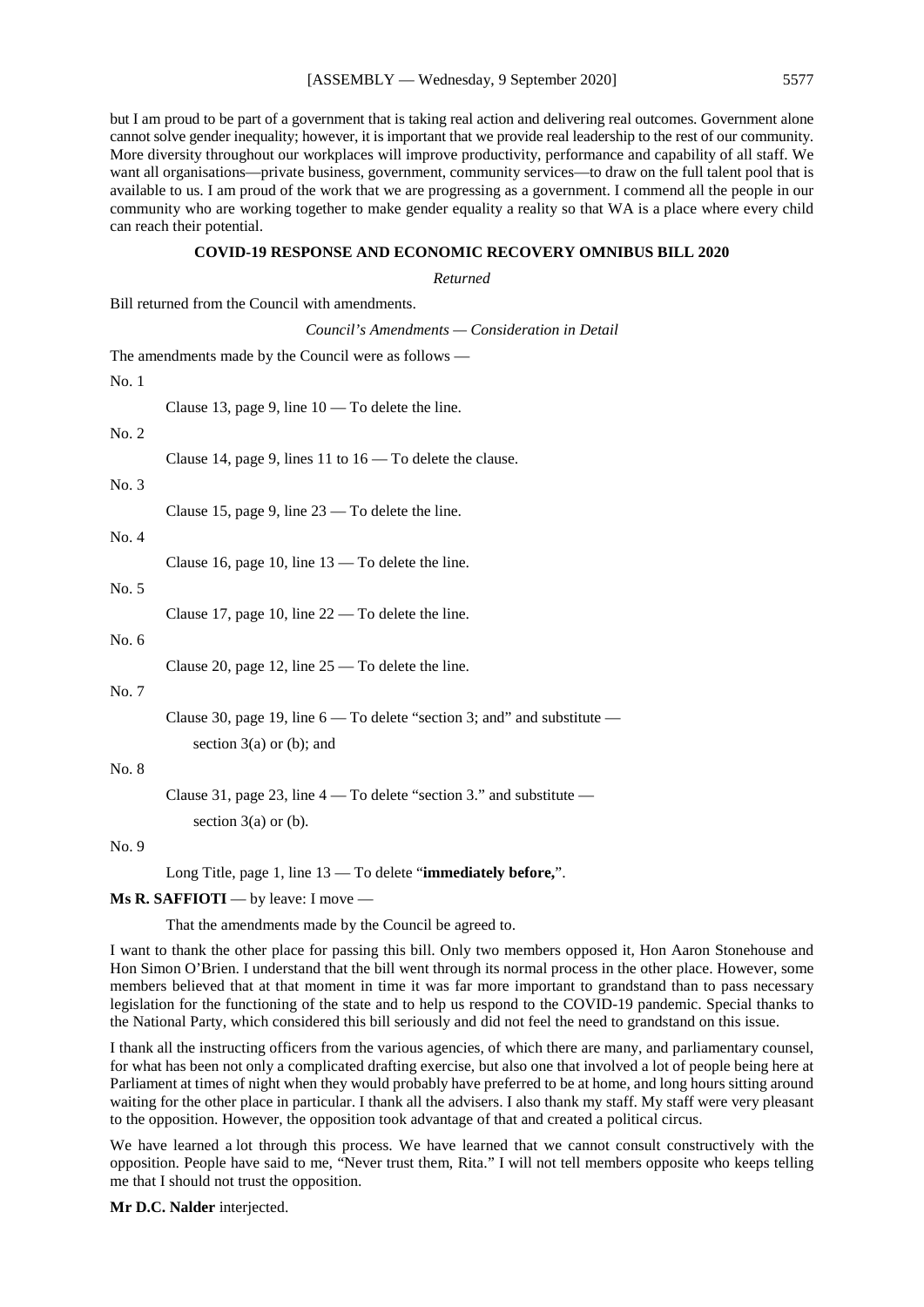**Ms R. SAFFIOTI**: Each time they have said that, I have said, "Do you know what? It seems as though they are acting in good faith, they want to be constructive, and they want to go on the journey with us on this legislation." However, it is clear that those people who keep saying that we should not trust the opposition are 100 per cent correct.

**Mr D.C. Nalder** interjected.

**Ms R. SAFFIOTI**: When the member for Bateman was a minister, I do not remember his staff giving me their direct telephone number and proactively engaging on legislation. I do not remember that. I do not believe the member for Bateman ever gave me access to his staff. His staff did not email me at all hours and on the weekends to make sure that I was comfortable with the legislation and I knew the process. I do not recall that ever happening from any staff member of the former government.

It has been demonstrated once again by particular members of the upper house, who have nothing to do apart from organising preselections —

Several members interjected.

**Ms R. SAFFIOTI**: They do have something to do—they run the party and organise preselections.

Several members interjected.

**Ms R. SAFFIOTI**: They are active in certain communities. That is what they do. I do not see them ever wanting to take this state forward. As I said, we trusted the opposition. I remember the Planning and Development Amendment Bill. The opposition said how dare we give it a copy of the bill after we have introduced it, and not before. That is despite the fact that the normal course of business is that we give the opposition a bill only after we have introduced it. It is all about the other house. Therefore, this time, we gave the opposition an early concept of the bill so that we could see how we could work together to get this package of legislation through. No final decisions had been made. We just wanted to have a constructive and collaborative process. However, the opposition chose to play absolute politics. They chose to name and attack my staff member—something I have never done to the opposition. As I said, we have tried to be constructive on this bill. However, we have all learned that we should never trust the opposition and we should never work with the opposition, particularly in the upper house, because it abuses any trust that we give it.

**Mr Z.R.F. KIRKUP**: Given that we are now in a debate —

**The ACTING SPEAKER (Ms J.M. Freeman)**: We are not in a debate. The minister has made a number of observations. Perhaps you would like to consider the amendments in detail.

**Mr Z.R.F. KIRKUP**: I would expect that we would go through this in a relatively collaborative fashion, as the opposition tends to do, particularly when it comes to matters COVID-19. I remind the minister that the Liberal Party has agreed to every piece of the government's priority COVID legislation, as tenuous as that legislation might have been from time to time, simply because it had the word "COVID-19" in the short or long title. The opposition has been continually accommodating to the government, no matter the circumstances in which we have found ourselves and the short notice we have been given.

We have seen some extraordinary behaviour on the part of the government. At one time, the government flagged legislation that contained a Henry VIII clause. A whole part of that legislation was devoted to empowering the Premier during this state of emergency. That clause was extraordinary in its overreach. The minister went on to suggest that somehow —

**The ACTING SPEAKER (Ms J.M. Freeman)**: Member for Dawesville, we have advisers in the chamber. I understand that you want to respond to an issue, but let us focus on the question, and I will give you an opportunity to respond. How about we focus on the fact that we have two advisers sitting in the chamber?

**Mr Z.R.F. KIRKUP**: Of course. I value the time that all people have contributed to this legislation, most importantly the Liberal Party members in the upper house, who continue to do a fantastic job of the review functions that they undertake.

# **Ms R. Saffioti** interjected.

**The ACTING SPEAKER**: Minister, I gave you the rope, let us not continue to —

Several members interjected.

**The ACTING SPEAKER**: Yes. Member for Dawesville.

**Mr Z.R.F. KIRKUP**: To be perfectly frank, I expected that this would be a relatively easy process, but, of course, we now find ourselves with the appetite to go through the amendments line by line. I think we might do that, if that is okay. With that in mind, amendment 1, which the government did not agree to, deals with the reference to "a prescribed enactment". I am keen to understand why the government did not support this amendment and why we find it in this place.

**Ms R. SAFFIOTI:** This amendment is to restrict the act. It will remove clause 13(4)(i), which refers to "a prescribed enactment". If we need another piece of legislation, we cannot use that subclause, so we would have to bring in an amendment to the legislation, and that would limit our power to respond to a pandemic.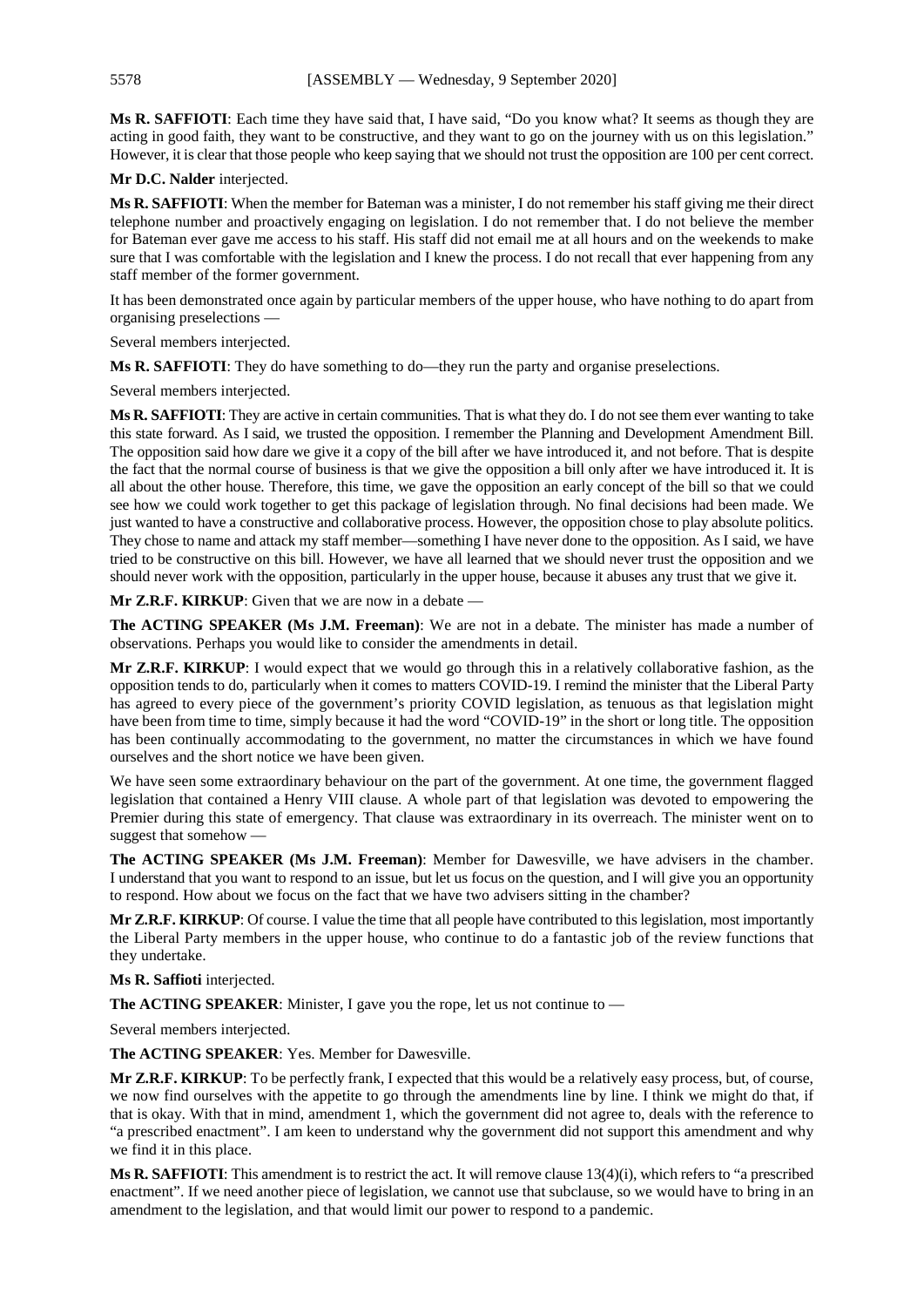**Mr Z.R.F. KIRKUP**: The government is accepting amendment 1 in this place because it limits the government's ability to respond to a pandemic.

**Ms R. SAFFIOTI**: No. It is because the Liberal Party wants to play politics with a pandemic in the upper house. That is why.

**The ACTING SPEAKER**: Member for Dawesville, this is fun.

**Mr Z.R.F. KIRKUP**: I enjoy standing up and sitting down. It gives you a good quad work out.

Can the minister explain perhaps how it limits the government's ability to respond to a pandemic?

**Ms R. SAFFIOTI**: If we discover that we require an act that is not listed in the legislation, we would have to somehow, during a pandemic, bring in more legislation to amend the act.

**Dr D.J. Honey**: There are no infections in the state.

**The ACTING SPEAKER**: That is not helpful, member for Cottesloe. That is now in *Hansard*, so shush!

**Ms R. SAFFIOTI**: The Liberal Party again dismisses the importance of having a pandemic in the state. As I said, the Liberal Party wanted to play politics in the upper house. We do not have the numbers in the upper house, so we have to accept some of the Liberal Party's amendments; that is what happens. All I can do is ask the member for Dawesville whether his preselection is under threat. Is that why he has to sit in this chamber and be the mouthpiece for some of the members in the upper house, because that is not normally the case in this place?

**Mr Z.R.F. KIRKUP**: To be clear, minister, in the event of this reference being removed, the government would have to otherwise ensure that it goes through the legislative process to bring in to this place further legislation during a pandemic, which the government has already done 12 times, supported by the opposition and expeditiously ushered through both houses. Is the minister saying that because we will limit the clause, the government would have otherwise had the ability to introduce writ large any other legislation it saw fit, but would now have to go through a separate legislative process to ensure there is appropriate review and oversight by the Parliament? Does the government not agree with that?

**Ms R. SAFFIOTI**: No, we do not. There was appropriate governance; it was going to be through regulation.

**Mr Z.R.F. KIRKUP**: We would not have seen the regulations; is that right?

**Ms R. Saffioti**: Where are the strings?

**The ACTING SPEAKER**: We are on to amendment 2, which states —

Clause 14, page 9, lines 11 to 16 — To delete the clause.

Does the member for Dawesville want to go through this amendment line by line or can I put the question that amendments 1 to 9 be agreed to?

**Mr Z.R.F. KIRKUP**: Thank you very much, Acting Speaker. Indeed, I look forward to continuing to explore the amendments with the minister.

Could the minister explain why lines 11 to 16 of clause 14 on page 9 are to be deleted?

**Ms R. SAFFIOTI**: Again, it is because the Liberal Party in the other place wanted to play politics with a pandemic. We thought the clause was reasonable, but to ensure support for the passage of the bill, we agreed to it.

**Mr Z.R.F. KIRKUP**: Could the minister clarify that in the Legislative Council the government agreed to this amendment but not the previous amendment? The government has now agreed to amendment 2 in this chamber and in the other place.

**Ms R. SAFFIOTI**: I said we agreed to it.

**Mr Z.R.F. Kirkup**: In the upper house as well?

**Ms R. SAFFIOTI**: Yes.

**Mr Z.R.F. KIRKUP**: In that case, for some clarity on the government's position on this amendment, why did the government not agree with the deletion of clause 13, but agree with the deletion of clause 14? How is that reconciled?

**Ms R. SAFFIOTI**: We could compromise on the deletion of clause 14. We had to accept the compromise on clause 13. That is the art of getting legislation through Parliament, especially when we do not have the numbers and the Liberal Party wants to play politics with a pandemic. Sometimes we have to compromise. As I said, the Liberal Party has played politics with a pandemic at every corner and will continue to, and here we are now.

**Mr Z.R.F. KIRKUP**: I would hate to draw the minister's attention to the fact that I believe it was her opening statement that created the situation in this place.

**The ACTING SPEAKER**: I would hate to remind the member for Dawesville that he would not have this opportunity had I not ruled the way that I did, so let us move through the amendments.

**Mr Z.R.F. KIRKUP**: The Acting Speaker is very generous.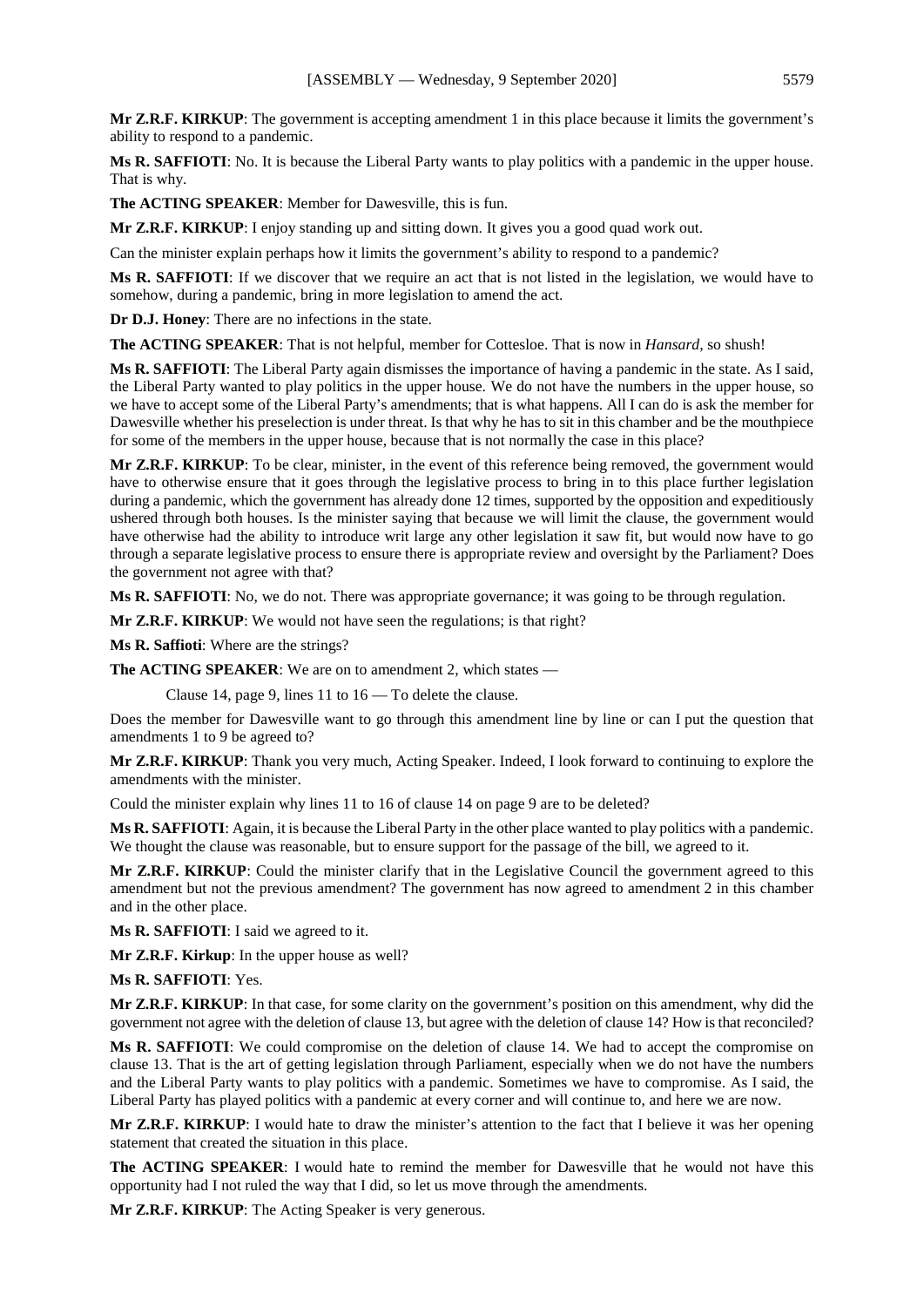Could the minister confirm that the nine amendments we have before us were not all moved by the Liberal Party, which of course has only nine of the 36 members in the Legislative Council, and that amendments were moved by members of other parties in the other place?

# **Ms R. SAFFIOTI**: Yes.

**Mr Z.R.F. KIRKUP**: Which ones were they, minister?

**Ms R. SAFFIOTI**: They are on the notice paper.

**Mr Z.R.F. KIRKUP**: To clarify, the question was which of the nine amendments were moved by parties other than the Liberal Party?

**Ms R. SAFFIOTI**: The member should ask the puppetmasters in the upper house.

**Mr Z.R.F. KIRKUP**: Acting Speaker, I think there is a reflection, or an imputation, on members of the Legislative Council, which I believe is against standing orders, and I ask the minister to withdraw.

**The ACTING SPEAKER**: I am not going to ask her to withdraw. I put this motion before. The member for Dawesville had an opportunity to go into consideration in detail on these amendments. We have two advisers here. The member was sitting in his chair when I put the motion and he allowed it to pass. We have an opportunity to have this debate in a manner that will move us through, so can we make that happen, member for Dawesville? I am sitting here and watching the debate, so think about that.

**Mr Z.R.F. KIRKUP**: Thank you very much, Acting Speaker. In that case, I will have to go through and reflect on which parties moved these amendments. Of course, I appreciate that the government is agreeing to amendment 2 so we will move through.

**The ACTING SPEAKER**: The next amendment is —

Clause 15, page 9, line 23 — To delete the line.

The question is that amendments 1 to 9 be agreed to.

**Mr Z.R.F. KIRKUP**: We are now on to the deletion of line 23 of clause 15 on page 9, which I believe is the reference to "a prescribed enactment". I believe that applies to clauses 15, 16, 17 and 20, which are amendments 3, 4, 5 and 6, as I am advised by the member for Carine. I assume this relates to the same answer the minister gave earlier that removing this reference means that the government would have to bring in separate legislation to respond to a pandemic if it found that other issues had arisen.

# **Ms R. SAFFIOTI**: Yes.

**Mr Z.R.F. KIRKUP**: In that case, I do not quite understand the need; why was that such an issue and why was the amendment opposed? I think the government opposed amendments 3, 4, 5 and 6 in the other place. I fail to see how having to bring in to Parliament separate legislation, if other matters are identified, is problematic. It has happened 12 or 13 times thus far. Why is this such a concern for the government? Why would the government oppose such a measure?

**Ms R. SAFFIOTI**: We have outlined it before. During a pandemic, we want the ability to respond to a crisis. The member may have different thoughts from the government, but the government should be empowered to respond to a crisis, and this gave it some ability to —

**Mr A. Krsticevic** interjected.

**The ACTING SPEAKER**: Member for Carine!

**Ms R. SAFFIOTI**: The Liberal Party, as I said, has played politics with this pandemic —

**Mr A. Krsticevic** interjected.

**The ACTING SPEAKER**: Member for Carine, I call you to order for the first time.

**Ms R. SAFFIOTI**: The Liberal Party has played politics with this from day one and it continues to do so. Advice from the legal teams, the State Solicitor's Office and all the agencies has been that any state government should have the ability to prescribe other legislation through regulations. There was an oversight capacity that did not satisfy the members of the upper house, so here we are. As I said, to get legislation through, we have to compromise and that is what we did.

**Mr Z.R.F. KIRKUP**: Does the minister have an understanding or anticipation about other legislation or other responses the government might have to bring about if such a situation arose?

**Ms R. SAFFIOTI**: Not at this stage.

**Mr Z.R.F. KIRKUP**: Effectively, the removal of this line ensures that there is appropriate parliamentary oversight during the state of emergency. Is that correct?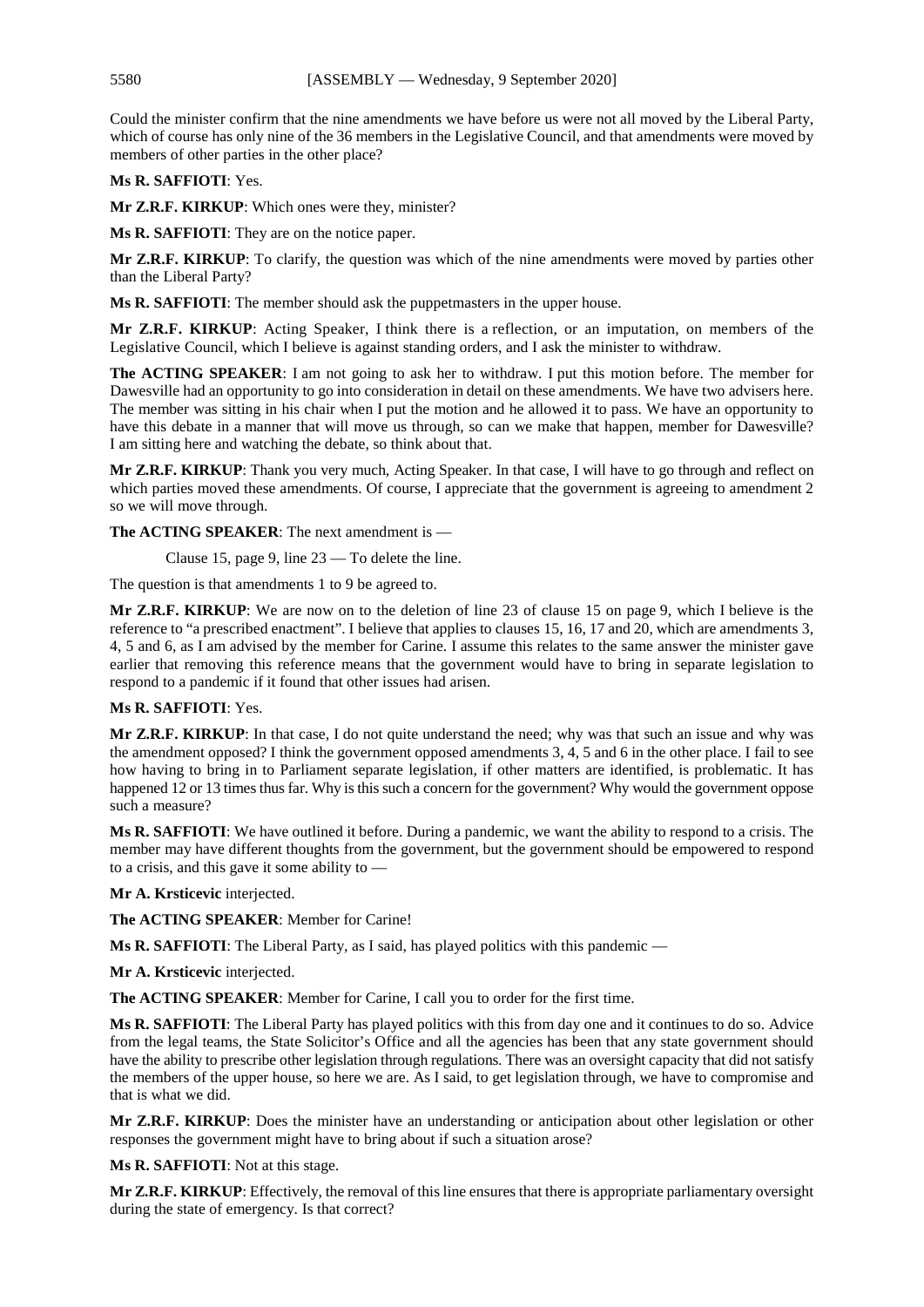**Ms R. SAFFIOTI**: No. The Liberal Party has again completely undermined the government's ability to respond to a pandemic, like it did when it called for the hard borders to be removed, completely undermining the government's handling of a pandemic situation.

**Mr Z.R.F. KIRKUP**: Parliamentary oversight is an important practice that we are all assembled here today to deal with. I find it fascinating that the government would not want to ensure that there was appropriate review of any legislation that it would bring about in this place. It is a significant concern to all of us that if the government is so resistant to agreeing with the amendments in the Legislative Council, which we are dealing with today, yet it finds itself agreeing with them in this chamber, where it has a vast majority, clearly, it is rushing through legislation that would have otherwise given it superpowers to respond to the pandemic. Now, because we have to go back to the process and back to our parliamentary democracy, which has underpinned the very foundations of our state since responsible government, I do not see why the government of the day would have such an issue with that, unless there was something else to hide. I do not know. What other motivation is there that the Premier and his cabinet could have?

**Ms R. SAFFIOTI**: The member for Dawesville is showing himself to be a great apprentice of Nick Goiran in the upper house. We know he holds the power and that he has sent the member for Dawesville to come in to show his leadership credentials. Obviously, I will sit here and watch it and maybe his colleagues will watch it too and think, "Hang on, maybe we should back this guy for leader."

*Point of Order*

**Dr D.J. HONEY**: Point of order.

Several members interjected.

**The ACTING SPEAKER (Ms J.M. Freeman)**: Points of order will be heard in silence.

**Dr D.J. HONEY**: The minister is supposed to be responding to a question and instead we are getting a political diatribe. I think this is completely inappropriate and completely off the topic. The member for Dawesville is being lectured to.

**Mr D.A. TEMPLEMAN**: Point of order!

**Dr D.J. HONEY**: I am on my feet.

**The ACTING SPEAKER**: Sit down! I will listen to the point of order in silence.

**Dr D.J. HONEY**: The member for Dawesville has been instructed to stick strictly to the topic, but the minister simply is not.

**The ACTING SPEAKER**: Member for Cottesloe, thank you very much. It is not a point of order. I can understand that you are upset. Does the Leader of the House have a point of order? I will take that as a response. Let us move on.

#### *Debate Resumed*

**Mr Z.R.F. KIRKUP**: In that case, we are now moving to the amendment of clause 16—the deletion of "a prescribed enactment" at page 10, line 13. Can the minister confirm that and again confirm why it is the government's intent to oppose such an amendment in the upper house and why it is agreeing to it in the lower house?

**Ms R. SAFFIOTI**: We want to get this legislation through because it will help the government respond to a pandemic and prepare us to respond to a pandemic in the future. It is a compromise, because the Liberal Party has played politics with this pandemic from day one.

**Mr Z.R.F. KIRKUP**: Thank you, minister, for the response.

**Ms R. Saffioti**: They'd be happy with you.

**Mr Z.R.F. KIRKUP**: Is the minister happy with me?

Several members interjected.

**The ACTING SPEAKER**: Shoosh, both of you. Leader of the House, speak again and I will call you.

**Mr Z.R.F. KIRKUP**: The effect again throughout this, which I do not quite understand, is why the government opposed this in the other place. I remind the minister that our party has nine members in the Legislative Council and, except for the Labor Party, all 36 members of the Legislative Council agreed to this amendment. Why does the Labor Party have such an aversion to transparency and accountability to the Parliament?

**Ms R. SAFFIOTI**: The Liberal Party has tried to play politics with the pandemic from day one. It has never trusted the government to handle a pandemic. It has questioned all the decisions; for example, it repeatedly called for us to bring the borders down.

**Mr A. Krsticevic** interjected.

**The ACTING SPEAKER**: Member for Carine!

**Ms R. SAFFIOTI**: The idea —

**Mr A. Krsticevic** interjected.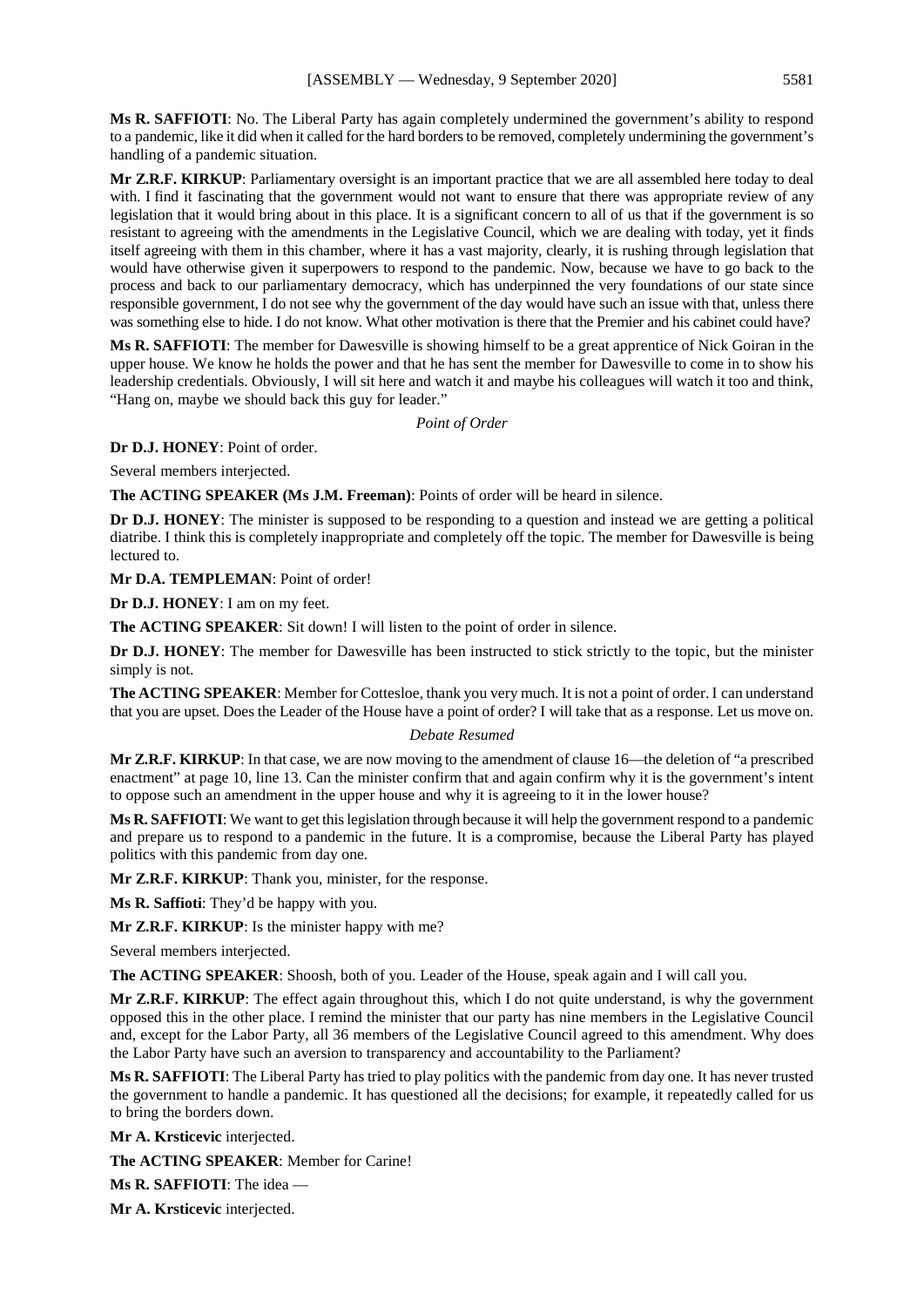**Ms R. SAFFIOTI**: How is that high school that you have basically misled the public about, member for Carine? How is that?

**The ACTING SPEAKER**: Come on, minister.

**Ms R. SAFFIOTI**: Well, he was talking about trust.

**Mr A. Krsticevic** interjected.

**The ACTING SPEAKER**: Member for Carine, take out your standing orders, open it to page 48, look at standing order 83 and have a think about that for a little while before I call you again, okay?

**Mr A. Krsticevic**: I need a copy.

**The ACTING SPEAKER**: You will get a copy. Look at page 48, standing order 83. Thank you, member for Carine.

**Ms R. SAFFIOTI**: In response to that point, it appears that the Liberal Party wants to be involved in every decision made during the pandemic. Let us go through that. If the Liberal Party was involved in all decision-making, the border would be down and there would be community spread. That is the reality. That is what the member is putting to me that the party that was on television and in this chamber begging for the borders to come down should be involved in every part of that decision-making. The Liberal Party has demonstrated it is not fit to be part of that decision-making. Regarding this deleted line, it was all about good government and making sure a government can make key decisions.

**Mr Z.R.F. KIRKUP**: Of course, I have to entirely disagree with the minister. If the government had paid attention to the Liberal Party, it would have closed the borders sooner, because only the Liberal Party called for the borders to be closed in the first place.

Several members interjected.

# *Point of Order*

# **Ms R. SAFFIOTI**: Point of order —

**The ACTING SPEAKER (Ms J.M. Freeman)**: Leader of the House, I call you to order for the first time. You were warned. Members, can I remind you that we are at the consideration in detail stage on the consideration of these amendments. This is not a general debate. Can we get back to the debate on the amendments please.

**Ms R. SAFFIOTI**: There was a point of order. The member is clearly misleading the chamber on this issue.

**The ACTING SPEAKER**: There is no point of order, minister.

#### *Debate Resumed*

**Mr Z.R.F. KIRKUP**: I remind the minister that this amendment happens to deal with this clause, in particular, to transparency and accountability. If we want to talk about transparent decision-making, only the Liberal Party called for the borders to be closed in the first instance.

#### **Ms C.M. Rowe** interjected.

**Mr Z.R.F. KIRKUP**: That is the appropriate record here; that is the truth, member for Belmont. If the Labor Party continues to ignore the truth, reject the reality and substitute it for its own, that is what we are going to be faced with in this place. It continues to find itself at odds with the truth. It continues to find itself trying its best to add as much political spin as it can.

**Ms C.M. Rowe** interjected.

**The ACTING SPEAKER**: Member for Belmont, shoosh.

**Mr Z.R.F. KIRKUP**: That is why in the other place all parties except the Labor Party sought to agree to this amendment. I am surprised the government rejects transparency and accountability in such a concerning manner.

**Ms R. SAFFIOTI**: Interesting fact: who is the other person in Australia running that line about the hard border? It is Clive Palmer. Clive Palmer and the member for Dawesville are on a unity ticket with that claim, because Clive Palmer is running that in his ads. Did the member for Dawesville write those ads for Clive Palmer? They are exactly the ads that Clive Palmer is using. The Liberal Party sided with Clive Palmer, it sided with the federal Liberal Party and it wanted those borders down. That is the Liberal Party and that is how the Liberal Party would have handled the pandemic in this state.

**Mr Z.R.F. KIRKUP**: I appreciate the Acting Speaker giving the minister an opportunity to talk about Clive Palmer, so, of course, I expect to be given the opportunity to respond with similar leniency. Of course, the minister is wrong in this case. Of course, what she said is not the case. The Liberal Party has nothing to do with Clive Palmer whatsoever. It is nothing but spin and unsubstantiated claims by this minister in this place.

This clause sought to deal with an important level of transparency and accountability to ensure that, if needed, Parliament would have the appropriate opportunity to see the government's intent with legislation, and to scrutinise it appropriately.

**Ms R. Saffioti**: You met with Clive Palmer.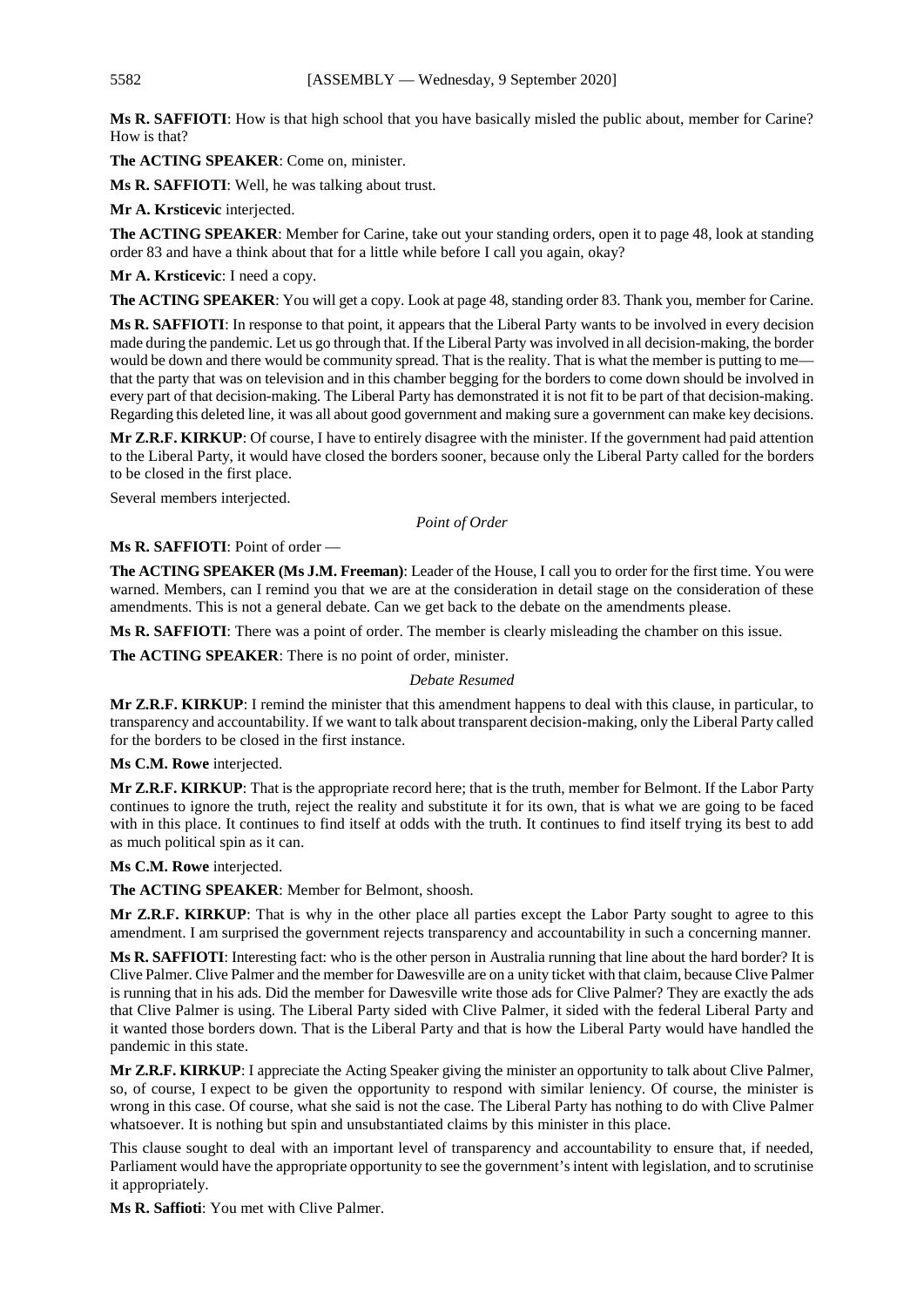**Mr Z.R.F. KIRKUP**: Never in my life. Importantly, this is the type of spin that we get from —

**Ms R. Saffioti**: You're sure?

**Mr Z.R.F. KIRKUP**: Absolutely. This is the type of spin that we get from the government every single day of the week. It likes to imagine —

**Dr D.J. Honey** interjected.

**Ms R. Saffioti** interjected.

**The ACTING SPEAKER (Ms J.M. Freeman)**: Minister! Member for Cottesloe, would you like to be called?

**Dr D.J. Honey**: No.

**The ACTING SPEAKER**: Thank you.

**Mr Z.R.F. KIRKUP**: In any case, I look forward to this amendment being put and the government agreeing to it.

**Mr R.S. LOVE**: I will make a brief point. I think we are at the very end of this conversation. Obviously, the discussion has not been about each amendment all the way through. A few interesting discussions took place in the other place. I believe that in the end, the debate was guillotined; it ended quite abruptly. However, I enjoyed watching some of the discussions and I thought that the contribution of Legislative Council members should be appreciated for undertaking the task of—at least Nationals WA members did—diligently going through the legislation line by line, as they are required to do, to make necessary amendments to ensure that there were no unforeseen mistakes. A couple of mistakes were detected, and one of these amendments is a tidy up of an error in the legislation. That is part of the role of the Legislative Council. That process takes time. I do not agree that every debate and every discussion that takes place in the Council is designed to hold up the government or to be obtuse. Council members undertake their task diligently, and I place on record my support for the National Party members in the other place and the contribution they make to legislation in Parliament.

**Mr Z.R.F. KIRKUP**: Amendment 5 states —

Clause 17, page 10, line  $22 - To$  delete the line.

I believe this deals with "prescribed enactment". I ask the minister: why did the government disagree with it in the Legislative Council but finds itself agreeing with the amendment here?

**Ms R. SAFFIOTI**: The Liberal Party wants to play politics with the pandemic. Again, agreeing to this amendment allows the government to handle these situations in a faster process. The Liberal Party wanted to bring the borders down; it now wants to change the legislation. We do not have the numbers in the upper house, so I think we stayed silent on the vote or voted against the amendment. Now, we amend the bill in the lower house because we need the legislation.

As I said, if the member for Dawesville is wanting to shore up his preselection, he is doing a very good job for Hon Nick Goiran.

**Mr Z.R.F. KIRKUP**: We find ourselves in a state of emergency here in Western Australia with extraordinary powers granted to the WA Police Force and the Chief Health Officer —

**The ACTING SPEAKER**: Member for Dawesville, are you still on amendment 5?

**Mr Z.R.F. KIRKUP**: Indeed, I am, Acting Speaker. I am specifically on clause 17, page 10, line 22, and "prescribed enactment". The inclusion of those words would have given the government an open book to do what it likes in introducing new laws into the state without parliamentary oversight, which, of course, would be cause for concern for any elected member in this place who has sworn the oath to serve the people of Western Australia. Given that we are in a state of emergency, I would be concerned by the inclusion of those words with the extraordinary powers already granted to police and the Chief Health Officer with which the entire city could be locked down and people's behaviour directed. What other legislation or powers did the government have in mind when it sought to include "prescribed enactment" in the first instance? If this provision had stayed in the bill, what other secret laws would the government seek to bring about? If this provision had stayed and the upper house had not voted together with every single party except the Labor Party to knock out this "prescribed enactment" provision, what other restrictions on people's freedoms would the government seek to bring about? What other plans are there, minister? Tell us now. The minister is part of cabinet. What other secret powers or plans does the government have to restrict the freedoms of the people of Western Australia?

**The ACTING SPEAKER**: Member for Dawesville! Minister, of those questions, all you have to answer are the ones referring to clause 17, page 10, line 22. You do not have to answer the hypothetical questions.

**Ms R. SAFFIOTI**: This is the opposition that wanted to bring the borders down. The Leader of the Opposition was calling on us to let Clive Palmer in. Do members remember that? Why do we not let Clive Palmer in? That is what the Leader of the Opposition was saying: Why are we not letting Clive Palmer in? Why do we have hard borders? This is from the Liberal Party that does secret preference deals with Clive Palmer time and time again. Liberal Party members got in federally as a result of Clive Palmer's advertising campaign. Secret deals? The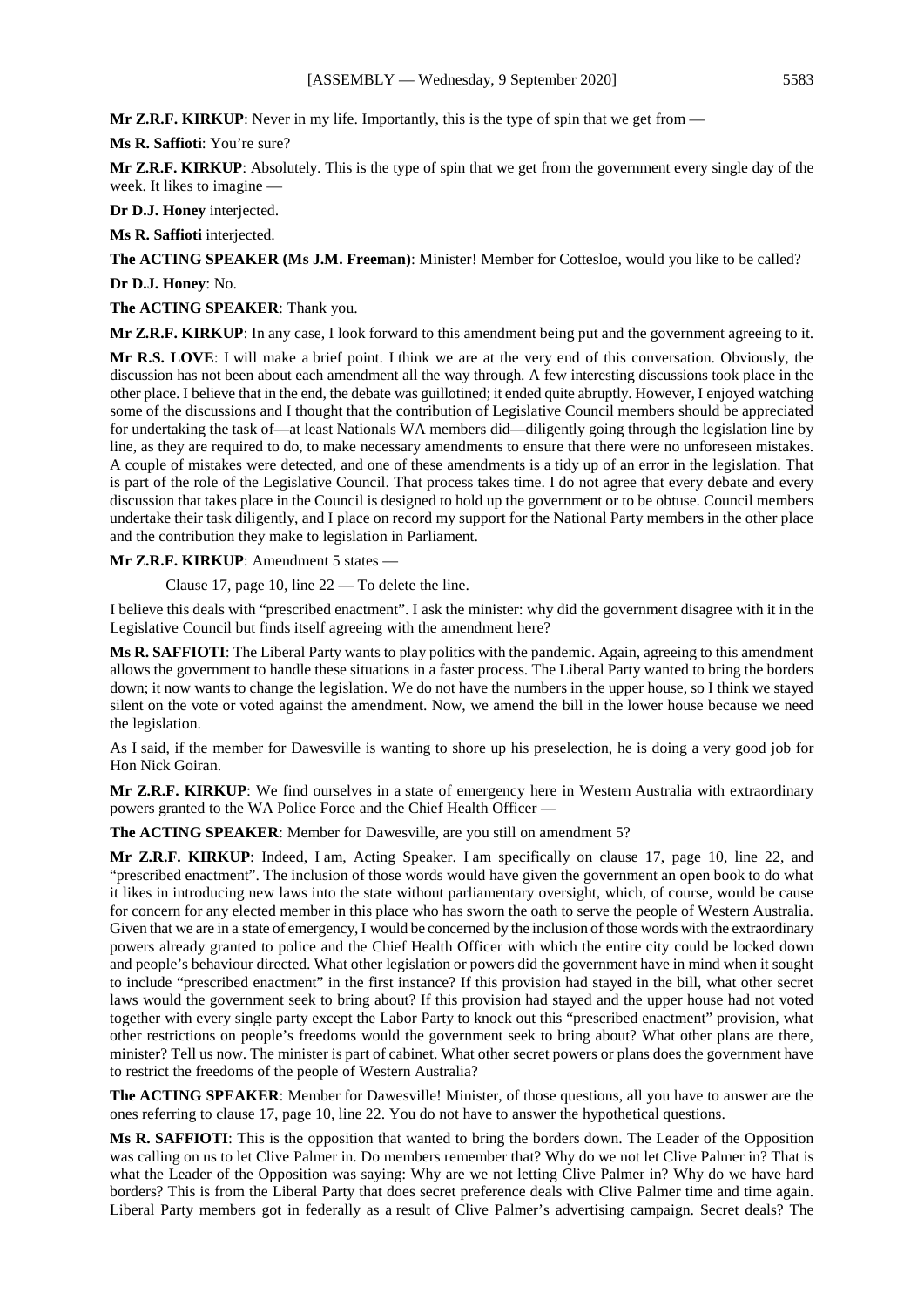Liberal Party should tell us why it is running the same lines as Clive Palmer's ads. Why is it that the exact words that Clive Palmer uses in his ads are being repeated by the member for Dawesville in this chamber today? He is repeating exactly the same lines.

We know that Hon Nick Goiran controls the Liberal Party. The poor member for Bateman is sat out on the side benches over there because he does not follow what the "real" leader of the Liberal Party says every day, so he is left right out. The member for Dawesville is in here trying to prove himself up as the next leader; that is what he is doing. I am sure that Hon Nick Goiran is sitting there saying, "I'm so proud of him. Look at him; I'm so proud of him. He's playing politics with a pandemic. He's arguing against sensible government. It's exactly what I've taught this young one to do." That is what has happened in the Liberal Party.

#### *Point of Order*

**Dr D.J. HONEY**: I draw the Acting Speaker's attention to standing order 94, which states —

(1) A member's speech must be relevant to the question under discussion.

The speech, or diatribe, is nothing whatsoever to do with the point that is under discussion.

**The ACTING SPEAKER (Ms J.M. Freeman)**: There is no point of order.

#### *Debate Resumed*

**Ms R. SAFFIOTI**: This is the member for Cottesloe who at the opening of One Subiaco was enjoying sitting in the front row of a new multi-unit development in Subiaco by developers he has named in this place. That is the member for Cottesloe.

In relation to this debate, as I said, I say thank you to the Nationals for their constructive work in the other place. I thank all my advisers for their patience regarding what happened in the other place. As I said, the abuse of the goodwill that we showed in working with the Liberal Party is something that I will never forget—and the fact that we were trying to work collaboratively with the Liberal Party.

As I said, if this is the member for Dawesville's interview performance, keep going! I am sure he will be very happy.

**Mr Z.R.F. KIRKUP**: I continue with amendment 5. Of course, I entirely refute the minister's assertions that somehow there are some secret deals going on, but we know the high level of secrecy that we continually see orchestrated by this government is absolutely founded in the words to be removed by this amendment.

**Ms R. Saffioti** interjected.

**Mr Z.R.F. KIRKUP**: It seems to me that the government lets a lot of people into the state inconsistently from time to time, but anyway!

#### **Dr D.J. Honey** interjected.

**Mr Z.R.F. KIRKUP**: Footballers' partners is a good start. Nine footballers' wives and girlfriends were allowed. That is something. They were from Victoria. That is unusual. Why bring back five nurses from Western Australia who have COVID-19 when the government will let in footballers' wives! But anyway. That seems a little bit inconsistent.

**Ms R. Saffioti**: Are you referring to someone who you are too gutless to say?

**Mr Z.R.F. KIRKUP**: I am not too gutless, minister. I will tell you. That is exactly what we are suggesting.

**Ms R. Saffioti** interjected.

**Mr Z.R.F. KIRKUP**: Oh, the minister is very kind!

In any case, we know that the transparency and accountability of this government and the way it operates has gone missing.

#### **Ms R. Saffioti** interjected.

**Mr Z.R.F. KIRKUP**: There is no secret deal. The only secrecy is in relation to the powers that the government was going to bring in. Thank God that the upper house knocked out that provision. Every single party except the government party sought to knock out the words in this provision, because obviously in a state of emergency when the Chief Health Officer already has extraordinary powers in directions he can issue to the people of Western Australia, and the extraordinary powers given to the Western Australia Police Force, evidently, there was a deal within the government that it needed more powers. Perhaps those powers would continue to restrict the freedoms of certain individuals and Western Australians. We do not know what those powers will be, because, thankfully, this clause has been knocked out. There is no secret deal, but there are, evidently, secret powers manifesting themselves within cabinet and the government of Western Australia, which was clearly going to bring about some increased restrictions on the liberties and freedoms of the people of Western Australia. It is very concerning. I am glad that the government in this place is agreeing to the deletion, even though it disagreed with it in the upper house.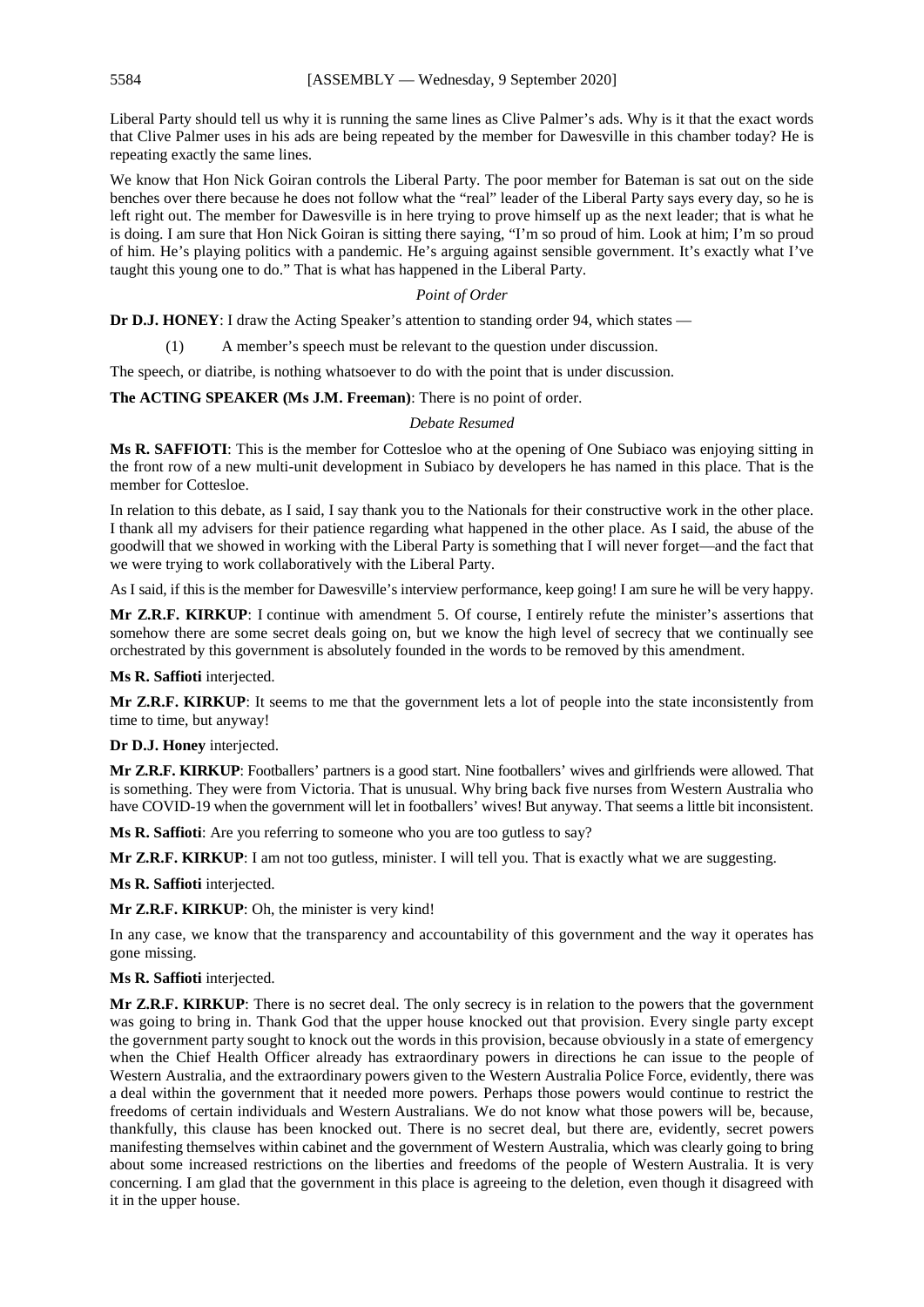**The ACTING SPEAKER**: Members, the question is that amendments 1 to 9 be agreed to.

**Mr Z.R.F. KIRKUP**: Acting Speaker —

**The ACTING SPEAKER**: Member for Dawesville.

# *Point of Order*

**Mr W.J. JOHNSTON**: Members cannot speak twice. The member just sat down. He cannot receive the call again.

**Mr Z.R.F. Kirkup**: We are on the debate, not the actual —

**Mr W.J. JOHNSTON**: No. The member cannot ever have two calls in a row.

**Mr Z.R.F. Kirkup**: Not in consideration in detail —

**The ACTING SPEAKER (Mr I.C. Blayney)**: Thank you, members; I cannot hear. Yes, the minister is correct. You cannot speak twice on one question. The question is that amendments 1 to 9 be agreed to.

#### *Debate Resumed*

**Mr A. KRSTICEVIC**: The minister has made a lot of references to the border and who made what decisions. If the minister went to WAtoday and or even *Hansard*, she would see that in early March this year, it was the WA Liberal Party that was calling for the border to be closed. The Premier said that it was a stupid idea. The Treasurer and the Minister for Health said that it was a stupid idea and it was not going to happen. I will quote a WAtoday article by Nathan Hondros on 3 August 2020. It says —

It seems like a lifetime ago, but in March when WA Opposition Leader Liza Harvey first proposed closing WA's borders, the idea was rubbished by Premier Mark McGowan and his ministers.

I suggest that the quotes that have been found in the paper were probably taken from *Hansard* and from the Premier's media statements and interviews. Be honest with the people of Western Australia, because the truth is that we were the ones who were calling for the border to be closed. The government refused to do it. At national cabinet, when other states decided to close their borders, that is when the Premier jumped on board. Other people decided to do it first. Then he decided to follow suit.

It is not about trying to mislead the people of Western Australia. Be honest. We both wanted the border to be closed. The government wanted it to be closed at the end of March. We wanted it to be closed at the beginning of March and the government decided to do it when it became politically obvious that everybody else was doing it. We wanted to do it because we were showing leadership to protect the people of Western Australia at that time. There is no point in trying to pretend to win points in this place by misleading the people. It is obvious. Everybody here knows the answer. Do members really think that people in Western Australia are going to read *Hansard* and say, "So, the minister said this, but we know it's not true. She's trying to rewrite history"? Just tell the truth. It is not that big a deal. It is not hard to be honest on this particular point.

**Ms R. SAFFIOTI**: Every time the member for Carine gets to his feet, I say, "Thank goodness he is the member for Carine and they did not give that seat to anyone with ability." That is what I think. Every time he stands up, I think, "Thank goodness that blue-ribbon seat has been given to that number-cruncher in the northern suburbs." Thank goodness. I want to quote something from 18 March. The member for Carine referred to the national cabinet. I think out of everyone in Australia, he would be the last person who knows what is going on in national cabinet. Honestly! In referring to the quote from the member for Carine, in case anyone out there reads *Hansard*, this is what the Leader of the Opposition said —

If members go back and check the *Hansard*, they will see that I did not call for travel to stop or borders to be closed …

That was in March. Then, of course, Liberal members said, "Let Clive Palmer in and let the border come down." That is what they said again and again, and everyone knows that. I know that the member for Churchlands—I have gone through his Facebook posts—never supported it on Facebook and social media because he knew what a stupid position the Leader of the Opposition took. The member for Dawesville is loyal, as we have seen—until it is time not to be loyal, I suspect. The member for Dawesville backed the Leader of the Opposition about bringing down the border and letting Clive Palmer in. I will not go through the Facebook comments that the member for Dawesville referred to, but they were not very positive. The idea that *Hansard* and audio and video recordings do not exist and that nowhere on record do we have the Leader of the Opposition saying that the border should come down is completely false. There is a mountain of information. We did not need to tell people. The community saw it on TV. As I said, the wise member for Churchlands basically said in this chamber that he never repeated what the Leader of the Opposition said. I checked on that just to see whether the member for Churchlands was telling the truth. The member for Churchlands was right; he never echoed what the Leader of the Opposition said. But some did. The current member for Dawesville did—and he is soon to be, I would say, not too well supported by all those constituents.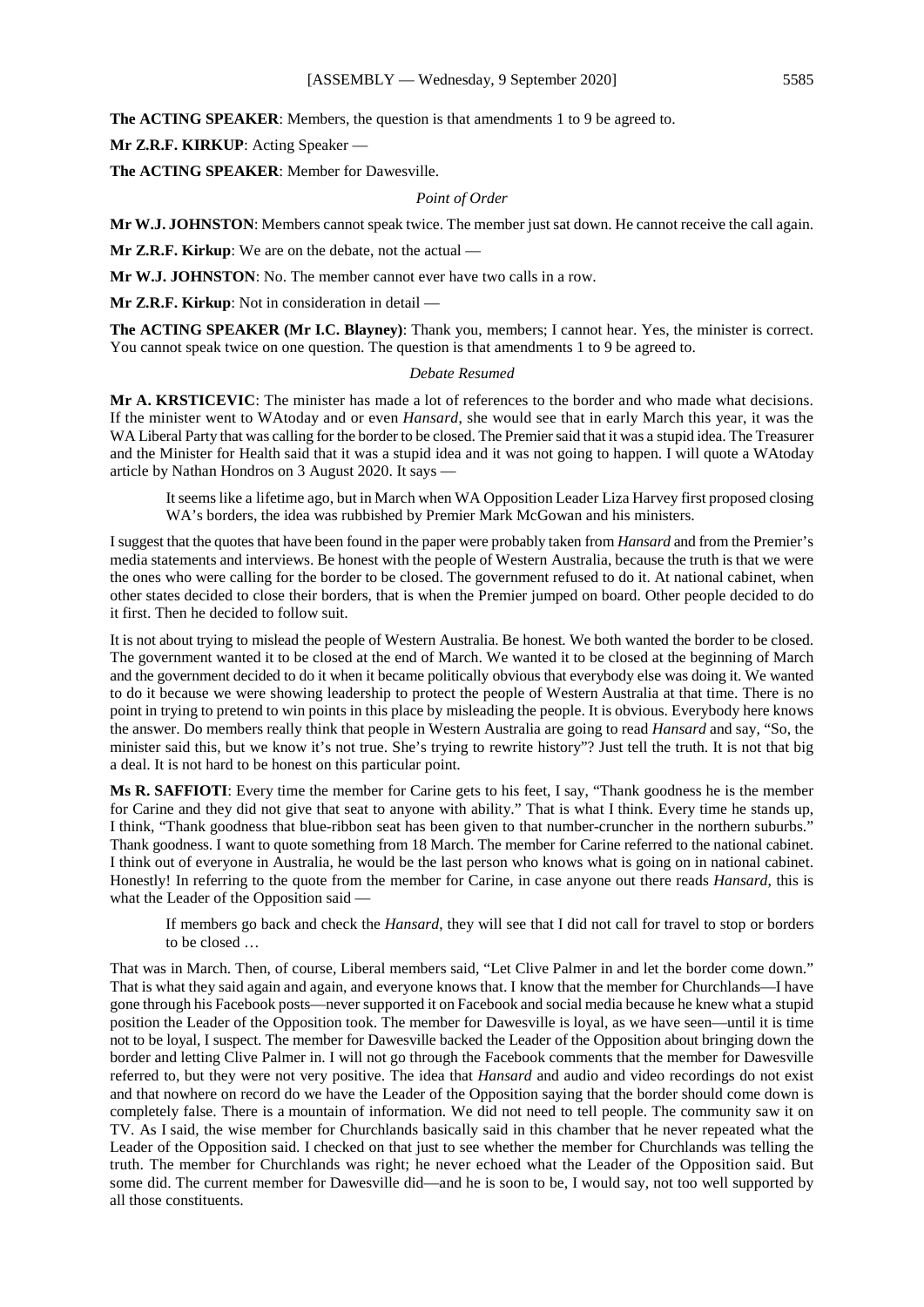I would not be so presumptuous, as the member for Dawesville was when he came into this chamber time and again and tried to freak out or embarrass our backbenchers about their margins. Remember that, everybody? The member for Dawesville came into this place —

Several members interjected.

**Ms R. SAFFIOTI**: It seemed a very long time ago. It was about a year ago, I think. He came into this place, riding the wave of the successful campaign of the federal Liberal Party, which basically won because of Clive Palmer, and does the member for Belmont remember what he did? He went through all the margins and tried to say that members would lose their seats at the next election. I would not be so presumptuous as to do the same in this place, but it is ironic —

**Mr D.A. Templeman**: It's not in your nature!

**Ms R. SAFFIOTI**: No, it is not. It is in my nature to be a lot of things, but not that!

Getting back to the issue, the Liberal Party wanted to bring down the border. Now it is trying to rewrite history. Every time the member for Carine stands up, I say, "Thank goodness the Liberal Party gave us the member for Carine." That seat could have been held by a lot of different people, but it is held by this member for Carine.

**The ACTING SPEAKER (Mr I.C. Blayney)**: Members, I would like to bring you back to the question, which is that amendments 1 to 9 be agreed to. I understand that we are on clause 17 and line 22 on page 10. It would be good to get this done this afternoon. I am not sure whether the taxpayers are getting value for money out of you at the moment!

**Mr Z.R.F. KIRKUP**: I will just draw the minister's attention to a statement made by the Premier in this place on Tuesday, 17 March. I will quote it, given that the member for Carine has rightly pointed out the position of the government on the border. It was made in response to a question asked during question time.

**Mr W.J. Johnston**: Read the question.

**Mr Z.R.F. KIRKUP**: I can take the time, as long as the minister does not jump up on me when I finish it. The question was —

I note the recommendations from the tertiary hospitals medical leads advisory board. Will the Premier immediately support the recommendations of the health experts and doctors on the frontline of the coronavirus fight "by extending isolation restrictions to include all personal interstate travel"?

That is, of course, the way that the medical leads expected a border to be put in place. This was the Premier's response to that question. He referred to raising the issue with the national cabinet, and there is a paragraph on it, but he noted the following —

I want to outline to the house the implications of closing the border with the eastern states. A range of Western Australians need to go east to obtain medical advice and medical attention and have operations and the like. It would impact the supply of important medicines and provisions for Western Australia. It would impact and stop the supply of important goods coming from the east, including a great deal of our fresh food.

This is the bizarre part —

It would disrupt and stop the supply of Kleenex tissues and toilet paper to our supermarkets in Western Australia. It would severely disrupt the mining industry in Western Australia, a number of whose employees live in the east and come to the west. It would disrupt a range of markets that our goods go to in the east because obviously once a truck driver, a train driver or the like take goods to the east, they cannot come home.

Obviously at a personal level, a range of Western Australians might have elderly parents in the east who might be sick or dying and we would be telling those people they cannot see their family members. All I am saying to members is that although it might superficially sound like an easy thing to say or do, there would be severe implications for all Australians and all Western Australians were we to attempt such a measure.

On 17 March, the Premier refused to heed the advice of the opposition and the lead medical teams, which were asking for a hard border to be put in place. That is fact. On 17 March, the Liberal Party and Nationals WA were calling for it. We are dealing with these amendments because, of course, we are dealing with legislation to respond to COVID-19 and the prescribed enactment clause that has been deleted as part of clause 17 on page 10, line 22 seeks to make sure that if the government seeks to introduce further extraordinary powers—secret powers—over the people of Western Australia, there will be a level of parliamentary accountability because we know that this cabinet and government spin their way through as much as possible and mislead the people of Western Australia. The government is using spin to cast the Liberal Party as somehow not being in favour of the hard border when, indeed, we all know that it was the Liberal Party that called for it in the first place and it was the lead medical teams that called for it in the first place and it was this government and this Premier who said that the idea should not be pursued. That is disappointing.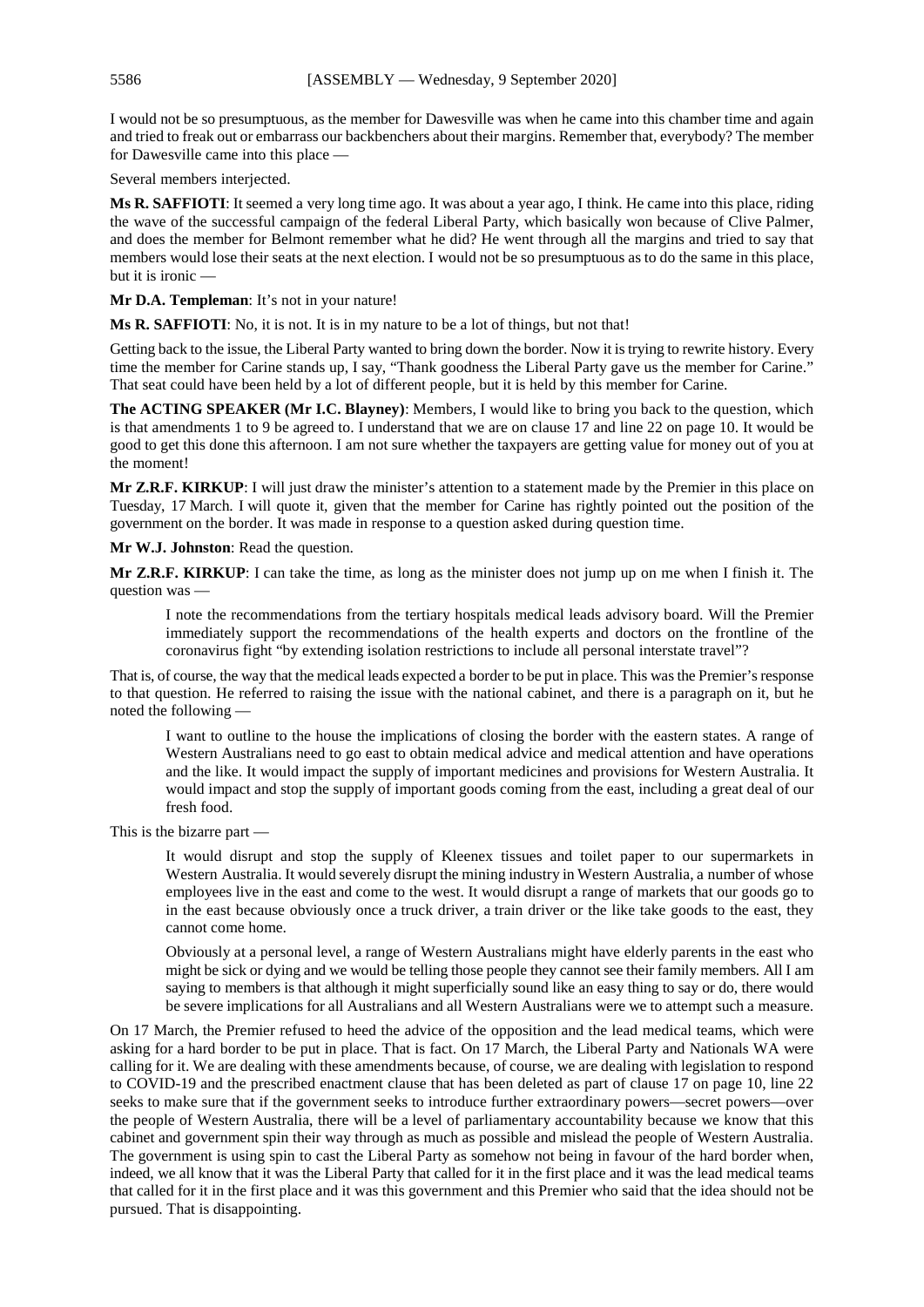**Ms R. SAFFIOTI**: I refer to the comments made on 18 May by the Leader of the Opposition, who stated —

Yesterday, I asked a question of the Premier in response to the tertiary hospitals medical leads advisory board, which had recommended extending isolation restrictions to include all personal interstate travel. That is very different from calling for interstate travel to be banned and borders to be closed, which is actually not what I was calling for at all. If members go back and check the *Hansard* …

The Leader of the Opposition asked members to go back and check the *Hansard* –

They will see that I did not call for travel to stop or borders to be closed …

The member for Dawesville's leader said that she did not call for borders to be closed. That is what she said that the day after the statement. The member for Dawesville's leader is on record saying, "I did not call for the borders to be closed." It is clear. She said that she did not call for the borders to be closed but in May she said, "Bring the borders down." That is what happened repeatedly. If the Leader of the Opposition did not say, "Bring the borders down", why did the member for Dawesville reinforce her calls? Of course she said, "Bring the borders down." The member for Dawesville reinforced those calls. I will not read the hundreds of awful comments made about the member for Dawesville when he called for the border to be closed and he supported Clive Palmer, because they are nasty. The community is not stupid—does the member not know that? They saw the member's leader on television time and again. I remember seeing the Leader of the Opposition and, I think, the member for Darling Range outside Dome in Kingsley for a press conference. I watched it live on WAMN news that afternoon. I was interested to see what was happening. The Leader of the Opposition was all over the place. I took a screenshot of some of the comments but I will not refer to them either. The community knows that if the Liberal Party had been in government, it would have brought down the border in May. As soon as one business industry group called for it, it would have done it. Everyone knows that. The Liberal Party and Clive Palmer are trying to run a particular line that no-one is buying. It is dangerous for the Liberal Party to run the same line as Clive Palmer because everyone will share my assumption that the Liberal Party campaign effort and the Clive Palmer campaign effort are centrally driven by the same people because they are very similar. Indeed, they are one and the same in both their language and some of the points that are made.I think I know who is behind it all butI will not mention a name in this place. The Clive Palmer advertisements and the Liberal Party's attempt to rewrite history are very similar and it is dangerous territory for the Liberal Party.

**Mr Z.R.F. KIRKUP**: I refer to the sixth amendment, which is to delete line 25 of clause 20, which is a prescribed enactment. Can the minister outline to the house why it was necessary to agree with the amendment in this place when the government disagreed with it in the Legislative Council?

**Ms R. SAFFIOTI**: As I said, getting legislation through the upper house is all about compromise. We do not have the numbers in the upper house. The Liberal Party has the numbers and it wants to continue to play politics on every part of this pandemic.

**Mr Z.R.F. KIRKUP**: Picking up on the minister's comment about the previous clause, it is important to note one thing. In the last week in this place, the Attorney General noted that it was the Leader of the Opposition who first called for the border to be closed. That is matter of fact and is in *Hansard*. I do not know; there are some inconsistencies with the government's approach with ministers either acknowledging things or trying to spin their way out of different things. I appreciate that the minister said that she would not read the comments from my Facebook page. Many of those comments were not made by anyone in my district.

**Mr D.A. Templeman** interjected.

**Mr Z.R.F. KIRKUP**: Member for Mandurah, oddly enough, most of them were not made by people in my district and, oddly enough, most of them had links back to the organisational wing of the Labor Party. I find that fascinating but I look forward —

**Mr W.J. Johnston**: That is made up!

**Mr Z.R.F. KIRKUP**: No, it is not made up all.

**Mr W.J. Johnston**: Yes, it is.

**Mr Z.R.F. KIRKUP**: No, it is not. Has the member for Cannington gone through them?

**Mr W.J. Johnston** interjected.

**Mr Z.R.F. KIRKUP**: Yes, absolutely.

**Mr W.J. Johnston**: Okay, you name me one person.

**Mr Z.R.F. KIRKUP**: I do not have it in front of me and I do not know off the top of my head the names of each of the 31 500 people I have the privilege of representing but, member for Cannington, I absolutely went through and made sure that if the people in my district had raised concerns, I would talk to them about those concerns. The majority were not members of my constituency. Instead, when we looked through them we found that they were all Labor Party–initiated trolls. I thank the minister for not divulging those comments —

**Mr W.J. Johnston**: It's a fabrication.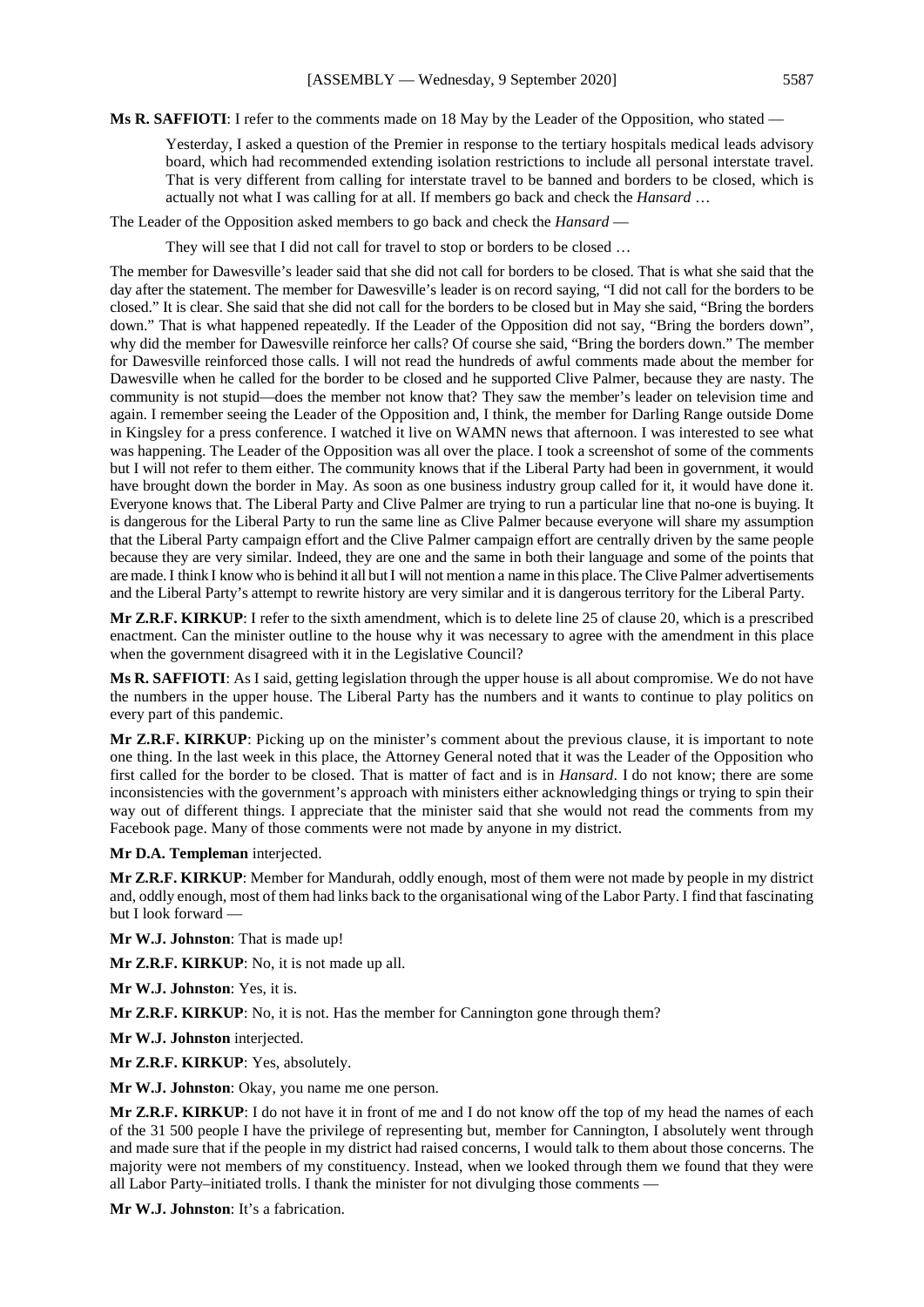**Mr Z.R.F. KIRKUP**: No, it is not a fabrication at all. The Labor Party conducts this all the time. The Labor Party goes through the dark arts and makes sure that it trolls and abuses members of the Liberal Party regularly on social media. That is exactly what happened in this case. I know that the member for Cannington would never have done that when he was state secretary but it is happening now. I look forward to the member for Cannington standing in this place to reject that and put his word on the line by saying that the Labor Party does not do it. I can tell him that the Liberal Party never does it but its members are victims of it orchestrated by the Labor Party of Western Australia.

**Mr W.J. Johnston**: What rubbish!

**The ACTING SPEAKER**: Thank you, minister!

**Mr A. KRSTICEVIC**: I refer to transparency on the border issue. We have been focusing on the Premier and his views but the WAtoday article also refers to comments by the Treasurer, who is in the chamber. The article quotes him as saying —

Treasurer Ben Wyatt was even more strident and called the opposition hypocritical for pushing the idea. He suggested an open border—our ability to ship our goods, to trade, to keep our products moving through our ports—was "the one thing we have to protect in this state" from the economic misery ahead.

The Deputy Premier; Minister for Health was quoted as saying —

"Well, there's a little thing called the constitution and it's really up to the national response in terms of how we can appropriately manage the public health risk in Western Australia," …

Further, he states —

… we can't turn around and say one Australian cannot meet and visit another Australian."

In addition to the Minister for Health having made statements along those lines, so, too, have the Treasurer and the Premier. The Attorney General indicated in this Parliament that it was the Leader of the Opposition who first suggested this idea. It is pretty obvious that there is plenty on the public record to indicate that. The Liberal Party continues to be very supportive of the hard border. When people talk about the way ahead, it is a conversation about trying to work together for the benefit for all Western Australians but also remembering that we are also Australians. I do not want this government to take the line of other state governments that have said, "Australians aren't welcome in our hospitals. Australians aren't welcome to receive medical treatment because we deal with only those people who live in our state." It started getting tribal. I think that the way this is heading is a real disgrace for Australians more broadly. It is disappointing that we are not doing this in a bipartisan way, and that the Labor Party wants to play politics with this rather than be honest.

Ultimately, we all have the interests of Western Australians and their health at heart. All of us have parents and grandparents who are vulnerable. I would assume that everybody wants to protect their loved ones, but the Labor Party seems to have a view that nobody other than people in the Labor Party care about their loved ones, and that nobody other than people in the Labor Party care about their friends and family. It is just hypocritical and so stupid. The fact that the Labor Party has even pushed that argument shows the level of incompetence in its grasp and understanding of the reality that we live in. I understand that the Labor Party is playing politics and trying to play these stupid little games, but we are talking about human beings in a pandemic. Unfortunately, the Labor Party is treating it as a game. It is treating it as though the Liberal Party, which has only nine members out of 36 in the upper house, is somehow controlling the world that it works in. There are a lot of members up there from a lot of parties, including the Greens, the Nationals WA, the Shooters, Fishers and Farmers Party, the Liberal Party and One Nation. If the Labor Party is not convincing any of them and everybody is against the Labor Party, it has to ask itself: are they against it because it is playing politics and they are trying to be genuine, or are they against it because it is just incompetent and coming up with stupidity? It is one of the two: either the Labor Party is incompetent or it is playing political games. I assume it is one of those two; some people might think it is both of them.

The minister's display here today is an example of that incompetence. Yes, she can get personal and try to put people down, which is what she does when she has nothing substantial to win her argument, but that is going to get the minister nowhere. That is just a bit of fun and theatre. Fantastic—great! It does not really mean much; it just washes over people. The minister should be honest. She should show us that she is actually a minister who cares, who takes her job seriously and is here to look after the people of Western Australia as a representative of this Parliament and a representative of the executive, rather than playing these cheap, stupid, political games. I have said many times before that the Premier needs to be a statesman, not a gutter politician. He needs to be a statesman, and playing in gutter politics at this point in time is not appropriate. It is something we should not be doing. It is actually a disgrace to the entire Parliament that it has descended into this. I am sure the minister will keep doing it, because she does not really care, because that is what she likes to do, if we resort back to the minister's position of strength, but I would hope that she is learning something out of this process. I would hope that she is taking this seriously. In many years to come, when the minister has retired or has left this Parliament, she can look back at her career and say, "You know what? I wasn't a gutter politician; I wasn't one of those people who just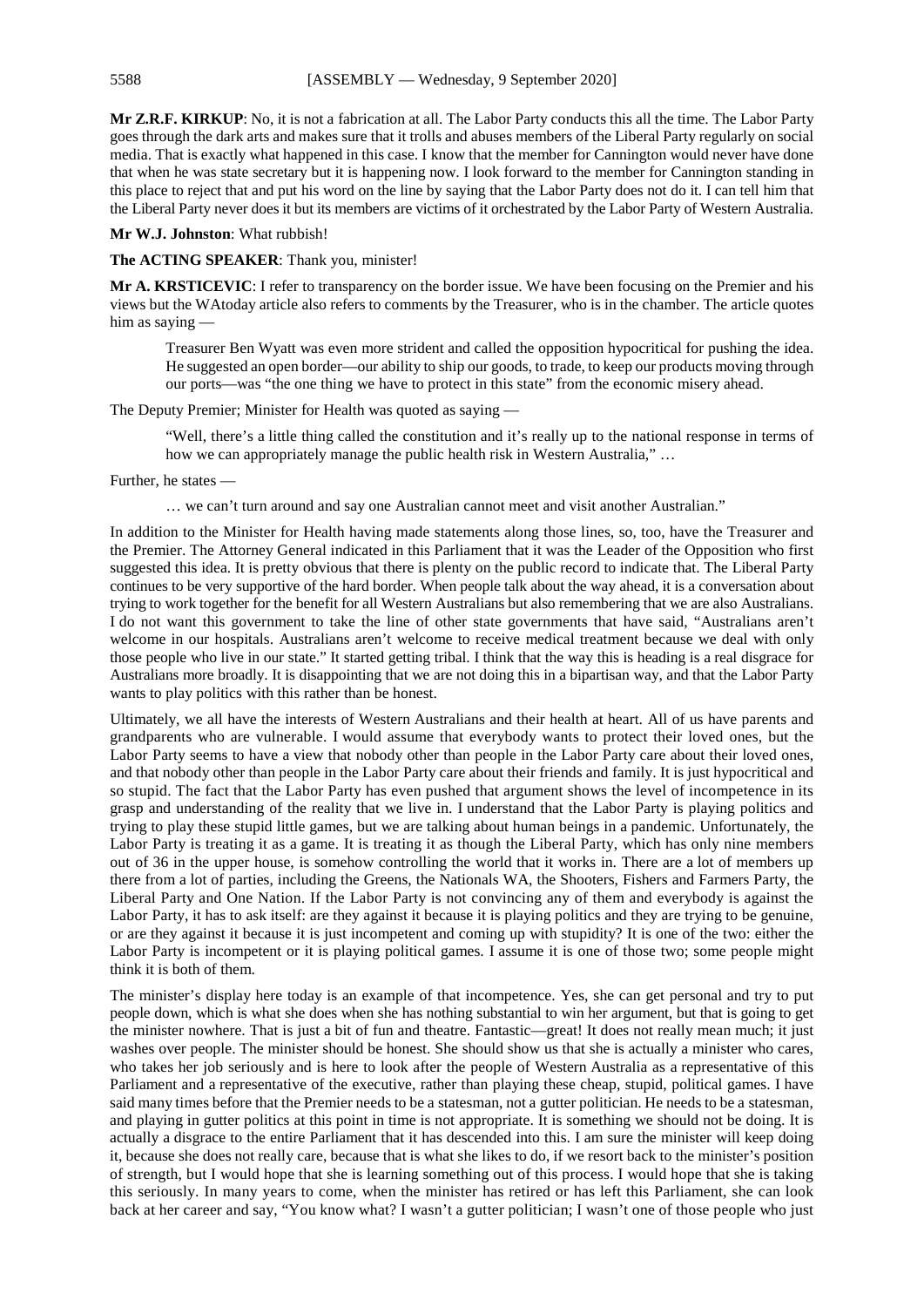muck raked. I was genuine; I was real and sincere in what I tried to do in this place." That is what it is really about when someone leaves this place. Hopefully, the minister will wake up. I do not understand why people have to descend to the gutter all the time.

**Mr Z.R.F. KIRKUP**: I move to proposed amendment 7, which is —

Clause 30, page 19, line  $6 - To$  delete "section 3; and" and substitute  $-$ 

section  $3(a)$  or (b); and

After the exceptional contribution by the member for Carine, I was hoping that the minister might be able to provide us with some information as to why the government wants to delete "section 3" and insert "section 3(a) or 3(b)".

**Ms R. SAFFIOTI**: Clauses 30 and 31 permit decision-makers to alter time frames for authorisations and modify or remove conditions of authorisations. The proposed amendments would mean that a decision-maker could not exercise a power in response to economic problems caused by COVID-19. We accepted that we would remove the power being exercised for economic purposes. Again, we had to compromise on these clauses, and that is one we compromised on.

**Mr Z.R.F. KIRKUP**: I thank the minister for that response. I assume that deleting the reference to "section 3" does not substantially change the nature of what was originally intended within the legislation.

**Ms R. SAFFIOTI**: We would have preferred the community to benefit from this power to ensure economic recovery in such a time that we need those particular powers, but we had to compromise.

**Mr Z.R.F. KIRKUP**: I might have been misreading and I apologise. There is now the deletion of the words —

the order is made before the original expiry day for the authorisation;

Am I looking at the right area for that?

**Ms R. SAFFIOTI**: The effect of the proposed amendment is that proposed section 30(2)(a) will refer to only proposed sections 3(a) and 3(b) and not the entirety of proposed section 3. Proposed section 3 includes economic recovery.

**Mr Z.R.F. KIRKUP**: Minister, I appreciate that response. In that case, can we move to proposed amendment 9, which is an amendment to the long title. With your indulgence, Mr Acting Speaker, I understand that the proposed amendment is for the removal of the words "immediately before" in the long title. I will go to that. The original dot point in the long title states that this legislation will —

… validate certain actions taken immediately before, during or following the state of emergency declared in relation to the pandemic on 16 March …

I am just curious: what was the "immediately before" part?

**Ms R. SAFFIOTI**: It was a drafting error, so it will be removed. Its inclusion had no effect in the bill, but it was a drafting error that could be removed.

**Mr Z.R.F. KIRKUP**: Did the government identify that as a drafting error?

**Ms R. SAFFIOTI**: I think that it was picked up during the debate in the upper house.

**Mr Z.R.F. KIRKUP**: Going through the debate in *Hansard*, I understand there was a suggestion that there may have been a meeting held perhaps the day before the pandemic or state of emergency was declared. I would like to clarify that, because there seemed to be a bit of confusion in the other place about the timing. I am keen to understand whether the minister can shed any light on it.

**Ms R. SAFFIOTI**: There was an initial thought that there potentially was a meeting held just prior to the pandemic being declared. During drafting, it was realised that no meeting was held beforehand, but the subsequent change to the bill did not occur; that is why it is a drafting error.

**Dr D.J. HONEY**: Perhaps the minister has clarified it, but there was concern expressed, and certainly I had concerns during the debate, that actions may have been carried out before that would not otherwise have been legal. Is the minister confident that none of those actions occurred? I am not making an allegation; I just want clarity, because that was certainly a concern I had during the debate on this bill.

**Ms R. SAFFIOTI**: The legislation provides the time frame, so the issue that the member has raised will not be allowed.

**Question put and passed; the Council's amendments agreed to.**

**The Council acquainted accordingly.**

# **HEALTH SERVICES AMENDMENT BILL 2019**

*Third Reading*

**MR D.A. TEMPLEMAN (Mandurah — Leader of the House)** [1.29 pm]: On behalf of the Minister for Health, I move —

That the bill be now read a third time.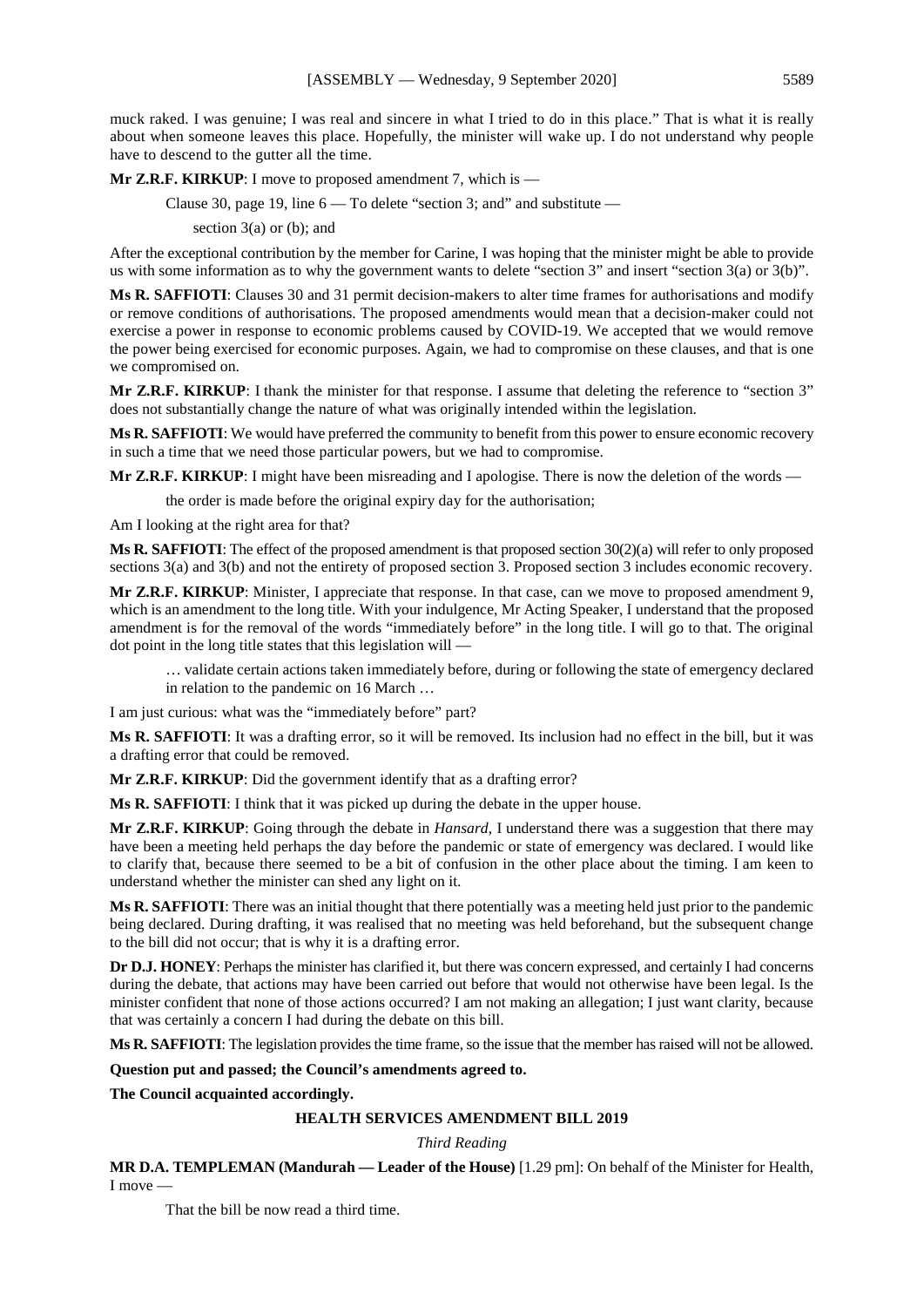**MR Z.R.F. KIRKUP (Dawesville)** [1.30 pm]: I thank the Leader of the House for the opportunity to respond to the third reading of the Health Services Amendment Bill 2019. I will not take up too much time. I appreciate that the Minister for Health is not here at the moment, but he has provided a minister who is more than adequate to respond to this stage of the bill.

**Dr D.J. Honey**: Very generous of you.

**Mr Z.R.F. KIRKUP**: We have to be, from time to time, member for Cottesloe.

I thank the minister and his team for their consideration and assistance as we dealt with the Health Services Amendment Bill, which was introduced last year prior to the pandemic and the state of emergency. As the Minister for Transport reflected on moments ago, that seems like it was forever ago. This is an important piece of legislation that has moved through this place. Largely, it amends the Health Services Act 2016, which was implemented by the former government. I would particularly like to thank the Minister for Health for going through the consideration in detail stage to the extent that he did last night.

I will reiterate a couple of concerns that I have with the bill, which I am sure will be articulated further in the Legislative Council. One concern in particular is the financial guarantees that are provided, but no opportunity will be given for them to be publicly disclosed. I am a bit concerned about that and about the disposal of land arrangements and the role the minister will have in terminating any existing arrangements. I am concerned about the liability to recover compensable charges for health services, particularly from the estate of a deceased patient.

The final area of concern, which was noted during the second reading debate, is in two parts. The first is the notices of financial difficulty or impairment for a health service provider. Although the minister suggested that notification that an HSP was in financial difficulty would be a relatively routine exercise, I think some important work can be done to make sure that those notices of financial difficulty are made public. I appreciate that the minister suggested it might be an irregular situation. Only two notices of financial difficulty have been served since 2016. I think there is a case for that to be made public, or at least for the Parliament to be advised through some mechanism or through gazettal. I think that is an area of interest.

The second part of that concern is similar to the matter that we raised during the debate on the Infrastructure Western Australia Bill that the Premier; Minister for State Development brought into this place. The concern relates to the disclosure of potential conflicts of interest. I think we all realise in this place that ministers are, at times, held responsible for some of the errors or matters of misconduct of board members. Obviously, ministers cannot be expected to have a full awareness of the conflicts and financial obligations of all the board members. The government is expected to be responsive to any concerns that might be raised. As a result, I think it is important for conflict-of-interest registers, which will be created as a result of clause 39, to be publicly scrutinised in some way, shape or form. It is the same issue that was raised during the debate on the Infrastructure Western Australia Bill. It is a reflection of the practice in New South Wales, where conflict-of-interest registers are made publicly available and can be explored. As the minister noted a number of times in his conversations with me, the strength of Western Australia's health system is that everyone knows each other, but that is also a weakness because, as a result, we have individuals who become very specialised, and those medical individuals—they are not always clinicians, but they certainly serve in the medical sector—find themselves across a great deal of interests. Therefore, when they deal with a health service provider, they may have had some interaction with it. I think it is important for a conflict-of-interest register to be scrutinised by the public. During the consideration in detail stage, the minister noted that that scrutiny would likely come about through a freedom of information request. I again make the point that my concern is that we are largely talking about people who are not public servants. Thus, as board members of a health service provider, they are not subject to the Freedom of Information Act in that respect. Therefore, if their personal matters are the subject of a freedom of information application, they may not be captured. I think it is important to have an appropriate level of disclosure and transparency in those matters. That is not an adverse reflection on the government; it is something that could become good practice for governments going forward.

I thank the Minister for Health in particular for his ongoing good relationship when dealing with the opposition, and with me in particular when dealing with health-related legislation. Indeed, his chief of staff, his ministerial advisers and the department and agencies were extensively involved in the drafting of this bill and its presentation to both houses. I commend the bill to the house.

**MR D.A. TEMPLEMAN (Mandurah — Leader of the House)** [1.34 pm] — in reply: On behalf of the Minister for Health, I thank the member for Dawesville and other members for their contributions to the consideration in detail stage and for the passage of the Health Services Amendment Bill 2019 through the Legislative Assembly. I also acknowledge, obviously, the advice provided by the advisers during the consideration in detail stage. I am pleased that this bill will now pass this chamber and make its way to the other place.

Question put and passed.

Bill read a third time and transmitted to the Council.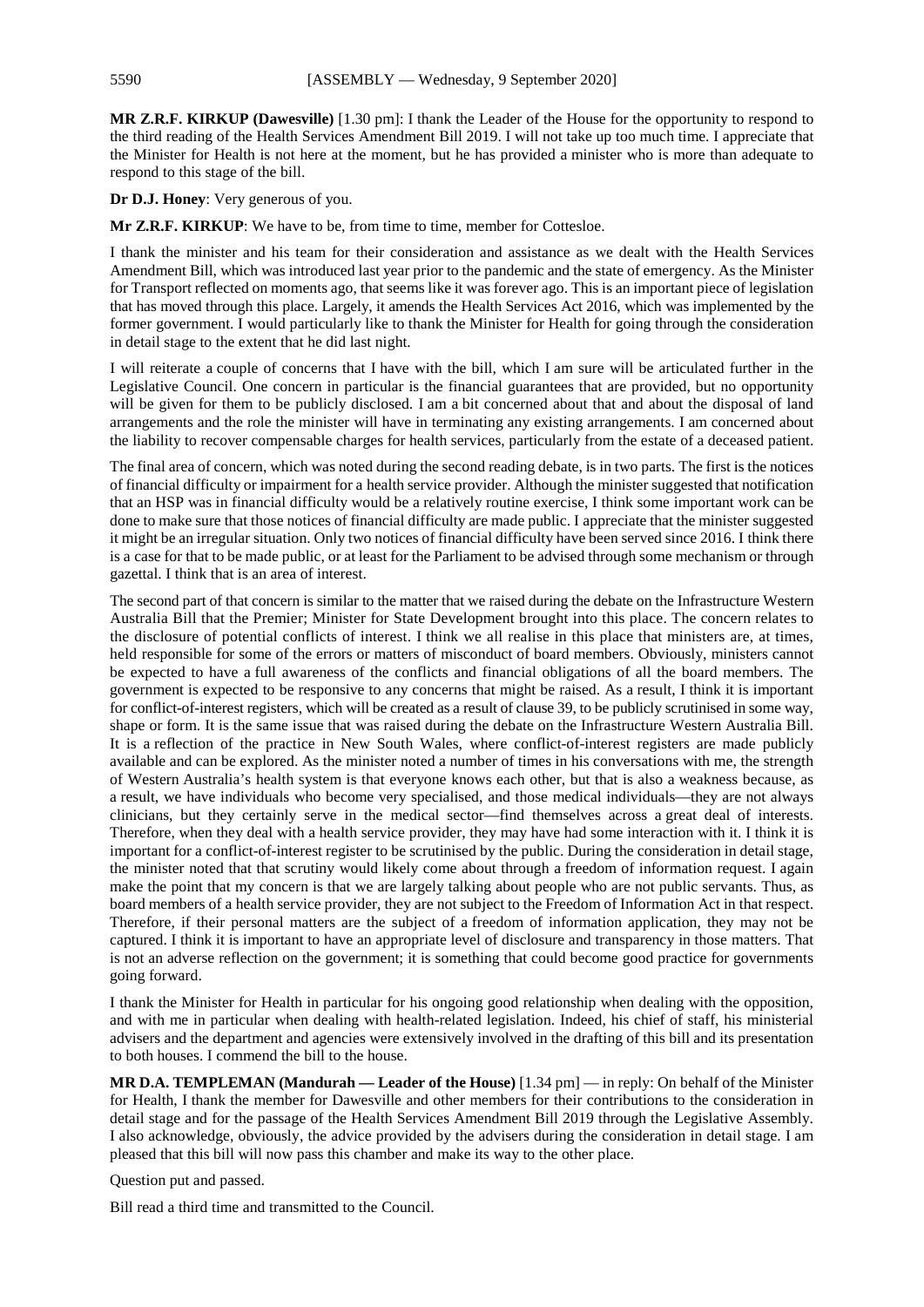# **SWAN VALLEY PLANNING BILL 2020**

*Second Reading*

Resumed from 19 August.

**MR Z.R.F. KIRKUP (Dawesville)** [1.35 pm]: I rise to talk on the Swan Valley Planning Bill 2020. I am not the Liberal Party's lead speaker in the Legislative Assembly or the shadow minister or spokesperson on behalf of the party more generally speaking, but I have the Legislative Assembly obligations for this bill in this place. Similar to other planning legislation, I look forward to working with the Minister for Planning on this bill as cordially as we always do. I note at the outset that the Liberal Party will support this legislation. As part of my contribution, I will clarify some aspects of the bill and reflect on similar legislation.

At the outset, I suspect that my interaction with the Swan Valley is by no means as deep as that of the minister. I assume the minister lives in Roleystone, not in the Swan Valley. I grew up in the eastern suburbs, and the Swan Valley was always like a playground for us in the sense that it was, and remains, an area of remarkable diversity that we would not otherwise get so close to Perth. When I went to school at "Govo" in Midland, we would look over the river and see the back of vineyards. An amazing agricultural sub-region of Perth is sitting there. That is its strength, and it is a great part of Western Australia's heritage. To be perfectly frank—I think this will be resolved through this legislation—I think it is important to have good leadership over the entirety of the future of the Swan Valley. Its development has from time to time been ad hoc.

Mates of mine have parents who still live there. One of those parents sold a block of land that has been subdivided into a billion homes. They lived on Henley Street and Park Street in Henley Brook, which does not necessarily form the crux of the Swan Valley's prime agricultural and tourism value. Initially, it was largely developed by LWP Property Group, with the state government's involvement in Ellenbrook. That development has spread across the Vines. I rarely get out there anymore, but when I visited my mates' parents who live on Henley Street, the development around Brabham and Dayton and those sorts of areas was remarkable to me. I can remember that when I was a young bloke—I am sure it is fine to say now—I was certainly aware that people would be four-wheeling through there on dirt bikes. It was an area that was not developed. Some of it was not privately held; it was an open swathe of land that was vested in different areas of government responsibility. Through the government's and others' remit, there were obviously private dwellings on large blocks. As time went on, the diversification and increased urbanisation meant that people were living there on cottage lots as well as some on large lots. Ellenbrook first took off and went through different stages, as the minister rightly pointed out, through an injection of other estates that have come through.

I think it is really important to protect the nature of what we expect the Swan Valley to be, at the very least on the arterials and spines that tourists would go through on a drive or on a bus. We would expect the experience to be somewhat agricultural and related to wine production. I note that a couple of breweries, a distillery and things like that have been developed over time. I do not think they are necessarily an issue. I do not think their land use is incongruent with the idea of enjoying food and drink that is notionally produced on site. I know that Feral Brewing Company, for example, has been bought out, but it was a little brew pub at one point in time, a little homestead. Now it is very popular with tourists. That is probably one of the furthest. It is not even on one of the main strips through the Swan Valley. I am sorry for the detour, Acting Speaker. In this case, I am suggesting that it is really important to preserve the nature of the Swan Valley when we can to guard against increased urbanisation. But we have to do that with a balance that notes that more and more people want to live there. More and more people want to live close to the city.

Ellenbrook is a major hub. I expect the minister or certainly others, perhaps the member for Swan Hills, will talk about the Ellenbrook train line. There is the idea, of course, that there is an increase in urban connectivity to Ellenbrook, which when I was growing up was a far-flung place. The Swan Valley was really a generous buffer between that encroachment of urbanisation from the Morley–Bassendean area to Midland up. It was a largely undeveloped area. It was really special, and it remains special to this day. Unfortunately, we have seen a decrease in agricultural use. The member for Cottesloe, in one of his areas of interest in agriculture and water, would undoubtedly advise me of this, but I am certain there has been a decrease in water availability to those who run viticultural operations there. That has probably led in no small part to that land being disposed of, or perhaps it simply is not as productive as it used to be.

I am going to rest on the minister's family history here, but I think in Rome there is an urban city centre, a ring of agricultural production areas around it and then suburban development outside of that ring. I like that idea. It harks back to early colonisation and land use in the area. I think the Swan Valley area should now be guarded, as much as it can, as a drawcard that is only 25 to 30 minutes to the city by bus. That is an area that people would otherwise not experience. It is an area of heritage. It has important Aboriginal history to our state. With the support of the Labor Party, there was the establishment of the Yagan memorial along the banks of one of the rivers. I think it is Ellen Brook.

**Ms J.J. Shaw**: It is on the Swan River.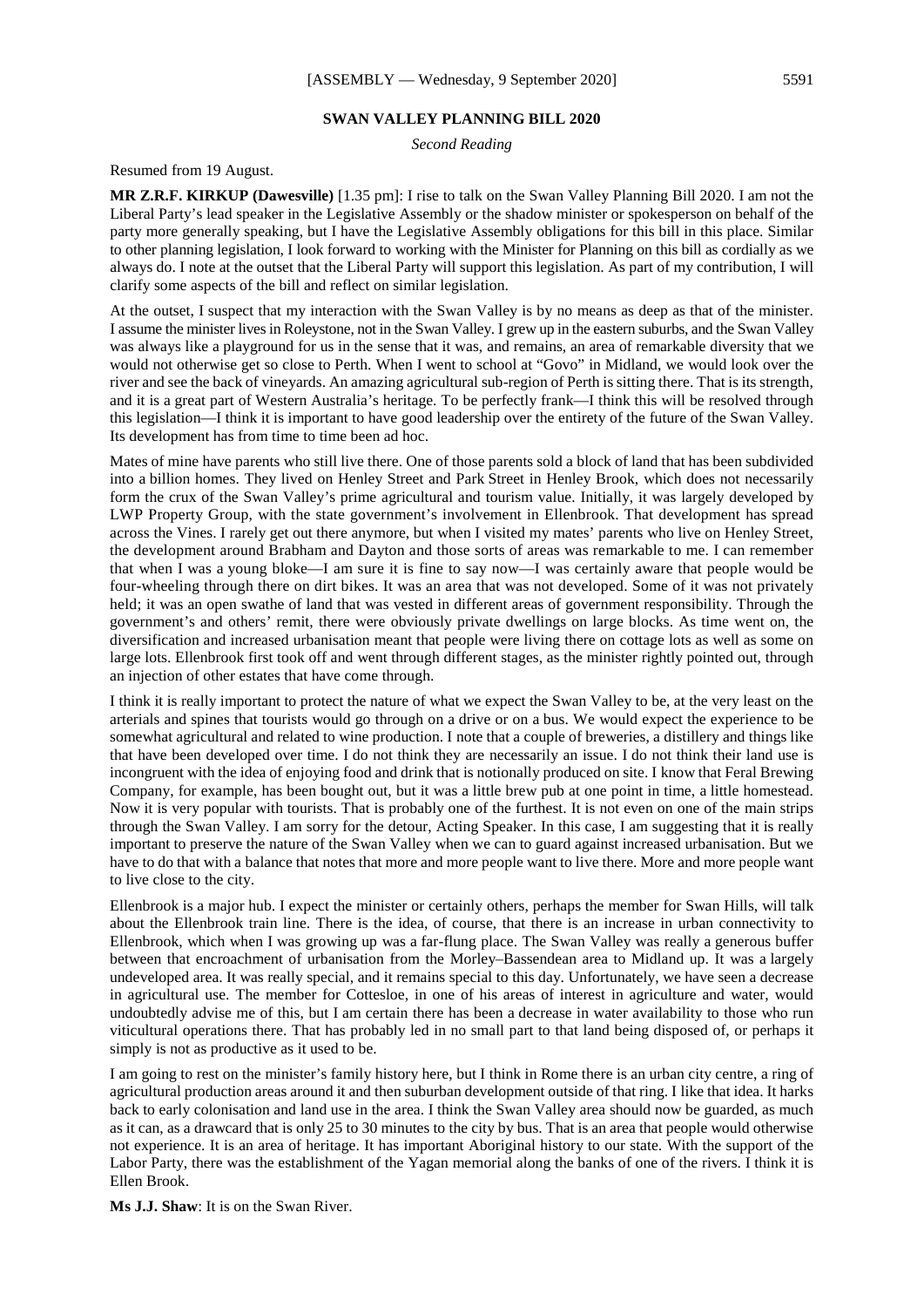**Mr Z.R.F. KIRKUP**: It is on the Swan River, sorry. I thank the member for Swan Hills. It reflects an important part of the Aboriginal history there. There should be more investment to reflect on what Aboriginal people used that land for before it was largely used for wine production.

This bill reflects a similar piece of legislation that the Liberal Party introduced in 2016. There are somewhat different mechanisms of protection and how the area would be governed. As we would expect, there is a large reliance on a scheme amendment or something like that to dictate land use and how it would go. Previously, I think, another development mechanism was going to be established by the former government. When that occurred, the now minister, who is also the member for West Swan—we are talking about the district that the current member for West Swan represents—outlined one of the biggest concerns. I will quote it, because I do not want to get it wrong. When the 2016 legislation came into this place, she said that the community would be relying on a largely unseen part of the bill to provide the contemporary framework that governs the development of the Swan Valley. I understand the need to put a scheme amendment in place. It is an understandable mechanism, although we do not get to see what it looks like just yet. The minister suggested in her contribution that there would be the continued right to farm. Although that is not explicitly said in the bill, I assume it will be reflected in the scheme amendment. I suspect a scheme amendment would allow for continued attention being paid to land use in the area and it will be updated as time goes on and needs arise.

I was very pleased to see that the Swan Valley planning scheme would be administered by the Western Australian Planning Commission subcommittee. The City of Swan has only one constituent member as part —

#### **Ms R. Saffioti**: Two.

**Mr Z.R.F. KIRKUP**: There are two constituent members. I thank the minister very much. I think I have talked in this place before about areas of importance, particularly areas of density, where there could be important activation for development. We need something like the Midland Workshops, Armadale or East Perth. I like the idea of planning control areas for which effectively one body can make those decisions. The idea is that a subcommittee of the WAPC will be part of that. I assume, therefore, that although the WAPC will have the statutory ability to question that advice, it largely will not question it. However, we do not know about the Swan Valley planning scheme or how it will come about. That is a fairly straightforward discussion.

I think all of us in this place, given the intent of the previous government and this government, believe the Swan Valley to be a special location. We want to preserve as much of it as possible while trying to balance increasing diversification and the encroachment of urbanisation. We want to ensure a good level of preservation of important historical agricultural facilities. As time has gone on, they have probably not been as productive as they might have been, but they offer a really good opportunity for tourists to get an agricultural experience, which they might not otherwise have a chance to do unless they go to the south west, for example.

One continued area of interest is the ongoing ability to subdivide large individual blocks and what that would look like. I suspect it is a challenge for the government to define what it will look like. A decision on scale would probably be reliant on the Swan Valley planning scheme and consultation—that is, how much would have to be preserved at a minimum. All of us know that as time goes on and the city continues to expand and grow, people still prefer detached or semi-detached dwellings, and there will be an appetite for more greenfields and brownfields land on which to build large-scale estates or, indeed, an appetite to subdivide land. I have friends whose family lives on Henry Street, for example, and who do not have that capacity. I do not know whether they will ever have that capacity. I have not looked at the map for where they might fit in the scheme. It is understandable that as people see Ellenbrook develop, some would want to stay on their large blocks and some would see it is an opportunity, particularly older people who do not have superannuation or a pension, to subdivide and dispose of the land and use the proceeds for their retirement. Of course, there needs to be a balance that in some way preserves the semirural aesthetic we have all come to value and enjoy in the Swan Valley.

I would like to reflect on the work of the late Hon John Kobelke, who was commissioned by the government in 2017 to work in consultation with the community to develop and guide some of the government's intent in this place. He was obviously held in very high esteem by both sides of politics. He would have worked to ensure a good level of community consultation.

I note, as the minister would if she was in our position, that the government is a bit up against it in the timing and passage of this legislation. In the other place, we have been given a list of 19 priority bills that have to get passed by the end of the fortieth Parliament. I am not entirely certain that the Swan Valley Planning Bill 2020 is on the list.

**Ms R. Saffioti** interjected.

**Mr Z.R.F. KIRKUP**: It is on it; there we go.

**Ms R. Saffioti**: It is number nine.

**Mr Z.R.F. KIRKUP**: It is number nine; there we go. I am sure that will be subject to negotiation in the other place. The government is attempting to pursue an ambitious legislative agenda in the Legislative Council.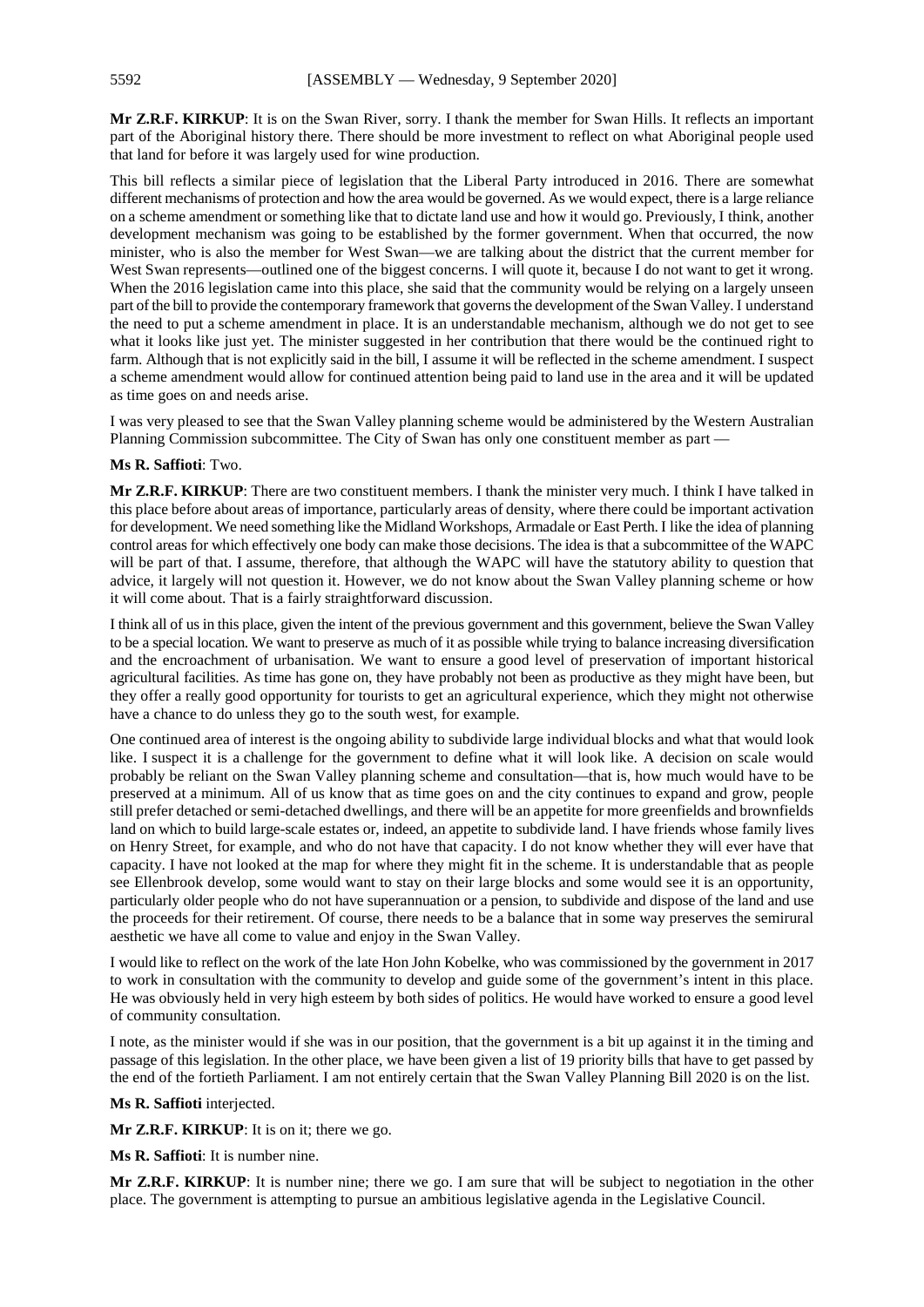I am interested in the minister's general thoughts, perhaps during consideration in detail or in her reply, if areas of development were found in the Swan Valley that the minister did not think would be consistent with a new scheme amendment. I think of the table grape producers. I love going down there and seeing people selling fruit and veggies on the side of the road. We see large wineries, such as Sandalford, and breweries. It is a really good mix for tourism opportunities. It is obvious that other competing land uses exist in that area. I am keen to get an idea from the government about which of the current land uses might be inconsistent going forward if the government were to implement a scheme amendment. I imagine that the minister would already have an idea about that, given her representation of the community.

One issue that I have raised in this place is the increasing urban encroachment on Whiteman Park. That is apart from the issue of public transport infrastructure, which I will not deviate by getting onto. Whiteman Park is a large area of land. There is a lot of interest in Whiteman Park. There is also a lot of amenity that the community has relied upon. I would not consider it to be a park in the traditional English sense, with a lot of lawn areas that are within walking distance. It is an area that people largely drive into, park their car, and walk around. I admit that I have not been to Whiteman Park for some time. That area demonstrates the uniqueness of what we are dealing with in the Swan Valley. It is a diverse area, largely semirural, and largely semi-developed. I am not sure whether that is the right word, and I am not trying be denigrating, but it is a diverse area. Whiteman Park is across the road from some significant subdivisions. As we keep moving east on a continuum, we get to areas in which I imagine people still run horse studs and the like. We then come across wineries, good restaurants like Henley Brook, and Laser Corps Swan Valley. The different land uses in that area reflect the complexity we will have to deal with if we want to maintain the heritage value of the Swan Valley. It is important that we control further ad hoc development and subdivision in order to maintain the rural, semirural and traditional character of that area.

I turn now to the truncated process for community consultation and agency referral for any proposed developments in the Swan Valley. I expect that the minister would know the community well, given that she has represented it since 2008, as would also the member for Swan Hills, and the member for Darling Range, who has a significant interest because of her background in the area. A number of us have a more passive interest in the Swan Valley. We need to strike the right balance between community consultation and the truncated process that is proposed in this bill. I appreciate that in this case, the government wants to expedite the planning processes through a scheme amendment. However, it is important to ensure that there is a high level of community involvement. Although the government and the Department of Planning, Lands and Heritage might have ideas about what they would like to see established in the Swan Valley, it is ultimately a playground for the people of Western Australia and visitors to Western Australia to enjoy the unique offerings in that area. Therefore, we need to rely on community consultation as much as we can. We obviously need to take in good faith what the proposed planning scheme will look like, because we are not dealing with that as part of this legislation, so we do not know, but we hope it will be congruent with community expectations.

I imagine, although it is not clear from my reading of the bill, that any decisions that are made will be reviewable by the State Administrative Tribunal.

#### **Ms R. Saffioti**: Yes.

**Mr Z.R.F. KIRKUP**: I appreciate that, minister. That is an understandable appeal mechanism in that respect. I am also concerned about the publishing requirements. We dealt with that earlier in the debate on the Health Services Amendment Bill. It is important that there is public disclosure of any considerations and decisions for development, and the ability to comment. That should be thoroughly explored to ensure that a high level of rigour is put in place for ongoing community involvement.

The only other thing I would like to discuss is the future of the Swan Valley. I think all of us in this place value the Swan Valley and what it has to offer. However, there will be ongoing challenges to the viability of that land going forward. We need to make sure that agricultural producers are given good access to water and viable land. The increasing diversification of land use in the Swan Valley reflects the fact that people who have commercial interests in that area know that they cannot continue to rely on vineyards and on producing fruit and vegetables but need to diversify their product offering with restaurants, breweries and distilleries. The future of the Swan Valley is an interesting question. I look forward to continuing to be part of that discussion, not only as the Liberal Party's planning representative in the Legislative Assembly, but also as a Western Australian who has a history of having grown up in the eastern suburbs. As I said at the start, and as I will say as I finish, the Swan Valley was one of the most unique areas that I visited as a kid growing up, and going to Governor Stirling Senior High School and looking at the amazing vineyards in the Swan Valley, which is something we usually do not get so close to a capital city. The Swan Valley should be preserved, and the stewardship of that area should be dealt with in consultation with the community, as best as is possible. We look forward to going into consideration in detail on this bill and going through some of those issues. We support the legislation.

**The ACTING SPEAKER (Mr I.C. Blayney)**: The member for Cottesloe.

**Dr D.J. HONEY**: I am happy to defer to the Deputy Leader of the National Party.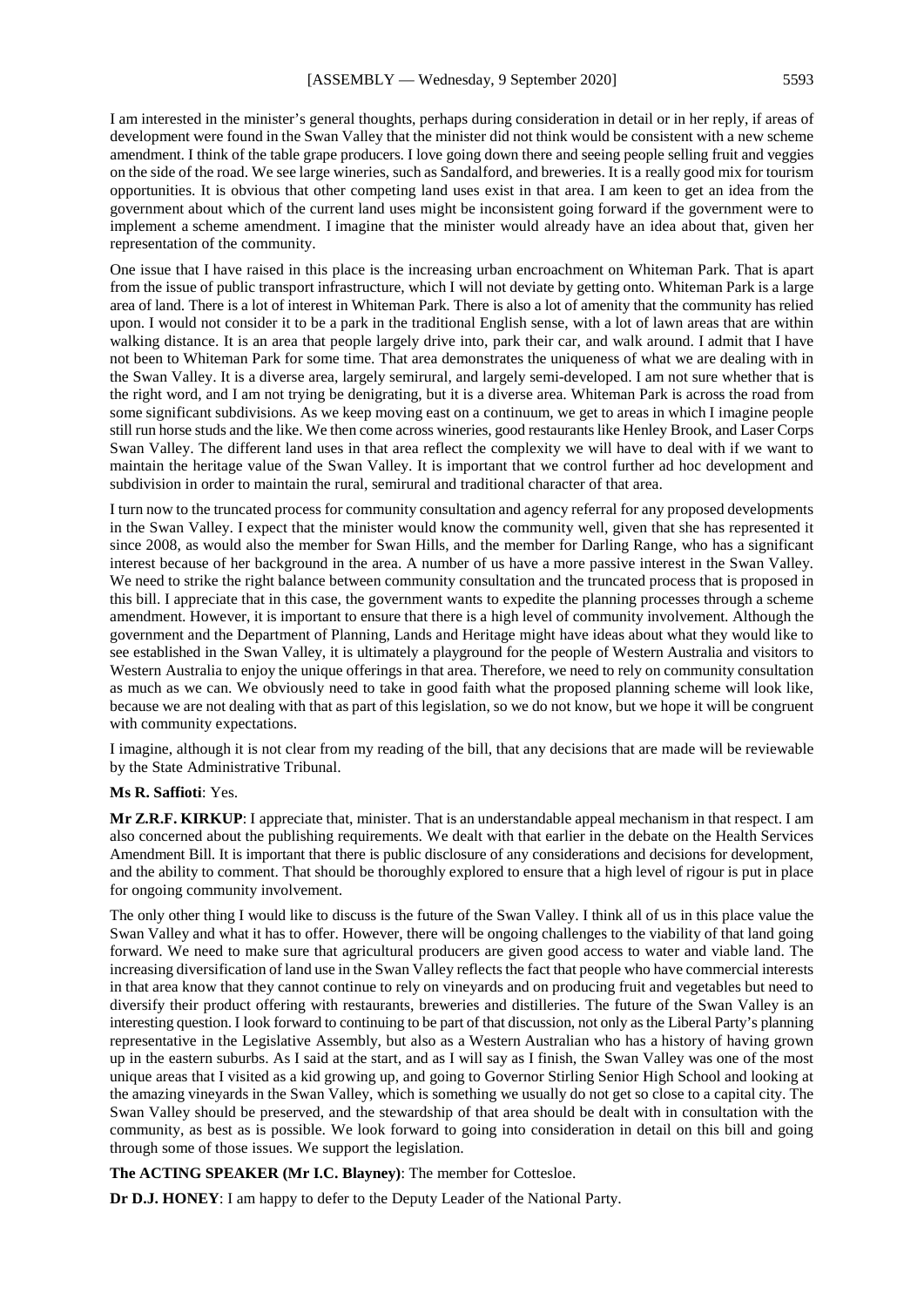#### **MR R.S. LOVE (Moore — Deputy Leader of the Nationals WA)** [1.54 pm]: I thank the member for Cottesloe for his generous deferral.

I would like to talk briefly on the Swan Valley Planning Bill. The debate will be interrupted at two o'clock by question time, so I will make some further comments after question time. The Nationals WA will be supporting the bill that has been proposed by the government. This bill will have effect in the metropolitan planning area. The Nationals do not normally get into a discussion about planning matters within the boundaries of the city because, by definition, we are concerned with matters in regional areas; therefore, it is a bit unusual for us to pay a great deal of attention to a bill such as this. However, I will be following the discussion during consideration in detail and will be asking some questions as this bill progresses. I say that because this bill has quite a lot of resonance with areas that National Party members of Parliament represent, particularly some of the more peri-urban areas such as Chittering Valley, which I represent, and Avon Valley, which the Leader of the Nationals and member for Central Wheatbelt represents. Therefore, the Nationals understand the conflicts and opportunities that the Swan Valley presents, and the difficulty of ensuring that it maintains its rural character. The Swan Valley is not only an attractive area close to the city, but also an area of significant agricultural production. That also has resonance to Avon Valley and Chittering Valley. We know the pressures that arise when people view an area as a desirable place to live, because they like both its proximity to the metropolitan area and its rural characteristics and the ability to diversify into a bit of agriculture themselves. However, at the same time, we need to be careful that that does not lead to the destruction of the thing that they have come to enjoy, that being the rural character of the landscape of the Swan Valley.

I was pleased to have a briefing from the minister's office and the department on the matters outlined in the Swan Valley Planning Bill 2020. The bill has provisions that seek to lay out what is known as a right to farm. The legislation does not explicitly outline what a right to farm might be, but the objects of the legislation clearly protect the rural nature of the land and seek to ensure that it will be maintained as a productive agricultural area while at the same time facilitating some level of development as required.

**Mr W.J. Johnston**: There was a select committee into the right to farm in the 1990s.

**Mr R.S. LOVE**: I thank the member for that information.

These issues are of great importance. New South Wales has a very explicit act of Parliament, which I found the other day, the Right to Farm Bill 2019. I believe that bill has now been passed by both houses of the New South Wales Parliament.

Debate interrupted, pursuant to standing orders.

[Continued on page 5604.]

# **QUESTIONS WITHOUT NOTICE**

#### CORONAVIRUS — WA NURSES — MELBOURNE QUARANTINE

#### **624. Mrs L.M. HARVEY to the Premier:**

Can the Premier confirm claims from the Australian Nursing Federation's Mark Olson that the six Western Australian nurses and one support worker currently in quarantine in Melbourne have been gagged from talking to the media unless one of his minders is present?

# **Mr M. McGOWAN replied:**

I followed up these claims this morning. I was advised they are not true.

#### CORONAVIRUS — WA NURSES — MELBOURNE QUARANTINE

# **625. Mrs L.M. HARVEY to the Premier:**

I have a supplementary question. Can the Premier advise why these selfless nurses were told that there was never a contingency plan to bring them home despite a promise to do so, and will he now apologise to those distressed nurses and their families for his government only providing a solution following significant community and media pressure?

#### **Mr M. McGOWAN replied:**

I want to say that the government has utmost respect and greatest support for these people who went over to Victoria to assist our fellow Australians during their time of need. A number of nurses and logisticians and other people headed to Victoria to assist over this period. They have my utmost support and they have been heroic over this period in volunteering to go and assist our fellow Australians, both in aged care and in hospitals in Victoria. The government called for volunteers to assist, as have all states. The commonwealth government urged us to do that, but I was of a mind that we should do that in any event, because assisting Australians in need is in their interest, it is the right thing to do. It is also in our interest because, obviously, the sooner the virus is under control in Victoria, the better it will be for all Western Australians as well.

Arrangements have been put in place for these seven nurses. There have been conversations over the course of the last day or so between Dr Robyn Lawrence and the nurses to resolve arrangements to the satisfaction of both the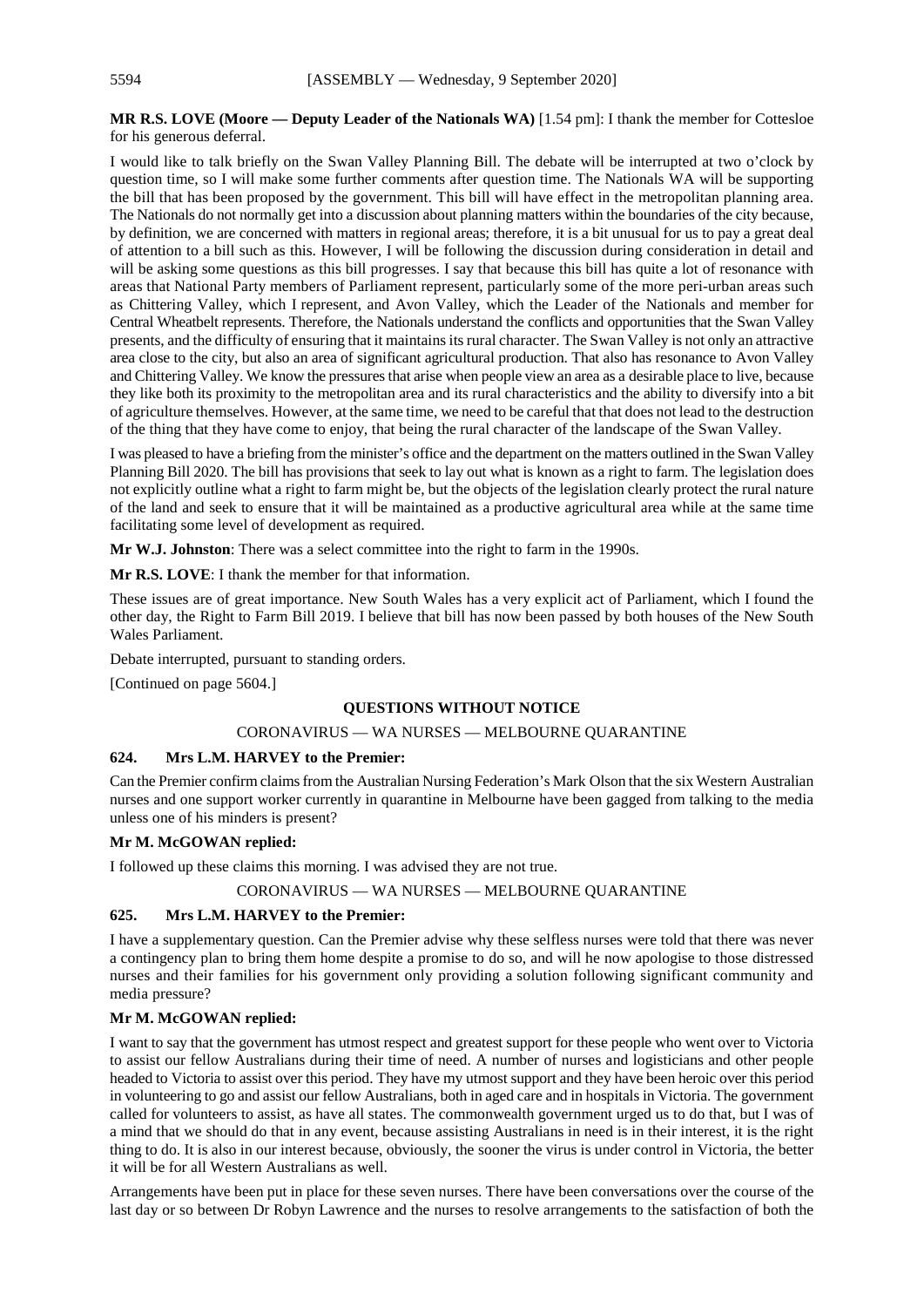nurses and their families, I am advised. The arrangements that have been put in place will allow the nurses to quarantine in Victoria. The six members of the team who are not suffering from COVID, at the conclusion of that period, assuming they do not get ill, will be charter flown, on what is called a clean flight, back to Western Australia. Then they will be able to rejoin their families. This has been resolved by the Chief Health Officer and Dr Robyn Lawrence, who is the Deputy Chief Health Officer, and the individuals themselves in conversations over the course of the last day.

Obviously, it is a very traumatic event for all people involved. On behalf of all Western Australians, I express my thoughts, my appreciation and my gratitude for what they have done. They are great people.

# MCGOWAN GOVERNMENT — JOB CREATION

# **626. Mr K.J.J. MICHEL to the Premier:**

I refer to the McGowan Labor government's commitment to making Western Australians a priority for local jobs. Can the Premier outline what the government has done to help make that happen?

# **Mr M. McGOWAN replied:**

I thank the member for Pilbara for the question. The government has put a lot of effort into providing local employment over its time in office, including the Western Australian Jobs Act, the Western Australian Industry Participation Strategy and the Buy Local 2020 policy. Prior to the advent of COVID, 72 000 jobs had been created in Western Australia on this government's watch. Obviously, COVID has caused some issues, which we are currently dealing with, but I think we are getting our state's economy back on track.

There have also been some issues with getting a workforce out to regional Western Australia, so we have now launched the Work and Wander Out Yonder campaign to get Western Australians out there and linked with regional employers, particularly in agriculture. We are seeing some very, very good and pleasing results in terms of people interested in employment linking up with employers through some of the sites like Seek and Studium. The results, even in the short time that this program has been released, have been very, very pleasing. As I outlined the other day, I have raised with the Prime Minister the idea—I think they should implement it immediately—that if a person is prepared to go and work in seasonal agriculture, they should be able to receive that income on top of their JobSeeker payments for at least this year, because the situation requires those sorts of extraordinary measures. People would not go and work and lose JobSeeker so they are not in any way better off. Otherwise, we will not secure people to go and do that sort of work. On top of that, the Minister for Agriculture and Food today announced the primary industry workers regional travel and accommodation support scheme, funded by the state government. That provides support of up to \$3 360 to people from the state government if they go and do 12 weeks of work, and up to \$500 in travel allowance for people from the city to go to the regions. This will provide support for Western Australians to go out there, on top of our advertising campaign and linking up employers and people going to do this work.

# **Mr D.T. Redman** interjected.

**Mr M. McGOWAN**: The member can ask me a question, if he likes.

The other point is that over the period of COVID we have made it very plain to the major companies that we want to see interstate fly in, fly out workers relocate to Western Australia, and many have. I am advised that thousands have relocated to Western Australia out of Brisbane or Melbourne or Sydney. They are living here and many have brought their families with them. Basically, they have done their quarantine and are now working and living in Western Australia, and their incomes are staying in our state. The days of 7 000 FIFO workers out of the east, flying in and out, in a COVID environment, are over. It is over. I have been very clear with the major mining and oil and gas companies that those days are over and we need to move to a new arrangement whereby their workforce is based here. I was very pleased to note that BHP has done a great thing in implementing a new policy that means that it will explicitly preference Western Australian job applicants for the positions it offers in Western Australia. If they do not, interstate candidates will be required to permanently relocate to Western Australia whilst they work for the company. I am very pleased that BHP has done that. I want to publicly acknowledge particularly Edgar Basto and Mike Henry from BHP for listening to the calls from the Western Australian government and the Western Australian community. It is terrific for our state that this company has done that. I note Rio Tinto is doing something similar. I would like to congratulate it. But I want all the mining companies and all the oil and gas companies to do exactly the same.

It is terrific because if we get those people with large incomes and their families here buying houses, building houses and keeping their incomes in Western Australia, it is great for our state. I note that today the housing industry, in particular Cath Hart from the Housing Industry Association, tweeted —

Great to see @bhp & other miners acknowledge the significant shift by @MarkMcGowanMP earlier this year to reconnect #WAjobs to WA residents by reforming interstate #FIFO. This massive shift helps WA's domestic economy and will sustain the state's longer-term recovery ...

I thank Cath Hart for her kind words. This has been a joint effort of government, and I am sure Western Australia will be the beneficiary.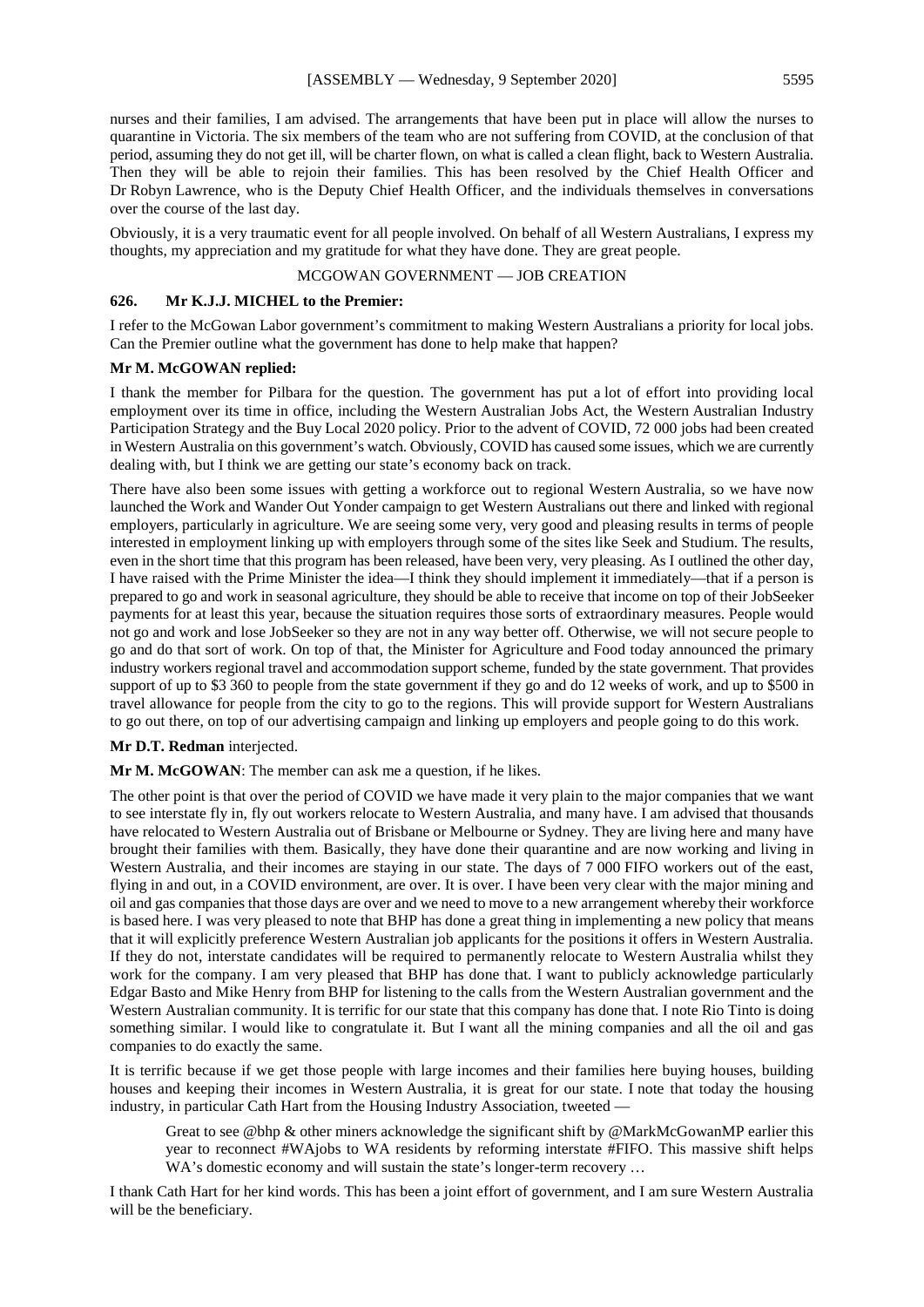# AMBULANCE RAMPING

# **627. Mr Z.R.F. KIRKUP to the Premier:**

I refer to ambulance ramping statistics provided by St Johns, statistics that the Premier's government no longer provides to the people of Western Australia.

- (1) Can the Premier confirm that ambulance ramping statistics for the month of August are the third highest on record?
- (2) Can the Premier confirm that the three worst months of ambulance ramping in the state's history have occurred under his government and all within the last 18 months?

#### **Mr M. McGOWAN replied:**

(1)–(2) I can confirm that we have the best hospitals and the best emergency departments in the country, and that when the surveys are done, Western Australia's emergency departments are the best in Australia in terms of their performance and efficiency. If the member wants further details on the specifics around these matters, I urge him to ask the Minister for Health, who is currently sitting opposite him, and make sure that he brings any questions to his attention. Yesterday, I was in the member for Dawesville's electorate again, and I must say that people down there are very appreciative of our hardworking health professionals. We have a hardworking health professional running for the electorate of Dawesville, Lisa Munday, an ambulance officer, who is a terrific person who understands our health system and has a deeper appreciation, one might say, than the shadow Minister for Health.

#### AMBULANCE RAMPING

#### **628. Mr Z.R.F. KIRKUP to the Premier:**

I have a supplementary question.

Several members interjected.

**The SPEAKER**: Members, please! I want to hear the supplementary.

**Mr D.A. Templeman**: A bit of a nosebleed there, son?

**The SPEAKER**: Leader of the House, you are called to order for the second time. That is funny, but unparliamentary.

**Mr Z.R.F. KIRKUP**: Can the Premier explain how ambulance ramping continues to hit crisis levels under his government, especially considering the flu is no longer a reason that can be blamed and we have in fact seen a reduction in demand in our state's emergency departments because of COVID-19?

#### **Mr M. McGOWAN replied:**

The Minister for Health advises me that the figures are improving, and obviously a constant thing that governments try to do is to improve these matters and this performance across government. That is the record of this government. We obviously put a great focus on health and over the course of the pandemic, we put enormous effort into health to ensure our people are kept safe. One of the great things about the last 151 days is that we have not had one single case of community spread of coronavirus in Western Australia.

**Mrs L.M. Harvey** interjected.

**The SPEAKER**: Leader of the Opposition, that should be something to be happy about.

**Mr M. McGOWAN**: While the Liberal Party—it just did it again—constantly tries to politicise this matter, we are doing our best in difficult circumstances to deal with a very serious issue confronting our state, our country and our world.

# METRONET PROJECTS

# **629. Mr T.J. HEALY to the Minister for Transport:**

I refer to the McGowan Labor government's \$5.5 billion WA recovery plan that includes the construction of Metronet, the largest single investment in public transport this state has ever seen.

- (1) Can the minister update the house on the work underway to deliver both the Thornlie–Cockburn Link in my electorate and the Byford rail extension?
- (2) Can the minister outline to the house how these projects are creating local jobs and supporting local businesses?

#### **Ms R. SAFFIOTI replied:**

(1)–(2) I thank the member for Southern River for his question and of course his tireless efforts in advancing the needs and wants of his community. Of course, he has been much more successful than his predecessor when it comes to delivering the Thornlie–Cockburn Link. Do members remember that predecessor who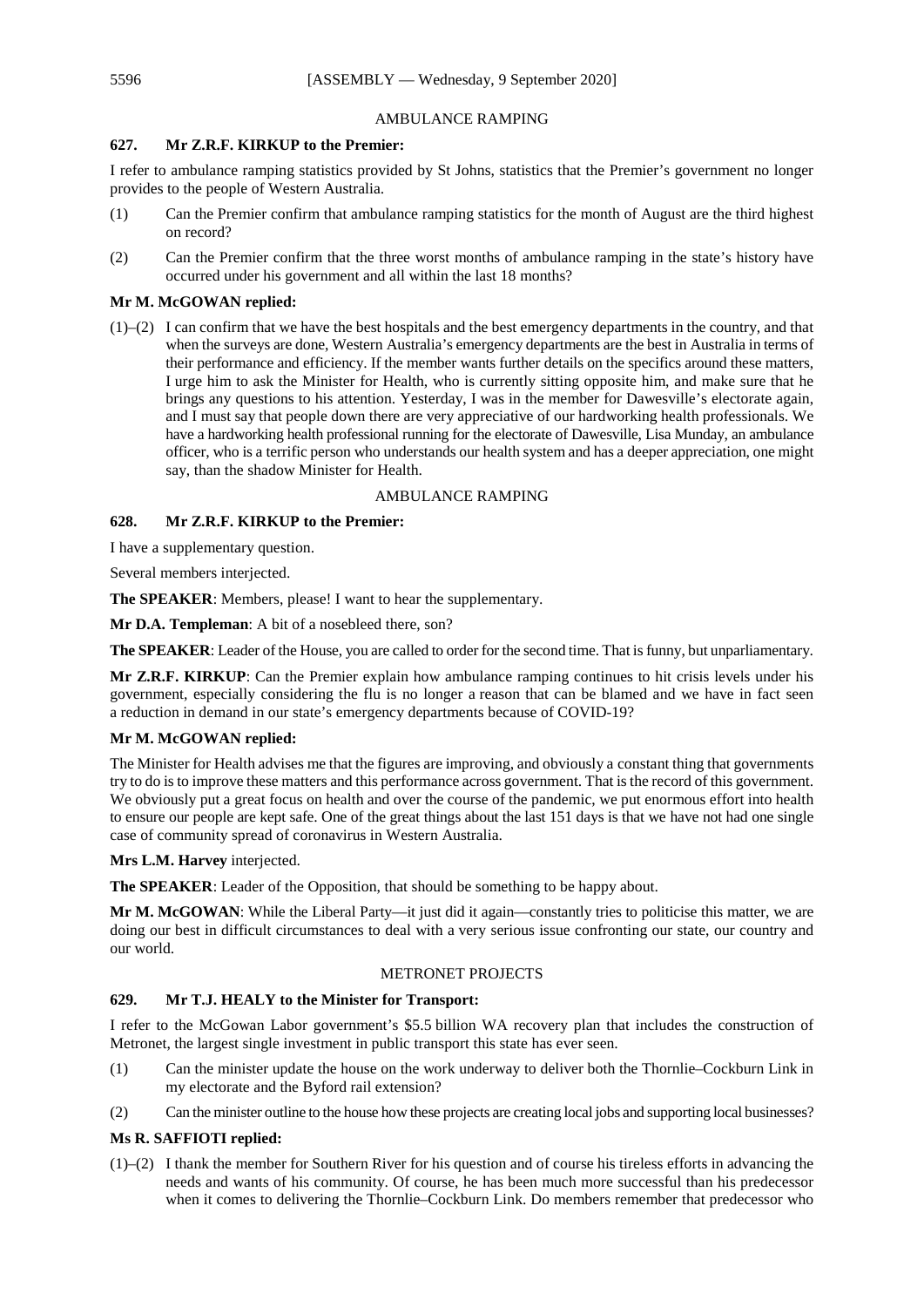kept talking about how he wanted to get it happening, but of course was never taken seriously by the previous government? This government is delivering the commitments we gave to the people of Southern River, Jandakot, Byford and Yanchep. Across the state and the suburbs, we are delivering those commitments.

The past few weeks have been pretty busy out there and I will outline some of the new milestones when it comes to delivering our transport infrastructure. A very interesting fact that I am sure all members will appreciate is that we are spending \$260 million a month on transport infrastructure in Western Australia compared with \$150 million a month five years ago, as the member for Jandakot, with his tireless efforts in promoting the needs of the community, knows. We were out there—also, the member for Gosnells, who is not in this chamber at the moment—looking at what these improvements mean to not only public transport users, but also road users, with \$26 million to upgrade the Ranford Road bridge, another project being delivered as part of our Metronet program. Together with Ranford Road bridge, we outlined the look of the three new stations—the upgraded Thornlie station, the beautiful Ranford Road and Nicholson Road stations, the new car parks and the connections to the community. They are all excellent initiatives, and all underway under this government. Another favourite of ours—as I said, there are a lot of projects to have favourites—is Byford station. We were out in Byford and we announced the location of the new station. It is exactly where the Shire of Serpentine–Jarrahdale wanted it, connected to what will be a very growing and vibrant town centre. I have had meetings with the shire, and it is so much looking forward to working with a government that is delivering infrastructure in its area. There are new station connections across the rail line, and of course connections to the existing shops. This is a Labor government that is delivering its commitments. Do members know when the good folk of Byford would have to wait for their rail line under the previous government? They would have had to wait until 2050, members. The Liberal Party's transport plan had the objective of delivering a Byford rail line in 2050, and here we are in 2020 getting on with the job delivering for the good folk of Darling Range the services and infrastructure they deserve.

#### DEPARTMENT OF PRIMARY INDUSTRIES AND REGIONAL DEVELOPMENT — DECENTRALISATION

# **630. Mr P.J. RUNDLE to the Premier:**

I refer to the announcement today that state plans to relocate the Department of Primary Industries and Regional Development from Kensington to the CBD. Why has the Premier's government ignored the opportunity to decentralise and the Department of Primary Industries and Regional Development?

**Mr D.T. Redman**: It sounds like he has not been told.

**The SPEAKER**: A bit like the ag department.

#### **Mr M. McGOWAN replied:**

I note the member is a member of the Nationals WA and there were National Party agricultural ministers for eight and a half years, one of them who is sitting next to him, and they did not do it.

Several members interjected.

#### **The SPEAKER**: Members!

**Mr M. McGOWAN**: We had to backfill the then Department of Agriculture and Food's budget before last to ensure that it could properly function, because it was cut so heavily during the Liberal–National government that preceded us. That is what happened. Thank god we have Hon Alannah MacTiernan—someone who actually understands and supports agriculture.

**Mr D.T. Redman** interjected.

**The SPEAKER**: Member for Warren–Blackwood!

**Mr M. McGOWAN**: She is ensuring that important initiatives are taken, one of which is to deal with the accommodation pressures in Kensington. The building itself is old, it would be fair to say, dated and leaking. Apparently, during a recent storm, water was flushing through the building. There are some significant accommodation pressures and requirements there that no government before now ever dealt with. I can see the member sitting there with his supplementary question not listening.

**Ms M.J. Davies** interjected.

**The SPEAKER**: Leader of the Nationals WA!

**Mr M. McGOWAN**: He and others always sit there waiting to jump out of their seat not listening to the answers. He is going to read it out, I know he is; it does not matter what I say.

#### **Ms M.J. Davies** interjected.

**The SPEAKER**: Leader of the Nationals WA, I call you to order for the first time.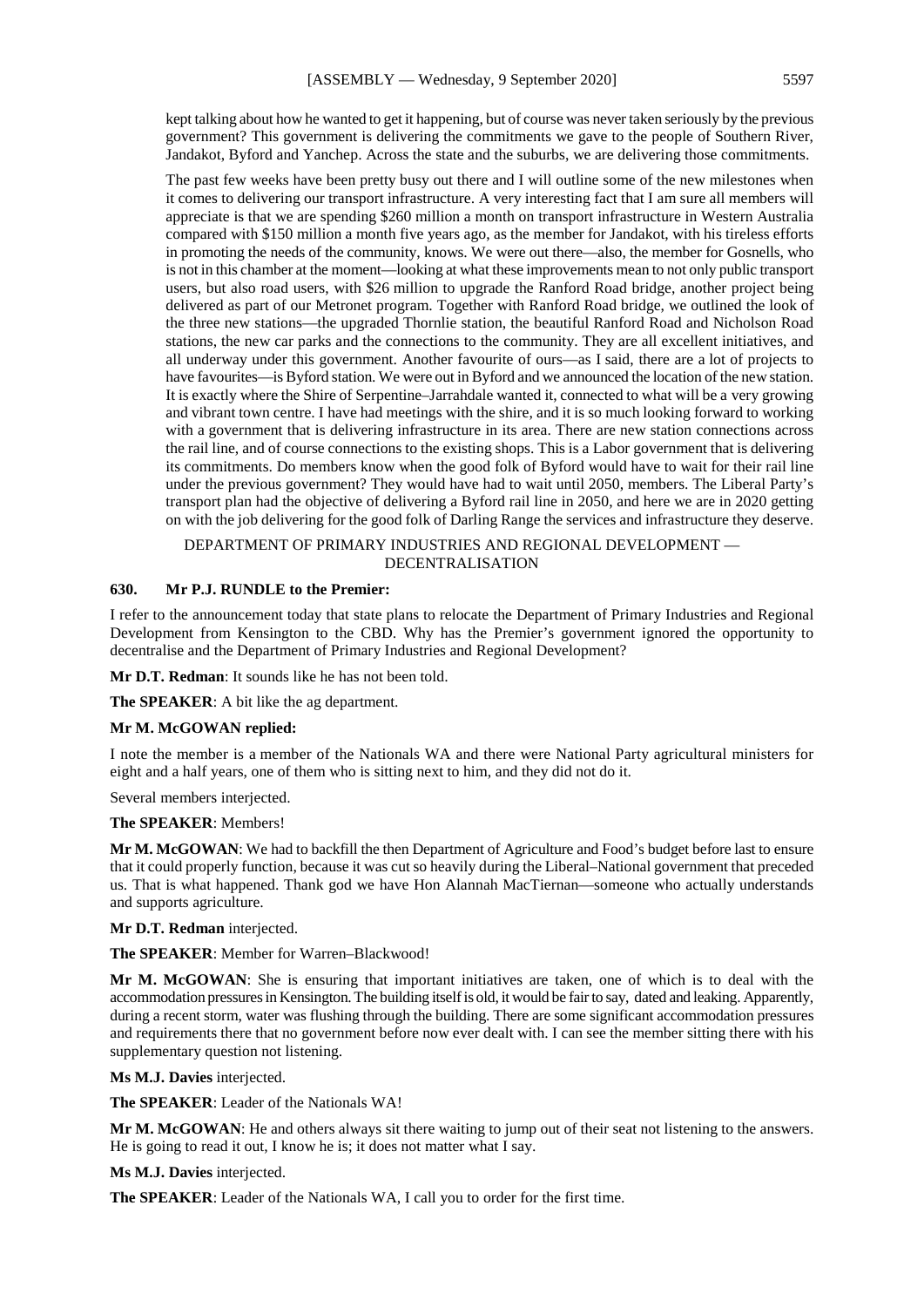**Mr M. McGOWAN**: There have been significant accommodation pressures in the old building in Kensington that have needed to be dealt with for a long period, and we have dealt with them. There are also the scientific laboratories and a facility as well that need us to keep the staff in reasonable proximity to one another. If the National Party cared so much about this issue, why, during the Barnett government, the Court government, the O'Connor government, the Court government, the Brand government, the McLarty government and the Mitchell government did it never do it? Why did it never do it? The National Party goes back to 1919. I am trying to remember the government before the Mitchell government. Why did the government before the Mitchell government, whichever government it was, not do it? If Nationals WA members care so much, why did they not do it when they were in office?

# DEPARTMENT OF PRIMARY INDUSTRIES AND REGIONAL DEVELOPMENT — DECENTRALISATION

# **631. Mr P.J. RUNDLE to the Premier:**

I have a supplementary question. Premier, is this just another example of the government's failure to understand agriculture and regional development?

Several members interjected.

# **The SPEAKER**: Members to my right!

**Mr P.J. RUNDLE**: At the same time as he announced Work and Wander Out Yonder, he has centralised agriculture department employees into the CBD.

Several members interjected.

**The SPEAKER**: Members on my right! Minister for Mines and Petroleum, I call you to order for the first time.

# **Mr M. McGOWAN replied:**

Mr Speaker, I am going to answer this question; I am not going to read it. As I presciently predicted, the member was going to read the supplementary question, no matter what I said.

This government has a great record on agriculture. We backfilled the funding to the department of agriculture that was cut by the previous government.

**Mr D.T. Redman** interjected.

**The SPEAKER**: Member for Warren–Blackwood, I call you to order for the first time.

**Mr M. McGOWAN**: What we knew and what was exposed many times was that when the cuts came under the previous government, the one agency that always had cuts was agriculture, so we backfilled the funding there. A couple of weeks ago, I announced a major upgrade to Muresk. It was never done by members opposite. From memory, there is around \$10 million for Muresk.

# **Ms M.J. Davies** interjected.

**The SPEAKER**: Leader of the National Party, if you want to ask a question, ask it. Do not sit there and answer everyone else's questions. I call you to order for the second time.

**Mr M. McGOWAN**: We had to upgrade Muresk. We have made a bunch of courses in agriculture more affordable for students, particularly in the current environment, and we announced that as part of our recovery plan. One of the programs I remember is the grains research program that Alannah MacTiernan fought so hard for. There is \$40 million to ensure that our grains research is cutting edge and therefore farmers can cope with the situation that confronts us with declining rainfall. They are three major things that were never done by members opposite. In fact, they made the situation worse when they were in office. Thank goodness we have Alannah MacTiernan, who is a fighter, who will stand up for agriculture and farmers, and who can say something without reading it. Thank God we have Alannah MacTiernan out there standing up for agriculture and regional communities across Western Australia.

# POLICE — COPPER THEFT

# **632. Ms C.M. ROWE to the Minister for Police:**

Before I ask my question, I would like to acknowledge on behalf of the member for Swan Hills the student leaders from Eastern Hills Senior High School who are here today.

I refer to the troubling crime of copper theft and its significant impacts on businesses and the community, particularly those in my electorate of Belmont.

- (1) Can the minister outline to the house what is the cost of copper theft to the community?
- (2) Can the minister also outline to the house how the McGowan Labor government is responding to this serious issue?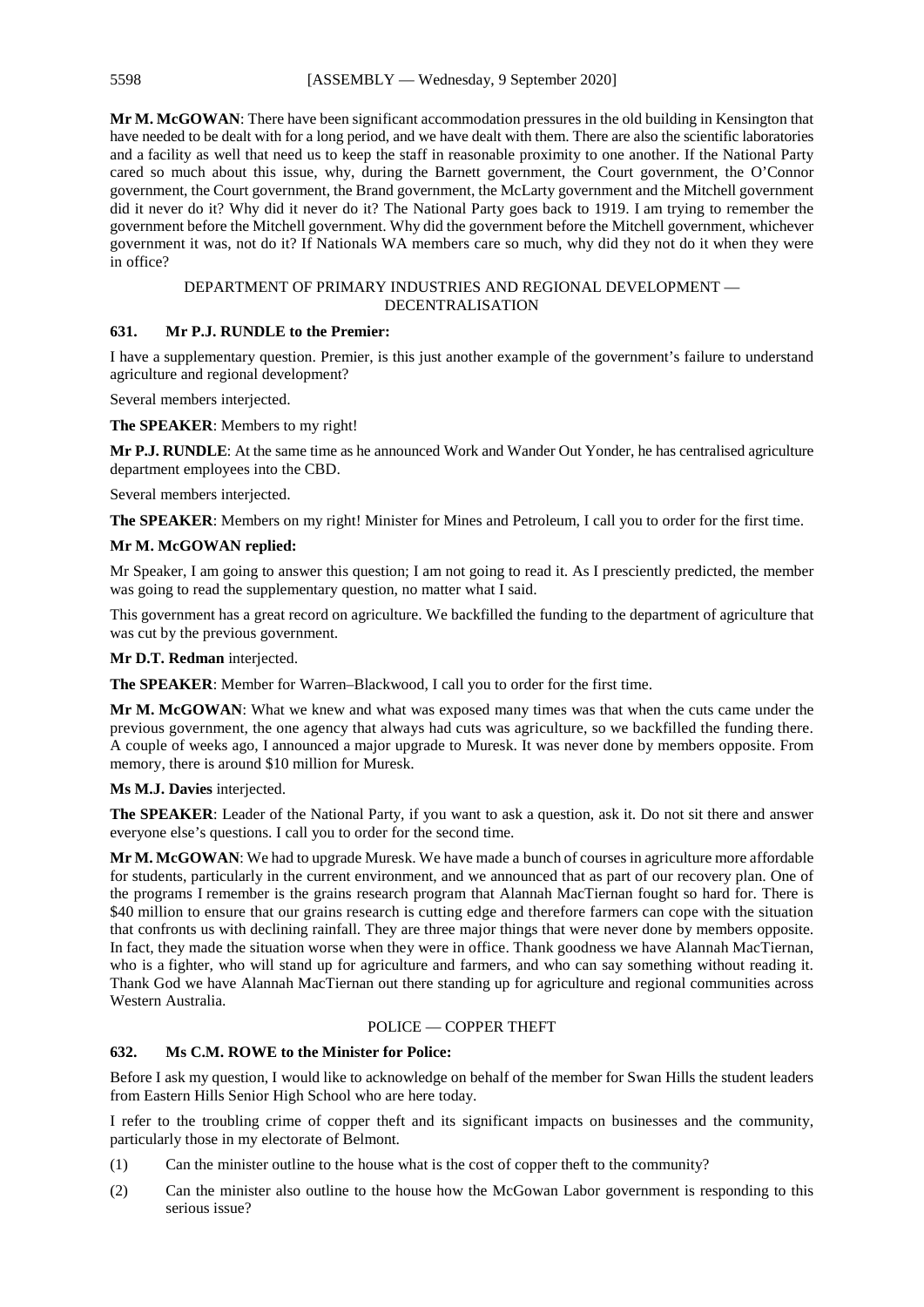#### **Mrs M.H. ROBERTS replied:**

I thank the member for Belmont for that question. I also thank the members for Baldivis and Mount Lawley and others who have made representations to me on this issue.

(1)–(2) Copper theft has been a growing problem in the Western Australian community. The member for Belmont raised with me quite some months ago issues that were happening in her community with the theft of copper. A significant amount of copper is stolen in our community each year. We know that millions of dollars' worth of copper is traded and a significant portion of that is illegal. By way of example, we know that this year 18 water fountains were stolen from local parks in the City of Cockburn; 900 metres of copper cabling, worth about \$200 000, was stolen from the City of Melville; and bronze and brass sculptures works of art—have been stolen from various locations. There has also been the theft of water pipes and wires from homes and public utilities and the consequent risk of that. In some instances, something as small as a water meter is taken. This has had a significant impact on lots of householders who have had their water meters and hot water systems stolen. That copper is being sold for as little as \$5 a kilogram. The cost to householders and the cost of delays and additional building projects is huge.

This is not a new problem. This problem has been raised for years. In fact, we know that it was raised by the Master Builders Association with the Leader of the Opposition in 2015 when she was the Minister for Police.

#### **Mr D.T. Redman** interjected.

**The SPEAKER**: Member for Warren–Blackwood, I call you to order for the second time.

**Mrs M.H. ROBERTS**: The fact of the matter is that members opposite do not like hearing about yet another issue that their incompetent Minister for Police sat on for years and did nothing about. They purport to represent the building industry. They purport to care about householders.

#### **Mr D.T. Redman** interjected.

**The SPEAKER**: Member for Warren–Blackwood, you are on two.

**Mrs M.H. ROBERTS**: They purport to care about small business, but they sat on their hands and did nothing absolutely nothing. In 2015, it was raised and raised again. There were articles in the paper and lobbying of the minister, but nothing happened. We know that back then the Master Builders Association said that it would like scrap metal dealers to deal with copper under the legislation so that it would be treated like other second-hand goods. Unlike the former government, we can actually walk and chew gum. I heard some interjections saying, "There's a COVID pandemic; why aren't you dealing with that?" We can deal with that and still deliver on all the things that members opposite neglected and did not care about when they were in office.

We have put reforms in place now so that copper and copper alloy will be treated the same as gold and silver. Dealers will need to be licensed. It will be mandatory to keep a record of all transactions and provide them to police. Sellers must identify themselves with 100 points of identification and there are penalties of a fine of up to \$20 000 or 12 months' imprisonment for a breach of licensing requirements. They are the tough measures that we have put in place, because when a householder's water meter or hot water system is affected, they have to take time off work, spend hundreds of dollars and do a whole range of things. Members opposite can laugh about it if they like and say that that was not important or it was not a priority, but it was raised time and again with their leader, the former Minister for Police, year in year out from 2015 that we know about, and their government did nothing.

We have regulated. We have moved in there. We have put in place a proper regime so that so many people are not inconvenienced, the community is not penalised, and the cost to people building homes does not go up. I am very proud that the McGowan government can do more than one thing at a time and we can deliver for small businesses, builders and the community.

# CORONAVIRUS — POLICE RESOURCES

#### **633. Mr P.A. KATSAMBANIS to the Premier:**

Can the Premier confirm that the number of frontline police officers tackling the COVID situation has or is likely to be increased beyond the current 400 police officers who have been announced, further exacerbating the lack of frontline police trying to tackle violent crime in Western Australia?

#### **Mr M. McGOWAN replied:**

No, I cannot confirm that. Operational decisions about where and how police are deployed are made by the Commissioner of Police. My view is that the police have been doing a very good job, and this year I have been very grateful for the service they have provided.

I want to say to the member that dealing with COVID is a big deal and it takes a lot of effort by government. We have been very fortunate in Western Australia that the measures we have taken, the resources we have deployed and the way that the public sector has responded have been absolutely fantastic. I would like to thank all the people across the public sector for what they have done. As I said to the member yesterday, the police—I have met them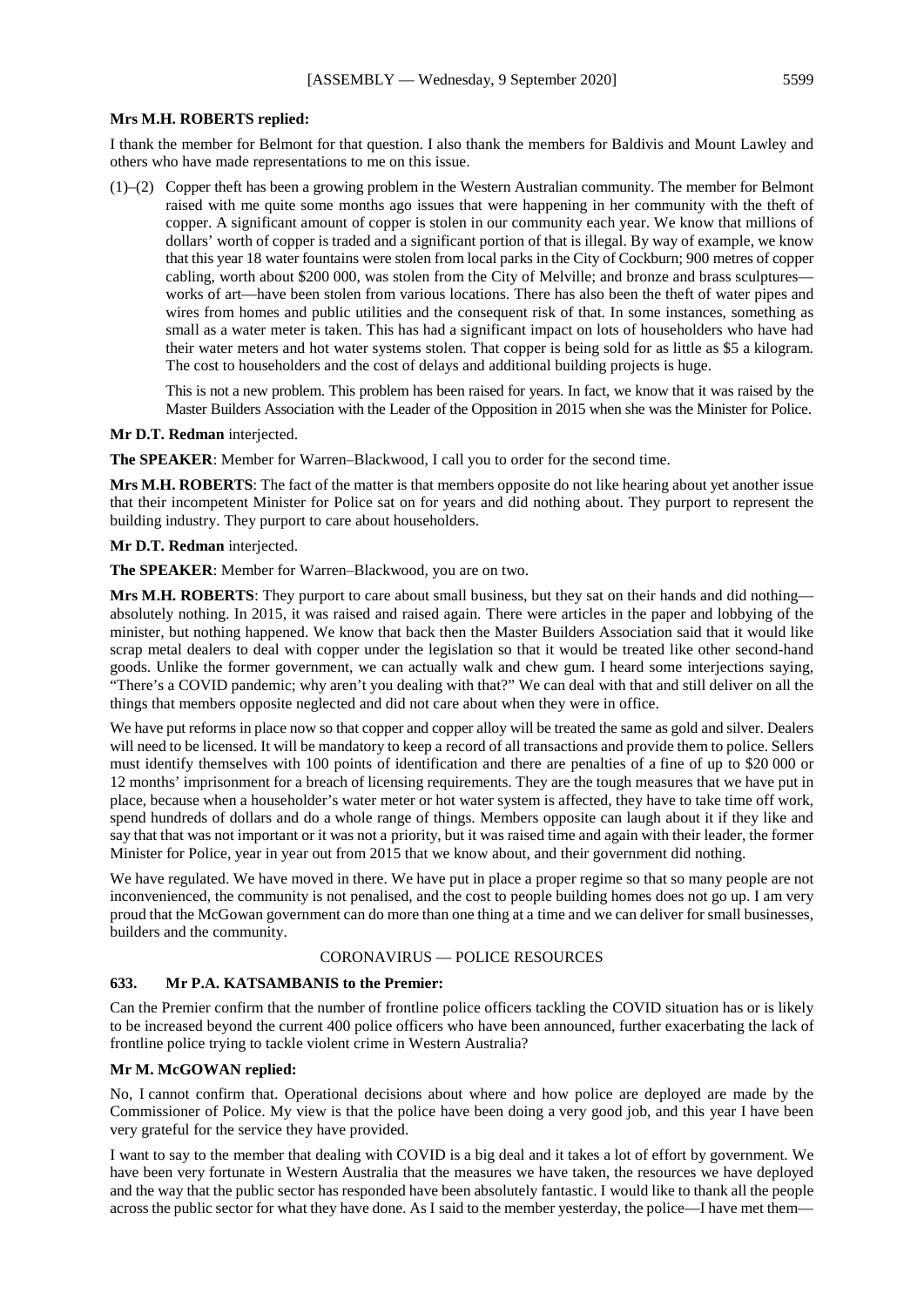have been out in Eucla at the border, in Kununurra at the border and on the roads in between. They have been at the airport to deal with people coming in. Often people are unhappy. They have been in our hotels and they have been contact tracing. They have been deployed in numerous ways. They have been checking on people who are quarantining at home et cetera. It is an important task. I urge the Liberal Party not to try to politicise this. Have members seen what has happened and what is going on in Victoria? I would have thought that they would be saying to us that it has been an appropriate deployment of government resources and police officers to deal with an extraordinary situation that the state is facing.

# CORONAVIRUS — POLICE RESOURCES

#### **634. Mr P.A. KATSAMBANIS to the Premier:**

I have a supplementary question. Is the Premier able to assure the public of Western Australia that the removal of 400 frontline police officers or any more if there is an operational decision to move more —

#### **Mrs M.H. Roberts** interjected.

# **The SPEAKER**: Minister for Police!

**Mr P.A. KATSAMBANIS**: Is the minister able to assure us that that removal will not impact on the number of booze and drug bus deployments that keep our community safe from drunk and drug-drivers?

# **Mr M. McGOWAN replied:**

These efforts to politicise COVID that the Liberal Party has engaged in over the last six months have been nothing short of disgraceful. This is another example of it. We are trying to save people's lives. We are trying to prevent a deadly virus from getting into Western Australia, which could kill a large number of people, particularly those over the age of 65 years. We are trying to ensure that our economy remains successful and vibrant and the strongest in Australia, which it is today because we have not had COVID come back into our state. These are not easy things to deal with, but Liberal Party members come in here and try to politicise the situation. I do not know who comes up with its strategy. I do not know why the Liberal Party is so adept at offending public opinion and why it has no appreciation that people out there dealing with this issue—such as police officers, who are doing a terrific job are worried for their lives. Here Liberal Party members are whinging and bemoaning the task that police are performing on behalf of all of us.

# **Mr P.A. Katsambanis** interjected.

**The SPEAKER**: Member for Hillarys, you have had your two goes. Member for Hillarys, I call you to order for the first time.

**Mr M. McGOWAN**: In every state in Australia, and, I suspect, in every jurisdiction around the world, police officers are dealing with matter. The Commissioner of Police, Chris Dawson, and the Acting Commissioner of Police, Gary Dreibergs, have done a wonderful job of deploying resources to save the lives of Western Australians and for some reason, Liberal Party members always want to score political points on this issue—shame on them!

# CORONAVIRUS — ECONOMIC RECOVERY — KOOLINUP EMERGENCY SERVICES CENTRE

#### **635. Mr D.T. PUNCH to the Minister for Emergency Services:**

I refer to the McGowan Labor government's efforts to support local jobs and drive economic activity as the state recovers from the impacts of COVID-19. Can the minister update the house on this government's investment in a new multipurpose emergency services facility in Collie; and can the minister outline to the house how this investment will support local jobs, local businesses and local manufacturing?

# **Mr F.M. LOGAN replied:**

I thank the member for Bunbury for that question and acknowledge his commitment to emergency services in Western Australia. I also acknowledge that only days ago, the two of us visited an arm of emergency services, Marine Rescue Bunbury, to see its new boat *Dingo Marley.* The dingo came around and said hello to us while we were down there, which was fantastic.

**The SPEAKER**: I am very impressed, minister.

**Mr F.M. LOGAN**: It was very impressive. The other day before I went to Bunbury I was in Collie for the sod-turning ceremony for the new emergency centre that is in the process of being built in Collie. We were there to do the sod turning and announce the successful tenderer for the construction and give it its new name—the Koolinup Emergency Services Centre—"koolinup" means "to swim" in the local Aboriginal dialect. Obviously, with the Collie River and the other rivers in the area, it is quite an appropriate name for that facility. It will be a terrific \$13.4 million facility that will employ 13 full-time employees in Collie. It will primarily be set up to do a number of things. First, it will be a level 3 incident control facility for the broader south west of Western Australia. Collie is an appropriate place to locate the centre. It will be an outreach of the Bunbury district office. It will also deal with the high-season fire fleet. The high-season fire fleet in Western Australia—that is, the number of trucks that go to the north and help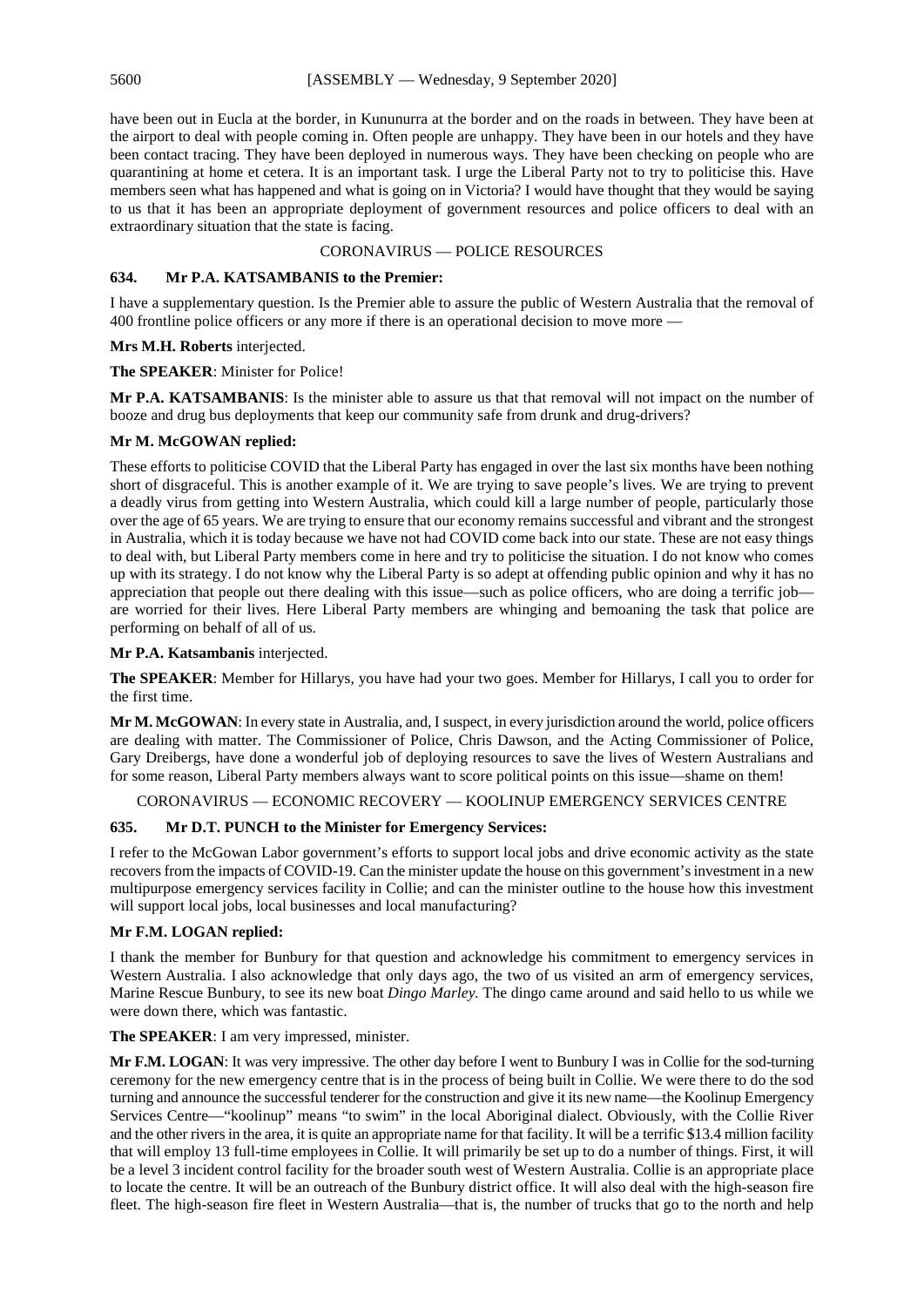with the northern season fires and then come back to deal with the southern season fires—continually have to be maintained and upgraded. Until now, that has been done in O'Connor; the workshops there are full of normal Department of Fire and Emergency Services trucks and equipment, so it is quite appropriate for the high-season fire fleet to be maintained elsewhere. It is perfect that it will be done in Collie. Another thing that is happening in Collie is that right across the road, Frontline Fire and Rescue Equipment is building a very large manufacturing facility that will employ 17 full-time tradespeople to build the 4.4 tankers and the small, fast-attack vehicles based on the Toyota chassis.

**Mr P.J. Rundle**: What about the South West Fire services —

**The SPEAKER**: What about I call you to order for the first time, member for Roe.

**Mr F.M. LOGAN**: I am sure that South West Fire services has plenty of work on at the moment. The member should go down there and have a look. Frontline Fire and Rescue Equipment won the contract to do this work and took it upon itself, after winning the contract, to invest in Collie and create additional full-time jobs.

# **Mr P.J. Rundle** interjected.

**The SPEAKER**: Member for Roe, I call you to order for the second time.

**Mr F.M. LOGAN**: I cannot speak more highly of the company. It is right opposite the new Koolinup Emergency Services Centre and as those vehicles come off the line with Frontline engineering, they will be rolled into the DFES facility across the road and brought into service for the department. The member for Collie–Preston was there with his fantastic replacement, Jodie Hanns, who is a terrific person and who will carry on the good fight on behalf of Collie. Getting 30 full-time trade-skilled jobs into a place like Collie is absolutely fantastic. Everyone knows what is going to happen in Collie in the future. The number of jobs at the power station and mine will start to decline and to secure jobs for those people who will lose their job either at the mine or the power station is a job well done by the McGowan government.

# CORONAVIRUS — REGIONAL BUSINESSES AND TOURISM — INCREASE

# **636. Mr V.A. CATANIA to the Premier:**

I refer to the significant population increase and pressure placed on essential services and volunteers in tourism communities, such as Exmouth, Coral Bay and Shark Bay, which have seen their usual population increase tenfold for a sustained period. Does the Premier acknowledge that there is now an urgent need for additional police, health and emergency service staff —

#### **Mrs M.H. Roberts** interjected.

**The SPEAKER**: Minister for Police, I call you to order for the first time.

**Mr V.A. CATANIA:** — and volunteers in these communities —

**Mrs M.H. Roberts** interjected.

**The SPEAKER**: Minister for Police, I call you to order for the second time.

**Mr V.A. CATANIA**: Does the Premier acknowledge that there is now an urgent need for additional police, health and emergency services staff and volunteers —

**Mrs M.H. Roberts** interjected.

**The SPEAKER**: Minister for Police, I call you to order for the third time.

**Mr V.A. CATANIA:** — in these communities to help them cope with a greatly increased population; and what is the state government doing to help these communities?

# **Mr M. McGOWAN replied:**

We have done a great deal for the tourism communities of the north, including Exmouth, Broome, Kununurra and Karratha—which I personally think is a great town to visit—Newman, Tom Price, Hedland, Geraldton, Carnarvon and Denham. They are all wonderful communities to visit. We have ensured that the tourism industry is vibrant. That is the main thing that we have done. We have got economic activity back in these communities. There was a period for a number of months, of course, when we had border arrangements within Western Australia to try to prevent the spread of COVID, which had a small prevalence in the community back then, and that arrangement was successful. We brought down those borders and launched the Wander out Yonder campaign and we have had huge success in getting tourists into these communities across Western Australia. The reports I have had from Geraldton, Exmouth and Broome are that there has been a massive number of Western Australians holidaying in Western Australia. I regard that as a success and I think the communities themselves would be saying, "This is a good outcome from what could have been a catastrophic situation." If we have a look at other places around the world, we see that the tourism industry has died. In Western Australia, certainly in the regions, overwhelmingly, it has been successful.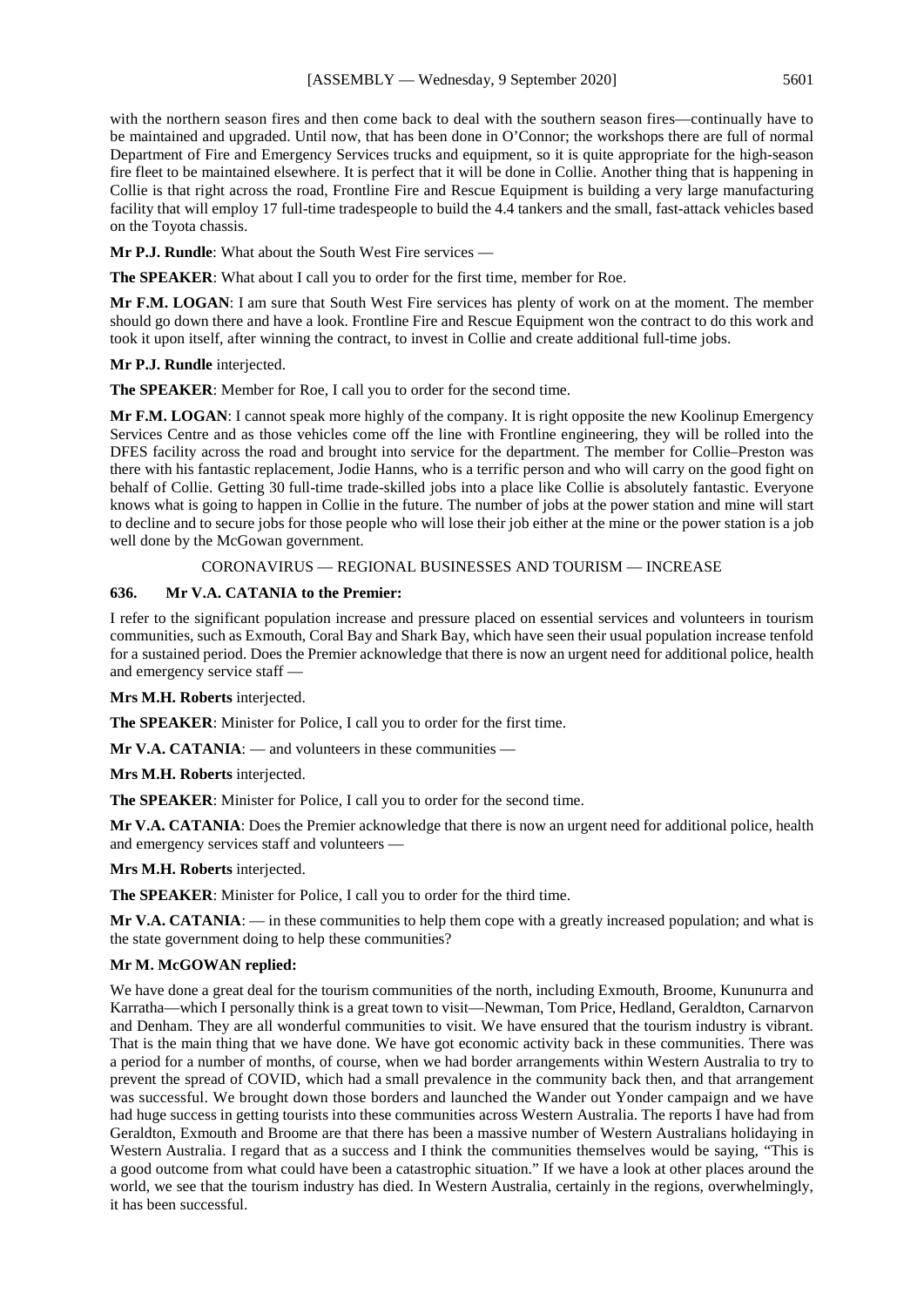On the additional resourcing of police officers, as I have said on numerous occasions, as the last Premier and every Premier going back to Sir John Forrest has said, the deployment of police is a matter for the Commissioner of Police. He deploys them on the basis of the assessed need on any given day or month. We have deployed additional resources up to the Kimberley to deal with the borders and the matters surrounding the remote communities. That was a matter that the police commissioner, of course, put in place, and I think that has worked well. I heard the Minister for Police interjecting. She said that there have been no reports of significant additional crime across the north of the state. Again, I say that rather than bemoaning the success of our tourism strategy, I think we should be out there singing the success of Western Australia's marvellous tourism industry.

CORONAVIRUS — REGIONAL BUSINESSES AND TOURISM — INCREASE

# **637. Mr V.A. CATANIA to the Premier:**

I have a supplementary question. Does the Premier acknowledge that without additional resources, these communities have been left at risk and exposed to potential tragedies, such as Coral Bay not having police attend for at least two hours if there was an emergency, or not having a permanent paramedic based in places like Coral Bay or a doctor in Denham to be able to cope with the influx of tourists?

# **Mr M. McGOWAN replied:**

My understanding is that the nearest police stations are Exmouth and Carnarvon, so obviously deploying —

# **Mr V.A. Catania**: Two hours away.

**Mr M. McGOWAN**: Hold on; when the member was in office, did he put a police station into Coral Bay? No, he did not. Mr Speaker, he did not put a police station into Coral Bay.

Several members interjected.

# **The SPEAKER**: Members!

**Mr M. McGOWAN**: The police will deploy their resources according to operational need, and that has always been the case. I heard in the member's initial question he was asking why I am not getting more volunteers out there. Volunteers are organic. Communities provide volunteers. I would urge those communities, if they need volunteers for the State Emergency Service or whatever it might be, to volunteer and get involved. That is a matter for individual communities to promote and support. Obviously, we have been dealing with a very difficult situation. I think most people are happy that the virus did not spread north, particularly to Aboriginal communities, and all the feedback I have had from Aboriginal communities is that they are so thrilled that the measures we have taken have so far prevented that from occurring. Secondly, I think those communities are so thrilled that the tourism trade is back better and stronger than ever before because of the measures this government has taken.

#### VIRTUAL POWER PLANT PILOT

# **638. Mr R.R. WHITBY to the Minister for Energy:**

I refer to the McGowan government's \$5.5 billion state recovery plan that includes significant investments in solar power projects. Can the minister explain what this government's virtual power plant pilot means to schools, including Baldivis Secondary College?

# **Mr W.J. JOHNSTON replied:**

I appreciate the question from the member, who is constantly requesting additional renewable energy infrastructure in his electorate. I am pleased that I have been able, with the McGowan government, as part of the \$5.5 billion recovery program, to deliver and provide Baldivis Secondary College with a virtual power plant.

The energy system is changing rapidly, and the government of Western Australia is getting ready for that change. One of those changes is that energy is now being created across the network, rather than just in individual, large-scale power stations. We need to harness energy that is produced from these distributed resources, and one way to do that is through a virtual power plant. What Synergy and the Department of Education is doing is to provide a trial for 10 schools across the south west interconnected system, including the Baldivis senior high school, the Kalgoorlie–Boulder Community High School and a range of others. They are harnessing the solar panels and batteries so that these distributed energy resources can be harnessed together to provide services to the system and not just lower cost power to the schools. The benefit to the schools is that they can save on their electricity bill, the benefit to Synergy is that it is part of its new future as a distributed energy resource manager, and the benefit to the community is that we are allowing a higher intake of renewable energy, driving out carbon emissions and making real opportunities for our future.

I just want to let you know, Mr Speaker, that 34 per cent of the installed capacity in the south west system is now renewable energy; in 2019–20, 21 per cent of SWIS generation was from renewable sources. At the moment, one house in every three has solar panels, and we expect that to rise in the next 10 years to one house in two. We are responding to that. We have rolled out community batteries across the south west system, and that will continue into the future. We are delivering standalone power systems to the edge of grid, and now we are doing virtual power plants on schools. This will also allow school students to learn about the technology that is being installed. Synergy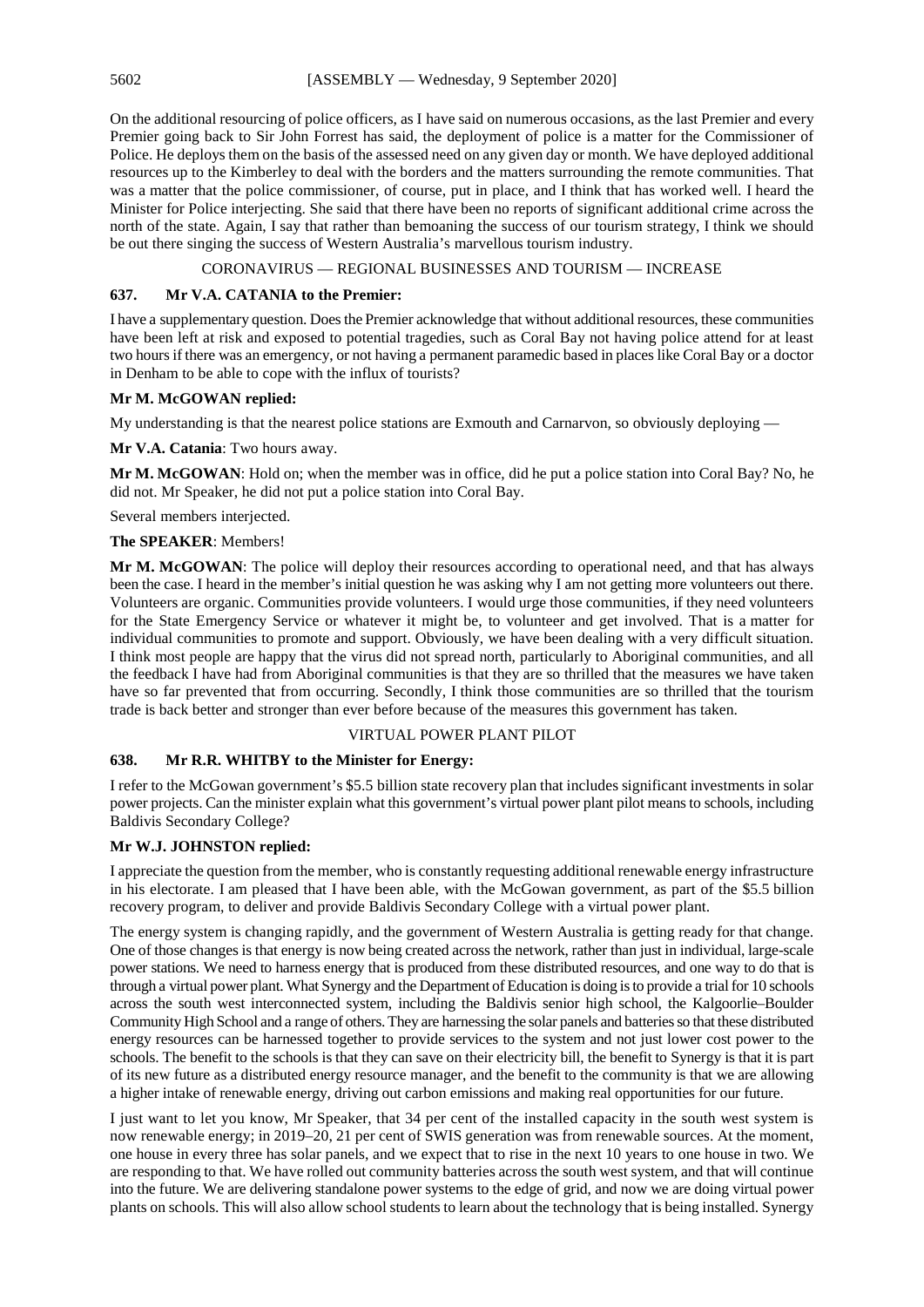will work with those schools to ensure that there is a STEM component so that science, technology, engineering and mathematics can be supported at those schools so that students understand the benefits that they are getting from the renewable energy and get themselves ready for jobs in the future.

I want to finish by saying that it is not just the south west of the state; there are also 500 houses from the Department of Communities that will be included in a virtual power plant trial by Synergy as part of the recovery from COVID. It is not just the south west of the state. Horizon Power is also rolling out community batteries, standalone power systems and microgrids across regional Western Australia to make sure that the benefits of renewable energy are shared right across our community.

This is an exciting time, because Western Australia is at the leading edge of the development of these technologies. Many of these technologies are not being delivered to us from other parts of the world, but rather being produced here in Western Australia by skilled Western Australian workers. The technologies that are being developed are unique to Western Australia and can now be sold around the world to benefit all of us here in WA.

# CORONAVIRUS — HEALTH ADVICE

# **639. Mr Z.R.F. KIRKUP to the Premier:**

I refer to the Premier's highly political stunt yesterday tabling out-of-date and peripheral health advice from months ago, largely consisting of old commonwealth government health advice. Why is he refusing to provide all the relevant and current written health advice, and will he commit to tabling all that advice that forms the basis of major COVID-related decision-making impacting Western Australians, including tabling all the various COVID-19 outbreak plans?

# **Mr M. McGOWAN replied:**

Yesterday, I tabled 242 pages of health advice and correspondence. A Federal Court judgement was included in that in respect of the hard border and the health impacts of the hard border. I tabled 242 pages of information for members. I did that in response.

# **Mr P.A. Katsambanis** interjected.

**The SPEAKER**: Member for Hillarys, I call you to order for the second time.

**Mr M. McGOWAN**: Does the member know why I did that? It was because last week, the Liberal Party was out there saying, "Where's the health advice?" We had already tabled it all over the course of the previous three months. It had all been tabled, it had been handed down in a Federal Court judgement, it had all been released, and then I saw on Friday the Liberal Party out there saying, "We haven't seen any advice." I just thought the Liberal Party had not seen it—the Liberal Party does not appear to take any notice of what happens around the place—so I tabled the information for its benefit.

In respect of the member's claim that it is out-of-date, what a silly thing to say! We have been dealing with this situation since early March this year. The situation in the east since early March has actually gotten significantly worse. At the time we tabled various parts of the health advice, the situation in the east was not as bad as it is today; in other words, the health advice that we tabled was completely current. We also tabled the Federal Court judgement in which Justice Rangiah comprehensively demolished the Liberal Party's witnesses and Clive Palmer's witnesses and agreed with Western Australia, because he analysed all the evidence. So, when I see people out there around Australia saying, "Where's the evidence for this? Why has Western Australia put in place a border?"—I have seen some prominent people around Australia saying this—I ask them to have a look at a Federal Court case that examined all the evidence. That finding is going to be transmitted to the High Court so that it can use that as the findings of fact when it deals with Mr Palmer's High Court challenge to our hard borders. The member for Dawesville asks, "Where's the evidence? Where's the information? Why is it out of date?" It has all been compiled over the past six months. We tabled it all, and some of it—Justice Rangiah—in the last month. I tabled it last week, but the member for Dawesville appears not to have noticed that it has been tabled already.

# CORONAVIRUS — HEALTH ADVICE

# **640. Mr Z.R.F. KIRKUP to the Premier:**

I have a supplementary question. Can the Premier confirm that he has tabled all the current health advice before the government; and, if so, will he commit to tabling all the COVID-19 outbreak plans as they stand at this point?

# **Mr M. McGOWAN replied:**

Those sorts of documents are evolving. I do not think that governments around Australia have tabled that information because on any given day it is being refined, depending upon the circumstances. We do not table something that might be out of date the next day. One of the things I have learnt along this COVID pathway is that things change quickly. I was asked at a press conference this morning why I was not exactly answering what is going to happen next week. The reason is that things may change over the course of the next few days or even over the course of today. That is what happens. We have to actually work within government to ensure that we deal with the circumstance as it evolves. I tabled all the information for the member last week.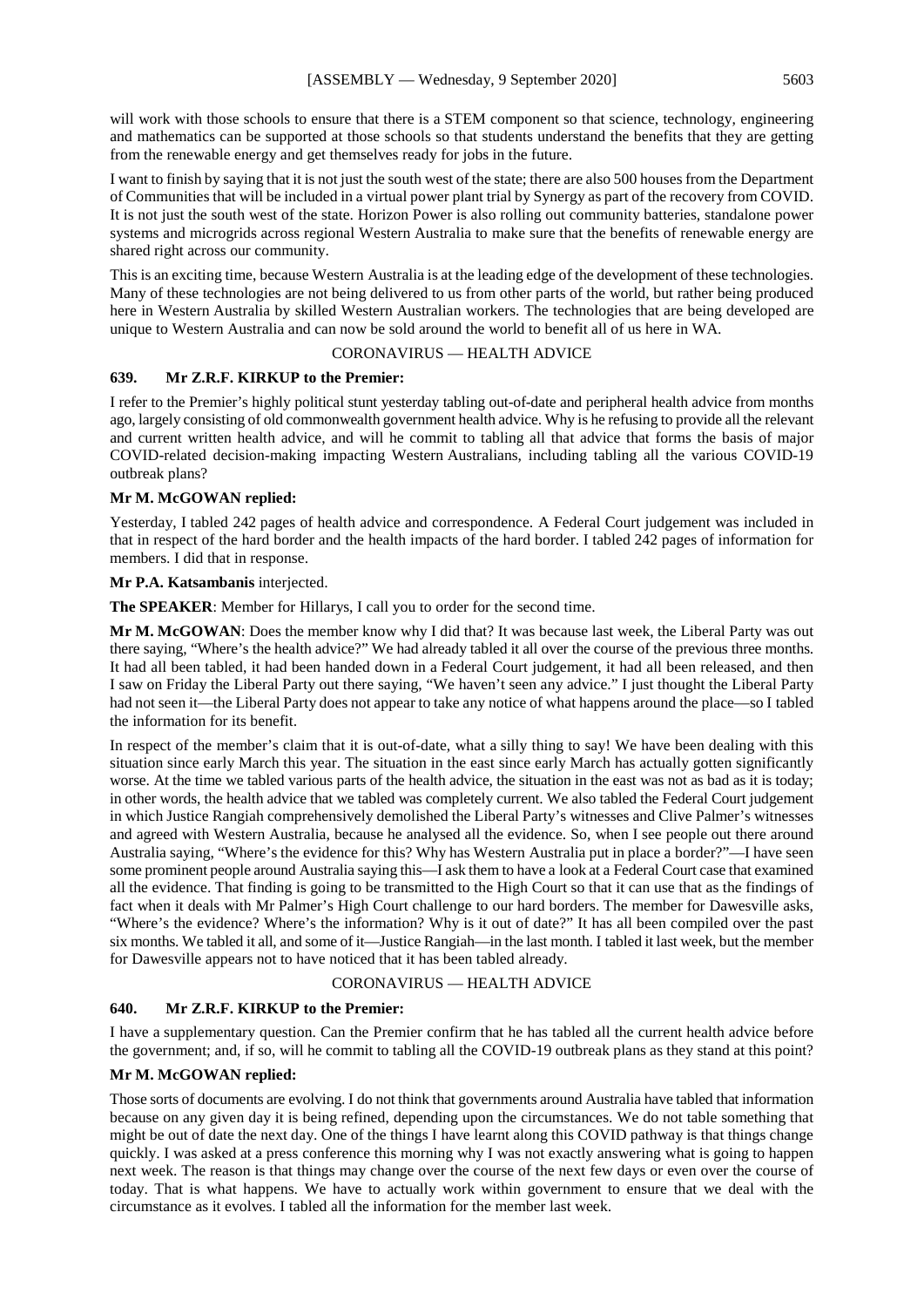The member for Dawesville seems to want to bring down our borders and join Clive Palmer. We are not supporting the Liberal Party in its efforts to join Clive Palmer.

Several members interjected.

**Mr M. McGOWAN**: Complete nonsense? There they were in the courts. This is what we have had to deal with along this pathway—all this politicisation and these questions from the shadow Minister for Police; all this politicisation of these issues as we go along. Why has the Liberal Party not put forward one constructive idea over this period? All it does is come in and criticise, snipe and try to cause issues and try to score political points along the way. Do not think that the public has not noticed.

**The SPEAKER**: That is the end of question time. It was a little bit lively today, which is good.

#### **SWAN VALLEY PLANNING BILL 2020**

*Second Reading*

Resumed from an earlier stage of the sitting.

**MR R.S. LOVE (Moore — Deputy Leader of the Nationals WA)** [2.52 pm]: I will pick up from where I left off. I was discussing the Right to Farm Bill 2019 that was passed by the New South Wales Parliament. I suggest to the minister that the types of matters that are addressed in the Swan Valley Planning Bill and also in the objects of the bill itself should be incorporated into a separate piece of legislation that would guide all planning documents or, potentially, the Planning Commission could give consideration to the very good objectives that are outlined in the bill and be used as a model or guide for other schemes throughout the state that will face similar issues. Peri-urban local governments, for instance, could also include those objects, provided, of course, that they contain areas of high agricultural priority. I remind the minister of the very large amounts of produce and intensive agriculture that occur in some peri-urban areas such as the Shires of Gingin and Chittering in my electorate. There are very, very important agricultural industries in those shires. Some of them are quite intensive. I am talking about chicken farming and the like, but an awful lot of horticulture also takes place. Some processing is beginning to take place in those areas as some of those activities have been squeezed out of Wanneroo and other outer metropolitan areas over time. They are now being established in places such as Chittering.

The objects in the bill are admirable, but New South Wales has taken the time to include similar objects in an act of Parliament that applies to not only one limited area, but also agriculture across the state. As an organisation, and as a party that is deeply supportive of the agricultural industry, we in the Nationals WA believe that that needs to be considered for the whole of the state, not just in the Swan Valley Planning Bill. It is partly the inclusion of those matters in the bill that has drawn the interest of our party because we can see the importance of that for other areas, not just the Swan Valley itself.

I have not seen, and I do not know, whether the minister will explain exactly when the scheme is expected to begin in the Swan Valley following the bill presumably successfully passing this house and the other place. How long will that take to develop? It will be very interesting to see just how the objects in the bill are reflected and just how explicitly they are instructed by the bill in the development of the scheme. Will we see those specific objects reflected in words or are they intended to be reflected in some of the permitted uses and subdivisional aspects of the land itself? Will it be written as a separate text that people can easily grasp or will it just be implicit in the document itself and in the zoning and conditions of land use that are in that scheme when it is finally brought down? It will be interesting to see how that progresses. I suggest that it would be a good idea to, in some way, make a statement that is reflective of the objects in the future act and to make that quite clear in the scheme. That should help guide development, I think, into the future.

Yesterday, we heard the Speaker read a statement from the Governor approving appropriations for the bill. I will seek from the minister in the discussions that take place following the second reading debate, and perhaps during the consideration in detail stage, an understanding of the expected cost of the operation of the statutory planning and the Swan Valley strategic leadership group, and the other aspects of governance that will overlay the Swan Valley.

It is interesting that during the briefing we were told that the City of Swan is, I believe, supportive of this move, which will remove from its control a substantial area of land. I imagine it is a very important area of its rate base and its future development. That will be taken away from the city. The city itself will have only one member on the subcommittee of the Western Australian Planning Commission that will be the statutory planning committee involved in it. The city will, apparently, voluntarily cede its rights over this area. Perhaps that goes to show just how difficult it is to manage conflicting land uses and to make sure that everyone is satisfied with the development that takes place in the Swan Valley. The Swan Valley's strategic leadership group, which we are told will be a new advisory group, will have seven members appointed by the minister to provide advice on and advocate for the region. The bill is pretty explicit about what its powers and functions will be, but I would like to have more discussion about how that will be manifested and how that group will be able to influence the development of future schemes. I do not think it will be involved in the initial scheme, although I could be wrong. Presumably, the future scheme changes that we will see will be as a result of getting advice from this strategic leadership group.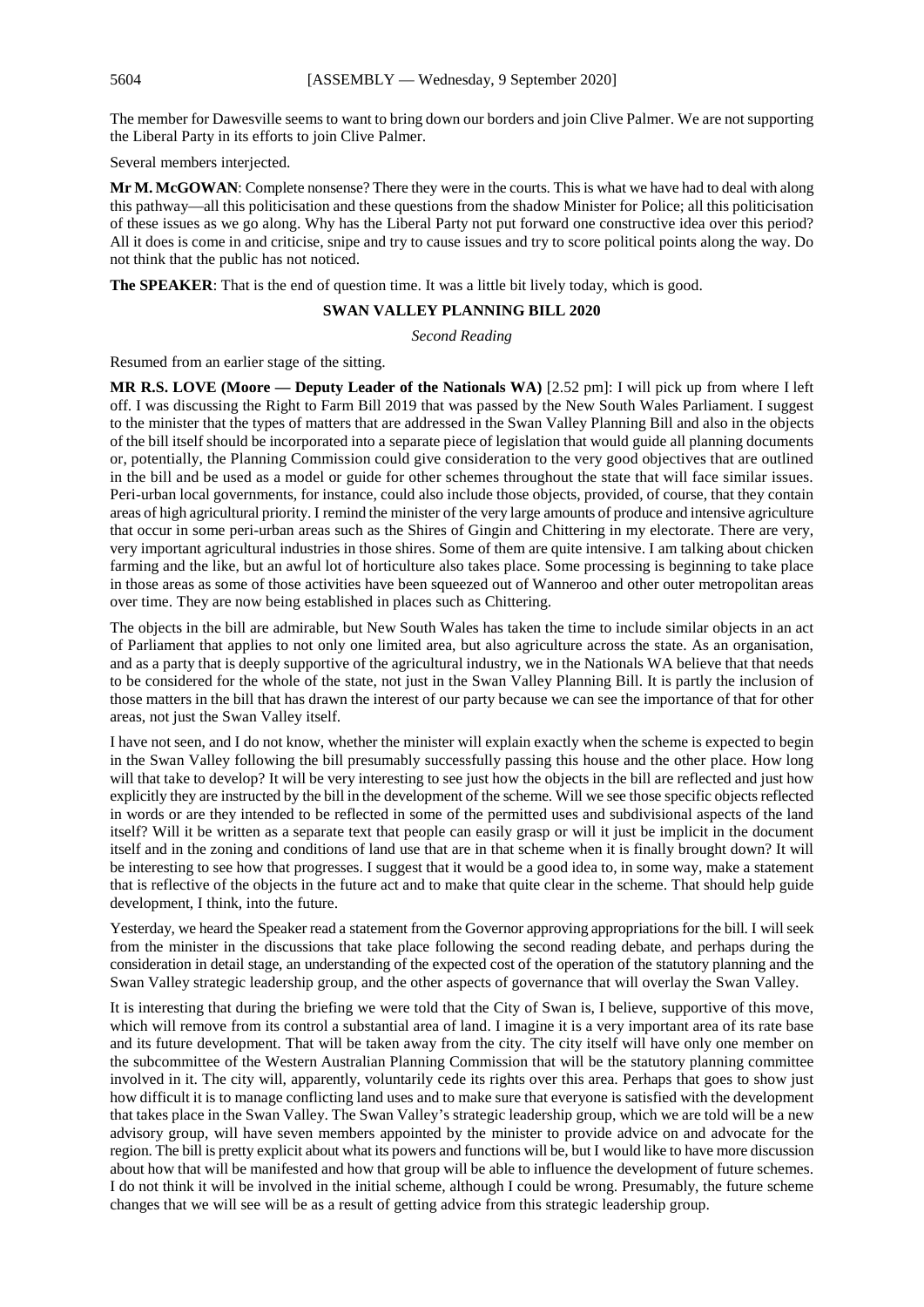How will we be sure that that group really represents the significant interests of the area? What priority will be placed on the opinions of people who reside in the area over the opinions of those who have business interests in the area or who just have some other dispassionate, technical expertise that they might be contributing to the group? It will be quite interesting to see that alternative community participation—that is, alternative to local government in the formation of schemes. I understand that it will not be a group involved in deciding development applications et cetera, but more to ensure that the scheme and any policies that might wrap around it are developed in sympathy with the wishes of industry and the residents of the Swan Valley. It is an area of great interest to our party, because as I said, I keep going back to this—the similarities between the Swan Valley and some of those areas just outside the metropolitan area that will come under similar pressures in the future. This could be an excellent way to see whether we could better guide the development of other areas of the state and ensure that agriculture remains viable on land that is very precious for its use. They are areas with good land, good climate, access to markets, access to labour and access to water. Hitting all those things is fairly rare. We are seeing difficulties with access to market in some of the more remote areas where fruit and vegetables are grown. Some of the things that have held back development on the Ord for a long time are access to markets, access to labour and access to that undefined element, which is the spirit of enterprise and people wishing to come in and have a go at developing an area. Those issues mean that areas just outside the metropolitan area play a very important role in more intensive types of agriculture and horticulture et cetera. I presume that what happens in the Swan will be a good guide to what happens in other areas.

I will leave the discussion at that point, but we will go through consideration in detail with these measures and I will be picking up some of the issues that are not been addressed in the minister's second reading reply.

**DR D.J. HONEY (Cottesloe)** [3.02 pm]: I rise to make a small contribution to debate on this Swan Valley Planning Bill 2020. As has been indicated by our lead speaker in this chamber, we support this bill.

The Swan is an area of Perth that I have a great affection for. I spent a significant part of my youth in the Swan Valley. I boarded at Swanleigh Hostel for five years and went to school at Hampton Senior High School in Morley. I can say it was a great place for someone from the bush to come to, because we were surrounded by farming. We could hear the big trucks going up and down Great Northern Highway, which was a great excitement to kids from the bush. We got to play and explore all through that area. One of our favourite places in full flood was Jane Brook. We would wash down in Jane Brook. We were clearly oblivious of the fact that we were imperilling our lives doing it, but it was wonderful fun. We had a scout troop there and we went all through the area. I can understand why the minister has great affection for that area, and I can understand why so many people in the community have such a great affection for it.

Another part of history in that area, which I am sure the minister is aware of and some members may also be, is that it is extremely significant for Aboriginal heritage for the very same reason that it was opened up very early for the early settlers, with early settlement and food production for the growing settlement on the Swan River that is, the fertility of the soil and the availability of fresh water. That was the very same reason that Aboriginal people lived in the area. It would have been a transition area for Aboriginal people coming down from the wheatbelt to the coastal areas. Swanleigh was on what was the old Middle Swan Road, which is now on the corner of Reid and Great Northern Highways. Just over Great Northern Highway from that area there is quite a historic site that shows Aboriginal settlement in the area going back about 40 000 years. It is quite remarkable to have that record on the Swan coastal plain and the metropolitan area, and that is obviously a protected area. When I was doing my exploration down Jane Brook, at one stage I came across an Aboriginal family living in a completely traditional Aboriginal dwelling. It was a shelter constructed out of the bush, with grass tree matting on the floor. It was in the bush on the corner of Great Northern Highway, on Middle Swan Road. That was the first half of the 1970s, so even at that time there were Aboriginal people living quite a traditional lifestyle in that area, which I thought was absolutely remarkable when I was a boy in the place. As I say, I understand why the minister and the community have a passion about this.

It is really important that we maintain these communities. The comments made by the member for Moore about the preservation of productive agricultural soil resonate with me. Agricultural production depends on a couple of key factors. One is the fertility of the soil, although these days that is mitigated somewhat by the application of fertilisers, but there is no doubt whatsoever that maintaining our most naturally fertile and productive soils significantly reduces the need for the application of fertilisers. The other thing is rainfall. Some members here may be aware of this, but perhaps some are not. Rainfall changes very dramatically once we go over the hills. If we go about two or three kilometres just past the start of the hills, rainfall drops by about 500 millimetres; it is quite profound. The rainfall in the area down there in Middle Swan historically was around 1.2 metres a year, but we do not have to go very far back into the hills and it drops down to 500 or 600 millimetres a year. With the progressive drying of the climate those numbers have reduced a bit, but the effect is still the same. It is a great concern that we are building on our most productive soils, so the comments made by the member for Moore very much resonate with me.

I appreciate that for our cultural history, if you like, for maintaining some aspects of the heritage of white settlement and Aboriginal heritage, we need to protect that area, but it is equally important that we protect that productive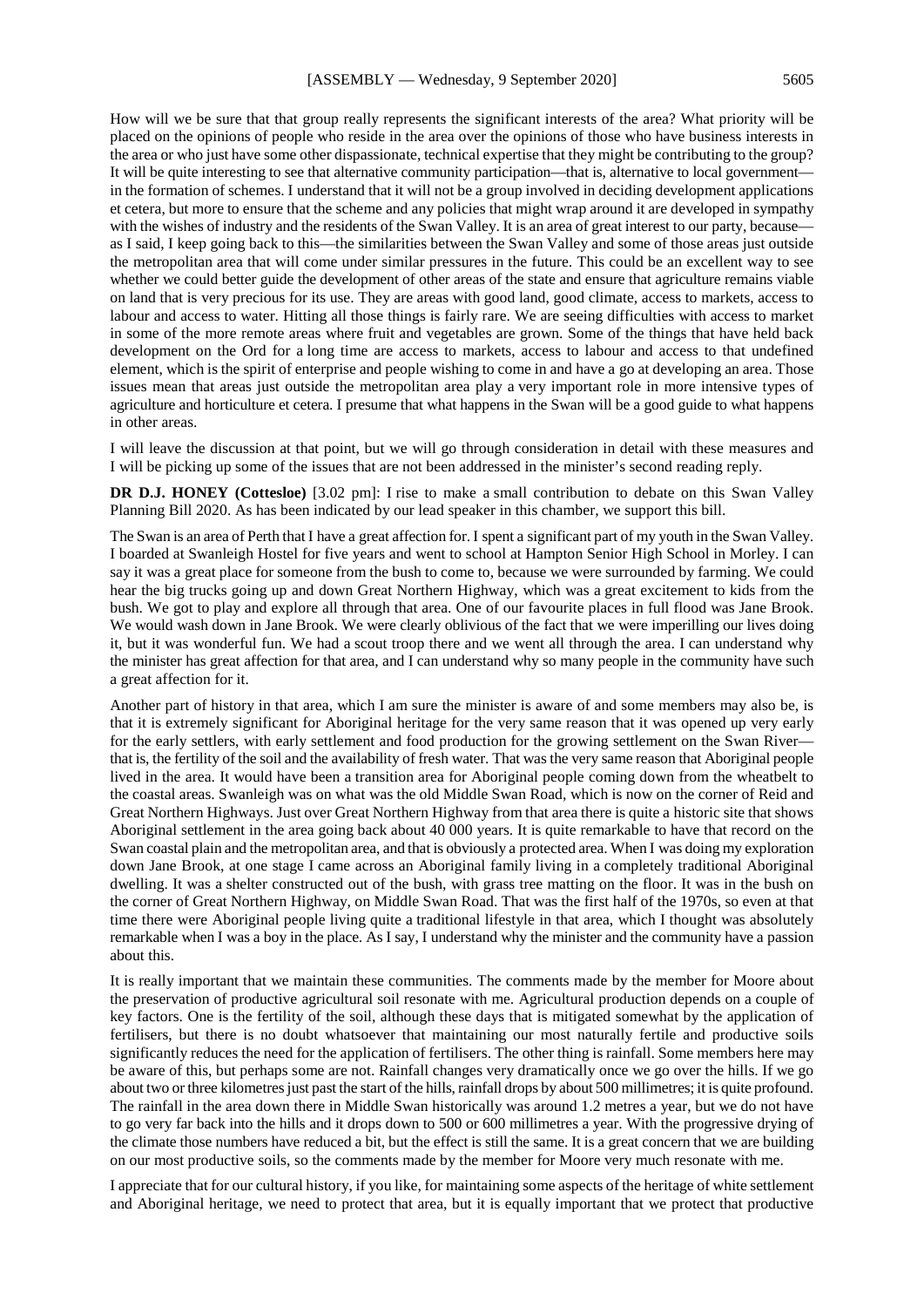agricultural land, especially on the river where there are those fine, productive silty clay soils that are so good for growing grapes, but also good for growing a range of other horticultural products. I hope that this is looked at in more detail. I hear a lot of discussion in this place about what people did or did not do in the past. That is in the past. The only thing we can affect is what happens in the future. I hope that this bill heralds a greater focus by all of us in this place on maintaining that productive agricultural land, as I think it is under considerable threat. There is now almost complete infill of all the productive dairy country to the south of Perth. The area around Serpentine is also under considerable threat. I believe that, collectively, we should look at how the philosophy that the government and the minister have applied to this bill can be extended to also protect that productive agricultural land. That is particularly important as we get closer to the hills, which have not only better clay soils, but also very high rainfall. That is quite unique in the state, particularly in this southern part of Western Australia. Obviously the government is in power, and it is pretty confident that it will be in power for another four years, but hopefully that will be looked at collectively in the future by whoever is in power.

One aspect of the bill that I also hope will template into other areas is the degree of consultation that has occurred. I will not go through the second reading speech verbatim, obviously, but I note that the minister pointed out in detail the considerable amount of consultation that occurred. The minister said —

We wanted a consultative process to help shape a new reform strategy that considered all industries and aspects of the community.

The minister also said -

Over 700 Swan Valley residents, landowners, businesses and community groups provided feedback about their vision for the future and the identity of the region.

I applaud that consultation. It is important to get a range of views. However, I must say that I hope that will extend to other communities. One of my great concerns about the planning changes that have gone through this Parliament is that the compulsory consultation requirements were removed from the Planning and Development Act. I understand that the government intends to introduce regulations to prescribe how consultation will occur. I am concerned that we have not seen those regulations. I take the minister in good faith that she intends to introduce those regulations. The concept of extensive consultation with communities is very important. I know the politics in this place and that people have their own political agendas. However, I have noted that dorothy dixers are often asked in this place about planning matters in the western suburbs, some of which are in my electorate and some of which are not. The response to those questions has been to humiliate and ridicule the communities and councils that have expressed concern about proposed developments in their area. Consultation is a fundamental principle. I am not trying to cause controversy with those comments. I note and applaud the degree of consultation that has occurred on this bill, and I hope that will continue in other areas, whether that be a historic area like the Swan Valley, for which the minister and I and many people in Perth have a great affection and hope that it is preserved, or other communities in which people are concerned about the impact of proposed developments. I hope this will be a portent for ongoing and broad consultation with the community and for acknowledging the importance of that process.

I said this would be a brief contribution, and it will be. I support the bill. It is a good bill. I will not repeat the comments that have been made by our lead speaker, and by the member for Moore. I certainly hope that my hypothetical grandchildren—I have six kids, so I am hoping for some—will be able to enjoy the same Swan Valley that I enjoyed for five years of my younger life. Thank you.

**MS J.J. SHAW (Swan Hills)** [3.13 pm]: I rise today to speak in support of the Swan Valley Planning Bill 2020. In doing so, I would like to congratulate the Minister for Planning for her extensive body of work on this bill. The Swan Valley is very close to my heart. Some 30 years ago, my grandparents built their first home in Western Australia on Campersic Road, and I now live around the corner from there. I grew up in New South Wales, and I used to fly to nan and grandad's home for my summer holidays. I remember that when I was running around their place, I would think that when I grew up, I wanted to live there. I feel incredibly privileged that I now live in the Swan Valley. I am particularly privileged to represent that community.

The Swan Hills electorate currently incorporates Red Hill, Brigadoon, Upper Swan and Belhus. Following the redistribution, Middle Swan, Baskerville, Herne Hill and Millendon have come into the electorate. I want to take a bit of time today to explain to those constituents whom I now have the great fortune to represent my views on this bill. I have had a fair bit of outreach from people in the Swan Valley, asking for my thoughts on this bill, and, indeed, about the sorts of approaches that we need to take as a community towards the future of the Swan Valley. As I have said, I have, and will continue to have, an abiding interest in the Swan Valley. Last year, even before these parts of the Swan Valley were within my electorate, I worked with Councillor Charlie Zannino from the City of Swan, who is an outstanding representative of the Swan Valley–Gidgegannup ward, to have a chat about the Hanson Australia rock quarry operation at Swan Hill. We worked in conjunction with the Swan Valley Ratepayers and Residents Association, and I would particularly like to thank Jeff and Caroline Williams, and Bill Macham, for their advocacy on this issue, to reorient the operations of Red Hill quarry so that the quarry face would not break out into the Swan Valley. The risk was that the quarry face would open into this prime tourism and agricultural destination,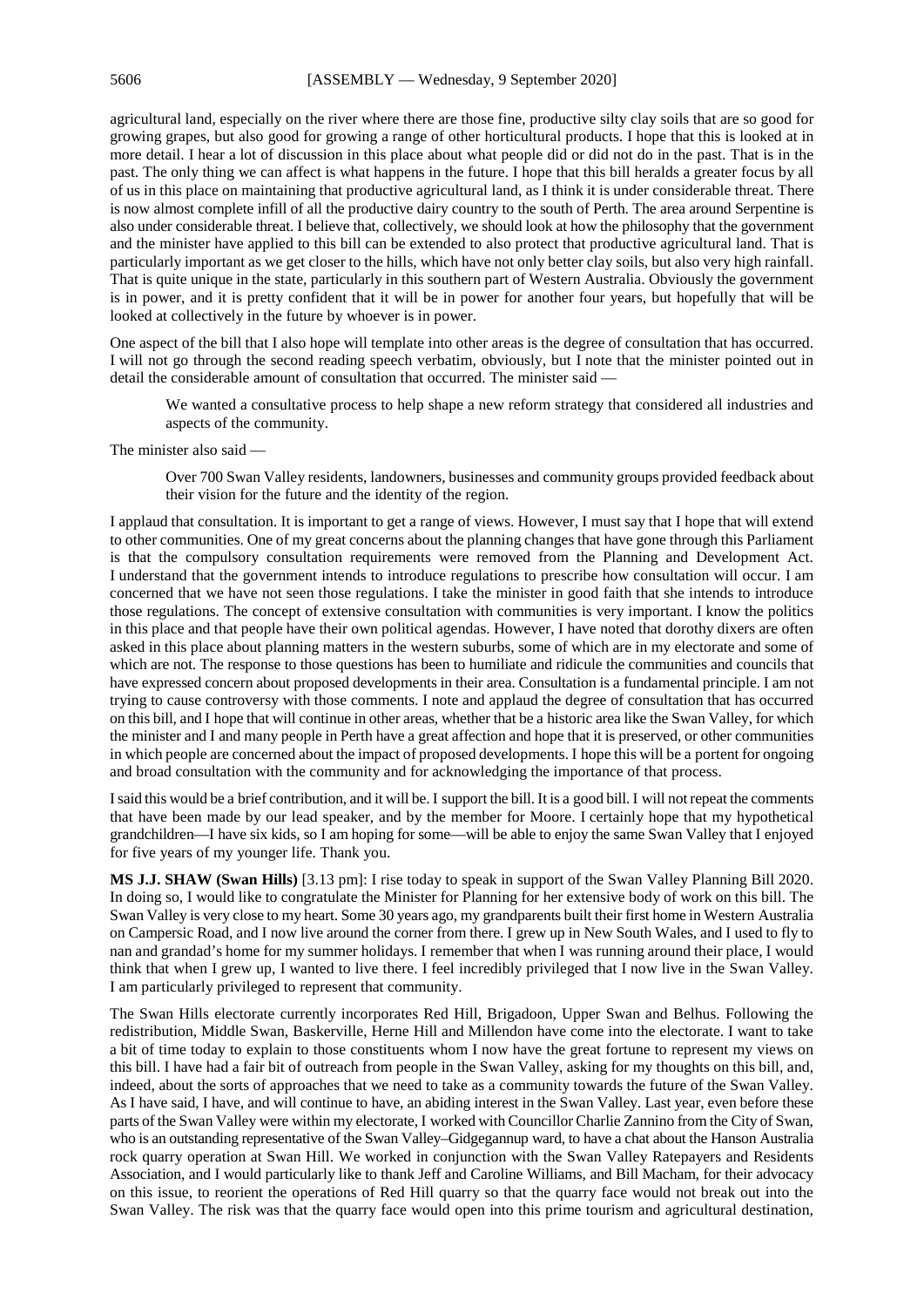and that was not appropriate. I was very pleased to work with Councillor Zannino on that issue, and I thank the Swan Valley community for its support. I particularly thank Hanson for being community minded and acting with such goodwill as it engaged with me to completely reorient a major mining project. It was a great outcome.

The Swan Valley is an important part of the world, and this bill reflects that. This bill is a significant reconfiguration of the way in which we currently manage planning in the Swan Valley. The new act will repeal in its entirety the Swan Valley Planning Act 1995—which really does not work for our community—and replace it with a new act. The new act will provide a clear vision and regulatory mechanism for sensible land use planning consistent with the community in which we live, and a sensible approach towards development in the Swan Valley. It will also clarify the relationships between special legislative requirements applicable to the Swan Valley; establish a new Swan Valley statutory planning committee and a new Swan Valley strategic leadership group; and facilitate the development of a new Swan Valley planning scheme. I will go into those things.

It is important to acknowledge where this legislation has come from. The Swan Valley is obviously a very unique environment. It is based on the city's doorstep. We are very lucky to have so close to our city prime agricultural land, a beautiful tourism destination, and a place in which equestrian sports can be undertaken. We need to recognise and protect this unique rural environment. We also need to acknowledge that a residential area, Herne Hill, already exists in the Swan Valley, and provide for its future development, but in a sensible and measured way that will not encroach on the land uses that are core to making the Swan Valley the wonderful place that it is. The current act is incredibly complicated. It essentially provides for three levels of control. Those levels of control do not necessarily always align. That can make it incredibly difficult for members of the public and property owners in the area to navigate through those processes. Indeed, there are frequent conflicts.

Another thing to acknowledge is that this process has been attempted many times and has been fraught with controversy at times, but I think the process that has been stepped through has been really wonderful and has tried accommodate the various not necessarily conflicting but competing views on how the Swan Valley should develop. The process commenced, and I would like to acknowledge the significant contribution of the late John Kobelke, who was appointed by the minister to review the proposals. He undertook an extensive consultation process, which other members have alluded to, about what should happen in the Swan Valley. He made a series of key recommendations about the need for a straightforward and streamlined process that cuts out red tape, gets rid of the three layers of planning to initiate a single layer that is easily navigated and understandable, and clarifies a lot of the ambiguous functions carried out by the Swan Valley Planning Committee. At the moment, the committee has a membership but it does not really have any teeth. It can make recommendations that the local government authorities may or may not take heed of and sometimes can confuse planning functions with the broader policy objectives of a strategic vision for the Swan Valley. It is very important to recognise that this bill separates and clarifies those two functions. The new strategic group will focus on important strategic matters for the Swan Valley without making individual planning decisions. I think it is very important that those two functions are separated.

I would like to cover several aspects of the way in which the bill is structured. I will say at the outset that I am going to cover only the issues that are confined to the parts of the Swan Valley that I have accountability for as the member for Swan Hills. I do not purport to comment on the western side of the Swan River. I want to make very clear that there is a very different set of considerations on the west side of the river as opposed to the east side. I will run through the definition of the Swan Valley, which is slightly different from the scope, I suppose, of the Swan Valley that I represent. I will touch on the objectives of the act, the way this scheme is created specific to the Swan Valley, the content of that scheme, the creation of the two groups—the strategic leadership group and the Swan Valley Statutory Planning Committee—and some other relevant matters.

First, under clause 4 of the bill, the Swan Valley is confined under schedule 1 to Middle Swan, Herne Hill, Millendon and Baskerville. Those are the only parts of my electorate in the Swan Valley that are covered by this bill. We are not broadening out into Brigadoon, Belhus or Upper Swan, which are other parts of my constituency. It is important to appreciate that point when we come to discuss what the outcomes of this legislation will mean for the way the Swan Valley will develop.

The objects of the act are to protect the Swan Valley as a productive agricultural area, which is very important; to maintain the rural character and conserve the heritage of the Swan Valley—it is a very rich and diverse community with a very proud migrant history, and it is very, very important that we recognise and acknowledge that—and to ensure that horticulture, viticulture, hobby farming and equestrian activities remain the principal land uses in the Swan Valley. That is so important. That is a deeply felt sentiment that has been expressed to me by my constituents. Another object is to discourage land uses in the Swan Valley that are incompatible with its rural character and ensure that tourism and hospitality conducted there is consistent with those objects. Sometimes proposals are put forward that are just not consistent.

Importantly, other than in the Herne Hill town site—I want to underscore this because it is a contentious issue in my electorate currently—we need to prevent new residential development in the Swan Valley except for single houses on single lots in keeping with the rural character of the Swan Valley. I cannot underscore enough how important that is for the Swan Valley. Another object of the act is to avoid overstocking, clearing of natural vegetation,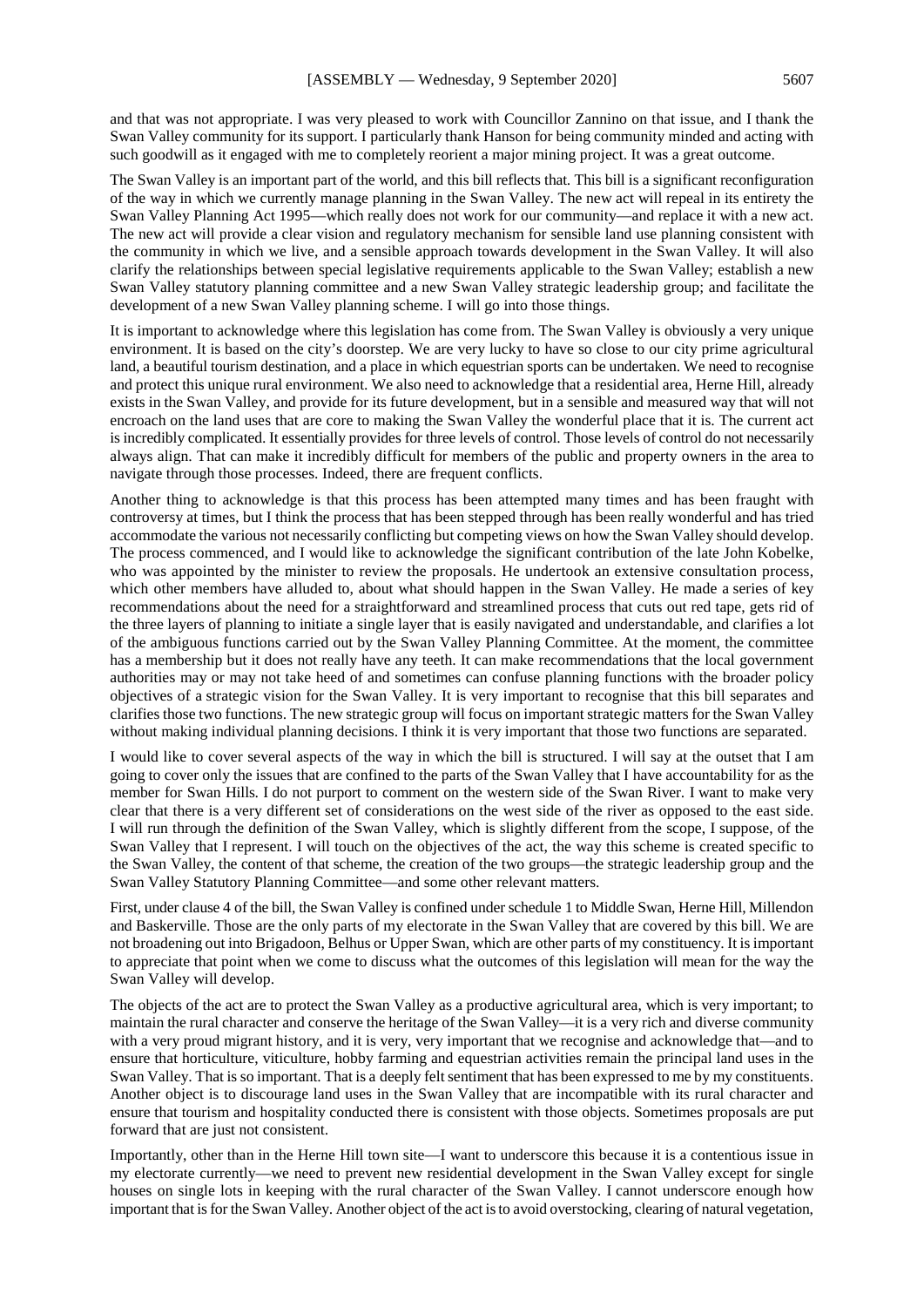pollution and degradation. No doubt, my colleague the member for Thornlie will have a bit to say about the environmental stuff, so I may leave that to him today, and touch on other specific planning issues. The objective at clause 5(1)(h) is to protect the natural environment, which, again, I am sure the member for Thornlie will comment on. The objects of the bill then refer to the characteristics of the developments, including appropriate building setbacks, retention of vegetation, using suitable building materials and boundary fencing, and that if we do have any non-rural development in the Swan Valley, it is designed and located so as to reduce nuisance and other detrimental impacts. I think that is more likely to be in other parts of the Swan Valley as opposed to the eastern sections that I take care of.

Part 2 of the bill creates the Swan Valley planning scheme. Division 1 refers to the nature and effect of the scheme, and states that it is to be prepared and must give effect to the objects of the act. I think it is very important to appreciate that no matter what happens under this regime, everything must always be prepared and decisions taken in accordance with those objects. In particular, it is important that the object at clause  $5(1)(f)$ , which I discussed earlier, about the Herne Hill residential precinct, is considered when we are talking about the preparation of the Swan Valley planning scheme. The contents of the scheme must be consistent with the objects of the act. Basically, a plan will be created for the whole of the Swan Valley and then for each planning area. Provisions will be made about whether subdivision will be permitted in the planning areas; and, if it is permitted, a minimum lot size will be set out. Another key consideration is the provisions to ensure non-rural development is designed to minimise impacts from rural land users. When we talk about non-rural development, the definition in the bill is very clear. It means residential development, tourism and hospitality development or any other development that is not related to horticulture, viticulture, hobby farming or equestrian activities. We can look at residential development in the residential areas of Herne Hill, but it is inappropriate to allow non-rural development in the non-residential areas—the agricultural and horticultural areas and where equestrian activities occur.

I want to quickly speak to the establishment of the Swan Valley strategic leadership group. This is an overarching advisory group, if you like, to provide the minister with information on matters pertaining to the Swan Valley. It will have a presiding member and six other members and it will be a requirement that those members have practical knowledge or experience that is relevant to the functions of the Swan Valley strategic leadership group or are otherwise appropriate persons to represent the interests of Swan Valley residents and businesses. It contemplates people with a presence, who live or operate a business, in the Swan Valley. It is important to recognise that because they do not always necessarily correlate. The function of the leadership group is to provide information to the minister on matters relating to the Swan Valley, including how we protect it. That is a core issue that has come through to me from my constituents. How do we protect it as a productive agricultural region within the metropolitan area? How do we promote it? How do we market it? How do we celebrate the diverse range of horticultural operators, our viticulture, tourism, hospitality and hobby farming and equestrian activities? How do we enhance and protect the cultural heritage, built heritage, recreation landscape and values of the Swan Valley? That is quite different from making planning decisions about how land can be used, and I think it is very important to pull those two things apart. We can have a very fierce debate about the broader strategic issues, but in order to have an effectively functioning planning system, they need to be kept separate from the planning decisions that are actually taken. Indeed, clause 29(2) states —

It is not a function of the Swan Valley Strategic Leadership Group to provide advice or comments, or to prepare reports or other documents, in relation to particular applications for approval of subdivision or development in the Swan Valley.

#### That is entirely appropriate.

I want to flip to part 4, "Swan Valley Statutory Planning Committee", which is a subcommittee, if you like, of the Western Australian Planning Commission. In the briefing I attended, it was described to me that members would be swapped out from the statutory planning committee for Swan Valley nominees. It will be chaired by someone approved by the minister and appointed under the Planning and Development Act. Five other people who are planning experts will be appointed by the commission. It is very important to emphasise that the planning committee will have planning experts on it. One other person will be appointed by the commission, with the approval of the minister, to represent the Swan Valley local government—at the moment that is the City of Swan—and then two other persons will be appointed by the commission with the approval of the minister to represent the interests of the Swan Valley residents and businesses. Again, people do not have to necessarily be a resident; they can have an interest in business. But the key point is that those people must have practical knowledge or experience relevant to horticulture, viticulture, cultural heritage, landscape protection, tourism, hospitality, hobby farming or equestrian activities in the Swan Valley, or be an otherwise appropriate person. The Swan Valley statutory planning committee will be populated by people who understand the valley and are in a position to make decisions. It will not be a body that sits there and tells the City of Swan what it thinks but at the end of the day is not in a position to make firm decisions or provide certainty. We need the Swan Valley flavour in the decision-making process.

The functions are outlined in clause 34. One of the interesting things to also appreciate with the establishment of the Swan Valley statutory planning committee, as a supplement to the typical statutory planning committee process, is that the existing Swan Valley planning committee and the City of Swan have monthly meeting cycles, which means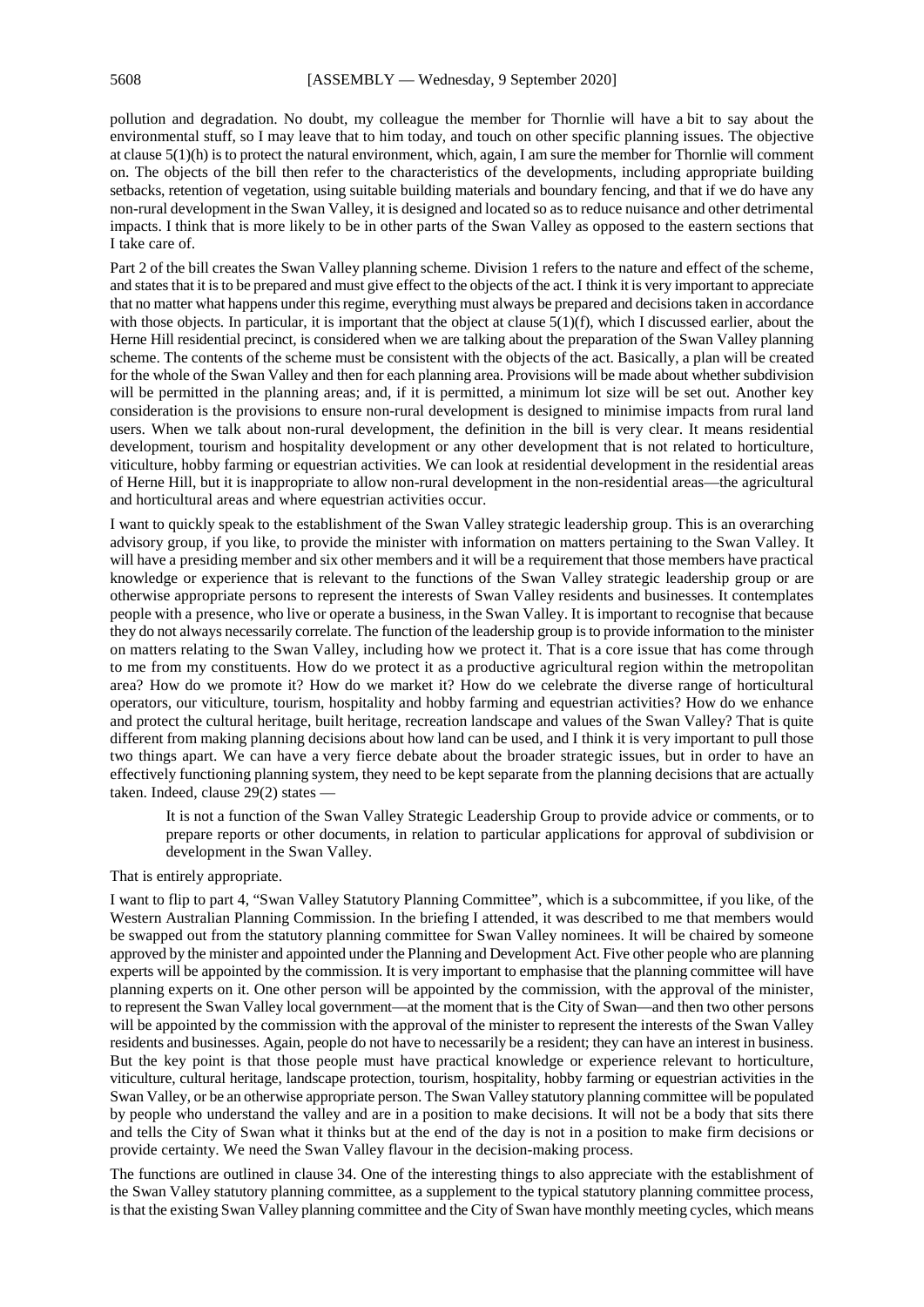decisions can often take an incredibly long time to be made. Under this legislation, the new statutory planning committee will have a fortnightly meeting cycle, which can then be followed by a Swan Valley planning committee meeting at which decisions can be made. One level will make decisions more frequently, which it is hoped will make decisions far more timely and really fast-track processes for people in the Swan Valley, which is absolutely fantastic.

[Member's time extended.]

**Ms J.J. SHAW**: I want to touch on a few other matters that constituents have raised with me about the Swan Valley Planning Bill. The first issue is what will happen to applications that are currently in the planning system when no decision has been made. Some applications currently in the pipeline for development are not consistent with the land uses that are the objects of this bill. It is very important for me to put on the record that residential developments belong in residential areas, and I fully support the development of facilities that are residential in nature in areas such as Herne Hill. But I, as much as any other member of the McGowan government, think it is very important to protect the Swan Valley and the nature of that region and ensure that decisions that are taken in planning and new developments are consistent with preserving that nature. Clause 46 delivers on that. It provides that if an application has been made but has not been decided, the application is taken to be made and the decision on the application must be made in accordance with the Swan Valley planning scheme, rather than the relevant planning scheme. Anything that is in the pipeline right now will be decided under the provisions of this bill as long as it passes before a final decision is made. That is an important point to make and I wholly support it.

The other point to make is around water. The east side is a lot dryer than the west side and water is a hot topic. I have had all sorts of discussions around water licensing, water hoarding and making sure there is an efficient water market in place while also recognising that water is becoming more scarce. I have taken briefings from the Minister for Water and the Minister for Planning and staff about what arrangements are going to be made for water. A separate water market, if you like, designed for the Swan Valley will recognise the competing uses and the centrality of water to the functions identified in the bill, including horticultural, viticultural and equestrian pursuits. It is also important to acknowledge the functions that are taken up by the state. A lot of my constituents have had monitoring and enforcement issues, and a lot of those functions will not be performed by the City of Swan, but taken up by the state in conjunction with the City of Swan. Nonetheless, they will be taken up by the state and, hopefully, that will deliver my constituents the certainty that they need and give them some comfort that a lot of their issues will be addressed.

In short, this bill will streamline decision-making and considerably improve the planning process for the Swan Valley. It will ensure our local voices are heard and will protect what makes the Swan Valley such a special place to live, its essential nature, and all those activities that make it a beautiful place to live: the horticulture, viticulture and tourism that is consistent with that, hobby farming and equestrian activities. It will control subdivisions, so we will not have 300-square-metre blocks right throughout the valley. It will allow development in the Herne Hill town site where it is appropriate and will prevent residential development where it is not. That is an important point to underscore. It will ensure the protection of our beautiful natural environment, which I know the member for Thornlie will go into, and it is a culmination of a significant piece of work by the Minister for Planning, who, as the member for West Swan, has a considerable history, passion and commitment to this area. She really wants to make sure that our Swan Valley community receives the very best possible outcomes. I want to acknowledge the minister's work and the community members who engaged in such good faith through this process. I know at times it was fraught. There was some conflict and I am sure this will not be the last we hear about the competing issues in the Swan Valley, and the minister and I have had a number of conversations about those. But this gives us certainty, a better process and a better forum to think about those strategic issues that we need to consider as a community. It does not stop appropriate forms of development and allows a planning process to be undertaken. I fully support the bill and congratulate the minister on her excellent work.

**MR C.J. TALLENTIRE (Thornlie — Parliamentary Secretary)** [3.37 pm]: I am very pleased to talk to the Swan Valley Planning Bill 2020 and offer my full support for it. I also congratulate the minister and government for developing such useful and important legislation. My interest in the Swan Valley Planning Bill 2020 stems from my past connection with the Swan Valley and also my interest in planning processes and how we can make those more open to contributions from community members to make our planning process as accessible as possible and open to the ideas of the community and to good planning decisions at the same time.

My history with the Swan Valley extends to Campersic Road in Herne Hill. I think I heard the member for Swan Hills say that she also had connections with Campersic Road. For me, that was in the 1970s and 1980s when we lived there on what I think was a 30-acre property. We were able to go through a whole range of rural pursuits, much as people still do to this day. I learnt to milk a cow. I learnt all sorts of animal husbandry methods and techniques on cattle, sheep and goats, and with various poultry as well. They were really important formative years. I guess, in many ways, it was an idyllic childhood growing up with an opportunity to appreciate where our food comes from. But there was always that question in my mind about how well we are managing the land around us and how sensible it is for us to bring in things such as fertilisers and put that on a paddock to generate our hay crop, and how useful or viable that production cycle would be in the long term.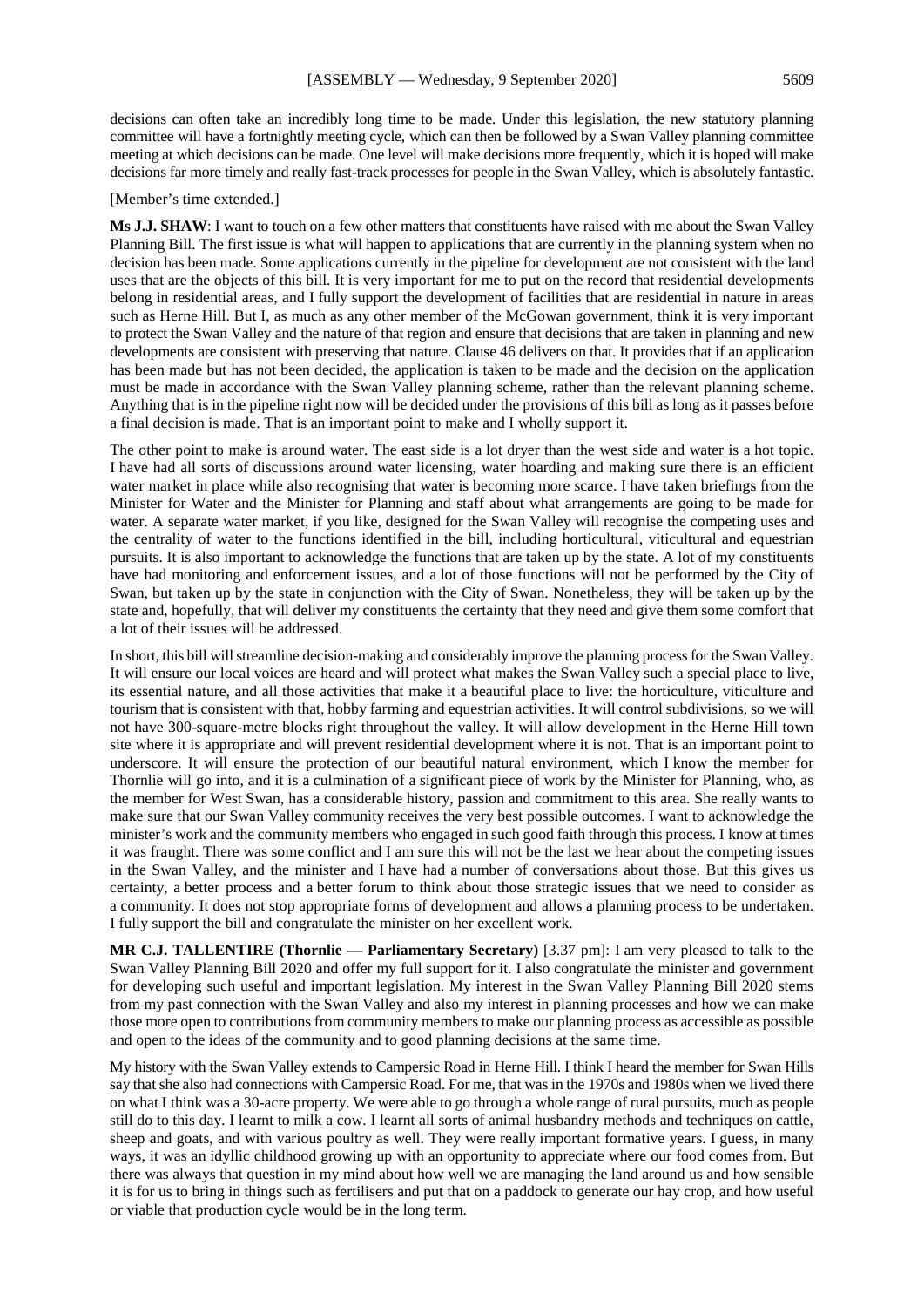I also have fond memories of the Swan Valley when I was grape picking on various properties. I remember working on the Moroni family's property. There was a wonderful Italian atmosphere of grape picking. I think it might have been for the vintage of 1981. I also remember doing some of the paid by the piece–type grape picking, which was incredibly badly paid even by those standards, and very hard work. I have had interesting experiences in the Swan Valley that have really crystallised for me the importance of that area to us.

What do we see today? We can make comparisons with other world-famous grape-growing horticultural regions, especially the viticultural or wine regions. I think it is fair to say that we have struggled to get coherent planning for the Swan Valley that then leads to the aesthetic of the area. I make the comparison with areas closer to my electorate, including Bickley Valley and Pickering Brook, and the south west or even further afield to the Barossa Valley, the McLaren Vale area and the Clare Valley, and even further afield to Bourgogne and the Rhône Valley. There is often coherence in the planning and the aesthetic in those areas. The right decisions have been made so that there is good viable land use and that people do not have the sense that they are momentarily passing a failed enterprise or endeavour. I still see that in the Swan Valley sometimes. People have acquired land because they had an idea about an interesting rural pursuit, but it did not go well, so we see at this time of year a paddock full of weeds, which is a sign of land mismanagement. That paddock full of weeds then becomes a fire risk, and because of the mismanagement, there is also the potential for soil erosion and perhaps overstocking or sometimes even understocking. It is just general mismanagement. This is one of the things that we have to face. When there are relatively small parcels of land, people who have interesting ideas but not necessarily any experience at managing land can make mistakes, and those mistakes can be costly to them. They end up with a property that is not particularly attractive and is hard to sell. There is also the sense of failure of an idea. As a community, we are left with a legacy; we are left with a parcel of land that is degraded and is often quite hard to re-establish as a viable going concern. Sometimes the big out clause that people reach for is to subdivide the land. If there is no potential for a hobby farming pursuit, they will just subdivide the land and take the money and run. This legislation will go a long way to addressing that. I hope that through this legislation, there will be protection from those poor decisions and people will not be able to pressure local councillors or put pressure on the process so that the land can be subdivided and they can get out of a situation that might have gone wrong in specific terms for their property.

As the member for Swan Hills and members opposite have said, we are talking about an area that has a very established tourism value because of its proximity to Perth. It has great aesthetic appeal. Again, I have highlighted some of my worries, but the Swan Valley is an area with great appeal. It is certainly right next to Perth and is very accessible for people. After the COVID era, we will be able to talk about people from overseas visiting the area. The Swan Valley is a nice place to take people. It has easy access and there are plenty of different eating opportunities, different types of wineries, different types of horticultural production and different types of business that add to the character. Again, we need to look at some overseas and interstate examples of coherence between boutique breweries, a chocolate factory, some vineyards and some paddocks. How will all that be managed so that there is financial viability but also a strong aesthetic appeal? That is very important and I hope that is something that the Swan Valley strategic coordination group is able to get its teeth into and it can set a broader vision and then demonstrate to people how a more coherent approach will have benefits for all.

I am interested in the use of the term "right to farm". That is becoming acceptable language. I have a concern that that notion extends from the very American notion of the right to bear arms, so I wonder whether that is the right terminology. I know it is an ideal that people have, but it has to be met with certain controls. I have already touched on the example of land that has been mismanaged because someone has had a great idea but it turned out to be one that was not well advised and was not suitable for the parcel of land that they wanted to undertake the activity on. That is something that I wanted to touch on.

I also pay tribute to the work of the late John Kobelke, who was a mentor to me in my early days in this place. I acknowledge that with his usual rigour, amazing capacity to have a vision and attention to detail, John certainly did some great preparatory work for this legislation. His work is a great foundation for this bill to be built upon.

We often hear about tourists' visits to various wineries in the valley, and they enjoy that and gain a lot from it, but there is a need to make sure that traffic access ways in the valley are worked on in this planning process. At the moment, the area on the eastern side of the river is dominated by two major thoroughfares, Great Northern Highway and West Swan Road. As a tourism area, the idea of riding bikes around the Swan Valley is particularly appealing, but it is not very pleasant for people cycling along those roads, but not so much from a safety point of view, because both roads have reasonable-sized shoulders. Even though road trains and high-speed traffic drive past cyclists, they feel reasonably safe; it is just unpleasant, as they are busy roads that generate a lot of traffic buzz. The east–west roads are pleasant to cycle along. There is a difficulty in making sure that we have very "cyclable" east–west roads.

#### **Mr Z.R.F. Kirkup** interjected.

**Mr C.J. TALLENTIRE**: I think I know exactly where the member is referring to on West Swan Road.

**Ms J.J. Shaw**: The poles are now painted yellow.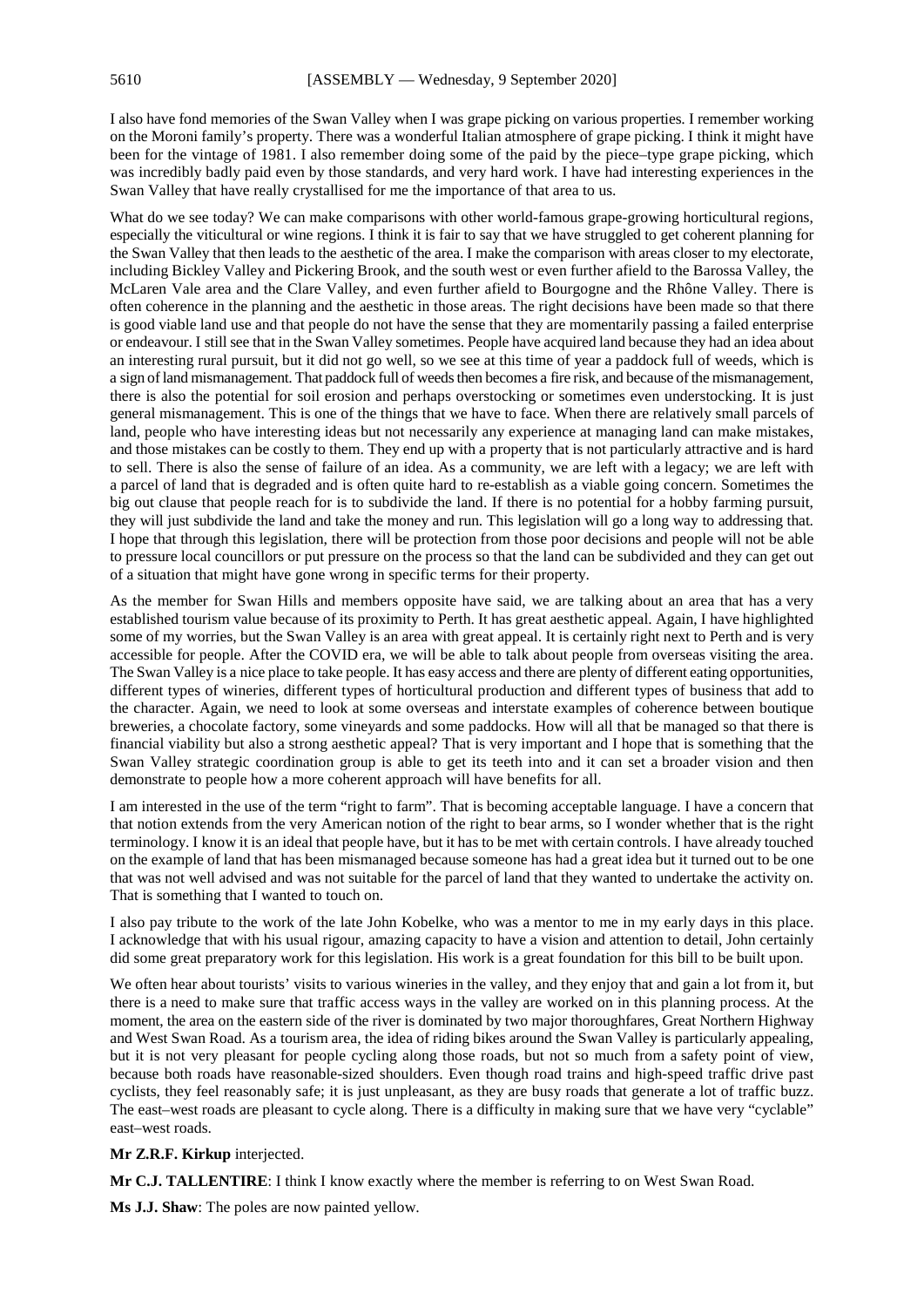**Mr C.J. TALLENTIRE**: More can be done to improve them, but we have to do something about the overall relationship between the east–west roads and the north–south roads. That is the key thing. Cycling is a very pleasant way for people to visit the valley and it is certainly consistent with the flavour in other wine regions in the world, including the Barossa Valley, Clare Valley and McLaren Vale. They have managed to embrace it, yet somehow separate those very busy thoroughfares. Perhaps it is by dent of history that Great Northern Highway runs through a key part of the Swan Valley, so we have to deal with that.

I am very pleased to support this legislation. The role of the coordinating group and the statutory planning committee will be important. The legislation will have to work with other important pieces of legislation, including the Environmental Protection Act. Referrals to the Environmental Protection Authority will need to be fully respected when there is a matter of environmental significance, and that is dealt with in clause 26, "Approval of scheme or amendment referred to EPA". I feel reassured by that, although sometimes matters of great community significance may not necessarily be those that the Environmental Protection Authority sees as particularly major and therefore worthy of a referral. The EPA may say that such matters should be dealt with at the local government level. Those are the sort of cases in which there is a fair degree of community angst because people feel that their referral to the EPA is not properly treated and formally assessed. That is not unique to the Swan Valley; it is across the whole community.

The Swan Valley Planning Bill 2020 will go a long way towards clarity of vision and decision-making for the Swan Valley. The statutory planning committee will make a series of decisions that will add up to a whole, which will lead to an attractive Swan Valley, one that we can all be proud of. In some ways it will deal with the issue of poor land management, which we seek to avoid. A more prosperous and successfully planned Swan Valley will result in better investment and rehabilitation of some of the areas where things have gone wrong. That is a challenge for us, but the leadership group will look at the vision and how investment in the area can be designed to create the coherence that will very much be welcomed by the broader Swan Valley community.

**MS R. SAFFIOTI (West Swan — Minister for Planning)** [3.51 pm] — in reply: I thank everyone for their support for, and comments on, the Swan Valley Planning Bill 2020. I particularly thank the member for Dawesville as the Liberal Party lead spokesperson, the member for Moore and also my colleagues the members for Swan Hills and Gosnells.

**Mr C.J. Tallentire**: Thornlie.

**Ms R. SAFFIOTI**: I keep wanting to say Gosnells.

**The SPEAKER**: Shame. Fancy forgetting a member's electorate—like I do every day!

**Mr Z.R.F. Kirkup** interjected.

**Ms R. SAFFIOTI**: I always think it is Gosnells. Perhaps it is because I see the member so often in Gosnells. We do not venture into Thornlie much together. The member ventures into Thornlie, but I do not.

I thank members very much for their comments. This issue has been the subject of much discussion and debate for many, many years. The bill provides for a much simpler, but clearer, governance structure, which will result in better planning decisions into the future. There is no doubt that there is a lot of detail in the scheme. We are finalising the final draft of the scheme, which will go out very soon. I do not think it will contain any surprises for anyone in the valley, but it will help everyone understand what will and what will not be permitted in key parts. This bill is about protecting and valuing a beautiful part of Western Australia. Members have already highlighted its proximity to the city centre, its very strong Aboriginal history, its strong history of European settlement and its role in providing grapes, wine and other produce to Western Australians. It is a unique and beautiful place in this world. I recently briefed the Swan Valley and Regional Winemakers Association on the bill and its members seemed to be receptive to its provisions. We have had positive feedback across all elements of the community. The member for Moore talked about the right to farm, which has been of interest to people in the valley and to those in horticulture and agriculture more generally. The bill is an understanding that in some areas, particularly in agricultural areas, certain activity can cause disturbance. Most of us find it quite interesting when someone moves into a longstanding activity, such as an orchard or a farm, and then they become concerned with activities that relate to spraying, tending to the crop, picking, harvesting—those types of activities. For those people who move into this area—this is set out in the scheme—this bill acknowledges that some activities are different from a normal residential subdivision. That is part of living in a rural and farming community. That is a key issue. Another key and constant issue is water management. There are differing levels of water access in different parts of the valley but, again, access to water will be considered as part of the work being done by the Minister for Water. The time frame for finalising that work is mid–next year, understanding that the Swan Valley area is of significant importance in assessing water needs. As I said, there has always been a lot of discussion and debate about this issue. I am very proud to get the bill into this house. Hopefully, we will see a speedy assessment of the bill and hopefully the upper house will consider it in a quick time frame. We would like this bill passed by the end of this year, ideally in November. We hope the scheme, which is being prepared, will be completed within the same time frame. We believe that it will give great certainty and confidence to people in the area.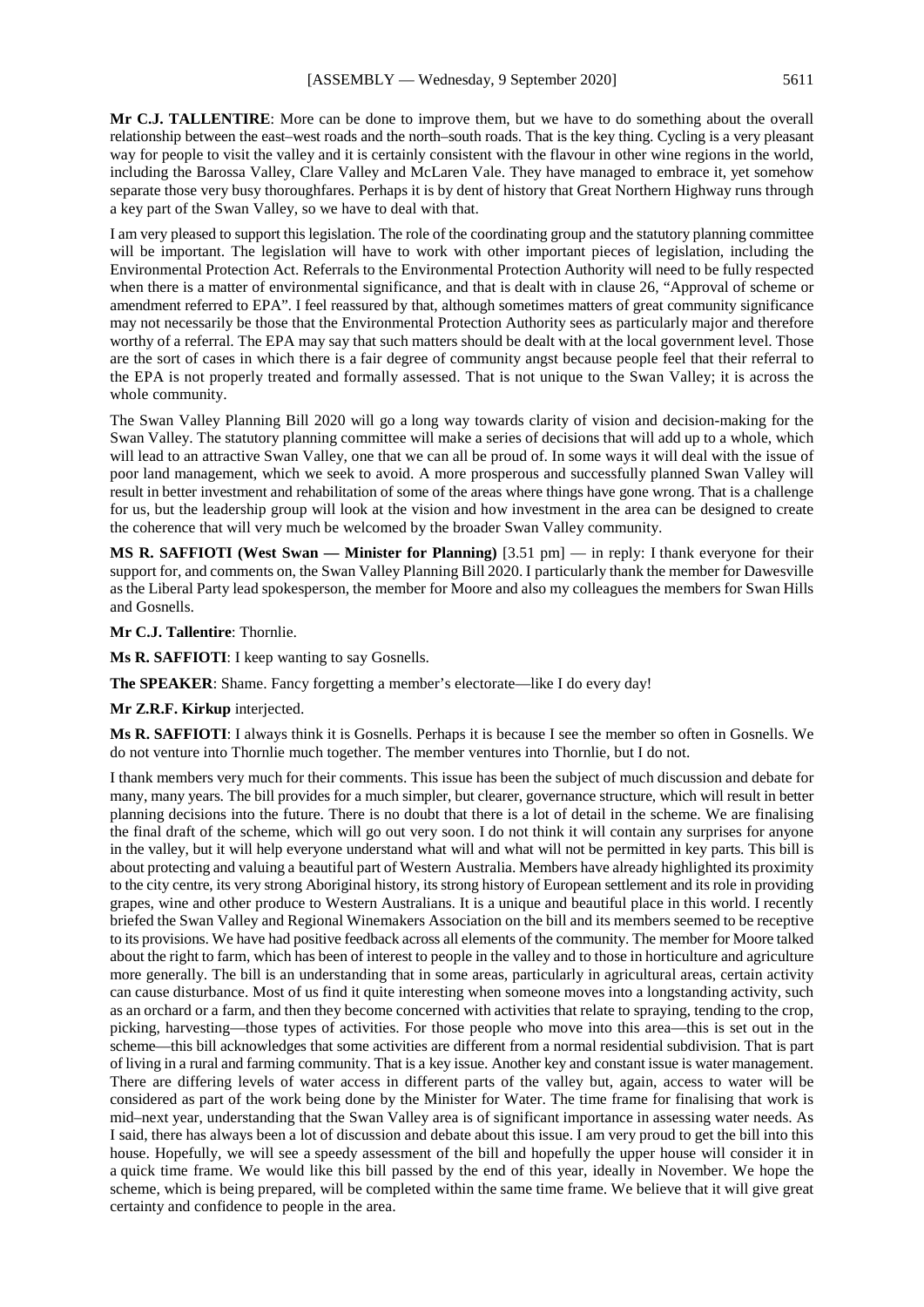The member for Dawesville asked a question about the activities of the leadership group versus the statutory planning committee. Perhaps he will raise it again during the consideration in detail stage. There are always a lot of ideas in the valley. For example, there has been a push by some to have a Swan Valley post code because when people google "Swan Valley" it does not come up with an area. Unlike Margaret River, which is an actual suburb, the Swan Valley is a collection of places—it is an identity rather than a suburb. There has always been a concern that the Swan Valley does not have a true identity and when it is googled, there is no pinpoint that says "Swan Valley". There are a number of ideas about how to approach that. One is to name a location Swan Valley, whether it be a corner of the area or a particular place. Another has been to rename one of the suburbs—for example, Herne Hill to Swan Valley. Yet another is that we rename suburbs in the area to include Swan Valley in the name. For example, Caversham, Swan Valley. People have different views and the suggestions are fraught with different problems. That is one of the first tasks and it is a tricky one, but I will ask the leadership group to consider how we can improve the identity of the Swan Valley. A lot of work has been done on other aspects, such as the visitor centre. There is now an agreement to keep the visitor centre in Guildford, because it is a bottom suburb of the valley. There was a lot of talk about potentially moving it and creating a new centre. There has been talk of an Aboriginal cultural centre. These are broader policy decisions about the valley that the leadership group will consider and advise the minister as opposed to planning decisions. As a result, as I said, I will be going into a bit more detail in consideration in detail. I really appreciate all the comments. This is a commitment we gave that I would really like to see done by the end of this year and this term. As I said, I think it will go very much towards protecting the area and supporting the agriculture and viticulture of the area. I thank everyone for their nice comments.

#### Question put and passed.

Bill read a second time.

Leave denied to proceed forthwith to third reading.

#### **CITY OF MELVILLE — INQUIRY**

*Motion*

#### **DR M.D. NAHAN (Riverton)** [4.00 pm]: I move —

That this house calls on the Minister for Local Government to establish an inquiry into the City of Melville council regarding conflicts of interest and improper leasing and use of council property.

Under his reign, the minister has undertaken or commissioned a whole raft of inquiries into various cities. Of course, there have been inquiries into the City of Melville and the City of Perth. I understand that the City of Subiaco and the Town of Cambridge are currently under inquiry. In that process, the minister has set the bar for an inquiry. I argue—I will go through this—that the actions that have been taken by the council of the City of Melville on the Melville Bowling and Recreation Club meet those criteria and the bar for an inquiry. Indeed, I think there is evidence that there needs to be an inquiry into whether the council has made an improper decision regarding a very valuable council asset, against the wider interests of the ratepayers, in violation of local by-laws and principles, and, more widely, against the principles of good government as enunciated in the minister's inquiry into the City of Perth.

For some time, like most councils, the City of Melville has been trying to deal with the renewal of assets that are in decline, specifically bowling clubs. For a while, it has been confronting the issue of a decline in membership and in the assets of, in particular, the Mount Pleasant Bowling Club and the Melville bowling club. That is accepted. Something needs to be done—that is also accepted—and it is reasonable that the current council is trying to address that, at least in part. The council had a strategic plan. The proposal was, of course, to merge the two clubs and build a new asset at Tompkins Park, and the proposal of the previous council was to fund this move through a wave park, which was to be built on the location of the current Melville bowling club. That is out; that was stopped that is not the debate—but the issue of what to do with the existing bowling clubs still remains. It is a valid issue that is not unique to the City of Melville; a number of other bowling clubs in the area also have other issues. The relevance of the wave park proposal is that it showed that the land on which the Melville bowling club stands is highly valued if used for purposes other than a bowling club. Indeed, my understanding is that if the wave park were to have gone ahead, it would have provided the City of Melville \$1 million a year clear in rent for the land, noting that most of the land is owned fee simple or outright by the City of Melville. It is a very valuable asset.

During the kerfuffle, the debate about the wave park gave rise to a lot of discussion in the community and interest from a number of entities. Two groups are particularly relevant to this issue as they highlight problems of conflict of interest—that is, the Swan Foreshore Protection Association, which is a registered charity, and the Alfred Cove Action Group, which is not a registered charity. Both of these groups have stated that one of their purposes and functions is to stop the wave park, which they have succeeded in doing, and to keep the Melville bowling club where it is. The two groups have raised a substantial amount of money; indeed, over the two years, the Swan Foreshore Protection Association has raised and spent over \$120 000. We do not know how much money was raised by the action group. We do know that, during the election, these two clubs combined gave donations to the tune of \$17 000 to people running for council; that is declared on the Register of Electoral Gifts on the website of the City of Melville.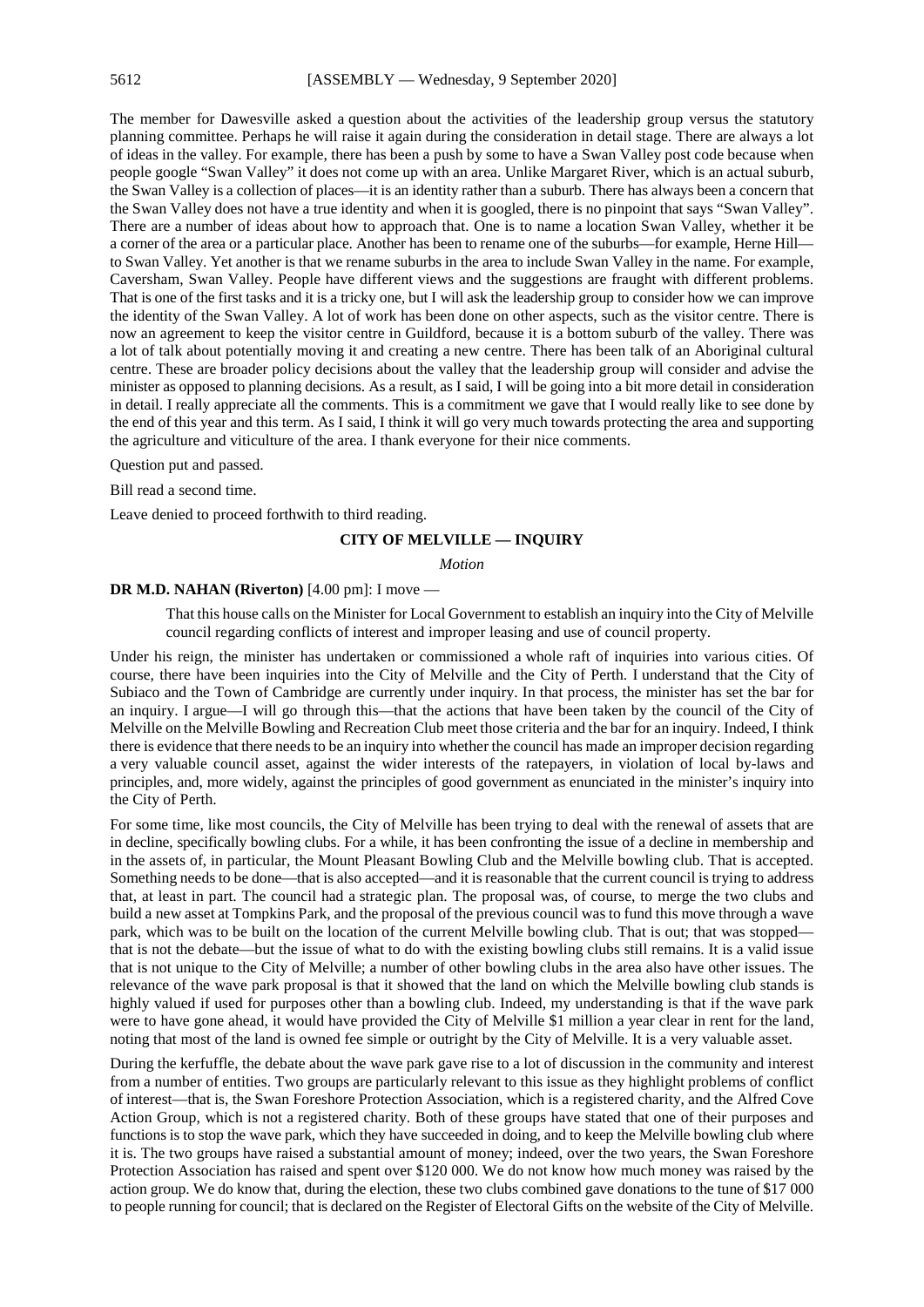We also know that the Melville bowling club was very active and campaigned for George Gear, the now mayor, who is a member of the club. The club not only stated repeatedly that it supported him, but also put advertisements all over the front of the club. That is an important point: George Gear, the mayor, is a member of the club—a social member, not an active member—and the club campaigned heavily for Mr Gear.

On the twenty-first of last month, during an ordinary meeting, a proposal was put to the council for a new lease for the bowling club. Generally, the policy of the City of Melville has been to give five plus five, or 10-year leases. The bowling club was on a short-term lease because of the proposed amalgamations, but it was reasonable to give it a new lease, and a 10-year lease—five plus five—would have been reasonable. The proposal that was put goes way beyond those principles. The proposal was submitted to the administration of the council on the seventeenth, the Friday before the meeting on the twenty-first, giving the administration inadequate time to consider it, although the administration did give its views. What was proposed was not a five plus five or 10-year lease, but effectively a 50 plus 49 or 99-year lease for the property. Also, the proposed lease expanded the current footprint to include an adjacent car park. This car park is very large. It has been used by many people in the community, not only the bowling club, but also more widely used, and the lease proposal is to give the Melville bowling club rights over the car park, although the council will be required to maintain it.

Also—this is very interesting—part of the concern about the wave park was that it would obscure or use crown land on the foreshore. As members know, this government did not contribute that land to the wave park, and that is what ultimately stopped it. As part of this lease, the landlord, that is the city, is to undertake to give the lessee, that is the Melville bowling club, the portion of the crown reserve in front of the bowling club, and that area not be leased, developed or have improved structures placed on the site. In other words, it basically expanded the bowling club's footprint to include the foreshore and the crown land on the foreshore. Importantly, the lease expands the potential use of the land and of the bowling club for purposes other than that which it is currently zoned, which is as parks and recreation. One reason for the wave park fitting in was that it was presumed to be parks and recreation. The expanded zoning is to include licensed bars, TABs, restaurants, function and conference centres and office space. In other words, the lease expands the use beyond its current level. This proposal was submitted without a business plan, without community consultation and without an assessment being done into the governance of Melville bowling club. I might add that Melville bowling club has been turbulent over the past few years. It has not been a settled club. Any local member knows that the quality of the maintenance of those clubs can go up and down. If we use the wave park to make a valuation of this asset—the land is fee simple—it is worth, in a commercial sense, in the vicinity of \$25 million. The advice from the executive was to not sign the lease—do not do it. It issued a whole range of concerns. In particular, the proposed lease terms by the club had been considered by the city and they do not align with the terms applied to other bowling and sporting clubs that lease the city's assets. The proposed terms are excessive for a lease of this nature and, if agreed, it would effectively represent the equivalent of transferring freehold ownership of land and buildings to a club at no cost. The cost agreed to in this lease, without indexation, is for \$100 a year for this whole parcel of land, which is pushing for hectares of prime foreshore land. In addition, the city's chief executive has delegation limits applicable to leases and the leasing of city assets. Under that delegation, the maximum lease term is 10 years. In other words, this lease exceeds the delegated authority of the chief executive. Further, any proposed new lease has minimum statutory requirements that need to be complied with before being approved. That is, the lease must be registered with Landgate, which it is not; the new lease disposal requires public consultation, yet there has not been any; the restricted use of the site is for parks and recreation, yet the lease allows for uses beyond parks and recreation; and, any ground lease that has a term of 20 years or longer requires Western Australian Planning Commission consent, and that has not been achieved.

This advice was ignored and the majority of the Melville council voted to approve the lease and send it to review to be negotiated with the Melville bowling club with the decision to be finalised next week at the council's regular meeting. During the voting period, the various councillors were required, of course, to state whether they had a financial interest. If they had a financial interest, under the by-laws of the City of Melville, they should exit the room and not vote. I put to members that each one of the councillors who voted in favour of the lease had a commercial interest and had received funding from action groups and charities whose function, if not sole function, was in fact to keep the bowling club where it is. The mayor is a member of this club. That is well known. The club was being given, if my evaluation is right, an asset worth many millions of dollars for fee simple in perpetuity. That is what the administration warned the council about. In addition, the club could lease the asset for commercial use and the benefits of that leased asset would go to the club. The mayor was supported by the council and the bowling club in his campaign. He is a member of the club. This lease gives that club a multimillion-dollar asset for the benefit of the club members, including the mayor himself. None of them reported or declared a financial interest. They stayed and voted. That is clear evidence that something is not right in the City of Melville.

A number of them declared an impartiality interest. They did have impartiality. They had a long-term association with the bowling club and had argued for a long time that the bowling club should remain where it is at. Under the recent advice from the Department of Local Government, councillors have to declare an impartiality interest and, once declared, they can stay and vote, and that is what the councillors did, except for one; Mr Pazolli declared an impartiality interest and he left the room and did not vote. However, Paul Murray, an excellent journalist for a long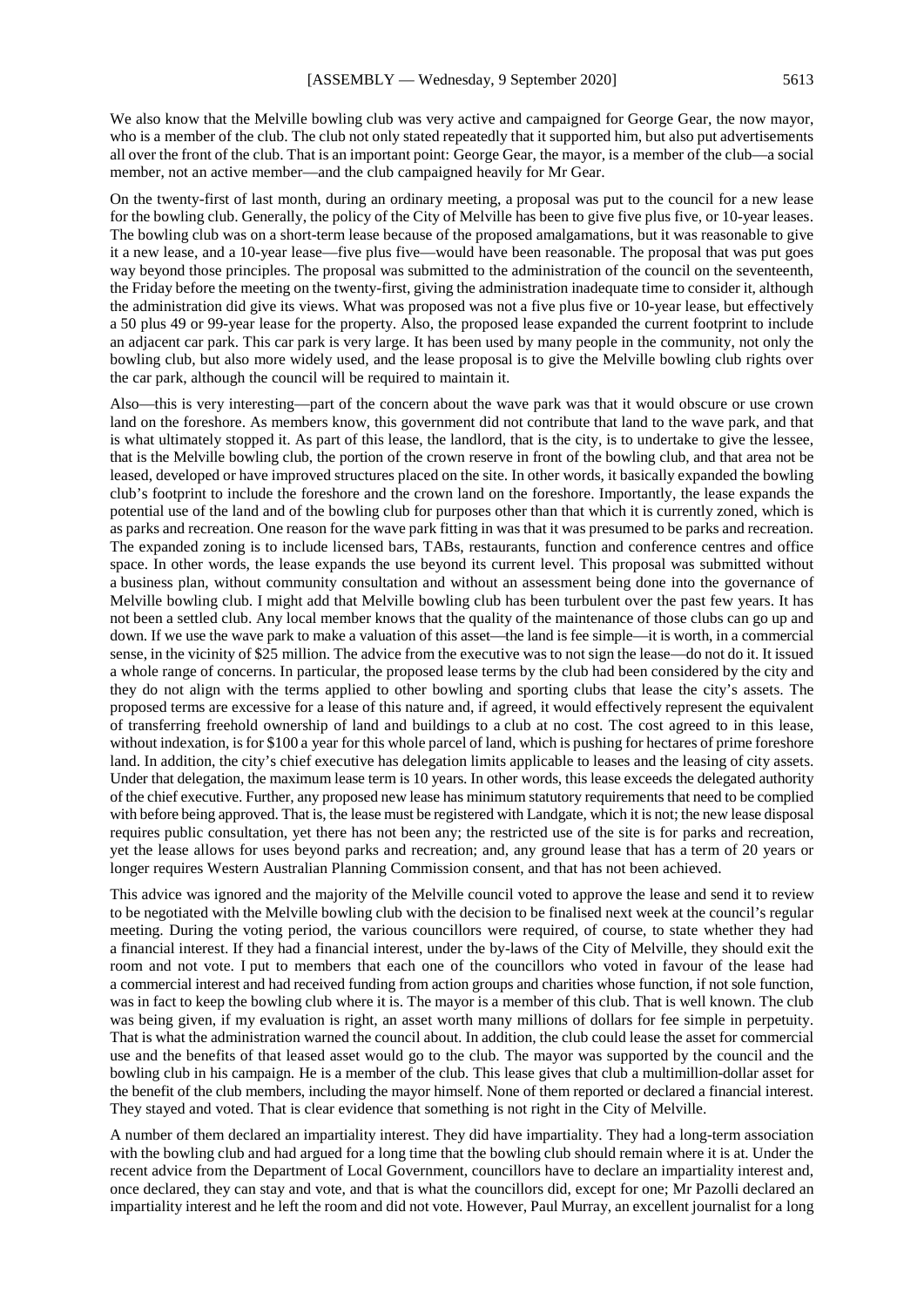time in Western Australia, wrote in *The West Australian* that there have been recent legal interpretations following a case that went through the Supreme Court in 2019 called the Dain case. That case adds a different flavour to the current or past local government advice on impartiality interests. That is the additional principle of apprehended bias. Put simply, if a counsellor, in this case, has a position that can reasonably be perceived to be made out as being a formal decision—that is, he or she is not impartial to the decision and has already made his or her views clear—they should vacate the room and not vote. Clearly, each of the councillors who voted for the lease have an apprehended bias. They have repeatedly stated that they support not only the details of the lease and the renewal of the lease, but also for the bowling club to remain. Importantly, the advice under the Dain case is that if one person who had an apprehended bias—let us say it is the mayor, who clearly did—voted and was the determinant decision when the vote was split and the mayor voted for it, which is the case, the whole lease falls apart. To me, that is quite clear evidence that not only is there justification for an inquiry into the City of Melville, but also that there is a serious malfunction in the current city's make-up.

I would like to go back to the precedent that the government set for itself involving the City of Perth when there was not only an inquiry into the City of Perth, but also the government sacked the City of Perth.

**Mr D.A. Templeman**: That is not actually true.

**Dr M.D. NAHAN**: Everyone was stood down.

**Mr D.A. Templeman**: They were suspended. They were never sacked.

**Dr M.D. NAHAN**: The government suspended the City of Perth on indications of improper behaviour.

**Mr D.A. Templeman**: For a range of matters.

**Dr M.D. NAHAN:** It was for a range of matters. Tony Power, who conducted the inquiry, wrote —

In the Inquiry's view it is clear, —

This is one of the major criticisms of the city —

that some council members, although they generally disclosed impartiality interests, were prepared to actively promote organisations and events they had a personal interest in to assist them to receive funding from the City. This active promotion included voting, in Committee and Council Meetings.

This is exactly what the Melville council has done in this case with this unprecedented lease. As I indicated, there was no business case or community consultation. The terms and the nature of the lease are unprecedented in Western Australia. It has sent shockwaves around many hundreds of community groups, particularly bowling clubs, many of which are struggling, concerning impartiality and unfair treatment. The mayor has been asked by numerous other groups, Mount Pleasant Bowling Club for one, "What about us? Can we have equal 99-year leases?" The mayor said absolutely not. He said that no-one else would get such leases except the Melville Bowling and Recreation Club. A petition has been put forward with almost 200 signatures asking the mayor to reconsider the terms of the lease and to go back to 10 years, which is the standard policy. That will be considered by the City of Melville next week at its regular meeting, but the mayor has indicated in the press that it will not make any difference, because the decision has already been done. In other words, he has stated that occurred prior to the consideration of a petition by the community. Many members are very active and involved in the City of Melville. Almost 200 signatures were on the petition asking the mayor to reconsider the extent of the lease and to go back to the established policy, the policy that applies to all other similar groups, bowling clubs and otherwise, and it will be considered by the council, but the mayor has stated publicly that it will make no difference because the decision is done and final. In other words, he is pre-empting the decision. Again, there are no deals for other clubs.

This is a very serious issue. There has been a long history to this decision, and there has been a huge amount of money, much of which has flowed into that campaign. The wave park was one of the costs. I am not going to fight on the wave park. It is done; the decision has been made. But that does not justify what has been done in this case. I turn to an article in the *Melville Gazette*. When the representative of the bowling club was asked, he said the club was overwhelmed about the result, but it is what it expected. It gave George Gear strong support for his campaign to be mayor and that is the result. In other words, the Melville bowling club stated for the record that the long-term 99-year lease, including the parking lot, the crown land, the zoning and rezoning, and use of the park was simply payback for its support for George Gear during the campaign. If that is not a commercial interest that should have been declared, and that should have prevented the mayor from voting on the question, then one does not exist. The City of Melville needs to respond. Clearly, there is enough evidence to say that all is not right. It might have explanations for the behaviour that might be justified in the end. At the very least, there needs to be an urgent inquiry into it. The minister should apply the bar for an inquiry that he has applied to, let us say, the City of Melville in the past, when he undertook an 18-month inquiry on the basis that there had been many, many hundreds of complaints about the local government in Melville. I think at one time over a two-year period there were 700 complaints. But, as the inquiry found, most of them were generated by a small cadre of people. Many of them were vexatious in the extreme and they were undermining the functioning of what was one of the best run councils in the state. But that is the past. Now we have a set of decisions through which the City of Melville has given a multimillion dollar asset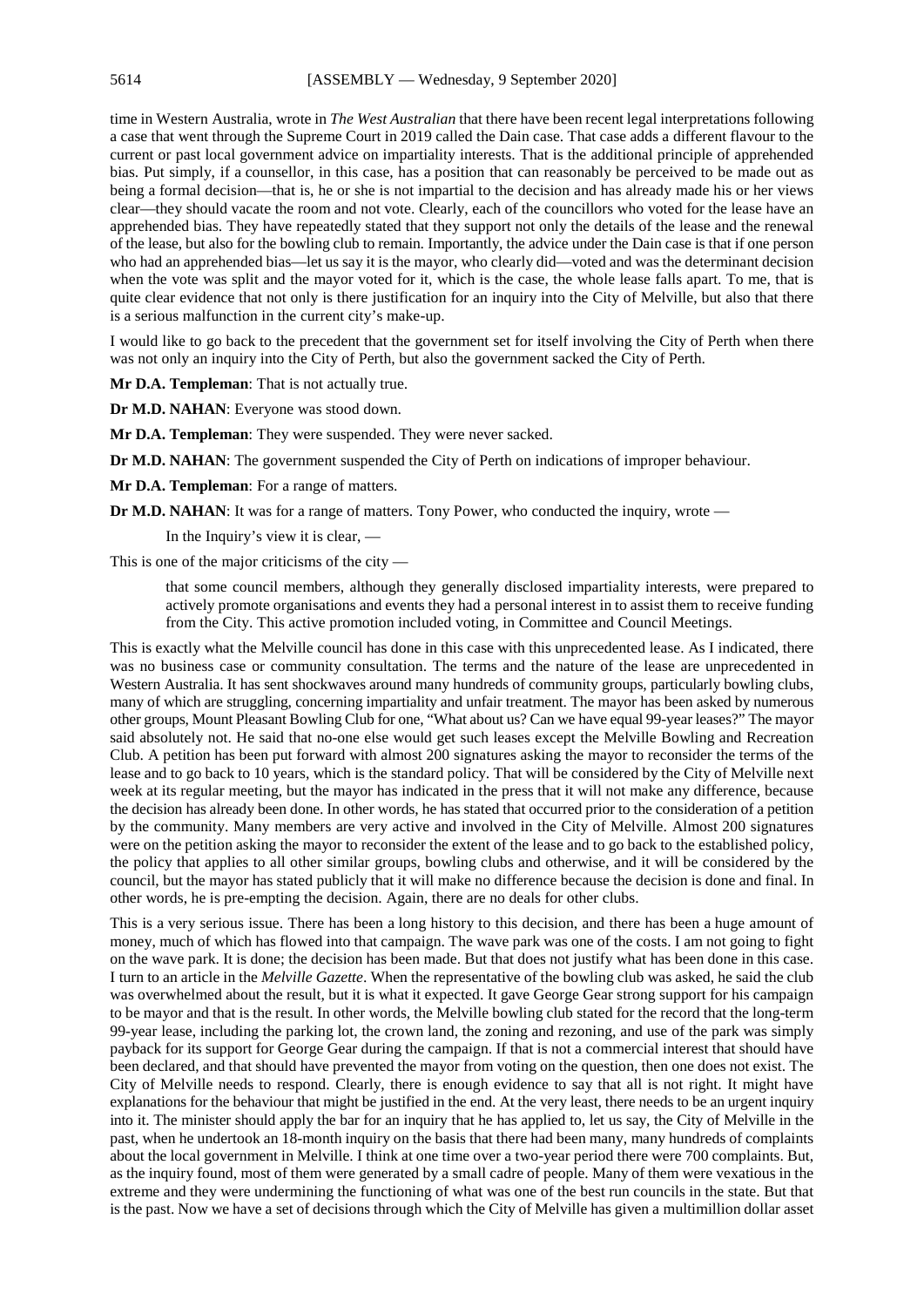to a club and allowed it to monetise it if it so wishes without any business plan, restrictions on the use of the club, restrictions on the flow of money from the proceeds of the club or restrictions on the activities of the club. This club was given this lease without even the requirement for it to remain a bowling club. It could turn into a brewery for all we know. Importantly, even though members of the club cannot take a pecuniary interest in its operations, under this lease they are allowed to sublease the facility, the land, for a whole range of purposes—cafes, businesses, pubs or clubs. That does not prevent them from taking an interest in the lease arrangements. There is also no oversight of that. This is the club's land for 99 years. It can do with it what it wishes. If the lease is verified next week, Melville has given over the land to this group without any controls over it, and that is inappropriate.

I ask the minister to look at this evidence, to make inquiries into the City of Melville, and, if they are justified, which I strongly believe they will be, to undertake an immediate inquiry into the City of Melville and ask it to desist with this lease. There is no urgency. It can be put on month to month for a time until the inquiry gets to the bottom of the decisions. If the lease is validated and finalised next week and the land is handed over to the group that currently manages the bowling club, the minister's inquiry should have the ability to put a desist order on the lease to ensure it is not validated until the minister has adequate time to undertake an inquiry. This has serious ramifications, not only for the ratepayers of the City of Melville, but all communities. As local members, we all deal on a daily basis with community groups such as bowling clubs that are often struggling with tired assets, declining memberships, the need for regeneration and, in the case of bowling clubs, the shift from turf to artificial lawn. We all do that, and we often have multiple clubs and we have to treat them fairly, impartially and objectively. This decision to give a single club, which was proposed to merge with another one in Mount Pleasant that was left out, an arrangement, with the mayor telling all the other clubs in Melville that they could not have the same one because he is associated with that particular club, sets a standard that undermines our ability to support the many valuable clubs and facilities in our community and to support local governments, which, in the main case, are required to finance and oversee these assets. This is a very dangerous precedent being set for us, local governments generally and particularly the ratepayers of Melville. It requires the minister's action and I ask him to act.

**MR D.A. TEMPLEMAN (Mandurah — Minister for Local Government)** [4.28 pm]: I thank the member for Riverton for his grievance this afternoon in private members' business! I just want to go through in responding, highlight a couple of things and make them very clear. Then, I want to talk generally about declarations of impartiality. I also want to highlight some inconsistencies in the member for Riverton's views and aspirations for the City of Melville.

Can I very clearly highlight that the minister has a power to initiate an authorised inquiry. However, more generally, authorised inquiries are initiated essentially by the director general of the Department of Planning, Lands and Heritage. In the case of the authorised inquiries that occurred during the time of the McGowan government, it is important to note the following. I will go through them. There was the inquiry into the Shire of Wiluna; the inquiry into the City of Melville, which was initiated in November 2017 and concluded in June 2019; the inquiry into the Shire of Perenjori, which was initiated in January 2018 and concluded in July 2019; and the inquiry into the Shire of Carnarvon, which was initiated in January 2018 and concluded in October 2019. There was also the inquiry into the City of Perth, which was a panel inquiry. That is a judicial process, as the member is aware, in which the inquiry is conducted by an appointed panel inquirer. The director general has also initiated inquiries into the City of Joondalup, the Town of Cambridge, the City of Mandurah, the Shire of Toodyay, the City of Cockburn, the City of Subiaco, the Shire of Coolgardie and the Shire of Mingenew. The last five inquiries—Toodyay, Cockburn, Subiaco, Coolgardie and Mingenew—are ongoing.

It is important to note with regard to authorised inquiries that local governments have the legislative authority to make, and should make, decisions in an impartial, objective and transparent way. There is no doubt about that. That is true. Those decisions should always be made in the best interests of the community. This includes decisions that relate to a range of matters that come before councils. They may be, as the member for Riverton highlighted in the case of the City of Melville, about a lease issue, or a range of other issues that come before councils.

The member quoted the City of Perth inquiry report. That report detailed that —

A local government, as the term suggests, should fairly and faithfully represent the community it governs. It should do so in the best interests of the community as a whole, not just part of it.

Elected members must ensure that they give genuine and appropriate consideration to materials, reports and submissions when voting. However, I need to highlight to the member that that does not mean, of course, that they will always agree with a recommendation by the chief executive officer or an officer of the council. I refer to a debate that we had in this place recently, and to the comments of the member for Riverton's colleague the member for Churchlands. The member for Churchlands referred to the Town of Cambridge, which is subject to court action at this stage, so I cannot make comment. His argument focused on the suggestion that the decisions of the elected members must prevail. Therefore, I am a little perplexed. The member for Riverton has essentially said in this debate tonight that the city should follow the advice of the administration. The member for Riverton also referred to the City of Perth report and recommendations. As the member knows, councils are democratic institutions by virtue of the statutory law that oversights them, namely the Local Government Act. Councillors make decisions,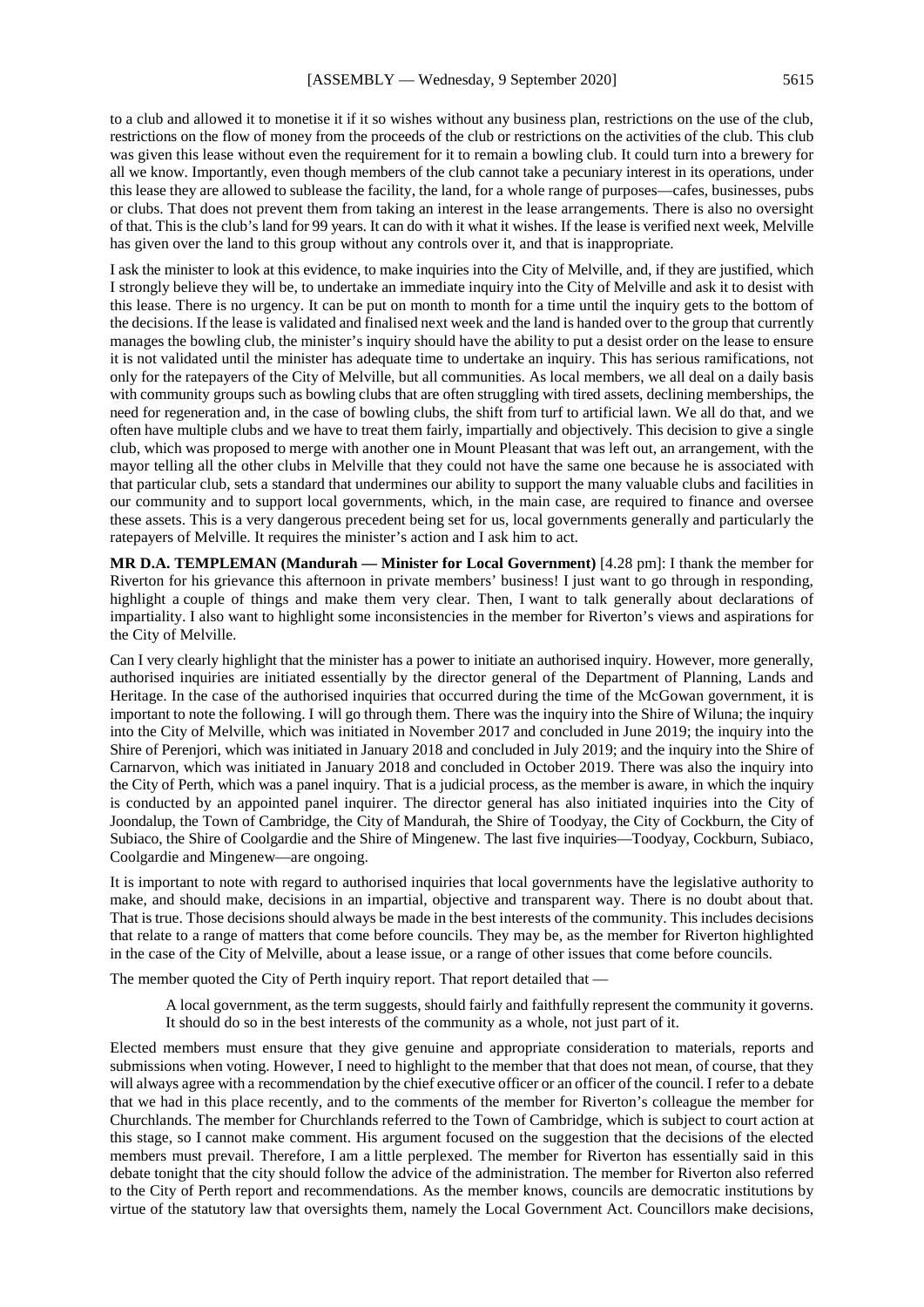as elected members, based on the information provided to them. This is one of the perplexing issues. At a recent function, a local government councillor from the western suburbs said to me that they have no power. He said that too much power rests with the administration. That is an age-old argument. It has been going on for a long time. That is one of the reasons that there has been a move in the other place, sadly, to disallow some changes that we have proposed to regulation 9. Those changes are focused on, and are reflected in, the recommendations in the City of Perth report, to succinctly clarify who is responsible for operational matters in the council—namely, the chief executive officer—and the role and responsibilities associated with local government elected members.

On the one hand, in a debate in this place not that long ago, I was castigated and yelled at by the member for Churchlands—as he tends to do—for not allowing the decisions of the elected members in a particular council in his electorate district to prevail. However, the member for Riverton, in his comments today, suggested that because a recommendation in a report was not followed by a chief executive officer, that recommendation should prevail over the decision of the elected members.

**Dr M.D. Nahan** interjected.

**Mr D.A. TEMPLEMAN**: The member did say that in his contribution.

**Dr M.D. Nahan** interjected.

**Mr D.A. TEMPLEMAN**: The member has had his chance.

**Dr M.D. Nahan**: I said that the council did not follow due process.

**Mr D.A. TEMPLEMAN**: Councils have a responsibility to follow process. The first question I would ask is: has the member formally made a complaint—because he can—to the chief executive officer or the department about those matters? If there are issues around process, I would expect that we would have received a series of complaints. My understanding is that we have not. I am interested that the member has taken up this matter. The member has every right to do that. I am not saying that the member has not raised a serious concern or allegation. However, I would have thought that we would have a growing number of complaints. On the other hand, the member then criticised me and said that in the inquiry into the City of Melville, we should not have relied upon a complaint. The member is sort of cherrypicking when he needs to and when he feels like it. The member needs to have some logic to his argument. Just two months ago, the member for Riverton called on me to have an inquiry into the City of Fremantle, and he used the City of Melville as an exemplar council that Fremantle should follow.

**Dr M.D. Nahan** interjected.

**Mr D.A. TEMPLEMAN**: The member for Riverton is all over the place on this. That is the problem. Let us look at the member's comments in the *Fremantle Herald* of 27 June 2020. The member said —

Former WA Opposition leader Mike Nahan has told WA Parliament there needs to be an inquiry into Fremantle council.

Claiming only Liberal-leaning councils were being subjected to the blowtorch by the McGowan government, Mr Nahan said Fremantle's finances were in disarray.

…

Mr Nahan then went on to sing the praises of Melville council, saying it had managed to freeze its rates this year.

But like many others … he'd simply botched the math.

Melville is actually increasing its rate in the dollar by around 13 per cent in order to maintain its rate take …

Despite that, Mr Nahan was unrepentant.

"The simple fact is the City of Melville is reducing the rates burden for its ratepayers because it has the financial capacity and the will to do so," …

Just two months ago, the member for Riverton had high praise for the City of Melville, and was calling on me to launch an inquiry into the City of Fremantle. I am not sure whether the member took up the offer from the Mayor of the City of Fremantle, Dr Pettitt, to meet with the council. Did the member have a chance to meet with the council?

#### **Dr M.D. Nahan**: No.

**Mr D.A. TEMPLEMAN**: That was back in June. The article goes on to say —

Dr Pettitt told the Herald he'd written to the Riverton MP and offered to bring down Freo's CEO to "clear up the errors in his speech. The city is not broke—we are investing more than ever before in improving Fremantle," Dr Pettitt said.

The member for Riverton throws barbs out there, but then he does not follow up. The member has parliamentary privilege. He can use that. He has chosen to use that today and previously, but he should follow up. The member for Riverton is a man of process—I actually like him—but he does not follow his own standards.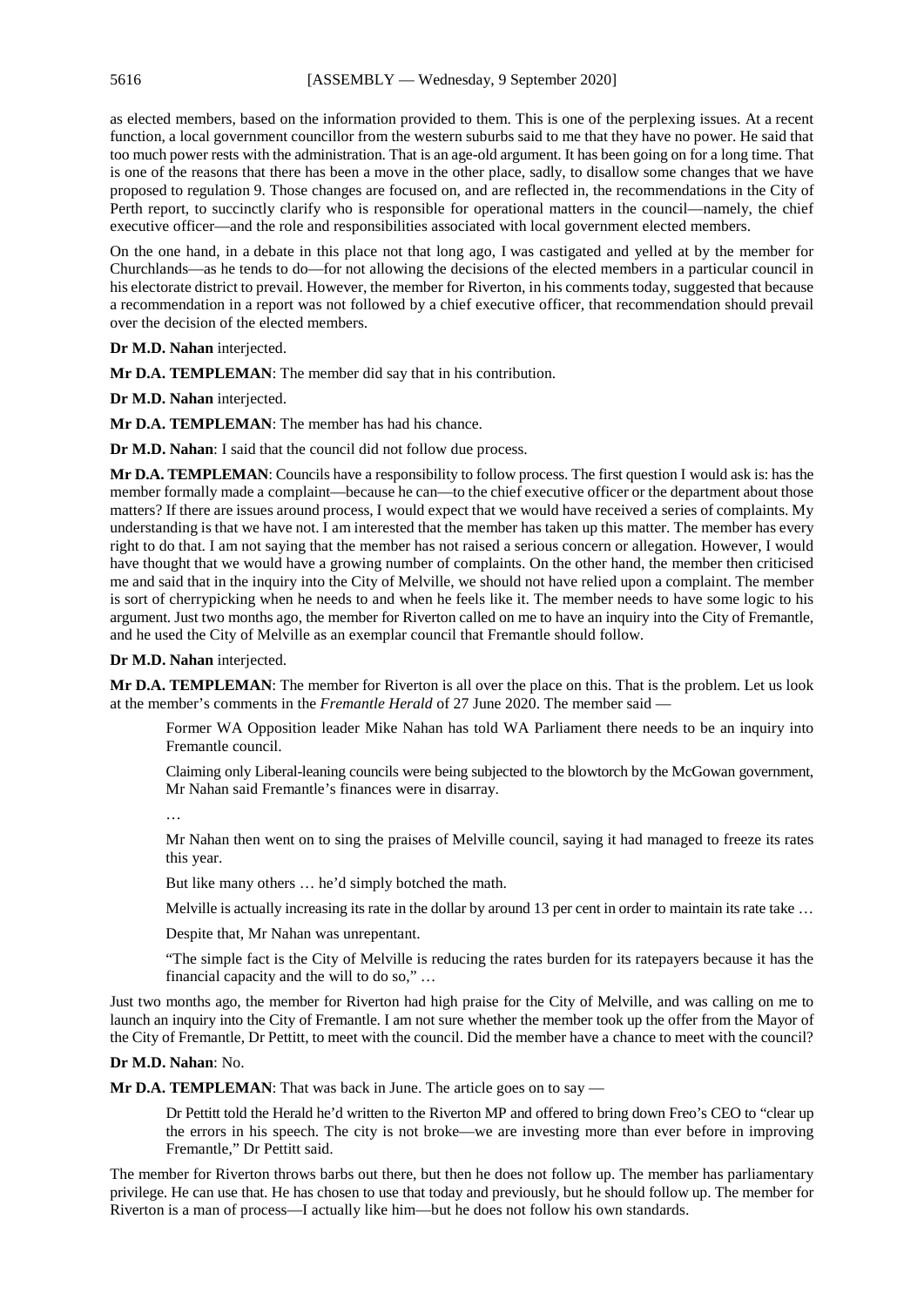Let me go through this. Of course, an authorised inquiry into the City of Melville was established by the director general in late 2017. The department did not do that suddenly. In the 12 months prior, which was the last year of the member's term of government, the department had been working with the City of Melville to improve its complaints processes in relationships with the community. A range of issues had been building up with the City of Melville prior to even the McGowan government coming to power, which led to an authorised inquiry being announced in late 2017. The member in his opening remarks highlighted the issues around the wave park site and those matters. Of course, in any election campaign, as the member correctly highlighted, a range of issues become litmus tests for elected members and those who seek to be elected. I do not think there is any denial of that. That is what happens. We will be doing it and are doing it now in terms of our jurisdiction in the lead up to the March 2021 election. I supported the director general's decision to launch an authorised inquiry into the City of Melville. The member did not support that inquiry. He said in this place that he thought it was a waste of time and everything else. The member did not support the authorised inquiry into the City of Melville despite the fact that during his term of government, particularly in the last year or so, it had been highlighted that issues were brewing and troubles occurring. Now, the member came into this chamber today and said that. To my understanding there have been no formal

complaints about this issue lodged with the department. But the member has every right to do that. If the member genuinely believes that there are some issues here, I encourage him to do that, because that is a right. I would encourage anyone in the City of Melville to do the same. I am a little surprised that they have not at this point in time. It is interesting to note that when the City of Melville inquiry was finally announced in 2017, essentially, it was

supported by the City of Melville itself—by the CEO and by the elected members. I am a little puzzled that the member is happy to call on me to act on a range of councils, including the City of Fremantle; he did not agree with the City of Melville inquiry, but wants me to inquire into it now based upon some evidence that he alleged this afternoon—which is his right to do in private members' business.

I want to go through the importance of regulation 9. I was very disappointed to hear that there has been a motion to disallow regulation 9 in the other place. I will be very clear about this. The member for Roe would know this he is nodding to me—because he has made complaints to me about this issue previously. Where a lot of councils get into trouble—the City of Perth panel inquiry and the inquirer found this very clearly—is that there is not only a lack of understanding, but also divergence of role and responsibility. The problem is the interference of local government elected members in operational matters. That is a key issue that was highlighted in the City of Perth inquiry. I refer again to the councillor who said to me, "I'm powerless. I can't do anything." The fact of the matter is that it is council members who make decisions and vote on things. Council members are supported and have reports presented to them, but essentially they make the decision. No-one holds their hand to force it up or down when they are asked to make decisions. They make the decision. If they do not inform themselves properly about a decision, they can defer it or seek more information. Council members make decisions on strategic planning and set the strategic direction, and they vote on the budget. I said to the councillor, "I'm sorry, but you obviously don't understand the powers you have. You are the one who sets the rates and the council's budgetary decisions." I find it quite perplexing that the councillor said that they were powerless. In some ways, I think that is used possibly as an excuse, and that is wrong. I have always said to members, "If you don't want to make decisions, don't become a councillor. I'm sorry, but that is my view." For the same reason, if a person stands to come into this place, they should not say, "I don't want to make a decision." That is a fundamental aspect of democracy.

I was very concerned to hear that in the other place there has been a motion to disallow the reg 9 changes, which were gazetted on 14 August 2020. I hope that the opposition does not follow through on the threat to disallow the regulations.

#### **Mr P.J. Rundle**: They're too heavy handed.

**Mr D.A. TEMPLEMAN**: We are happy to brief the member on why. Too heavy handed—we are clarifying. If members do not want to support that, that is fine, but do not come bleating and complaining when councils start getting into trouble because there is a blurring of role and responsibility and their understanding of that. If we look at a number of issues that have been highlighted in local government over the last number of years, we see a common theme in many of them, including that lack of adherence to an understanding of the delineation between role and responsibility. We are going through local government reforms. We have done a number of them, and I am very proud of what we have achieved in our three years and six months in government. I do not need to go through them. We have issues that relate to auditing. We now have an auditing system. The Auditor General has a role now in the financial audits of local governments. They have a responsibility in performance audits. We now have capacity for the Minister for Local Government to deal with individual councils, rather than having to deal with essentially corrosive behaviour and that the current act constrained the minister of the day. But the bar is still set high in terms of thresholds. I get accused of it being too high. People say to me, "We should be able to do this. Why can't you sack them?" One of the common themes in what people say is, "Why don't you just sack them?" Why? Is it because they do not like them or perhaps because they do not hold the same views? We have to have a process in place.

I hope members opposite understand why we moved to address the issues around the regulation 9 changes. Reg 9 highlights the need to remove the ability of the council either by a decision of councillors or the CEO's authorisation to undertake an administrative task. We cannot have elected members interfering with the operational aspects of the council.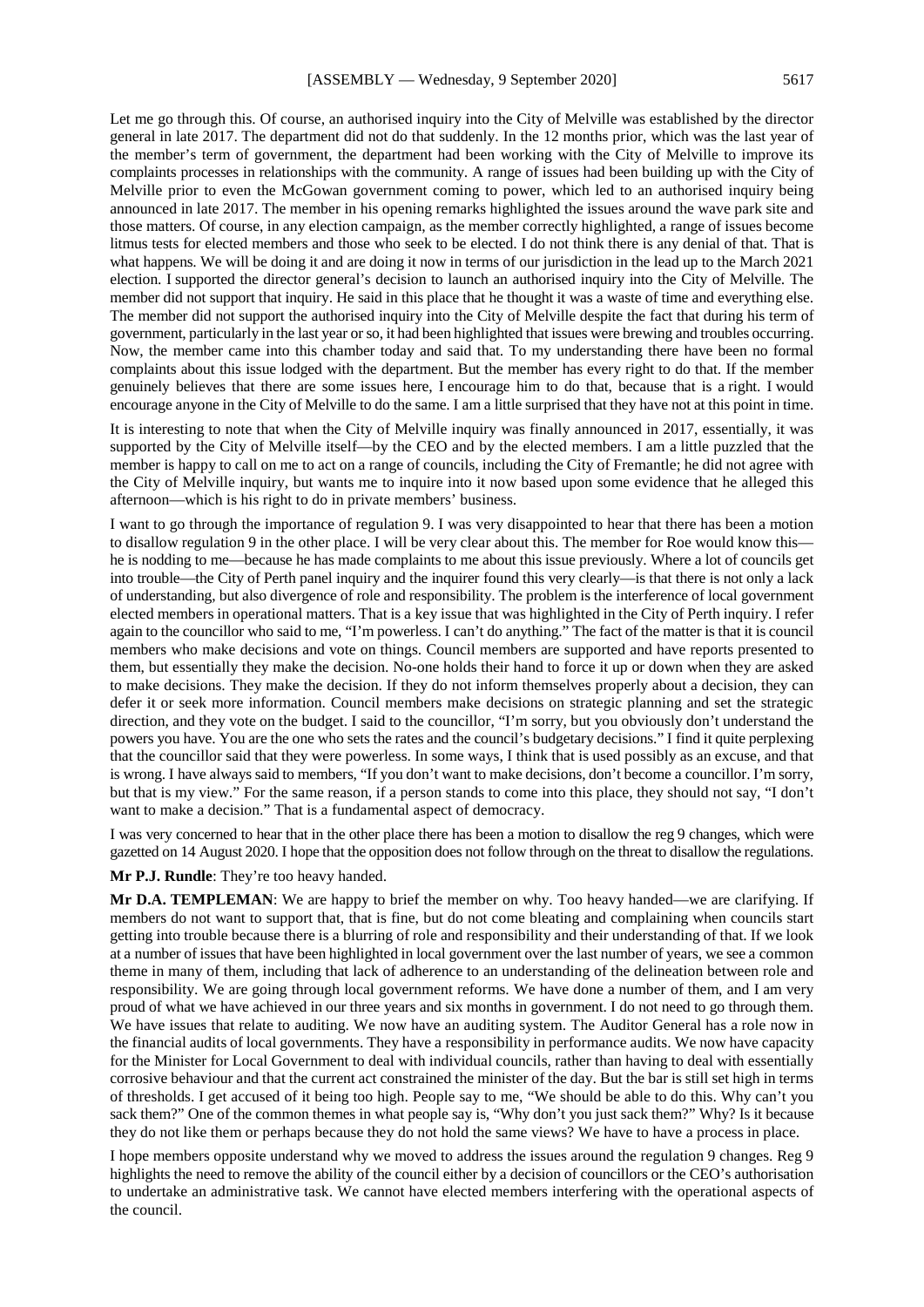**Mr P.J. Rundle**: Under your regulation, a shire councillor can't even collect money at the shire barbecue.

**The ACTING SPEAKER (Ms M.M. Quirk)**: Excellent, member for Roe.

**Mr D.A. TEMPLEMAN**: I am happy to have a conversation about that. Is the member prepared to come to one of our briefings? Come to the briefing and we will explain the reasoning. I ask the member to read the City of Perth report in its entirety. Everyone, whether they are a Lord Mayor aspirant, a local government elected member going for election in the councils having elections in October—in Perenjori, Port Hedland, the City of Perth and a couple of others —

**Mr P.J. Rundle** interjected.

**Mr D.A. TEMPLEMAN**: The member needs to read the report. Has the member read the report?

**Mr P.J. Rundle**: Some of it.

**Mr D.A. TEMPLEMAN**: Has the member read the recommendations?

**Mr P.J. Rundle**: Yes.

**Mr D.A. TEMPLEMAN**: Has the member read the findings —

**The ACTING SPEAKER**: Minister, he is waiting for the film.

**Mr D.A. TEMPLEMAN**: It would be an interesting film.

The member for Riverton quoted Mr Powers. The inquiry highlighted issues around the delineation of roles, with responsibilities being one of the key issues. We are moving to address that. The member for Roe does not want to address it, which reflects the lack of any action of his side on local government legislation. They had no guts to do anything, apart from his good friends the Liberal Party, which decided the best way to reform local government was to force amalgamations. But in its time in government, the Nationals WA did nothing in local government. We have tried to reform; it is not difficult. I will be honest with members: I thought we would be able to reform the Local Government Act 1995 in a couple of years and have a new one in. I was wrong, because it is such a complex issue when dealing with local democracy, identity and people wanting to handle autonomy about decision-making for their own community. But I want to keep going. I am not going to give up, because we need to reform our Local Government Act. I am afraid that if the member has already formed his opinion and he is rock solid on a whole range of things, and if people like the member for Roe do not recognise that there needs to be modernisation of the legislation that oversees our local government sector, we will be in the same position in 20 years' time.

COVID has shown how quickly local governments and governments in general can move when they have to, and I applaud local governments' responses and what they have done.

I think it is important, member for Riverton, to go through the issues around conflicts of interest and improper use of council property, because it goes to the root of the issues around process. I highlight the following. The Local Government Act is quite specific in its requirements for councillors to disclose financial proximity and impartiality interests. There are guidelines that inform that for elected members, for example, on the department's website. The Local Government (Rules of Conduct) Regulations 2007 set out uniform rules to guide the behaviour of council members. Regulation 8 prescribes how and when the disclosure of an impartiality interest must be made by a council member. The Local Government Act provides for conflict of interest exemptions that may apply in the case of a financial interest that relates to bodies with non-profit-making objectives. I want to highlight that currently, the legislation does not require a person disclosing a non-financial interest to leave the meeting. They may remain and participate in the voting and discussion on the matter. That is the existing experience. If the member for Riverton's claim is that that has been contravened, I would urge him to make a formal report. In the case of a financial interest, the disclosing person is required to leave the room and not participate in the matter unless approval is given for participation by the council or the minister. This sometimes occurs, rarely, from memory when a minister, for example, has given approval for the sake of a quorum. If everybody was declaring and vacating, some decisions would not be made, so there are exemptions.

There is a prescribed legal process for submission and consideration of breach complaints regarding alleged conflicts of interest. A process is in place if there is an alleged breach. This is important: the existence of an interest affecting impartiality depends upon the council member or employee having association with a person or organisation that has a matter being discussed at a council or committee meeting; the employee being required to give advice on a matter when they have an association with a person or an organisation related to that matter; the type of matter being discussed at a council or committee meeting; or an employee considering a matter under delegated authority in which they have an association with a person or an organisation related to that matter.

I highlight a case that was before the Supreme Court in 2019 known as the Dain case. Following the recent decision of the WA Supreme Court, Local Government Professionals Australia—LG Pro—in partnership with a prominent legal firm, circulated an article on impartiality. The article suggested that voting on a matter by a councillor who has declared an impartiality interest may result in a relevant council resolution being invalidated by a court. To clarify, the reference is Dain Pty Ltd v Shire of Peppermint Grove [2019] WASC 264. The case in question does not suggest that councillors should or can refrain from participating in voting on matters in which they have declared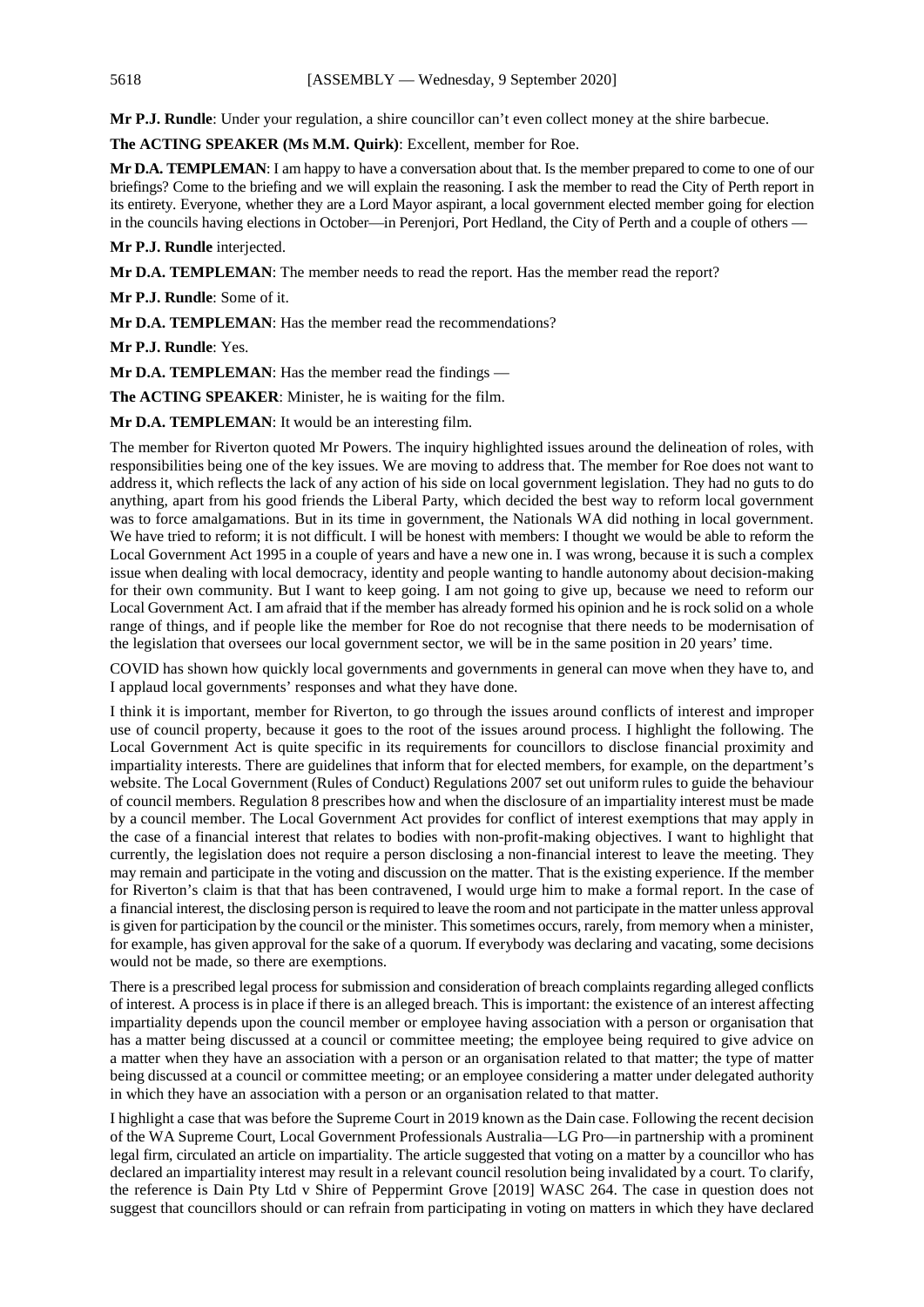an impartiality interest. This is nothing new. Councillors will often be faced with matters in which their opinions are publicly known. I do not think anyone could claim that they were not aware of the opinion and stances of, for example, the now Mayor of Melville and a number of the councillors who stood for election regarding the wave park going on the land that was proposed. I do not think anyone could claim they were not aware of that, but, as this Dain case found, it is still essential that councillors openly and transparently ensure they make their decisions objectively on the merits of the matter and that they can demonstrate that they did. The article as a reference point is an important consideration around this issue of impartiality and direct interest; it tells us that we can have these interests and declare them, but does not suggest that councillors should or can refrain from participating or voting on those matters. The member is arguing that they should essentially have vacated or not participated in that.

**Dr M.D. Nahan**: I think the mayor has a financial interest that was not declared.

**Mr D.A. TEMPLEMAN**: If the member has made that allegation, he is welcome to formally put that in.

**Dr M.D. Nahan**: The Dain case says that if they declare their impartiality, they can stay in the room if they make the decision objectively. The Dain case was about that impartiality—they could stay in the room, but they had to act in an impartial manner in their decision. That was the substance of the Dain case. My accusation is that wasn't done by some of the councillors this time.

**Mr D.A. TEMPLEMAN**: If the member genuinely believes that, he can give further evidence on the processes to the department or another field. Again, I am surprised that if that is what the member is alleging, we have not had a build-up of those.

**Dr M.D. Nahan**: The decision is not final. There will be many complaints once this is done.

**Mr D.A. TEMPLEMAN**: During debate this evening, the member has reported some milestones that have already taken place in the lead-up to those decisions.

**Dr M.D. Nahan**: There was a submission to alter the decision of some 200. I imagine many of those—I am not organising this—will turn around and make a complaint once the decision is final.

**Mr D.A. TEMPLEMAN**: As is their right.

**Dr M.D. Nahan**: Once the decision is made, it is hard to alter. The issue is also the magnitude of the asset involved.

**Mr D.A. TEMPLEMAN**: Essentially, I do not think anyone doubts the strategic value of that asset. Of course, councils deal with strategic assets regularly in their general business in a whole range of matters over a course.

There is an agreement that we will adjourn this debate shortly, but I finish by saying that we are now in the process of working towards a new Local Government Act for Western Australia. The process has involved high levels of consultation essentially through two phases. There was a lot of consultation with a whole range of stakeholders, and one of the things that we missed in our review of the Local Government Act and the processes associated with that is that we did not just go to the likely target groups such as the Western Australian Local Government Association and LG Pro. They were part of the consultation, but they were not the be-all and end-all, and that is why the first two phases were focused on gathering input from a whole range of stakeholders including chambers of commerce and industry and people who are involved in businesses who recognise the critical role that local governments play in the welfare and wellbeing of business development in their communities. That is why we had some sectional interests, such as the WA Rangers Association, which deals with a whole range of matters under its jurisdiction, and representatives of the Electoral Commission involved in those early processes.

Then, of course, to consolidate all the consultative information, data, feedback and submissions, I asked my very good friend and a very experienced former councillor, the member for Balcatta, to chair an expert panel that would essentially distil the data, information, comments and anecdotal and formal submissions into some guiding principles that we would be able to consider in the development of a green paper. As I said to the Western Australian Local Government Association state council last Wednesday, the intention is that a re-elected McGowan government will deliver to the sector and other important interests and stakeholders a green paper in a new term. That will form the foundations of a new Local Government Act. I congratulate and thank the member for Balcatta, who has put up some very interesting proposals. The government is now considering those policy matters. Some will attract a lot of interest and will be of heightened interest to some in the sector.

We are about reforming. We did not sit on our hands for eight and a half years and only try to draw lines on a map and say, "We're going to fix local government by redrawing the boundaries." We did not do that. We consulted, signed a partnership agreement and said that we wanted to work with the sector. We will not always agree, and we do not. There are lots of things that WALGA does not agree with me on, nor Local Government Professionals Australia WA, but we are determined to reform the Local Government Act. We are determined to ensure that local government, as a legitimate level of government, delivers quality services to the people it represents; is modernised and delivers to a modern economy and has modern aspirations for communities; is agile and flexible and can respond when challenges are thrown at it, such as COVID; and understands the integral and important role that local governments play in delivering a strategic plan for how their communities will operate, look and function in the future.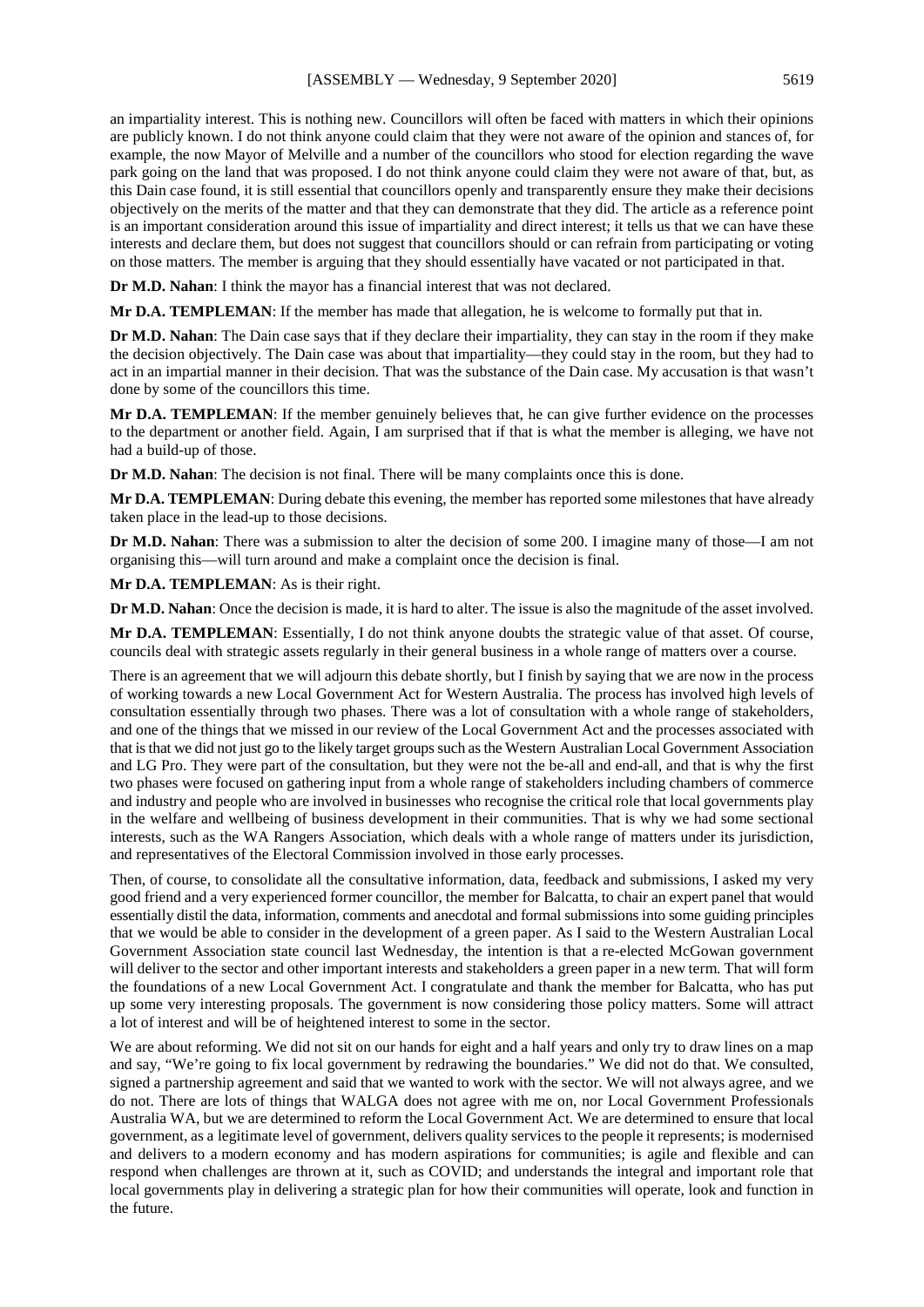That is good policy. That is important policy. We are committed to it. We are going to do it. I ask the member for Roe in particular, because he is a reasonable man, that when regulation 9 and our puppy farming reforms, which I know he does not like, come forward, he will genuinely talk to us. The intention is not to incite him. The intention is not to upset him. I do not want to do that; I want to work with him, but we have to get these reforms in place. Work with us. Do not obstruct us when the legislation goes to the other place. That is not good government in my view. Let us get reform.

I thank the member for Riverton. I expect to hear that some complaints have been lodged with the department, but I hope I have clarified the existing situation with the roles and responsibilities of local governments in the context of Melville council and others in Western Australia.

Debate adjourned, on motion by **Mr D.R. Michael**.

# **CORONAVIRUS — G2G PASS APPROVAL PROCESS**

*Motion*

#### **MR P.A. KATSAMBANIS (Hillarys)** [5.04 pm]: I move —

That this house notes that the lack of transparency and consistency of the G2G PASS approval process has caused significant stress, anxiety and distress to Western Australians who are trying to legally return home, and calls on the government to create a clearer, simpler and more consistent process to allow local residents to return to Western Australia whilst continuing to protect our state from COVID-19.

I want to make a few comments at the outset to make sure there is absolutely no misapprehension in anyone's mind about what we, as the opposition party in Western Australia, are trying to achieve by this. We all pay our respects and give our thanks and gratitude to the police officers who are working over and above the call of duty to protect our state in this difficult time. We have been through the arguments about the numbers of police and the like, but we know that on top of their already onerous duties, as soon as COVID struck, our police officers were asked to take on additional duties. They have done so without complaint and have tried to do their absolute best job, and they are continuing to do that despite the stress it places upon them both professionally and personally. We all thank them. It is not an us-and-them situation. Every Western Australian is grateful for the job our police are doing, especially in removing themselves from their usual ordinary duties and undertaking the task of dealing with the COVID pandemic—the 400 or so people who have been commissioned to a special COVID unit and all those other police officers who have added occasional checks on self-isolators to their ordinary everyday duties. We thank them for the work they are doing and we appreciate the effort they are putting in, and hopefully they will get some respite soon.

The other thing that is clear is that we accept that at a time when there is a border closure, there must be a process to allow people into and out of our state for an understandable purpose and reason. Those debates have been had in other places. There is no debate in this place about that. We are not arguing in any way to remove that. However, what we are saying is what we are hearing from members of the public of Western Australia who have had to go through the process of applying for approval to return to Western Australia. We are talking primarily about residents of Western Australia—people who have their home and family here and who see themselves as and understand themselves to be Western Australians. At a time of crisis and difficulty, it is understandable that people want to return home. They want the comfort of home and their loved ones. They also want, of course, if they are concerned about other parts of the world, the comfort of knowing that a place like Western Australia has not had community spread of COVID for a serious amount of time and is seen as one of the safest places to be. So why would Western Australians not want to come here?

In order to come here, they need to apply for approval and the government has set up a system that is colloquially known as a G2G PASS—Good to Go PASS. People apply through a portal; it is really an online application process. They provide their information and they are told yes or no. We are seeing a number of anomalies arising in this process the longer it continues. Western Australians are coming to members of Parliament—I know they are coming to members on both sides of the house and to the Nationals WA—usually to their local member of Parliament, and saying, "This process is not working." The process is confusing and difficult. It is inconsistent and is producing anomalous results. Some people are given some advice and others are given different advice. Some people in very similar factual circumstances are allowed to do certain things and others are not.

We know from experience that no matter what process is set up, once it becomes convoluted, and once people see inconsistencies in it and feel that it is too cumbersome or too difficult to navigate, they start losing faith and trust in the process. We have also seen those rare individuals—thankfully, they are rare—who thumb their nose at any process. We have seen it with the young woman who smuggled herself into Western Australia in the back of a truck. We have seen it with the two women who went back to South Australia after coming here to visit a rapper. We have also seen it with several others who have found novel and unique ways to try to circumvent the hotel quarantine process. No-one is standing up for those people. In actual fact, we want to free up the process so that our authorities—our police and all the people involved—can focus on the rule breakers. What we do not want to do is unfairly inconvenience law-abiding citizens. We want to help our law-abiding citizens; we want to help our law-abiding Western Australian residents return home. What we are hearing about on a daily basis in our electorate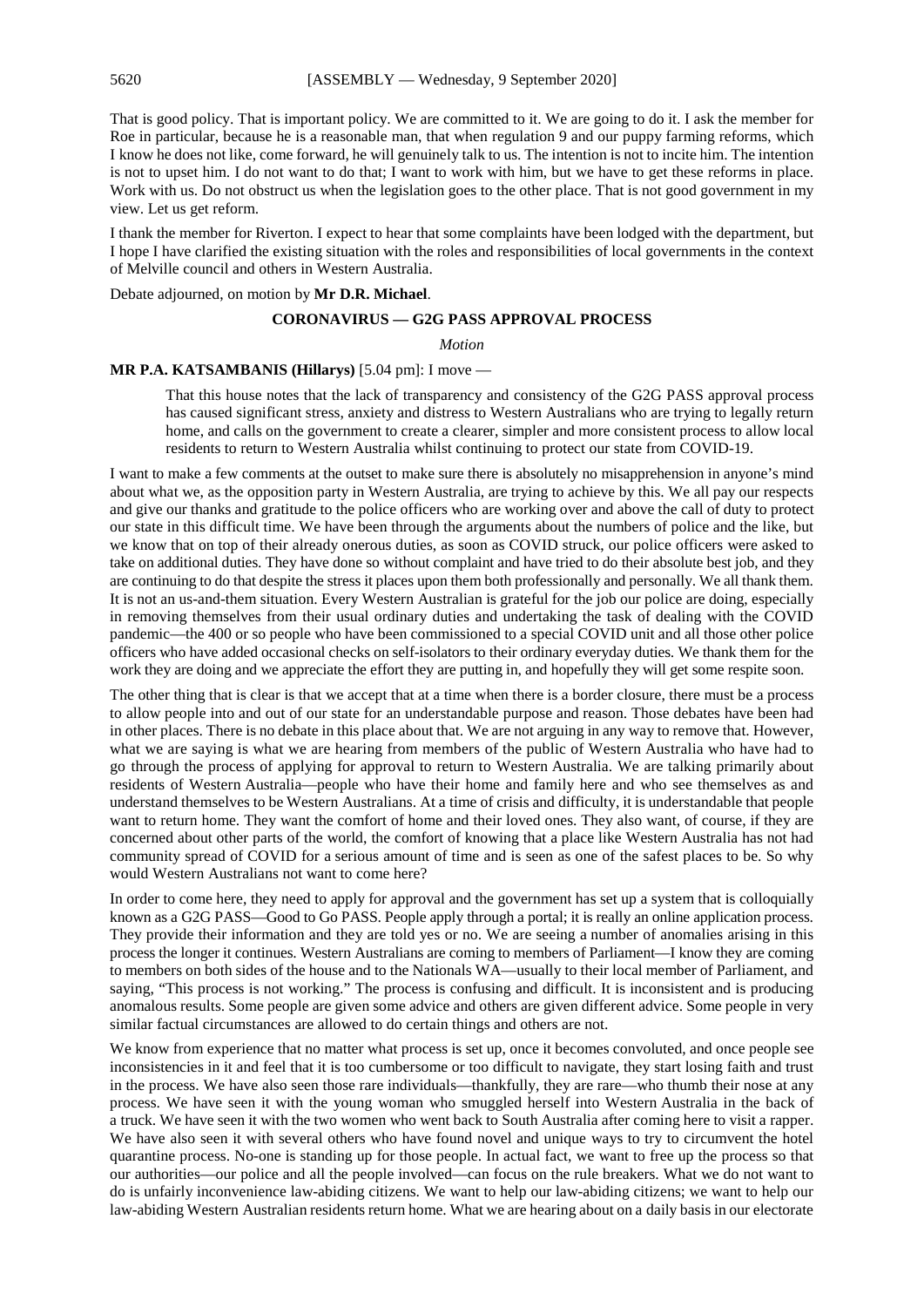offices is a process that may have been well-intentioned, but it may also have been put together in a rush and it is inconveniencing people. In many cases, it is causing significant distress to people, and, beyond inconvenience, this process, unfortunately, is harming families. It is harming them in many ways. It is separating them from loved ones and causing anguish and mental health issues, and, in some cases, it is stopping people from obtaining the care or treatment that they need, whether it is medical care and treatment or simply the assistance of loved ones that can be provided here in Western Australia. They are being denied that opportunity.

What we are asking the government to do is not difficult. We are asking the government for a clear process without inconsistencies, a simple process that assists people to get through the first time so that they do not have to make multiple applications at the same time as they are juggling flights, which, as we know, are extremely rare. People book a flight and they apply in good faith for a pass to come in—if they do not have a booking for a flight, there is no point in applying for the pass—but they do not get information about whether their application has been approved until the time for them to confirm or rebook their flight expires, so they are trapped. They book a flight for a Friday and apply for the pass and they continue to wait and wait. If they do not cancel or move their flight by the Thursday, they lose the flight. In some cases, people pay a lot of money for their flight because they are as rare as hen's teeth; indeed, some people have to pay for a business class seat when they do not want to do so because it is the only seat available. They wait on Thursday afternoon and they do not hear from the G2G people about whether they have a pass. As the clock is clicking, they have no option but to cancel their flight and rebook another one for the following week and they have to start the process of getting approval based on a new flight. They are trapped in a vicious cycle because the process is convoluted and difficult. These same people hear about others who, in very similar circumstances, get to come here with no exception.

During the last set of sittings in August, before Parliament rose, we were told that about 7 000 people had obtained exemptions from quarantine and self-isolation, yet ordinary Western Australians are saying, "Why is it that some people can get exemptions and we can't?" We have seen high-profile businesspeople apparently moving in and out of the state with ease. I am not criticising that, but what gives them the ability or opportunity to get that exemption when other people cannot? We have seen high-profile models and musicians come to Western Australia, some to return home, and others to attend funerals, without the need to quarantine and self-isolate. Apparently, they have done this under strict conditions, and that is understandable. We understand that when someone comes here with an exemption from quarantine and self-isolation to perhaps attend a funeral, they are placed under strict conditions. They spend an hour or two at the funeral and then go back to their hotel where they stay before they get on a flight to return home. We understand that. But why cannot other people, such as Western Australian residents, have that same right? Why do some people have that right but not others? That is the lack of transparency and the risk is apart from the terrible outcomes for the individuals involved, which is bad in itself; and we should acknowledge that this is a terrible outcome for people who are struggling with anguish and grief—that when people see these inconsistencies, they lose faith in the process. They say, "This process isn't working for us" and they look for workarounds, which, in itself, causes a much bigger risk to the public health of all Western Australians. We do not want to see that happen. We want people to follow the law but the more complex and difficult the government makes it, and the less transparent it is, the harder it is for people to comply. That is what we are getting on a daily basis in our electorate offices. I hear these stories in my office on a daily basis and the members I have spoken to from both sides of the house also seem to hear them on a daily basis. The longer our borders stay shut and the longer there are significant restrictions on people entering and leaving Western Australia, the more people are going to look to make these applications and the more they are going to have understandable human needs to travel to look after family in other places and attend significant family events, particularly ones they cannot avoid such as, unfortunately, funerals or to visit dying parents, siblings or other relatives. These people need to know that the process will look after them; that it will not unusually and unnecessarily inconvenience them. Yes, there will be strict rules, but those rules will be clear and transparent; and, if they do not apply to everyone, there will be clear guidelines as to why they apply to some and not others so that everyone understand the rules.

Let us look at some of the inconvenience that, unfortunately, I have experienced through my office—I am sure other members have many examples—just to put a human face to this issue. A young family from Padbury, which is in the northern suburbs of Perth, left Western Australia in early July. The mother and the children left first and the husband left a few days later. They flew into Melbourne and immediately hired a car and drove to Mooroopna, which is a very small town in the Goulburn Valley in the northern part of Victoria, to attend the grandmother's funeral—that is, the mother of the lady. It is understandable that if someone's mother dies, they would want to attend the funeral. Tight-knit families will want to come together for a funeral, especially at this time of COVID, when people are already feeling that need to cocoon and be close to their family, and so they did that. The family then applied to return back home. They did not have a house over there; they had driven over for the funeral, gone back to the hotel, and tried to come back home. They could not get an answer. They made application upon application and had no response. The family could not get an answer. They contacted my electorate office in an absolute blind panic. They were living in a small motel room, waiting to get the go-ahead. They were obviously worried because they were living in an area where COVID was rife, so they did not want to go out. They were essentially trapped in their room, waiting for an answer that did not come. They had to book flights and cancel them; book flights and cancel them. Eventually, this family of five—husband, wife and three daughters aged nine, seven and four—were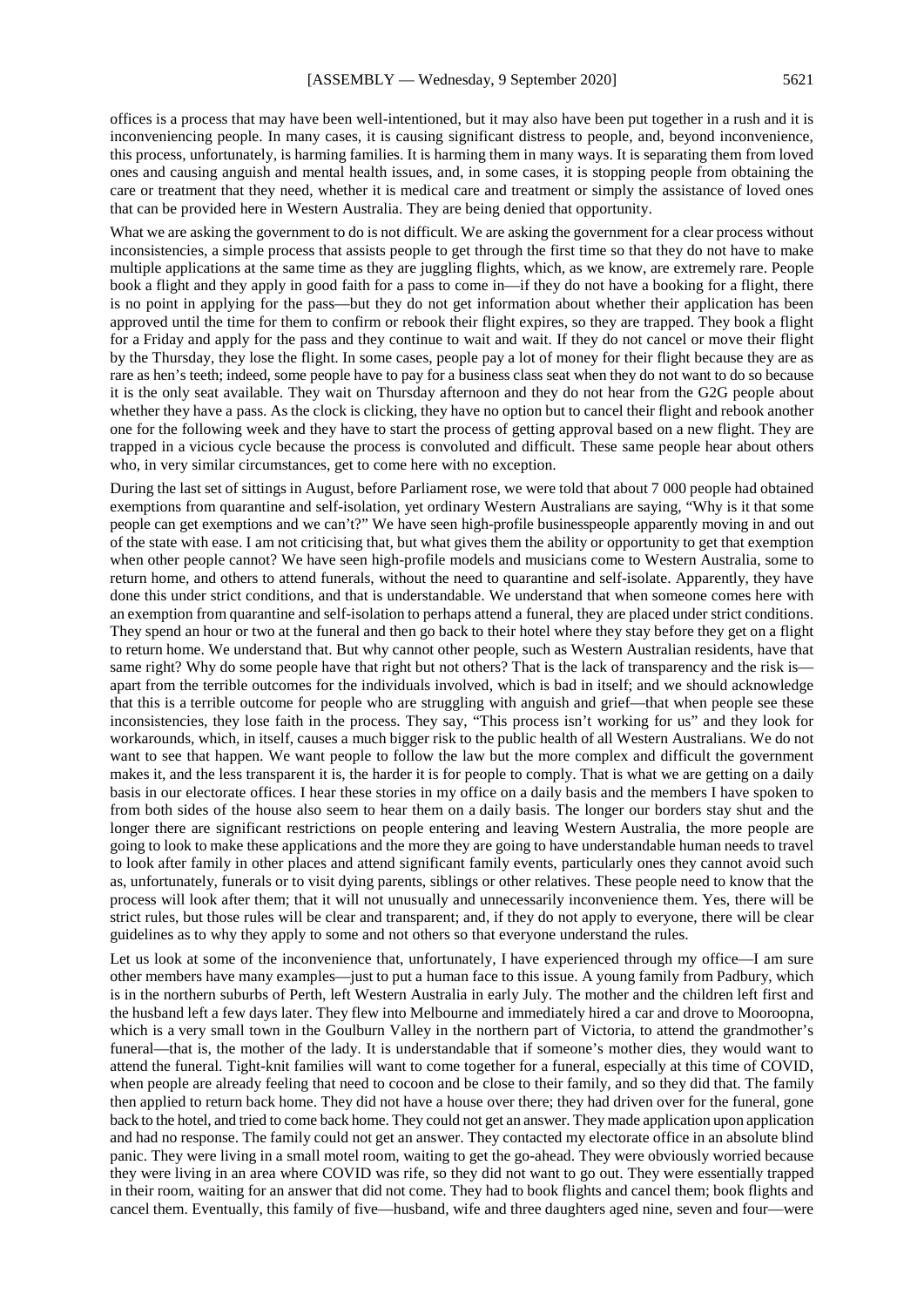given the go-ahead, after a lot of running around and a lot of rebooked flights, and were forced to quarantine in a hotel room in the centre of Perth for two weeks. This is a family of five, including three young, active daughters, who had a house in Padbury that was empty. They could have gone there and self-isolated. We know there are other people in very similar circumstances who have been allowed to self-isolate.

Another example is a young couple—again, constituents of mine from the suburb of Padbury—who flew to Sydney and then travelled to Albury. They flew to Sydney specifically to avoid flying through Melbourne, which was a COVID hotspot. Anyone who understands the geography of Australia will know that although Albury is in New South Wales, it is only about two hours' drive from Melbourne airport. It is about six or seven hours' drive from Sydney airport. The couple flew into Sydney and drove to Albury to visit their ailing parents. That is what families do—they visit their ailing parents. They stayed on a farm that was 15 minutes from Albury on the Victorian side of the border. At that time, passage between Victoria and New South Wales was humdrum. I think it is again now, as long as someone does not come from Melbourne, and anyone who has been in a rural situation or these border communities will understand that. They stayed at the farm. They had not been anywhere near Melbourne or the hotspots. They kept getting refused entry back into WA, even though there had been no outbreak in New South Wales at the time.

This couple eventually managed to get their passes, which enabled them to self-isolate and quarantine at their home in Padbury. They booked separate flights because, as we know, seats are very, very limited, so when one seat became available, the husband said to the wife, "You take that seat and I'll come the next day." The woman arrived in Perth. She was good to go—tick!—and went home to self-isolate in Padbury. The next day, the husband arrived on a flight. Did he get the tick to go home to self-isolate with his partner? No; he was sent into hotel quarantine for a fortnight. How does that make any sense at all? It does not. That is the risk that I keep highlighting. Remember, what we are saying here is that this is unusual and unfair inconvenience to people, and it runs the risk of destroying faith and trust in a process that has been set up for the right reasons.

There are many other examples. A lovely lady from Hillarys went to Melbourne to assist her daughter, because her daughter had had problems with her first pregnancy, was pregnant again and about to give birth, and the lady's two-year-old grandchild needed care. The daughter, I think, lives somewhere in Victoria, just outside Melbourne. The daughter did not have much support over there; she is a Western Australian girl living in Melbourne, and she wanted and needed the assistance of her mother to look after her two-year-old while she was giving birth to her second child. The lady was refused entry to return to Western Australia three times, despite needing to return here for significant treatment. I will not mention what that treatment was; I like to respect people's privacy. The first time the lady was refused entry was because she did not provide enough evidence that she lived in Western Australia. She had provided her driver's licence with her address stating that she lived in Hillarys. She was told that was not enough evidence that she lives in Western Australia. She applied again, and provided her rates and car insurance notice, a letter from her employer and lots of other documents to prove that she lives here in Western Australia, thinking that was all well and good. The refusal came back, and this is the sort of silly bureaucracy that drives people absolutely and justifiably mad. She was rejected because she had not provided primary proof such as a driver's licence. She had already provided the driver's licence in the first application and rightfully thought that someone would have noticed that it was already on her file, but she got a refusal on the basis that she did not provide her driver's licence, even though it was sitting on some file somewhere. It had already been provided. Clearly, if this is happening, there is a breakdown in the process. This occurred only in the last few weeks, so it is not teething problems.

The lady applied again, and she was refused because she could not prove that she would suffer from significant personal hardship if she was not allowed to return home. This lady, who is undergoing significant treatment, as is her husband, could not prove that she had significant personal hardship, yet we see other people coming in and out of the state almost at will—business people, celebrities and the like. Eventually, she got her approval, but, of course, as is happening with other people, she kept booking and rebooking flights, and the earliest flight she could book is 14 September. Obviously, her family are awaiting her arrival.

There are many other examples. Another lady in my electorate is the mother of a newborn and is suffering from really severe postnatal depression. Her psychiatrist in Melbourne suggested that she return home to Western Australia for support. As we know, there are a lot of young Western Australians living in the eastern states; we know that. This lady was living in the eastern states, but she is a Western Australian, and her psychiatrist said, "You're suffering severe postnatal depression; the best place for you is to be supported by your family over in the west." She applied for a pass. Understandably, she wanted to quarantine at home, because she was coming home for the support that her psychiatrist said she needed. Her parents are both medical professionals, and they provided a documented plan for quarantine in their very large home, indicating that this lady would essentially be living separately, with a separate kitchen, separate bathroom and separate living area—completely separate arrangements. Her parents are both professionals in the medical field. Unfortunately, she was told that she could not do that. Through the intervention of my office, at least this lady was provided contact information for an on-duty triage nurse and links to Think Mental Health WA, Beyond Blue, and the King Edward Memorial Hospital for Women, so that she could do her quarantine in hotel isolation.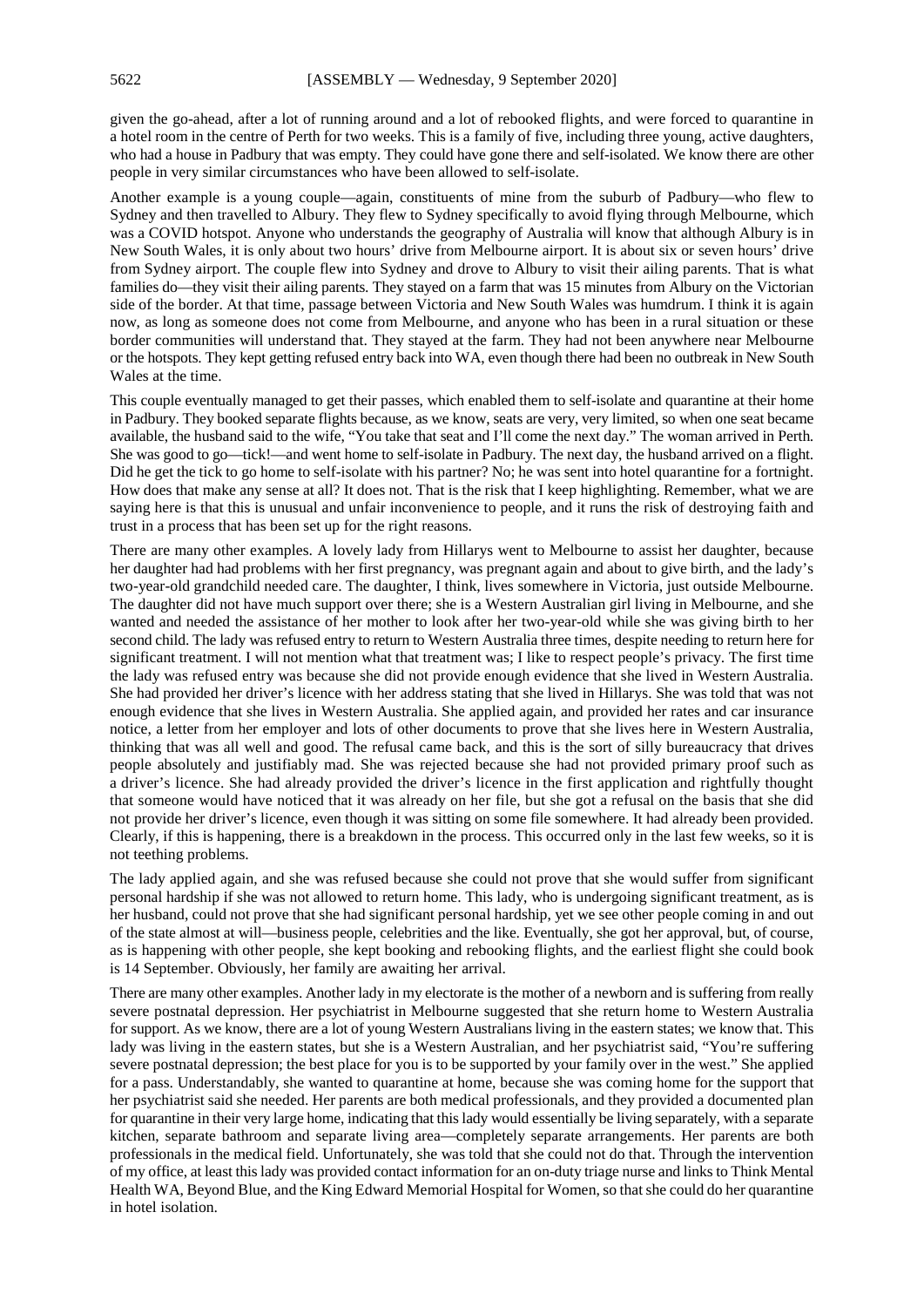Another lady who was suffering from postnatal depression arrived in Western Australia and was in hotel quarantine, but she was not coping with it because of her postnatal depression. Her mother contacted our office for help. She was distraught that her daughter, while suffering postnatal depression, was sitting in a hotel room in quarantine. The mother told us that her daughter had not been provided with any information about medical help when arriving in Western Australia and that no medical assistance was provided when she asked for it at the hotel. I will not name the hotel at this stage, although I am happy to tell the minister offline if she is interested. My office intervened. I have to say that the offices of the Minister for Police and the Minister for Health quickly got onto it after we alerted them to it, but it should not have to get to that. Obviously, the daughter has now spoken to a doctor and people are following up her case. We are also following it up through my office.

I have dozens of examples that I do not have sufficient time to get to today because I want to give other members the opportunity to highlight the issues that they have come across. However, I will highlight one last anomaly that I came across very recently to show what is happening in Western Australia and convey why people are concerned. I saw a message on Twitter from a lady named Chloe-Amanda Baily, who is a television presenter for Channel Seven in the eastern states. The Twitter message reads —

So my mate gets a call to fly home to Perth from Melbourne because his mum's become really sick. He flies in and has to quarantine for two weeks but things go downhill for his mum. He applies to get out four times and is rejected. She died a couple days before he is free.

Chloe-Amanda Baily follows on and says —

Now he has to live with that the rest of his life. SURELY there has to be SOME leniency for cases like this. He will never get over this. My heart bleeds for him.

In that case, the man was quarantining while visiting Western Australia to see his ailing mother when his mother took a turn for the worse. The man applied four times, I think it said on Twitter, to get out of quarantine but he was not permitted to get out. If that approach were consistent and that was the rule that applied to everyone, we would say that it was unfortunate, but that we are living in difficult times. However, someone told me today—I am pretty sure it was the member for Nedlands, but I do not want to put words in his mouth—that he came across a constituent who was in a similar circumstance but who was allowed two very short five or 10-minute visits with their ailing relative, even though they were in hotel quarantine. So we have one Western Australian in hotel quarantine who was not allowed to visit his dying mother and his mother passed away before the quarantine period ended and another Western Australian in almost identical circumstances who was allowed two short visits. Again, that highlights the complete and utter inconsistency of the application of whatever rules apply. They are significant inconsistencies and heartbreaking stories.

If we took an overriding view of the situation, we would say that all these rules are in place to protect Western Australians from COVID. If we became extremely flowery like the Premier sometimes does in question time, we would, essentially, warn about death and destruction. Today the Premier again talked about killing people. That is a little extreme, but there is a significant risk, particularly to certain cohorts. I do not want to single out the Minister for Sport and Recreation, because I am also in one of the susceptible categories, given my heart condition and lung issues.

**Mr M.P. Murray**: I had mine tested in the last couple of weeks and they said I've got another couple of hundred years at least!

**Mr P.A. KATSAMBANIS**: They tested mine and surprisingly told me that I had a heart, which is probably news to some of you!

We can allow a little bit of levity, but at the heart of it we know that this disease can cause significant harm and death. We understand that. As an overarching understanding, we all know that we have to have strong border protections. Some people like to call them hard borders or whatever you want to call them—go crazy in your nomenclature. They certainly are not hard borders because people are getting in and out all the time. Some travel with a G2G PASS, some have exemptions and some use whatever method it takes. We have seen high-profile cases of individuals coming into and out of our state and returning again in some cases and in other cases just coming in and going out on only one occasion with, apparently, very little difficulty. We have seen flight crews, including flight crews from Melbourne, come here and not be restricted to their hotel, although their movements have been curtailed. They are not able to go too far, but they can go to a restaurant for a meal or a bar for a drink and they can go to the supermarket to shop. Flight crews from Melbourne can do that and truck drivers can do that. Truck drivers can come here. I think they are asked to wear a mask when they are out in public. I do not know whether it is a requirement for some or all of them or even whether it is a requirement placed upon them by their employer or by the state, because a lot of these rules are opaque. We are not told what they are. We know that truck drivers can cross the border and come here. They might have come from Melbourne—there are massive distribution centres there—or they might have come from Sydney. In the early days of the second wave that broke out in Victoria and reached Sydney, some of them might have been at the Crossroads Hotel in New South Wales. They could come here, go to their hotel and then go out for a meal or a drink or go to a supermarket to buy provisions, although, obviously, there were some restrictions on them. They might have had a territorial restriction, but we do not know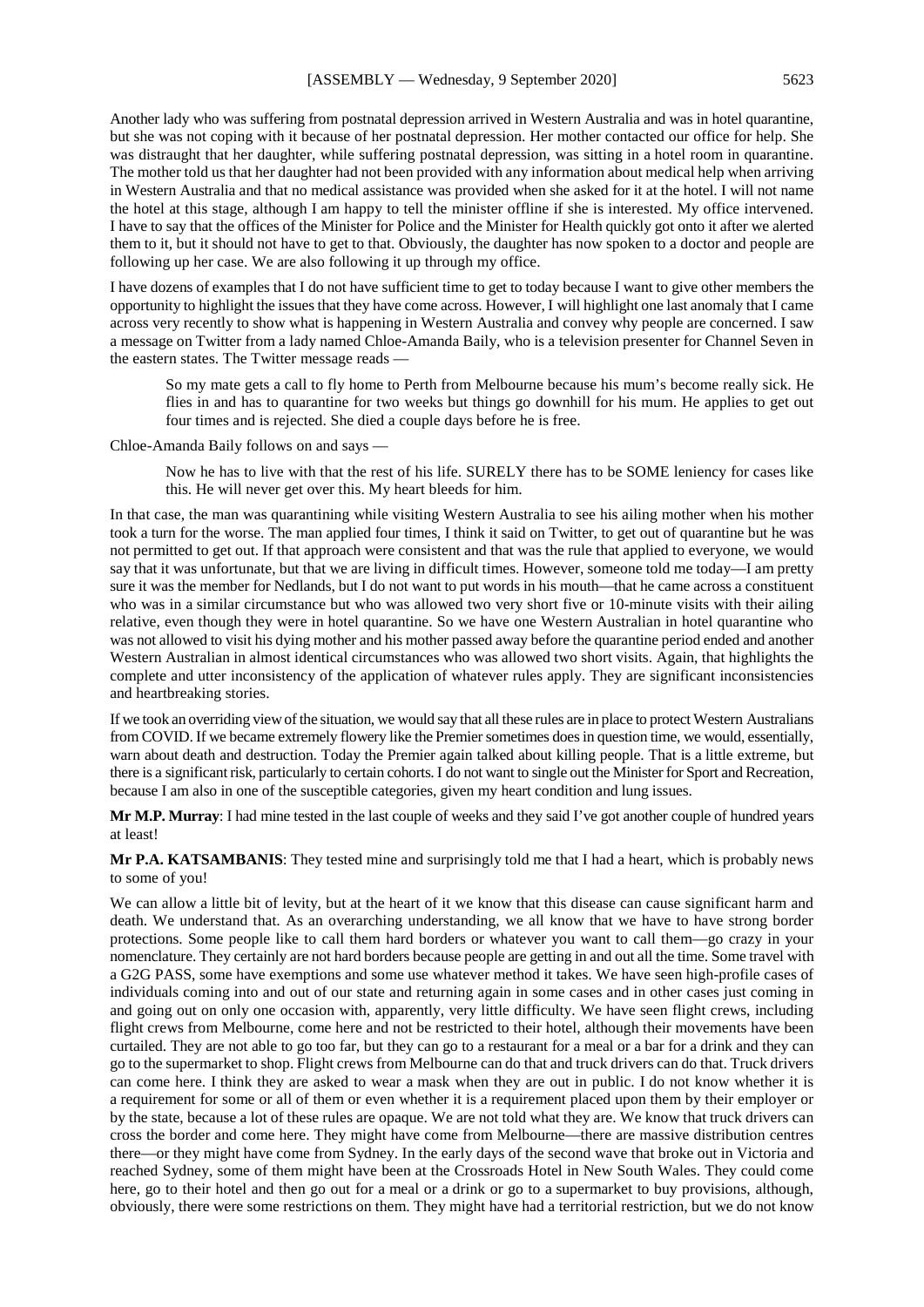because we are not told about that. The public sees that happening and they also see these genuine cases of hardship. They see the families who have been inconvenienced. They see people having to apply again and again every single time, and having to book and rebook their flights every single time, while not knowing whether they will get permission to come to Western Australia. These people are not seeking to come to our state because they want to move here or they want a holiday or to have fun; these are Western Australians who have been out of the state for legitimate reasons and want to come back home. They are prepared to quarantine and self-isolate and they are prepared to undertake COVID testing or any other type of health test. What they do not want to do is go through an elongated process and experience a long period of uncertainty about whether and when they will be allowed to return.

I know and appreciate that the process that has been set up is resource intensive. I recognise that the minister will say to us that we as an opposition are asking for more resources. I think that the record number of applications that we have seen in our office is six or seven applications. I put it to the minister that looking at an application once rather than three, four, five, six or seven times and ironing out the minor issues would be less resource intensive. Emailing an applicant and asking them to send a rate notice as well as a driver's licence to confirm that they live in Western Australia is preferable to saying sorry, rejected, try again. That would free up the offices that are doing this work to process more applications in a timely manner. Currently, it appears to outsiders, particularly the people applying for the permits, that an opaque, Byzantine system is being applied in a manner that a Byzantine bureaucracy entails. As a result, what are we getting? We are getting families who are separated and people who require treatment and care and who are struggling to return to Western Australia to receive that care. The general public is recognising that different sets of rules apply to different people in extremely similar circumstances. If this continues, we will see more of a breakdown in respect and trust for that system. We are moving this motion in good faith. We are not condemning the government; we are not yelling at the government; we are not even saying that the government has got this wrong. We are saying that there needs to be an approvals process if we have a border that is policed. We are told that this will probably continue well past Christmas, because the government has said that it is not participating in the national commonwealth government scheme to open up by Christmas, so the inference is that this will probably apply beyond Christmas. In that Christmas period I think there will be more applications rather than fewer. More families will want to be reunited, for understandable reasons, including that people who might be working on a contractual basis in other places interstate, or overseas for that matter, might have their contract expire towards the end of the year and might want to return to their home—to where they usually live and work, and that is Western Australia. We need to get this right. This will be around for a while. We need to make it easy; we need to make it open; we need to make it transparent and, in many ways, we need to make it more user-friendly. If there is a small technical glitch in the application, do not go with that hard-hatted rejection; have an interaction with the people; send a quick email or even a text message if the systems are available in the unit processing these applications. Interact with people and help them get through this process. This is a difficult time. This is an emotional time. People are struggling. Families are disconnected and are being separated for what appears to be inconsistent and sometimes ridiculous reasons.

We thank the police officers and other staff who are doing this work; it is important work keeping us all safe. We are asking the government to ensure that there is a process in place that is open, transparent and simple—a process that is user-friendly and that is calibrated to help people get back home, not one that shuts the border on them, not one that shuts them out from their home in Western Australia. If the government can do this, I think we will go a long way towards having this system well respected, well regarded and adhered to by people. If the government does not achieve this, the longer we go, the more this is going to fray—the more dislocation and uncertainty there will be, the more distress will be caused to Western Australian families and, unfortunately, the more this will empower some people to try to get around the system. That is the last thing we want or need in Western Australia.

**MR K.M. O'DONNELL (Kalgoorlie)** [5.43 pm]: Mr Acting Speaker —

**Mr W.J. Johnston**: Are you going to be nice to us?

**Mr K.M. O'DONNELL**: Yes, always. Then I will get spoken to later and told not to be!

Greetings, Mr Acting Speaker. I thank you for allowing me to speak. I am speaking on the motion that this house notes a lack of transparency and consistency in the G2G PASS approval process and so on. I firstly would like to say to the Minister for Police that her police department is doing an outstanding job. It is. I do not think anybody would say any different.

**Mrs M.H. Roberts**: Best force in Australia!

**Mr K.M. O'DONNELL**: Yes. I miss it!

**Mr W.J. Johnston**: You might be back there soon!

**Mr K.M. O'DONNELL**: I know! I have mentioned that we bring back the police reserve.

**Mrs M.H. Roberts**: I have said he is very welcome back any time!

**Mr K.M. O'DONNELL**: Yes!

**Mrs M.H. Roberts**: If you came back at your substantive level, I do not think that would be a problem!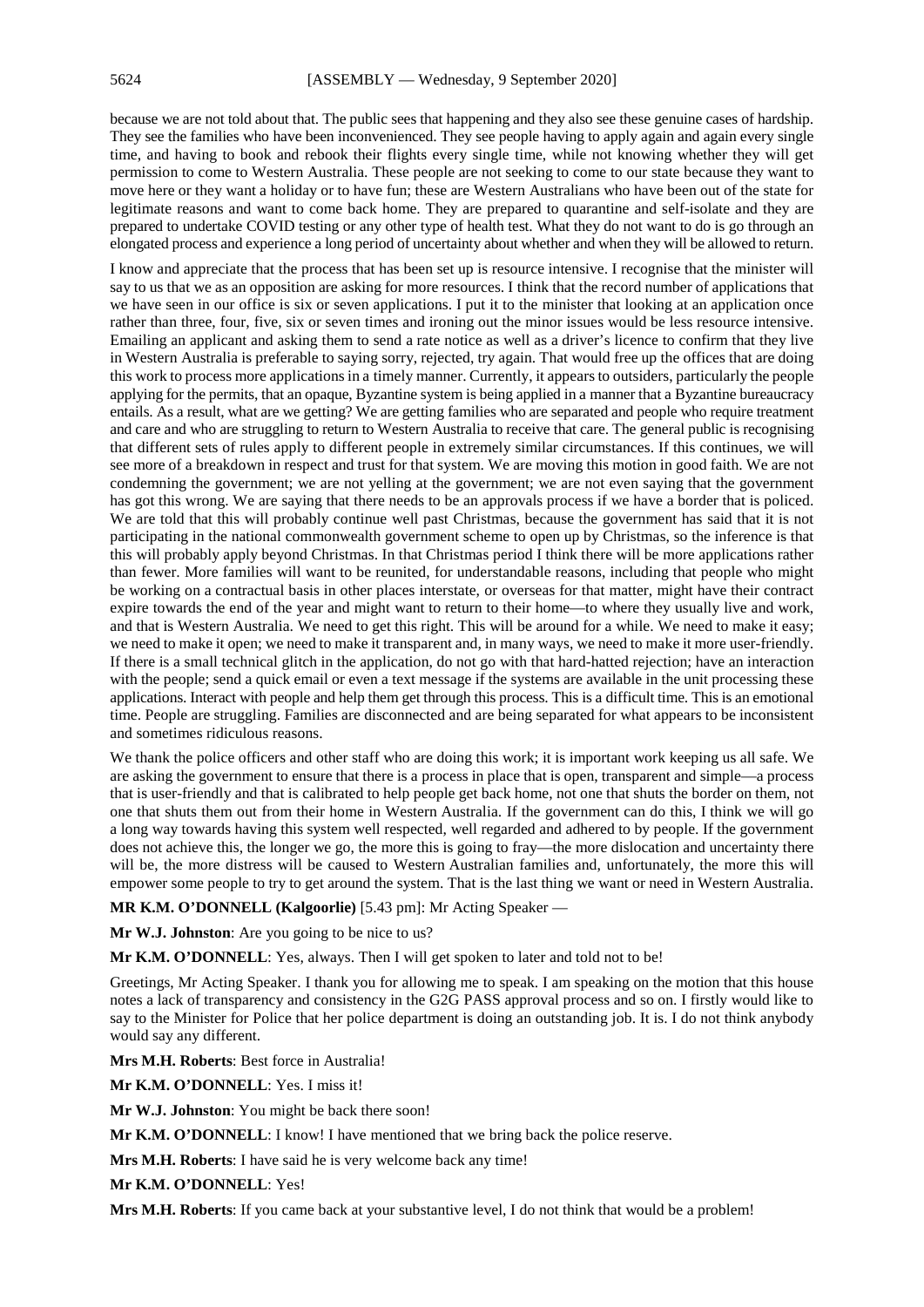**Mr K.M. O'DONNELL**: The police department has had to do something it has never done before. The government has had to do something it has never done before.

One of the hard borders is at Eucla, in my electorate of Kalgoorlie. I have tried to fly out there a few times now, and each time we have had to cancel, because if there is any amount of water on the airstrip, we cannot land. On Wednesday, I drove from Perth to Kalgoorlie. On Friday, I drove to Eucla. It took just over nine hours. It is a very long trip. I got to see it, and then the following day I drove back for nine hours. The quarantine staff and the police out there are doing a fantastic job. It is the first time I have ever worn a mask, and I am so glad we do not have to wear them.

Before the G2G came into being, residents in my electorate had to drive to The Lakes with travel documents to verify what they were doing—this is when we had the regional boundaries—and then had to find out whether they were allowed to continue on. In some instances, they would drive up to 500 kilometres, and even up to 1 000 kilometres, and still not know whether they could get through. When the G2G came into being, people started to apply online. This is not a witch-hunt in any way, shape or form on the G2G, the police department or the government. When people apply through the G2G, an issue is that they are getting rejected and are given a reason; for example, they have not verified where they live. Then the person responds by verifying in the second application. Then they get a message saying that they need medical proof of why they need to travel. They keep going back and forth and that causes grief, anxiety and other issues.

The Premier has been on record several times saying that he wants a reduction in the number of fly in, fly out workers from the eastern states, but workers and their families who are uprooting their lives to move here are being knocked back for various reasons.

I will highlight the predicaments of stranded travellers, but I would like to say to the Minister for Police that my aunt suffered a heart attack recently. I managed to see her before she passed away. Her daughter, Justine, was living in Dubai. She raced home. She had to go into two weeks' quarantine. While she was in quarantine, she was given permission to visit her mother. That was outstanding. I even offered to play the call-in-a-favour card, but I did not have to.

**Mrs M.H. Roberts**: I did not know you had that card!

**Mr K.M. O'DONNELL**: The jury will disregard that last comment!

**Mr P.A. Katsambanis**: You are not the judge here. You are not able to direct the jury!

#### **Mr K.M. O'DONNELL**: No!

That was a situation in which commonsense prevailed and the police department allowed her to see her mother for half an hour, and her mother died a couple of hours later. That was very good.

**Mrs M.H. Roberts**: I am pleased they had that opportunity.

#### **Mr K.M. O'DONNELL**: Yes, correct.

Just because I mentioned that call-in-a-favour card, in every instance during the COVID-19 pandemic, I have not once asked my friends in high positions to do anything on behalf of my family, friends or anybody. It has been professional. The police have been very professional, too. Again, I want to praise the police for how outstanding they have been.

Just while I remember, minister, a few months ago we asked whether there was any chance we could visit the COVID-19 centre to have a look at it, not to criticise anything, but I have not heard a response. I might try to send another request asking whether we can do that.

**Mrs M.H. Roberts**: It is always subject to operational requirements.

**Mr K.M. O'DONNELL**: Yes, but if there was a time when we could do that, perhaps when we are here in Parliament, it would be appreciated.

**Mrs M.H. Roberts**: I will find out, yes.

**Mr K.M. O'DONNELL**: I thank the minister.

In the few minutes I have left, I would like to highlight a couple of people. Again, this is not to criticise. This is a bit of a debriefing that we can use to improve things and make them better. We never know; this might never happen again, but, if it were to happen again in the future, we could learn from this and be prepared.

Colleen and her husband moved to Victoria for work. They took their son Adam with them and left their other sons here. They kept their family home in Western Australia. After they had been in Victoria for a short time, the father passed away. His body was returned to Western Australia for the funeral, because that is where all their family members lived. However, the G2G applications of the mum and her son were rejected. They reapplied a couple of times, and they were again rejected. They approached my office, and we assisted them to get a G2G PASS.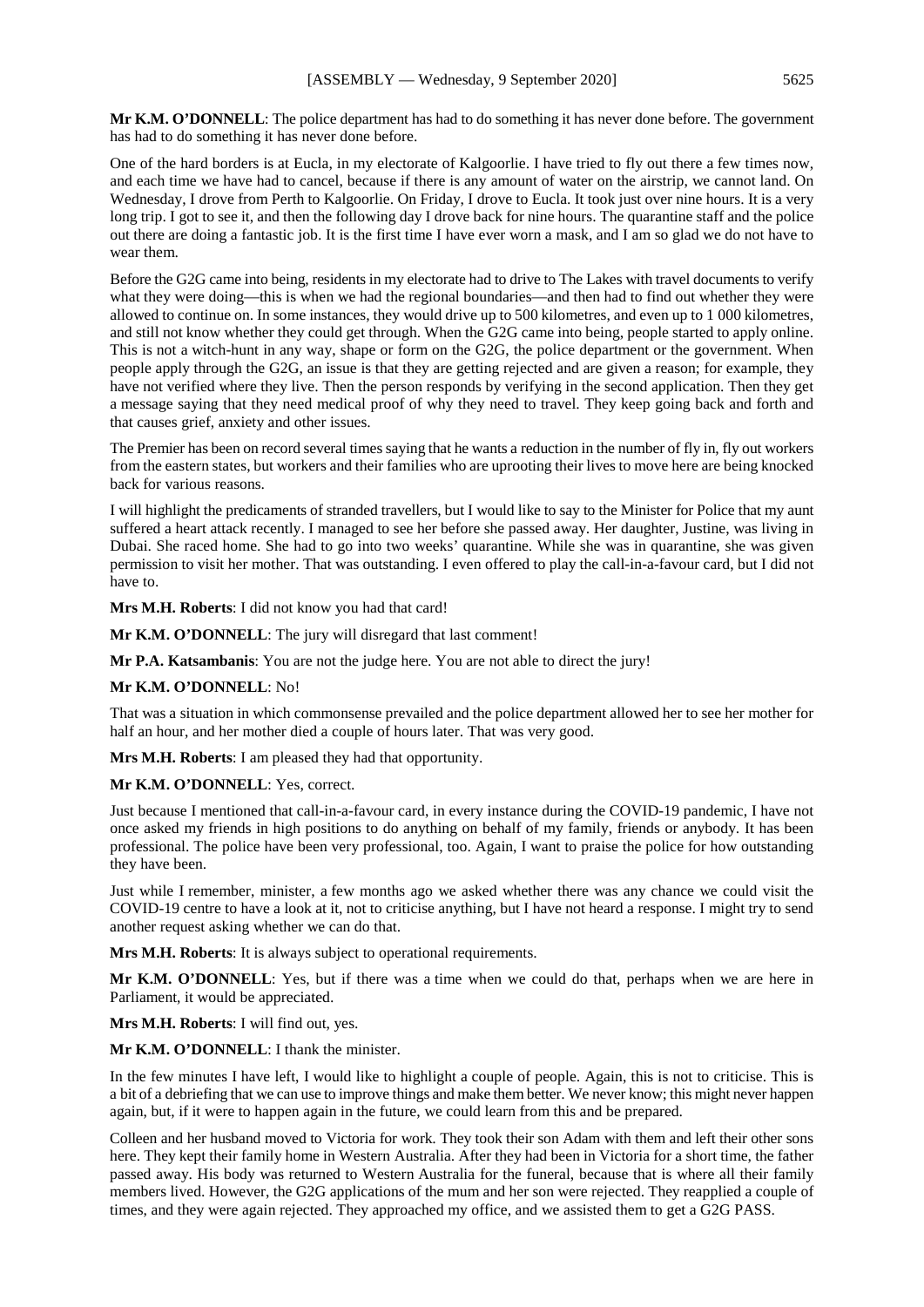Keenan wanted to move to Kalgoorlie–Boulder permanently from Victoria. He had managed to get a mining services job in Kalgoorlie and had resigned from his job in Victoria and not renewed his accommodation lease. His G2G application was rejected twice. He was jobless and homeless, and under mental stress. He contacted our office, and he got his G2G PASS.

Ariel is a heavy duty diesel mechanic from Sydney who had been offered employment in Kalgoorlie as a specialist in the mining industry. Heavy duty diesel mechanics are very hard to find. They are not a dime a dozen. They are a diamond. They are as rare as hen's teeth. He applied for a G2G PASS five times. Each time he applied, he was told that he had not done this or that, and his employer rectified it, but each time a new reason for rejection came out. They approached my office, and we were able to assist him to get his G2G PASS. He is now in Western Australia and hoping that his family will be able to relocate to Kalgoorlie–Boulder.

Geoff and Julie Bernhardt have lived in Kalgoorlie for more than 30 years. They had retired and were holidaying in northern Queensland when the border was closed, and they could not get back into Western Australia. When they applied for a G2G PASS, they kept getting knocked back. This was an issue of commonsense. Despite the fact that they had lived practically all their lives in Kalgoorlie–Boulder, they were not allowed back into Western Australia.

Jason had been working in Kalgoorlie as a fly in, fly out worker. He went back to Victoria to pack his belongings so that he could live in Western Australia permanently, based on the Premier's advice that he should relocate rather than be a FIFO, and he was granted a G2G PASS. However, while he was in Victoria, everything changed, and his pass was cancelled. He made two more applications to get back into WA, and they were rejected. We were able to help him to get back to Western Australia.

Emma was in Brisbane because her brother had brain cancer, and she had been helping her brother and his wife to look after their children for a few weeks to give them respite while he underwent medical treatment. On 6 July, she had applied for a G2G PASS to go to Brisbane and come back to Western Australia. She had waited until 10 July, and she had not heard a thing, so four days later she left for Brisbane. On 16 July, six days later, when she was in Brisbane, she was told that her application to come back to Western Australia had been refused. She had helped out her brother, and she had children back in Western Australia, but her application was knocked back. We were able to help her get back to Western Australia.

The McPhee family, Mandy and Luke, were living in Victoria, and dad got a job in Kalgoorlie. He had been driving through South Australia to pick up his wife and kids in Victoria and return with them to Kalgoorlie–Boulder when the border was closed. He had to make a decision there and then to return to Western Australia, because he was worried that if he kept going to Victoria, he might not get back. He went back to Kalgoorlie, and his wife was stuck in Victoria with two kids and had to live in a caravan for numerous weeks. That was very harrowing and caused a lot of anxiety for his wife and kids. They tried to get their G2G PASS but were rejected. We managed to assist them to fill in the forms correctly, and their passes were approved.

Shane and Elizabeth had their applications rejected five times. They are Western Australians. They had gone to Tasmania on a bit of a working holiday. When everything went pear-shaped, they went to Victoria so that they could try to get back to Western Australia. However, the border was shut. They had nowhere to stay and risked being homeless. They were also in financial hardship because they had no means of support. They were struggling. They got to South Australia, and the South Australian police said that they could go to the border. They then had to sleep in their car for days on end waiting for their G2G PASS, which kept getting rejected. We were able to assist them.

I reiterate that this is not a witch-hunt. I am not headhunting. The police are doing a fantastic job. This has never been seen or done before. The police are trying to do what they can. Problems will occur with the tens of thousands of applications that are coming in. There are no complaints whatsoever from me or my party about the job that the police are doing.

**MR D.T. REDMAN (Warren–Blackwood)** [5.55 pm]: I also want to make some remarks on the motion that has been moved by the member for Hillarys. I reiterate the point made by the member for Hillarys about the spirit in which this motion has been moved. The purpose of this motion is to highlight some of the challenges. In no way is it questioning the scale of the task and, indeed, the objectives that the government is trying to achieve in putting in place appropriate barriers to ensure that we protect the people of Western Australia from this very challenging pandemic.

Some time ago, I called for a hotline for members of Parliament. I think I even asked a question of the Premier about this matter. I still believe that should be the case. Members of Parliament should have access to a direct path—a hotline, if we like—through which we can raise the issues that are raised with our office and put on the table things that our constituents are not able to put on the table and take up the sometimes very compassionate cases that are put to us.

**Mr P.A. Katsambanis**: The federal government does very well with hotlines on matters such as migration and social security.

**Mr D.T. REDMAN**: When the lockdown was on with the intrastate barriers, there was a hotline for members of Parliament. That was a really good platform through which to raise issues and get a quick response. We also need a hotline for this issue, because it is being increasingly raised by constituents who come into our office. If I can go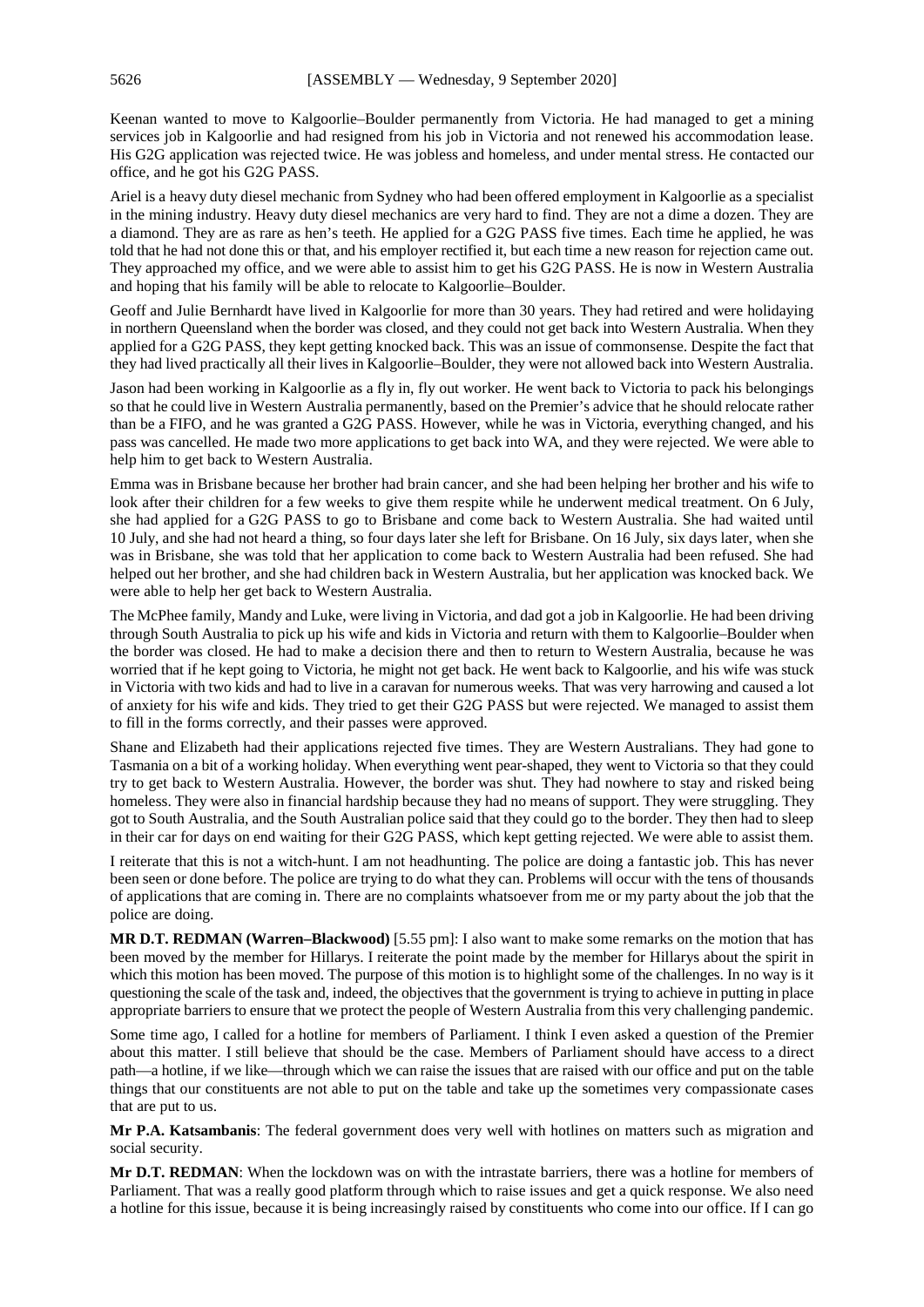back one step, in the absence of a hotline, my office has effectively taken up this issue with the office of the Minister

for Police. I highlight that the response that we get from the minister's office is outstanding. We get a good response from the minister's office, and things are turned around quite quickly. However, a hotline would be appropriate, given the issues that have been raised by my colleagues and the many challenges that are coming through our door. I am sure the last thing the Minister for Police wants to deal with is these very challenging circumstances that are quite unique in their own right.

The strategy is to have a clear process that can be articulated to those who need to use it. I have looked at the online application process, and it is not terribly easy to understand. I know that will change from time to time as the rules and the thresholds change because of the issues that present, but it is important to have a clear process and to articulate that process. I repeat that a hotline for members of Parliament would add to that and help the government to process the many issues that come through our door. However, we cannot help but have some ministerial intervention. We cannot get a process that is well defined and in which the people in the police department and the health department make decisions based on a set of criteria, and we get the consistency that comes from that. We simply cannot achieve that. There will be examples and circumstances that fall outside the guidelines as they are defined. Therefore, we cannot avoid having some sort of ministerial intervention—the minister or the Premier looking over this process and saying, "I think the decisions that have been made here are wrong. We need to intervene and change it." I think the example of the nurses is a good example of that. Western Australian nurses went to Victoria to help with the COVID challenge there. Evidently, as we heard through the media—I have no way of affirming whether this was the case—they were told that if they happened to contract COVID, they could return to Western Australia. The first response they got was, "No, you can't." Then, obviously, there was some sort of intervention and that was changed, and probably appropriately so. It was the wrong decision and clearly there was some sort of intervention from the Premier. I do not think we can avoid having ministerial intervention in these sorts of issues, because they are many and varied. In a lot of cases, people are in very, very unique circumstances and the rules simply do not apply, and there needs to be some sort of intervention to make a decision.

However, the most important point, as we work through this issue, as highlighted by the member for Hillarys— I made comments on this during the member for Dawesville's motion in private members' business a little while ago—is getting Western Australians back home. These are our people—Western Australians—and this is their home. Getting them home is and should be a priority. The government should be putting its resources into getting our people home. That should not be questioned. They are our priority. In many cases, people are away from Western Australia for a whole heap of reasons that are outside their control. The Premier made a comment in the media a couple of times—I have heard it twice at least—that I do not think is the right comment to make; it was about people having had six months to get home. That does not cut it. People are away from Western Australia for a range of reasons, including personal, work, the rules changing, stress and the circumstances in which they find themselves. They want to get home now and it should be a priority for the government to work through that.

Whether it is sick family, friends, work-related matters or bereavement, people want to get home to Western Australia, and that should be a priority.

I asked the Premier whether there is a cap on the number of Western Australians allowed back into Western Australia. I struggle to see why there cannot be a cap when we look at the number of people, expats, who have applied to come back into Australia. At one stage, I heard that it might be something like 14 000 people a day. That is quite a substantial number of people and it is not hard to realise that a substantial number of those people want to get back to Western Australia, so I understand why there probably should be a cap. There is certainly a cap on the number of people coming back to our state from overseas. I understand that we have a share of 500 of the 4 000 or so that the nation takes in, but we have limited hotel quarantine accommodation and we have the challenge of health resourcing to meet the needs of those choosing to come in—whether that is testing facilities or processing or whatever—so there has to be some sort of cap on that. The Premier said that there was no cap, yet the application process for those seeking to get into Western Australia is fairly challenging. It requires them to get a G2G PASS and work out whether they have to go into quarantine. If they have to go into quarantine, does it have to be in a hotel or can they do it at home? There are inconsistencies, as highlighted by some of my colleagues and certainly in the examples that I have seen. It would suggest that perhaps—maybe it is a long call to make or maybe it is a conspiracy theory—that government is trying to slow this down. It has the foot on the hose to stop people coming back into WA because it is managing people as they come in our door. I would think resourcing our people to get back into Western Australia should be a government priority and it should take the necessary steps to ensure that they get through the process efficiently in order to get back home.

I want to go through a couple of examples. I will not go through a lot because many of the examples members have raised are consistent with the ones I have, but I have a couple of different examples that I think deserve our attention. This example is not actually a constituent of mine but it is someone who was in the bed next to me when I had some heart surgery about three years ago. I befriended this fellow, but I have not had a lot of contact with him since. He is in the Australian Defence Force over in Afghanistan and he wants to return to Western Australia to have some time off with his family. He has to go to Darwin because it is the home base for his brigade, division or whatever the group is. In Darwin, everyone who returns to Australia has to undergo two weeks in quarantine.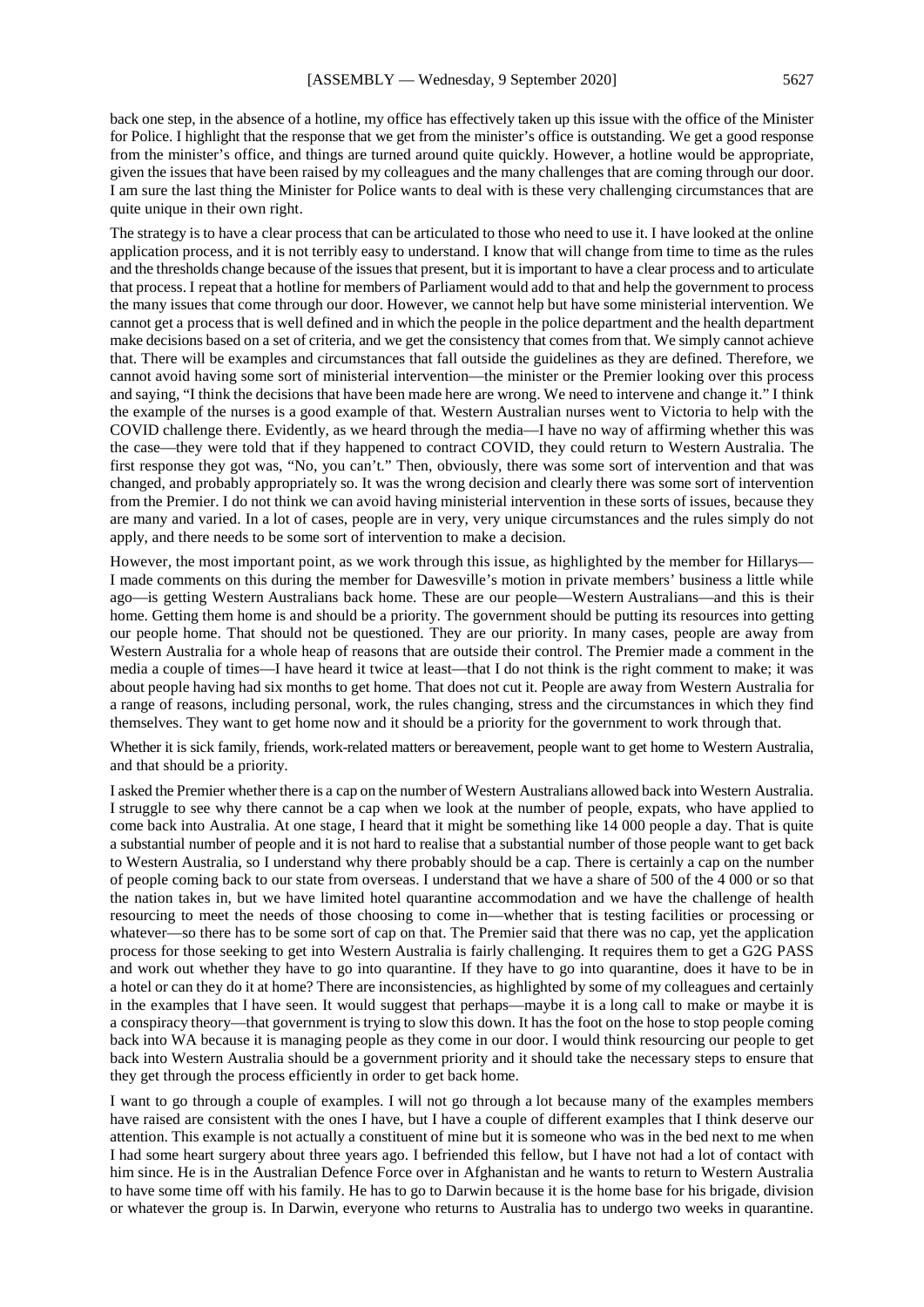That is appropriate. In his case, that is at the cost of the ADF. Of course, he wants to get back to Western Australia. Under the rules, he will have to quarantine once again in Western Australia. He will have to have two weeks' quarantine in Darwin, which probably has a better record than we have on COVID, and when he comes into Western Australia, he will have to do two weeks' quarantine again. In Western Australia, the quarantine time will come off his leave tab. I do not know the outcome of this yet, but I hope he can quarantine at home. If it happens to be in a hotel, he will not be with his family. He makes the point that if that time has to come off his leave tab, it is unlikely he will be able to come home for Christmas. To me, for someone who is overseas with the ADF in Afghanistan to have to work through that process to get back to see his family and may not be able to come home for Christmas is terribly challenging. We are told—I have no way of seeing how the process is going—that if there is a 48-hour gap between finishing his quarantine in Darwin and coming into Western Australia, he can self-quarantine at home. That would be much better than having to quarantine in a hotel. I guess that it is an example of a situation that is a little different. I am sure it does not quite fit the rules, but the rules as they are defined would be a terrible imposition on this person who is representing our nation with the ADF in Afghanistan.

I have another very recent example of a case we took to the minister's office. Again, I acknowledge the help of the minister's office to work through it, and we hope we will get a good outcome. I refer to an 87-year-old who wanted to come back into Western Australia. The 87-year-old drove from Darwin down to the border, not far from Kununurra. He sought to get a G2G PASS before he drove to the border. It is a five-hour drive from Darwin to Kununurra and the border is not far from Kununurra. It is quite a substantial drive. He had his G2G PASS, hit the border and the G2G PASS was not accepted. The police at the border said, "No, we do not accept your G2G pass." Of course, the 87-year-old who, for all intents and purposes had what he thought was an approval to come into Western Australia, was then stuck quite remotely on the Northern Territory side of the border with Western Australia. He would have had to quarantine in Kununurra. That was accepted. We talked to the minister's office. I hope and I think that the minister's office intervened, and within a short period of time, he was able to get a pass and come into Western Australia. I guess that highlights that it takes the intervention of a member of Parliament going through the minister's office to achieve that outcome. In this case, the person had a G2G PASS. Once again, we see examples of what appear to be inconsistencies. We recognise that they are challenging. As I said, one thing that would really help is to have a go-to point that members of Parliament can ring, with the same people answering who have pooled the issues that have come in to make sure we get some consistency in applying the process, so we can get our people—Western Australians—home to Western Australia.

There is no appeal process. I suppose going through a member of Parliament's office is one way to appeal a decision if someone does not get the right outcome, as has been highlighted by the many people who have applied to come into the state. Some have had to apply three or four times, if not more. The strongest advice we give them is to include as much information as they can when they put in their application, and then many of them get the right outcome at the end of the day, but we would like to think, as mentioned by the member for Hillarys, that if there was one application, one process and all the right information is attached, it will get passed and away we go. Applying for something three, four or five times would seem to be a terrible waste of resources. There needs to be some clarity around exactly what people need to know to ensure that when they go online to make that application, it is understood, and they can achieve the outcome on their first go. In some cases, as with the 87-year-old I talked about, people can be isolated in a very remote part of the state. Western Australia comprises one-third of the nation, and it does not border on to too many other towns and places that have high population numbers. Where we finish up is a fairly isolated spot. If a person has driven, as in this case, 500 kilometres to get to that point and they cannot come in, that is a pretty big imposition and it is not right.

One more example relates to someone I know quite well from Kununurra whose business entails pest control. He does a lot of work on remote pastoral leases in the Kimberley and the Northern Territory. Prior to COVID, his job was to drive many thousands of kilometres over the Northern Territory border to deal with pest control on pastoral leases and other services that he provides along those lines. Supposedly, he would be 3 000 kilometres from the nearest COVID case, and he has no way of managing that other than the minute he steps over that border and comes back in, he has to quarantine for two weeks, which essentially means he cannot do it. There are many unique circumstances and we need some ministerial intervention on many of these cases to make it work, because as time goes on, tension will build on this front. I think there is very strong support from the Western Australian community. My electorate is exactly the same as has been articulated in our newspapers, that no-one wants to see the hard border lifted, but as time goes on that tension will build. We are seeing it play out in some other states and we need to be ready for that. I, for one, and certainly my colleagues share the view that we want the Western Australian government to succeed in this. We do not want it to get it wrong. Heeding the views of opposition will be important in navigating that. We are the litmus paper for many in our electorate and as those views come through we will certainly take them up and in the right spirit. Having some good processes to help the people who come to us in very unique and difficult circumstances is something we should work on to ensure that those Western Australians can get back into our state to be with their family, friends and loved ones.

On behalf of the Nationals WA—I do not know whether my colleagues will talk on this—we certainly support the motion and hope that the spirit of what we are putting up is consistent with what happened at the start of the lockdown.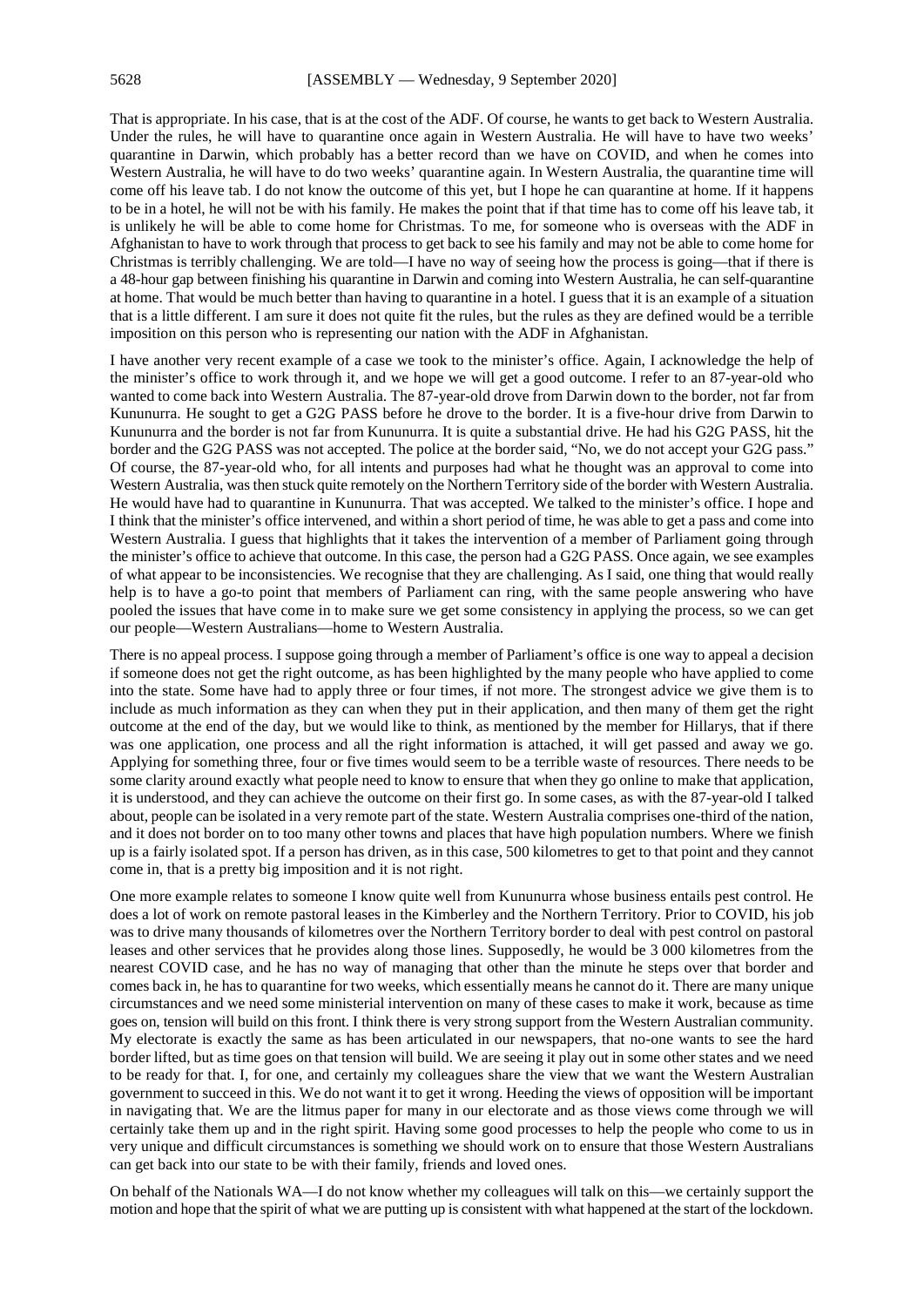We got changes on many of the issues that we raised out of the media straight through to ministers and/or the Premier, because Parliament was not running, to make it work. We hope that the spirit of that is taken up, because there are many varied issues that are very challenging, and it will take some good head space and good thought to get processes that ensure that our people, Western Australians in particular, are able to get back into Western Australia.

**MR Z.R.F. KIRKUP (Dawesville)** [6.14 pm]: I, too, join the Liberal and National Parties to add my voice to the motion moved by the member for Hillarys —

That this house notes that the lack of transparency and consistency of the G2G PASS approval process has caused significant stress, anxiety and distress to Western Australians who are trying to legally return home, and calls on the government to create a clearer, simpler and more consistent process to allow local residents to return to Western Australia whilst continuing to protect our state from COVID-19.

When the border arrangements were first put in place I think all of us would have undoubtedly been confronted and inundated with messages from constituents and others trying to return to Western Australia, or we had to help those in our communities better understand the restrictions put in place. Ultimately, with the border arrangement now in operation, there has to be a capacity for people to return home to our state. More often than not the constituents I have spoken to are people who have been stranded in the eastern states who do not have the capacity to return home and for whatever reason have not found the process to be straightforward or offer much clarity. In the first number of days, weeks and months since the border arrangements were first put into place, I understood that it would take some time to establish a clear process for those entrants who would and would not be allowed into the state, but in that time I have found a number of inconsistencies with how it has been applied or a lack of certainty. Every single speaker has echoed that in this place, and that is not at all a reflection on the work of the Western Australia Police Force or, I would argue, the very many public servants and defence personnel who serve alongside at the State Health Incident Control Centre. It really is a reflection on the lack of certainty that people face in these uncertain times.

The pandemic already presents a level of anxiety for members in the community. Recently, I had the opportunity to provide a survey for people in my district, which had nearly 650 responses. I asked a number of questions to people in my community to effectively get a feeling for how they have felt during the COVID-19 period, and a couple of things might stand out to this chamber. When asked whether they felt isolated, five per cent of people surveyed said they felt isolated prior to COVID-19 and 10 per cent say they feel isolated now. Five per cent of people said they felt they had financial difficulties before and 10 per cent say they have financial difficulties now. On a positive note, I suspect perhaps even in the Acting Speaker's (Ms J.M. Freeman) district, which has very identified communities who work very closely together, this figure would probably be at a higher level, but in my district 13 per cent of people said that they felt close as a community before and 46 per cent of people believe they are now closer as a community. That is probably one of the silver linings, if we can use that term during a pandemic. The question about how people felt about the future is concerning because it shows a level of anxiety in the community. In my district, 13 per cent of people said that they were worried about the future prior to COVID-19, and now that is 53 per cent. More than half the people who were surveyed in my community felt concerned about the future and what that looks like. When we add to that level of anxiety the lack of certainty about whether people can return home and what that looks like, that is a significantly added burden and a very real stress.

I have zero concern for those who have gone away on a holiday since COVID hit and found it difficult to return. They were advised by both the Premier and Prime Minister that people should not undertake any unnecessary travel. Indeed, in the statement made by the Premier, which I read into this place in an earlier debate on 17 March, he said very specifically that people have been warned not to travel outside for unnecessary reasons. Since the border arrangements have been put in place, if someone has undertaken recreational travel and somehow complains that they cannot get back into the state, they are really on their own. But there needs to be a clear and certain process for those who had to travel for compassionate reasons such as work, education and training, or for reasons that help sustain any number of mitigating factors that are not the normal holiday-type travel. There are people in my district, for example, who are not sure whether they can leave Western Australia to visit someone who might be terminally ill and very close to death.

The first case that comes to mind is a lady called Annette from Erskine who returned to Western Australia after travelling to Victoria to visit her daughter who was very ill. At the time, she had approval, so she decided to travel home to Western Australia. When she arrived at Perth Airport, she was told that the approval had changed—there and then at the airport. We can all imagine that if people have a lack of certainty and there is already a high level of anxiety and stress, a lot of them will feel overwhelmed, isolated and concerned about the future. Annette told me that there was no way that she would have travelled from Victoria and left her daughter had she known that she would have to go into hotel quarantine in Western Australia. She did not have the capacity. In her representations to me, she said that she was expressly told that she would be able to isolate at home, but that was not the case. She told me that the approval was effectively changed upon her arrival at Perth Airport and then she was forced into hotel quarantine. I spoke to her a number of times while she was in hotel quarantine to understand how she was going and to give her a bit of emotional support. There was a very real level of stress. She was very concerned and upset. She was crying on the phone about the circumstances she was facing.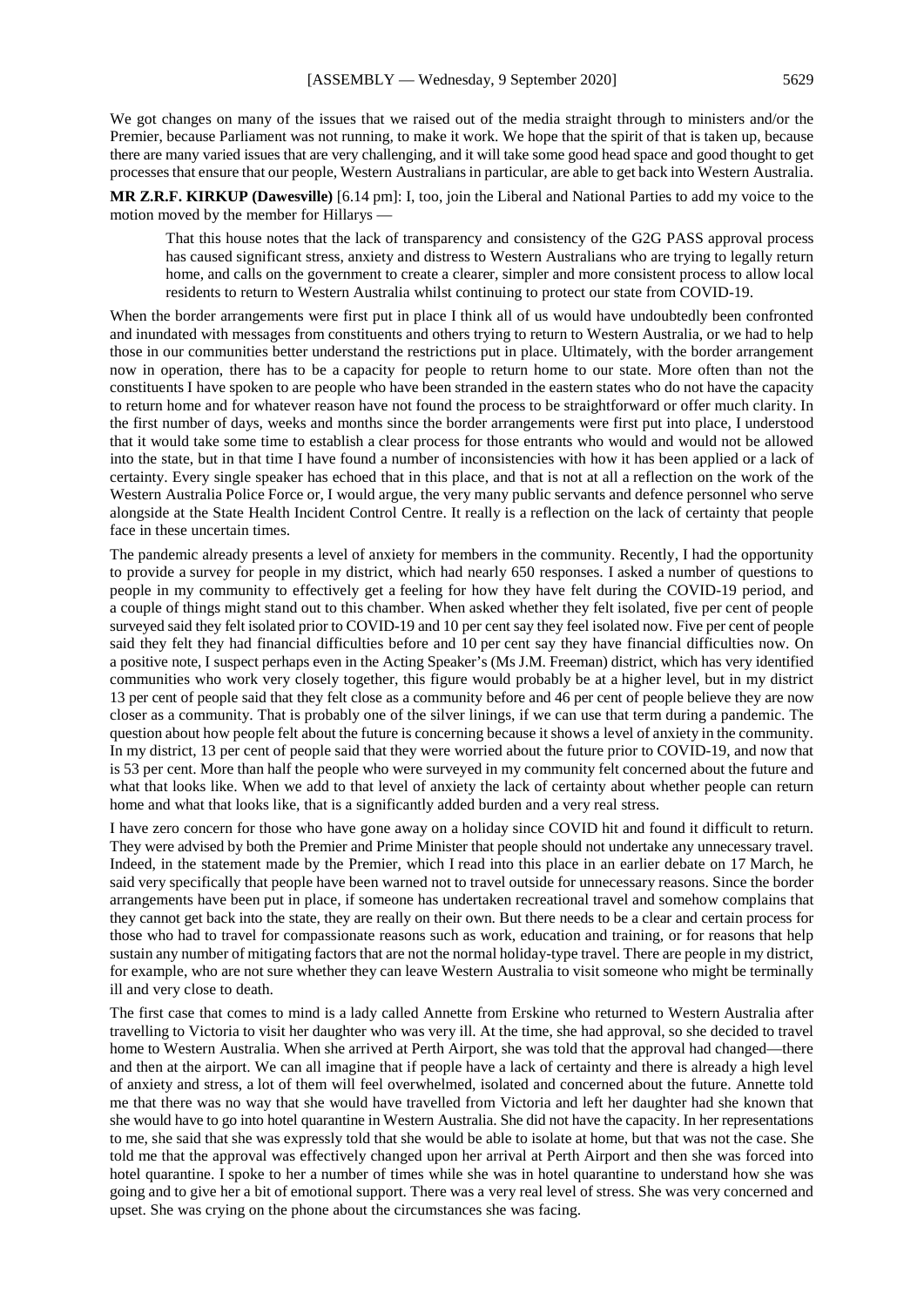I do not think any of us have any concerns with the understandable situation that we have to have a hotel quarantine process. That decision is reflective of a national cabinet–led approach. We need to ensure that people are adequately cared for in a hotel setting if there is a particularly high risk of transmission in the community from where they hail. Of course, that means Victorians and, in some cases, people from New South Wales. All members in this place will have family members who assume that they have a high level of understanding of the intimate details of the government's inner workings. My family members are asking me whether they can travel to see a very sick individual in Victoria and New South Wales and then come back. I simply do not know. I cannot provide them with that advice. The situation can change quickly and there is not much certainty about whether they can return. I have suggested that they should not do that until they effectively get approval. They should provide the date that they would like to return to Western Australia and if the approval is granted, they will have some certainty about returning to WA.

The reason the opposition has moved this motion is that there is a lack of transparency and consistency. We have heard over and again about people who have been denied entry into Western Australia five or six times, but on the seventh time, even though their circumstances have not largely changed, they are granted entry. That is not an unusual process. All of us support the work of the Western Australian police and will uphold any measure the government takes to protect the health and wellbeing of Western Australians. In that respect, all of us are on team WA. But there has to be a way to offer a level of certainty to people who need to get home. The member for Warren–Blackwood, the member for Hillarys and I have spoken about this a number of times. We need to prioritise the return of stranded Western Australians. We need to make sure that if people from our state who have been over east need to come home, they have the opportunity to do so safely. That is important. We are not talking about opening up the already porous hard border to a greater number of people. We are saying that if Western Australians need to come home, they should be provided with a level of certainty and security about what requirements they have to meet to return home safely.

There is already a significant level of stress and anxiety in the community, and that has been demonstrated by the people who filled out my survey. They are worried about their future. I do not think we should add to that in any way, shape or form. All we are really asking is that the government say that if people meet a certain level of requirement, and fit within some framework, they can be certain that unless something deteriorates quickly, they can return home. Depending on the locality from which they have departed, they may have to go into hotel quarantine or stay in isolation at home for 14 days, but that has to be a sustainable circumstance going forward. At the moment, Western Australia is maintaining seven hotels. New South Wales Premier Berejiklian has suggested that other states are not picking up enough of the slack. By capita and by gross numbers, Western Australia is looking after the second largest number of people in our hotel system at the moment.

**Mrs M.H. Roberts**: And we are taking the second highest number of international arrivals as well.

**Mr Z.R.F. KIRKUP**: I suspect that is because we are on the west coast.

**Mrs M.H. Roberts**: When someone compares us with South Australia, they neglect to consider that South Australia does not take the international arrivals that we take.

**Mr Z.R.F. KIRKUP**: That is right. Of course, because we are on the west coast and we are a gateway to Africa, Europe and anything to the west of us really, we are that international port. Similarly, because Sydney is the largest major airport and a lot more flights go into and out of that city, that is why New South Wales is picking up a large share of the burden and Victoria is not taking any international arrivals at the moment; they are all going to South Australia or New South Wales.

**Mrs M.H. Roberts**: No, mainly Sydney and Perth.

**Mr Z.R.F. KIRKUP**: There we go. At the moment, Victoria is not taking any. Western Australia is picking its fair share. We are suggesting that Western Australian residents should be able to get home with a level of certainty and security.

Recently, I was at an event at the Port Bouvard Recreation and Sporting Club and a gentleman named Mick spoke to me about some ideas he had. One that I thought had quite a lot of merit was the idea of offering people who come from low-risk states the option to do hotel quarantine or wear an ankle bracelet at home. In that way, they would have some level of certainty and would not be putting a burden on the hotel system. We are already almost at capacity. I know that the government is looking at expanding that cap and including more hotels. In the long term, we need to make sure that if Western Australians can do so in a safe manner, they can quarantine at home and not stay in a hotel. That is one of the issues that Annette has. That is one of the issues my mother has. She is not sure whether she can go to Queensland and come back to Western Australia. To be perfectly frank, she cannot afford to pay for the cost of the hotel quarantine that would come with it. She certainly cannot afford it as part of her employment, as her leave has already been depleted. There needs to be a level of certainty so that people can plan their lives, particularly in stressful events, such as Annette is experiencing with her very ill daughter.

We appreciate that the minister will undoubtedly go through the process by which people can enter Western Australia. I think quite a significant process is undertaken as part of the G2G PASS app. I had interaction with the G2G PASS app only when there were intrastate border restrictions, and I had the app on my phone because I had to travel to the south west region for training.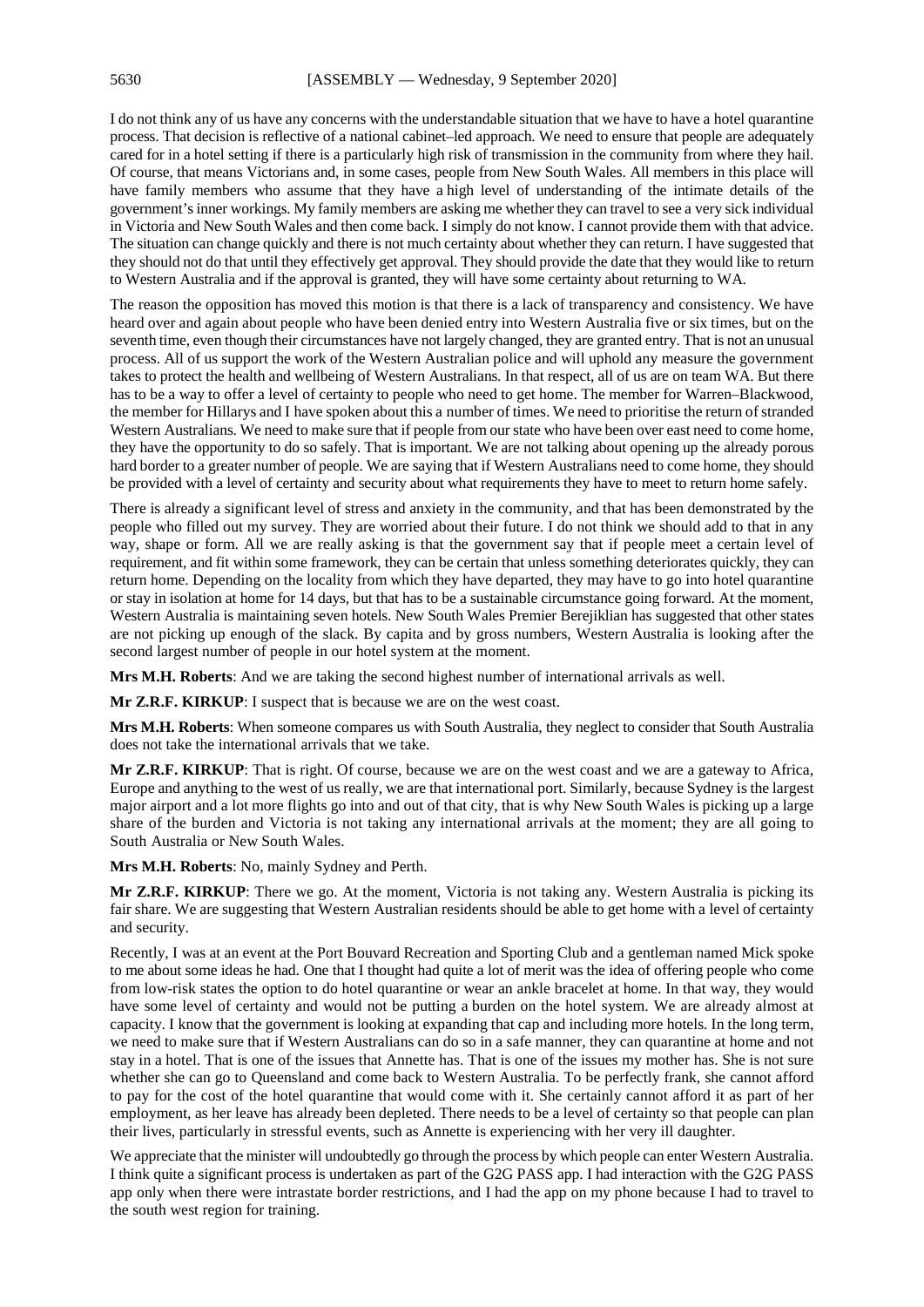**Mrs M.H. Roberts**: That is what it was developed for, yes.

**Mr Z.R.F. KIRKUP**: Yes, and now we have opened that up more broadly and that scale may have created challenges initially. I imagine it is working relatively well. It is just that at different times, constituents have said to us that they were told one thing but found something else upon arrival.

What I found interesting after recently delving into the app is that mobile phone reception is required for the app to operate, which is quite difficult—the member for Kalgoorlie would attest to this—for those who live near our more remote border with the Northern Territory and South Australia. That presents a challenge in itself if we have to rely on an app that requires a level of mobile phone reception, as people cannot get reception in some areas.

Again, this is really just suggesting that at this time it is important to provide better certainty, clarity and transparency in how a G2G PASS application is processed. We cannot continue to expect people to feel that they are being dealt with unjustly or that they are not fully aware of the circumstances that they will face when they return to Western Australia. We need some clarity and assurance from the government. In all other respects, the government is quite prescriptive about many things to do with COVID-19. There are a lot of prescriptions, including medical and clinical advice. I know that there is a lot of clinical advice. Everything is very clearly stepped out: if this happens, this must be undertaken; if the person does this, this must occur. That is why the opposition has been keen to understand what will happen with the outbreak plans. The outbreak plans very clearly dictate that if something happens in a congregated living environment, such as a residential aged-care facility, a prison, a commercial vessel or an offshore resource processing facility, certain events will be triggered and actions will be undertaken. These plans are in place and very prescriptive action will occur if there is a COVID-19 confirmed patient. Similar detail must exist and we ask that it be provided to the people of Western Australia so that they can have a better understanding of the level of transparency and what is required of them so they can come home. Thankfully, our WA nurses will return home after 14 days of isolation in Victoria. We all want that level of certainty. We need to make sure that we can get our Western Australians home safely and in a manner that is consistent with the advice of the Chief Health Officer. An important part of that is better clarity about how the G2G PASS and the associated approvals system works. I look forward to hearing more about that from the minister.

**DR D.J. HONEY (Cottesloe)** [6.30 pm]: I clearly will not go through the whole issue, but I rise to support the motion. As has been indicated by all parties in the debate to date, we hold the police in high regard but it seems, minister, that some disjoin is preventing them from doing their work. I will talk about only one example but it reflects the examples that we have already heard. It just seems that the decisions do not make any sense. After lodging multiple applications, approval to travel is given, even though the same information is often presented each time.

I refer to a family comprising Jessica, Chris and baby Grace. Since giving birth to Grace, Jessica has been struggling and has not been able to cope. They are interstate but the families of both Jessica and Chris live in Perth. They have no support network at all. Grace has been having trouble feeding and is not putting on weight, which has added to the considerable distress that her mother is experiencing. Jessica's partner's job was significantly curtailed. They were in significant financial stress and because of that, they applied to come back to Perth. It took four applications to get through. The first three applications were rejected. It is enormously distressing for these people. The fourth application was accepted. The support from the Western Australia Police Force and its officers has been excellent, and I am grateful for that support.

I guess we would hear the same story in other cases. It seems as though it is idiosyncratic because each time an application is considered, it is considered new and afresh. If the minister looked at these cases, I am certain that she would say, "No, this is crazy. Come on, let's just sort this one out", and I am sure she does that when she is approached. It seems to be either one of two things: first, the criteria and qualifications are not clear and individual police have to make an interpretation themselves; or, second, they are so overwhelmed with this activity, they are making decisions on the run and that sometimes means that situations that are very obvious should be approved. Do we need to use police resources? Can we use other resources rather than the police? Police are highly skilled, highly trained and expensive resources. Can we use better trained and informed people? Otherwise, is it possible to revisit and codify? I will not say that this issue has swamped my office but it is occupying a large amount of my time. As I said, minister, we are very grateful for the support that has been given but it does not make any sense that we are getting multiple applications and that Western Australian citizens cannot get home and get the support that they require. With that, I thank the minister for her time.

**MRS M.H. ROBERTS (Midland — Minister for Police)** [6.34 pm]: I thank the opposition for raising this topic. I do not agree with the motion but I certainly think it is an issue worth airing in this Parliament. A lot of people have commented that we are living in unprecedented and challenging times. These are very shocking and terrible times worldwide for so many people and their families. So many people have been through phenomenal hardship. Earlier in the year, we saw images of people dying in villages and in hospitals in the north of Italy without any family around them. Families were not informed for one, two or three days that their loved one had died. We saw scenes of mass burial sites in villages in the north of Italy. We saw scenes of people in New York digging large gravesites, and the banking of coffins and the like. It was very, very shocking.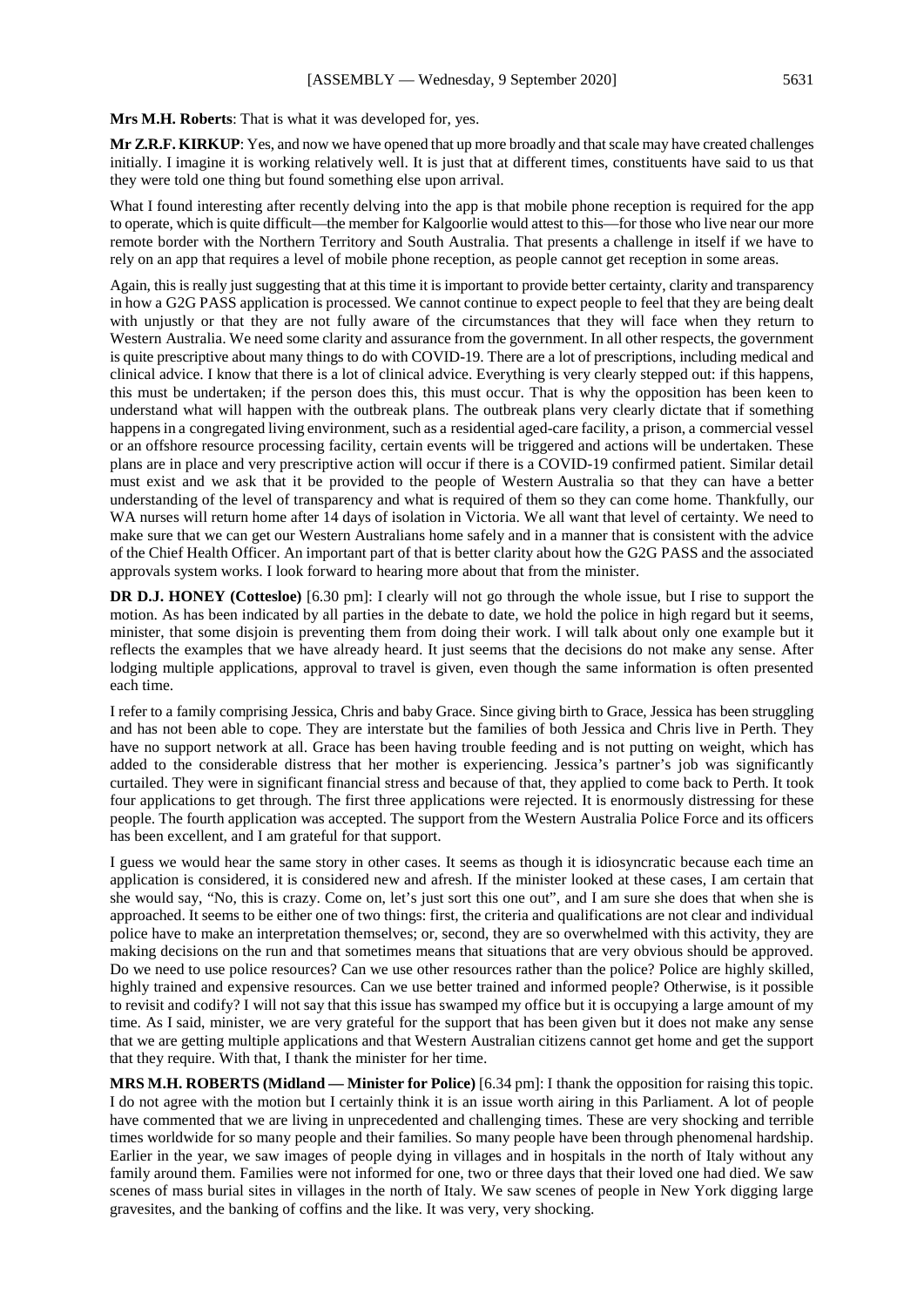My heart goes out to the people in Victoria. I feel for those people with family members in nursing homes whom they have not been able to visit, they have not known what was going on, they could not clarify whether their loved one was still in a nursing home or had been moved to a hospital and they could not make their own arrangements to transfer their loved one to a hospital. There are so many shocking issues.

I, too, acknowledge that some Western Australian families are doing it tough and that they have faced more than challenging circumstances. I have great empathy and compassion for all of them. I do not think any office has received more phone calls and correspondence about the challenging circumstances that families are facing than my office. This is a very serious illness and pandemic. I started by talking about people right around the world, especially those in Victoria who are doing it tough. We are fortunate here in Western Australia because we have largely kept COVID out of the community. We have not had community transmission for months. Most of the issues occurred early on with the arrival of cruise ships, which the McGowan government dealt with more effectively as a result of the measures it took compared with most other governments.

I am incredibly empathetic to the circumstances that I have heard outlined in various cases today. I cannot imagine what it would be like to not be able to see a loved one—a mum, a dad, a sister, a brother or a child—because of COVID restrictions. I understand that it is particularly challenging for people with mental health issues or those who are pregnant to be forced into hotel quarantine. It is also a hardship for those who are healthy and who have to be cooped up for a couple of weeks with a couple of young children in a hotel room that does not have a balcony and with no opportunity to go outside. It is challenging. I know that it has been really difficult for people and that they have faced a burden because of it. We have taken those precautions for the benefit of the whole community because we do not want to deal with the consequences of COVID getting out of control. We do not want to have a situation such as the one that has evolved in Victoria, which is not as bad as it is in many other places around the world. The challenges and hardships that families and the community would suffer should there be an outbreak would be a next level quantum leap. It is all a matter of balance, and it is about trying to get things right. I also understand that many people are in financial stress, and their financial stress may be further exacerbated by being rejected for a G2G PASS or forced into hotel quarantine. We have made all the decisions that we have—some of them are pretty tough decisions—for the greater good of the whole community. We have made those decisions, based on health advice, to keep COVID out of Western Australia.

With respect to our police, people have said that they are very supportive of the police and do not want to criticise the police, yet there has certainly been criticism of some of the decisions that have been made by the police on G2G PASS applications. Western Australia Police Force officers have rejected a significant number of travellers because the Quarantine (Closing the Border) Directions exist. It is not because our police officers lack compassion or transparency in their decision-making.

We are in a state of emergency, and we are continually reviewing the restrictions and directions. Our State Emergency Coordinator, Commissioner Chris Dawson, has done a stunning job. He has done an amazing job. He is a highly competent and most hardworking individual. He has just come back from a three-week break, and Deputy Commissioner Dreibergs acted in his absence. He, too, did an outstanding job during that period. Like other senior police, he also has key responsibilities in dealing with our COVID situation on a day-to-day basis.

As part of the process to safeguard our community, the state border closed on 5 April 2020. Advice was provided to the community that the border was closing, and those people who were outside Western Australia were advised to return by 5 April 2020 if possible. The Western Australia Police Force developed the "good to go" or G2G PASS, which is a world-leading system. The state should be very proud that it has been incredibly effective in assisting the Western Australia Police Force to keep our community safe. As I interjected earlier, the G2G PASS was initially developed to facilitate the intrastate borders. That was a very innovative thing we did here in Western Australia. We were desperate to protect the Kimberley and the Pilbara and all our regions and to keep COVID out of them. Because of that early work that the WA Police Force did in developing the G2G PASS for people to travel intrastate, we have now been able to use that to assist with our state border. I hasten to add that Tasmania has now adopted our G2G PASS, and I understand that Queensland is also looking at using it. I note for the record that the WA Police Force owns the intellectual property associated with the G2G PASS. This is a different way of doing things. It has meant a much quicker and smoother transition of people through our border and airports than has existed in other states and territories.

At all times during its development, the primary objective of the G2G PASS has been focused on ensuring that the best information is obtained from an applicant to ensure that their travel is essential, the risk associated with them is identified and appropriate risk mitigation strategies and formal directions are applied to manage that risk. The G2G PASS and approval process has been central to protecting the community of Western Australia from COVID-19. It is a big part of why we have had 150 days without community spread.

These processes do restrict entry and necessitate quarantine requirements for those wishing to enter the state. The G2G PASS and approval process has been heavily supported by industry and business as an effective tool to keep the state's critical industries operating and enable supporting staff who work within those industries to continue working. Compassionate applications are received by the Western Australia Police Force. They are assessed on their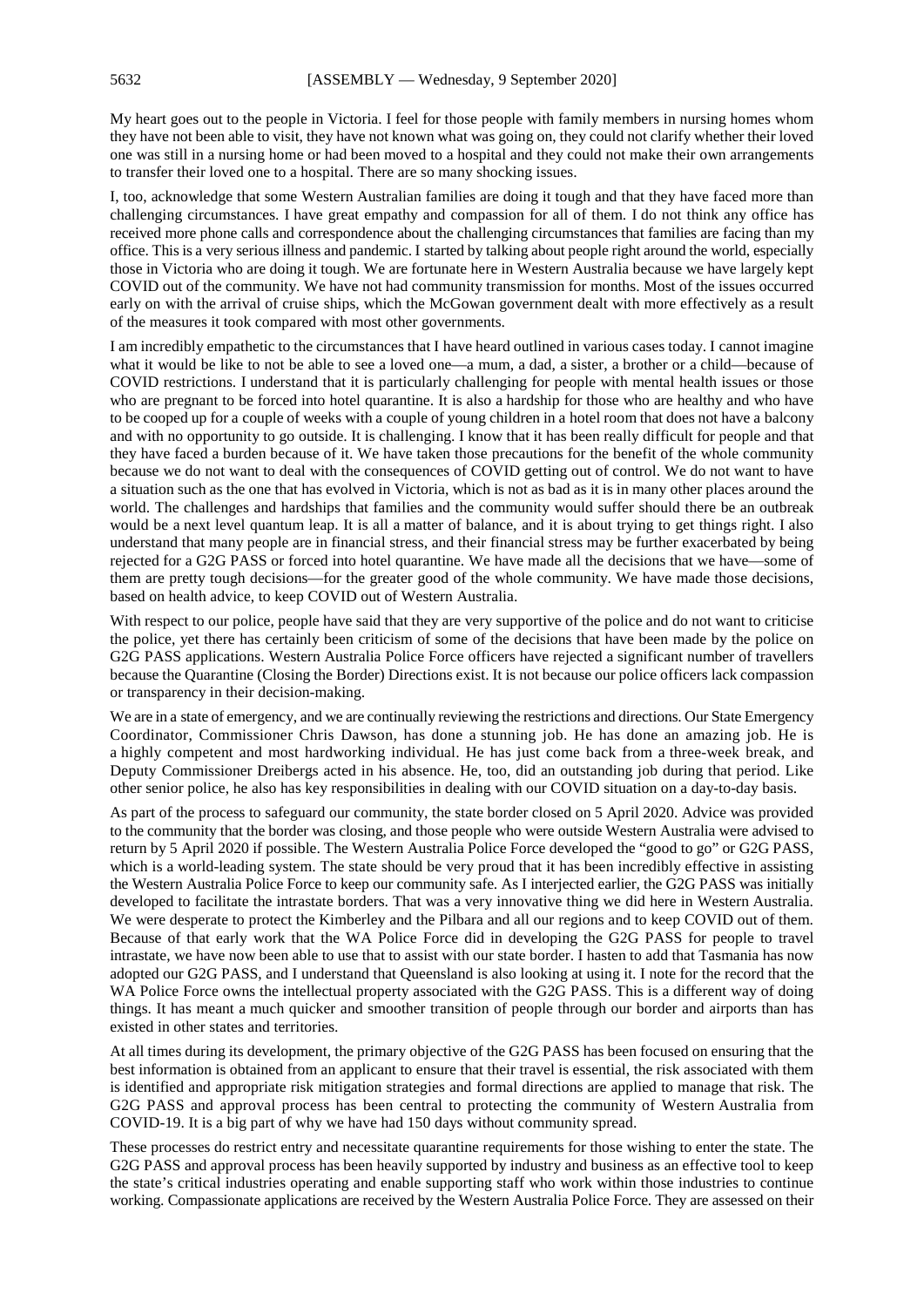merits, with requirements for supporting evidence and justification of significant hardship. The Western Australia Police Force is open and accountable and prepared to review any decision made for a G2G PASS application. Although I think there has been a little criticism that some people have had to apply two or three times to get a pass, it is a matter of the police taking a safety-first attitude to applications. The fact that someone can provide further information with a further application is an indication that the police are not lacking in compassion; they are not just making a hard and fast arbitrary decision—they are prepared to consider further evidence and further information.

As I understand it, the quality of applications, as for any application-based process, varies dramatically. Everyone's capacity to be able to state their case is going to be different. People's idea of what they need to attach will be different. Some people who no doubt have a very meritorious case make poor applications in the first instance. Upon providing further information, with a bit of assistance, they are able to make a better application that better describes their need to travel into Western Australia. However, at the opposite end, there are no doubt less worthy cases whereby people write stunning applications, and not all the information in the application will necessarily be true. That information will need to be independently verified.

Of course, another thing that changes is the current health advice. When we first heard of that outbreak in Victoria, we moved very quickly, and a number of applications from Victoria were effectively automatically rejected. People were advised that they would need to apply again because, effectively, the ground rules for Victorians entering Western Australia needed to change.

A person seeking approval to enter Western Australia must provide information to justify the travel as essential, as defined within the Quarantine (Closing the Border) Directions. The categories of essential travel are defined within the directions. A returning Western Australian resident is not a category of traveller within the directions; it is information that contributes to the assessment of an application for entry. Assessment and approval of applications is based on individual assessments by a person with the requisite authority defined within the directions to assess the category applied for. WA entry processes have always focused on individual vetting and assessment of every applicant. The G2G PASS was developed to improve the application processes to remediate inefficiencies associated with the previous WA manual entry application processes. I understand that some of the other states are still dealing with a range of things manually, which makes data checking very, very difficult.

The G2G PASS provides a single system approach, which has provided significant efficiencies to the state and the community of Western Australia. The implementation of the G2G PASS has reduced inconsistency in the assessment process by improving the systematic approach to information collection and collation. Information requirements are subject to change, and changes in policy and direction may occur as a result of environmental factors, such as an increase in community transmission in another jurisdiction. For example, if there was an increase in community transmission in New South Wales tomorrow, the Department of Health would provide information to police. Some people might criticise that as changing the rules or standards, but it is an important flexibility if we need to be stricter on people coming from one area rather than another.

The G2G PASS is world-leading because it is readily accessible through the Department of the Premier and Cabinet website and app stores. It is able to be tracked and reported against and it provides a user-friendly application with instructions on how to conduct the process and meet the information requirements. It enables the entire application process to occur utilising a single device, such as a telephone, without the need to print and scan documents. The traveller makes the application through the system depending on their category of travel and completes the necessary declarations online. The application prompts the traveller to provide information. The application is then triaged, assessed and responded to within a single system. The information is captured and presented to the assessor in formats that align with checking against police indices to verify the veracity of the information, improving the thoroughness of the assessment process. When rejected, the traveller receives notification of the reason and instruction on what further information might be required for further assessment. When approved, the traveller receives notification and instruction on what directions will be applied on entry into Western Australia, along with a QR code. On arrival at the airport border, the traveller produces the QR code on their mobile telephone and the code is scanned by the greeting officer. The officer conducting the scanning can immediately see any internal notes or comments relating to the application and the applicant to identify the directions and conditions to be applied. The scanning of the QR code creates a reportable arrival event that automatically feeds into the compliance and assurance system, identifying the arrival quarantine requirements and quarantine location. The record created provides a historical time line of travel for the individual, assists consideration by reviewers for future applications for travel, and identifies any inconsistencies in applications by the same individual. The record of reportable events relating to the application, assessment and arrival provide for the easy identification of the parties involved in the entire process and also supports any investigations into possible breaches of the Emergency Management Act. The G2G PASS is currently utilised by the vast majority of travellers arriving in Western Australia by air. It has significantly streamlined the applications and arrival processes at airports and borders. Travellers have chosen to move to this forum based on realised time savings and its relative ease of use.

Any system that requires an individual assessment is going to be open to subjectivity and therefore questions of inconsistency. The implementation of the G2G PASS has reduced inconsistency by improving the systematic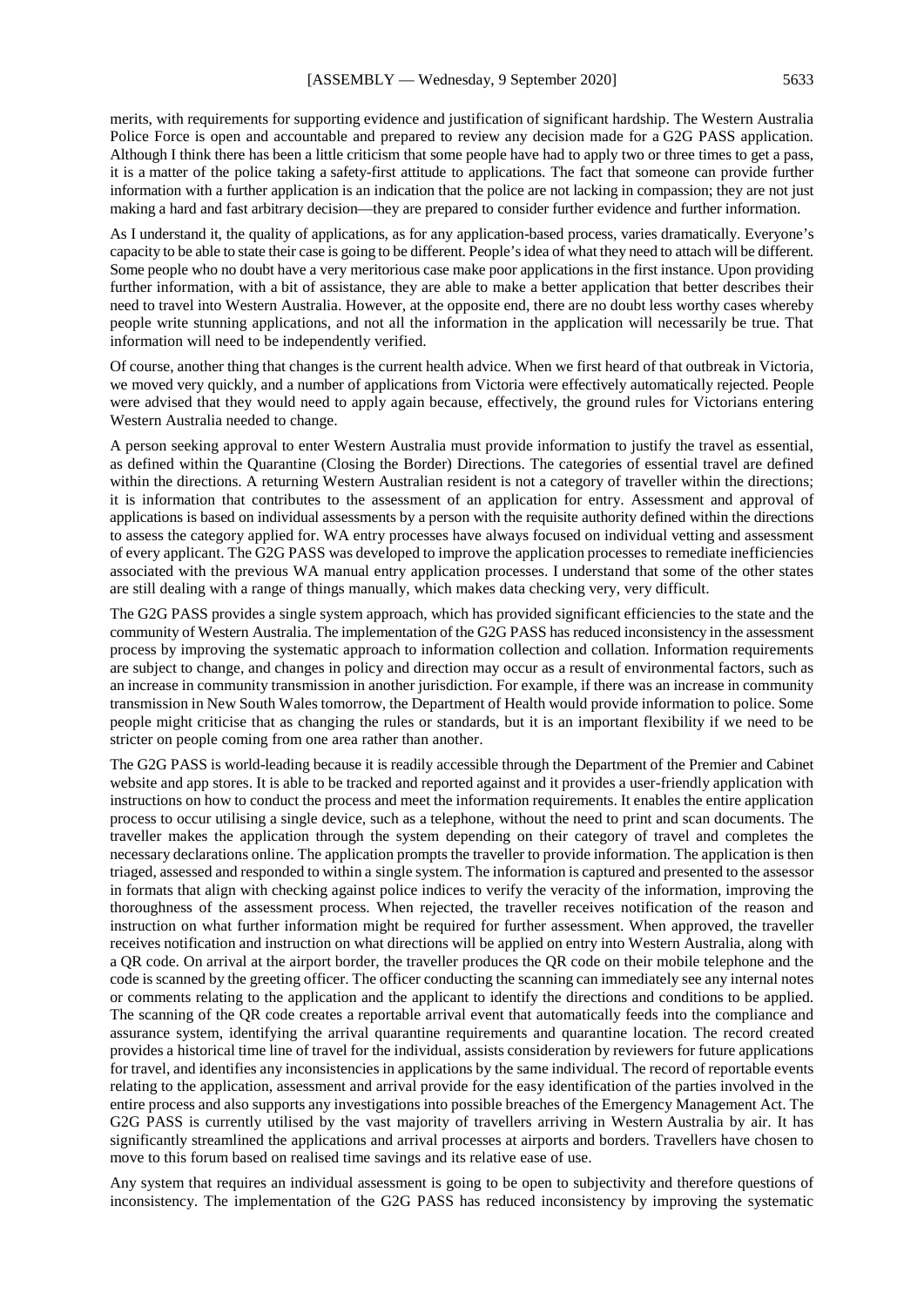approach to information collection and collation. The time frames associated with the G2G assessment process are less than half of those associated with the previous manual process. The G2G PASS provides reporting capabilities that were unavailable before its implementation, including the ability to track individuals and transactions within an application. Airport and border operations have been enhanced, with Western Australia Police Force processing time being reduced by an average of 50 per cent. This has translated to a better customer experience with the arrival process and an increased ability to assess and check applications prior to the traveller arriving in the state. The overall risk to the Western Australian community has been significantly reduced because of the G2G PASS. The ability to collate, collect and report on information relating to travellers has been greatly improved. Better information capturing in the first instance has provided for an improved assessment and identification of the risks associated with individual travellers. The system then provides for the definition and communication of appropriate directions to be applied to manage identified risks and to keep our community safe.

I also thank those members who acknowledged the work being done in my office. My main point of contact with people has been Mr John Gangell, who has been doing an amazing job around the clock. He knows more about who is accepted and what the circumstances are than I do because he hears about it every day. He raises the issues directly with police in an attempt to assist people through the process as much as he can. I think he has been doing an outstanding job. The WA Police Force, too, has done an outstanding job. The development of the G2G PASS is world-class. A small company in Western Australia has worked with police on this. AsI said, it has been adopted by Tasmania and it looks as though it will be adopted in Queensland. I suspect that it might be taken up internationally in the future because I think it is a very good system.

A couple of other questions were raised on the way through. The member for Hillarys said that there were not proper restrictions on flight crews. He suggested that flight crews could go to a hotel and then go out for a meal and perhaps somewhere for a drink and then to a convenience store to purchase something. I do not know where the member got that information from, but domestic and international flight crew have to remain inside the allocated hotel. That is the direction. They can leave their room to receive urgent medical attention at a hospital or to escape an imminent threat to their safety but, effectively, they have to stay at the hotel for the duration of their layover.

**Mr Z.R.F. Kirkup**: What if they are based in WA and fly here from over east?

**Mrs M.H. ROBERTS**: They would get a direction and they certainly cannot go out for meals and so forth. They cannot go out for meals and down to the shops or whatever.

It was also suggested that people other than the police could do these assessments. There are some very good reasons for police doing the assessments.

**Mr P.A. Katsambanis**: I did not suggest that.

**Mrs M.H. ROBERTS**: No. I think maybe it was the member for Cottesloe. Someone suggested that police were an expensive resource.

**Dr D.J. Honey**: I said that the police were an expensive resource.

**Mrs M.H. ROBERTS**: The point I will make is this: I suspect that those people who have been in touch with members of Parliament are probably all very genuine in their cause of concern. Unfortunately, though, as we have seen through some of the breaches, some people in the community lie on their forms, produce false documents and say that they will do one thing but then do another. There are people in our community who we know cannot be trusted and who provide false information. The police are in the best position to make an assessment of that. As part of their training from very early on, our new recruits are put on the booze buses where they must deal with the public and get exposed to and become very experienced in dealing with people who are trying to spin them a line.

Another reason is that the police have access to the police database. I am confident that if someone with a significant criminal history was given approval to stay at home, no matter what their circumstance, and then something occurred, people would say that surely we should have known that that person was an incredible flight risk. Police have the capacity to examine their own internal databases. Those databases are not open to other people to look at. Someone's criminal history and other history that the police might have recorded is relevant to the assessment of an application, particularly when making a decision about whether someone can be trusted to quarantine at home or whether we believe any of their story and want them in the state at all at this time.

I am very proud of the way WA Police has responded to this. It is working on other future innovations. I think there is a very exciting prospect for people to use utilise their mobile phone while at home quarantine. People will set a designated geographic boundary via GPS and we will know whether people have taken the phone outside that boundary and also be able to contact that person via an app or by ringing their phone and requiring them to show a live picture of their face—not a photo—on the phone so that we can check whether they are at home. Police have conducted over 40 000 home-detention checks since the COVID-19 pandemic began. That has been very onerous on WA Police Force. More people are now required to be in hotel quarantine, which is less intensive for the Western Australia Police Force to check.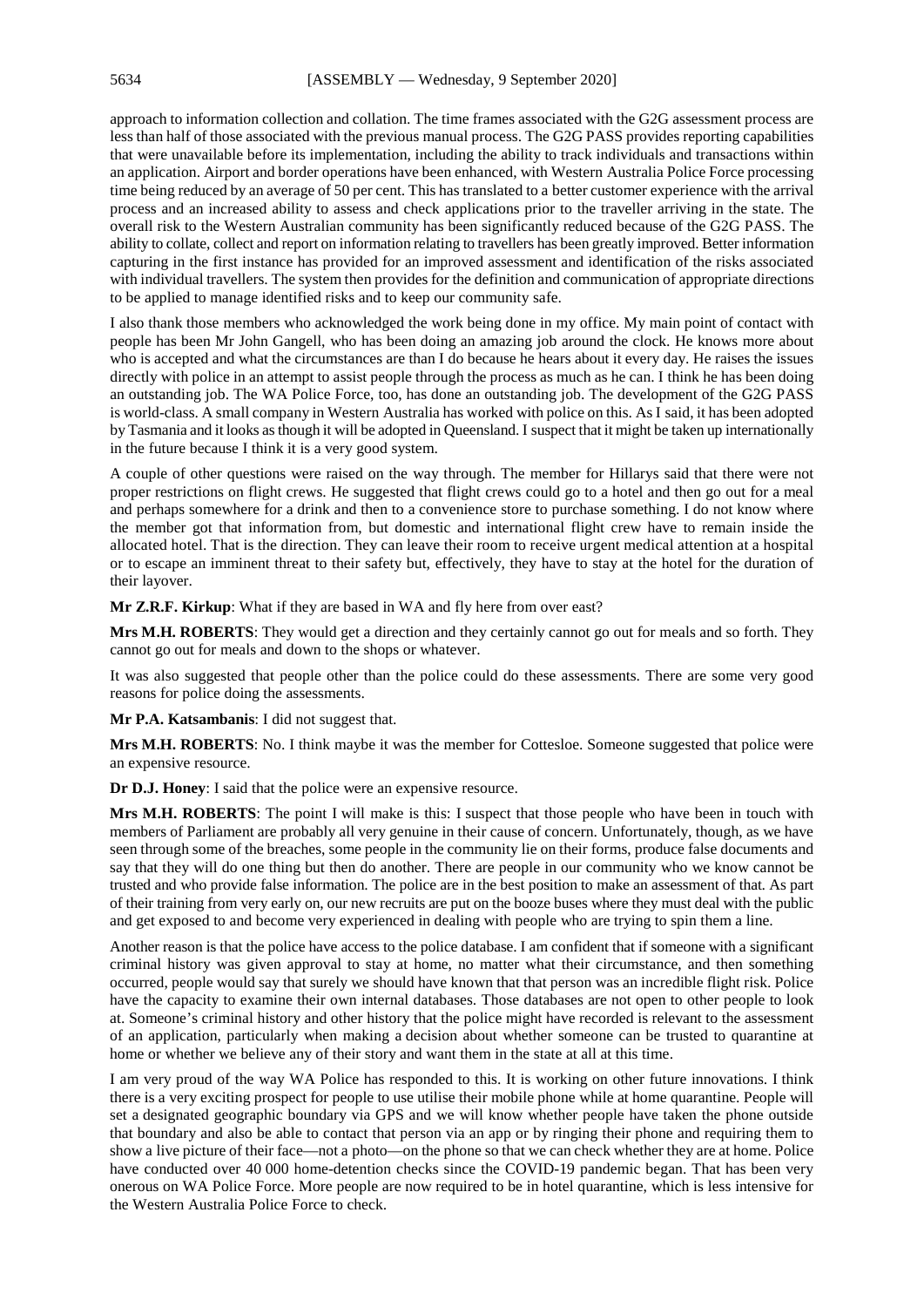Technology can be our friend, and I believe that the Western Australia Police Force is well advanced in that. If we move to that new application for suitable applicants who agree to trial this system for home quarantine if they use an app on their phone, it will save a lot of police time and return more police to their regular duties because they will not be required to do door-to-door home checks if it can be done electronically. Whatever number of people we determine can do that, they might be requested to show their face on their phone at their geographic location four or five times a day.

Debate adjourned, pursuant to standing orders.

*House adjourned at 7.00 pm \_\_\_\_\_\_\_\_\_\_*